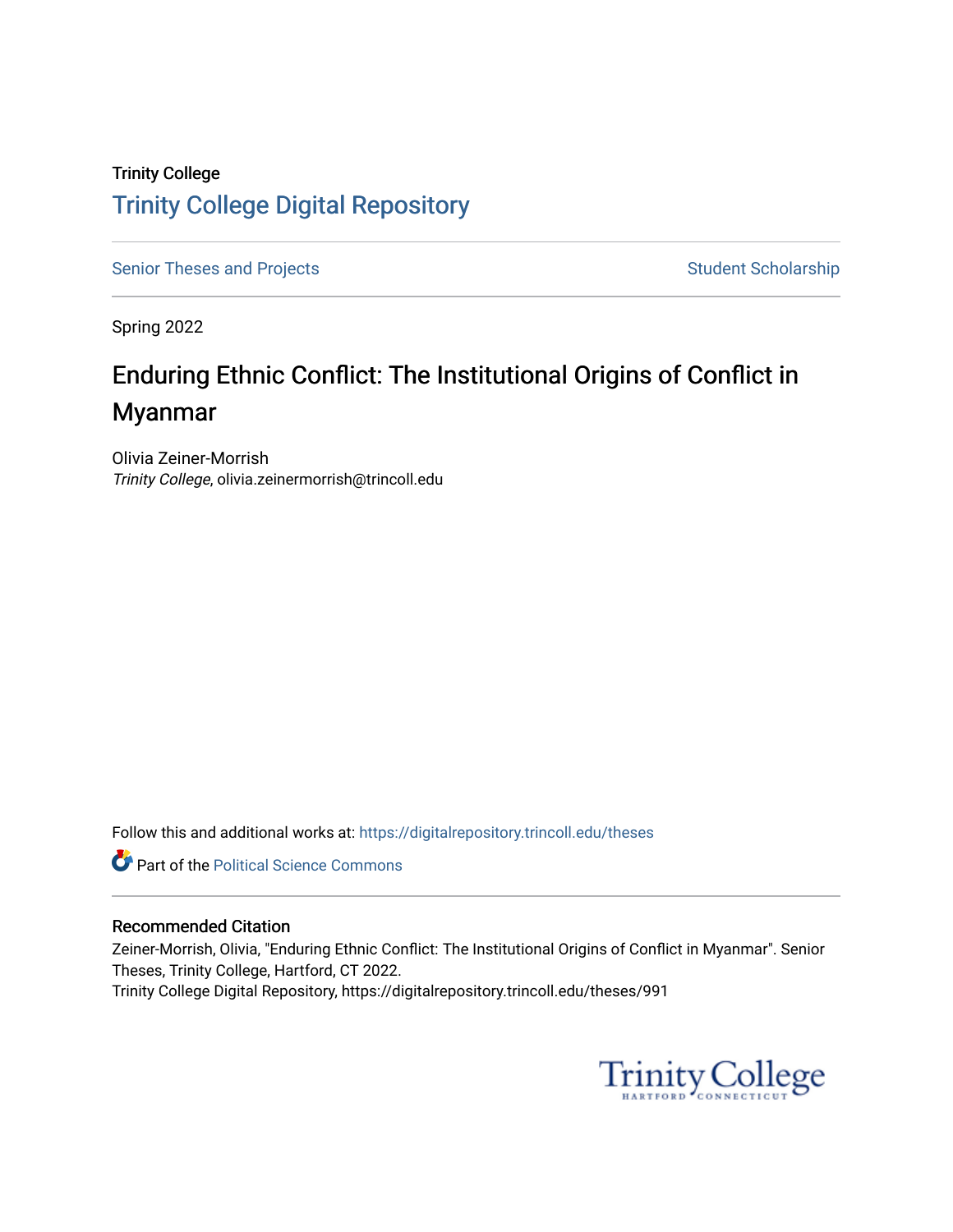## **ENDURING ETHNIC CONFLICT: THE INSTITUTIONAL ORIGINS OF**

### **CONFLICT IN MYANMAR**

A thesis presented

by

Olivia Zeiner-Morrish to

The Political Science Department

in partial fulfillment of the requirements for Honors in Political Science

> Trinity College Hartford, CT April 15, 2022

Reo Matsuzaki Stefanie Chambers Thesis Advisor Department Chair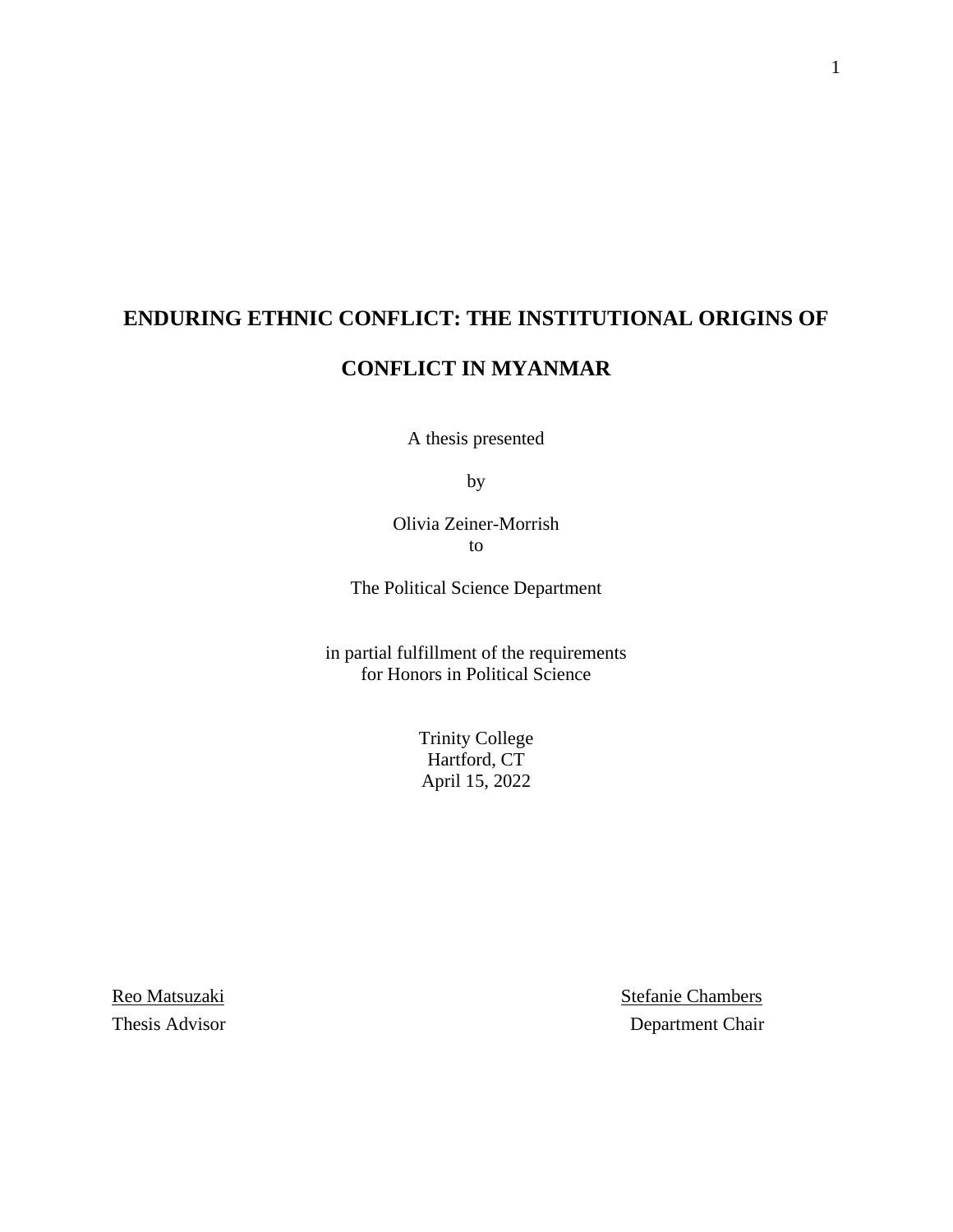#### Acknowledgements

I could not have completed this thesis without tremendous support and encouragement. Thank you to Professor Reo Matsuzaki, who shaped the course of my writing and research through his invaluable guidance, insightful questions, and thoughtful criticism. This thesis is a tribute to his devotion as an advisor, editor, and mentor. Thank you to Richard Perry, for exemplary curiosity and unwavering support, ever since the beginning. Thank you to Reagan Flynn, for being a cheerful and willing editor, at all hours of the day. Lastly, thank you to my brilliant mother, my first and most important teacher, to whom this thesis is dedicated.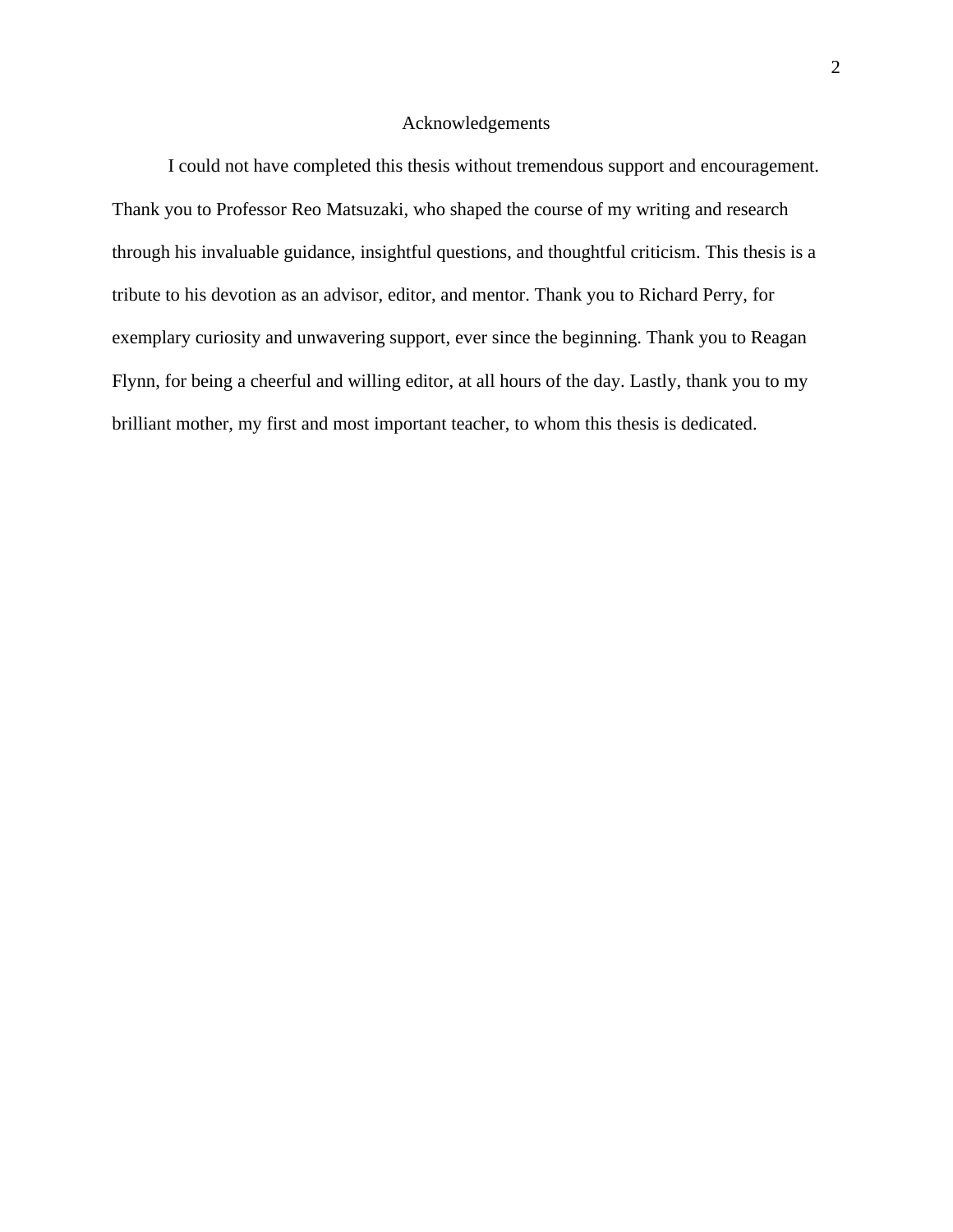| <b>Table of Contents</b> |
|--------------------------|
|                          |

| Chapter One: Institutional Legacies and the Evolution of Ethnic Conflict4 |
|---------------------------------------------------------------------------|
|                                                                           |
|                                                                           |
|                                                                           |
|                                                                           |
|                                                                           |
|                                                                           |
|                                                                           |
|                                                                           |
|                                                                           |
|                                                                           |
|                                                                           |
|                                                                           |
|                                                                           |
|                                                                           |
|                                                                           |
|                                                                           |
|                                                                           |
|                                                                           |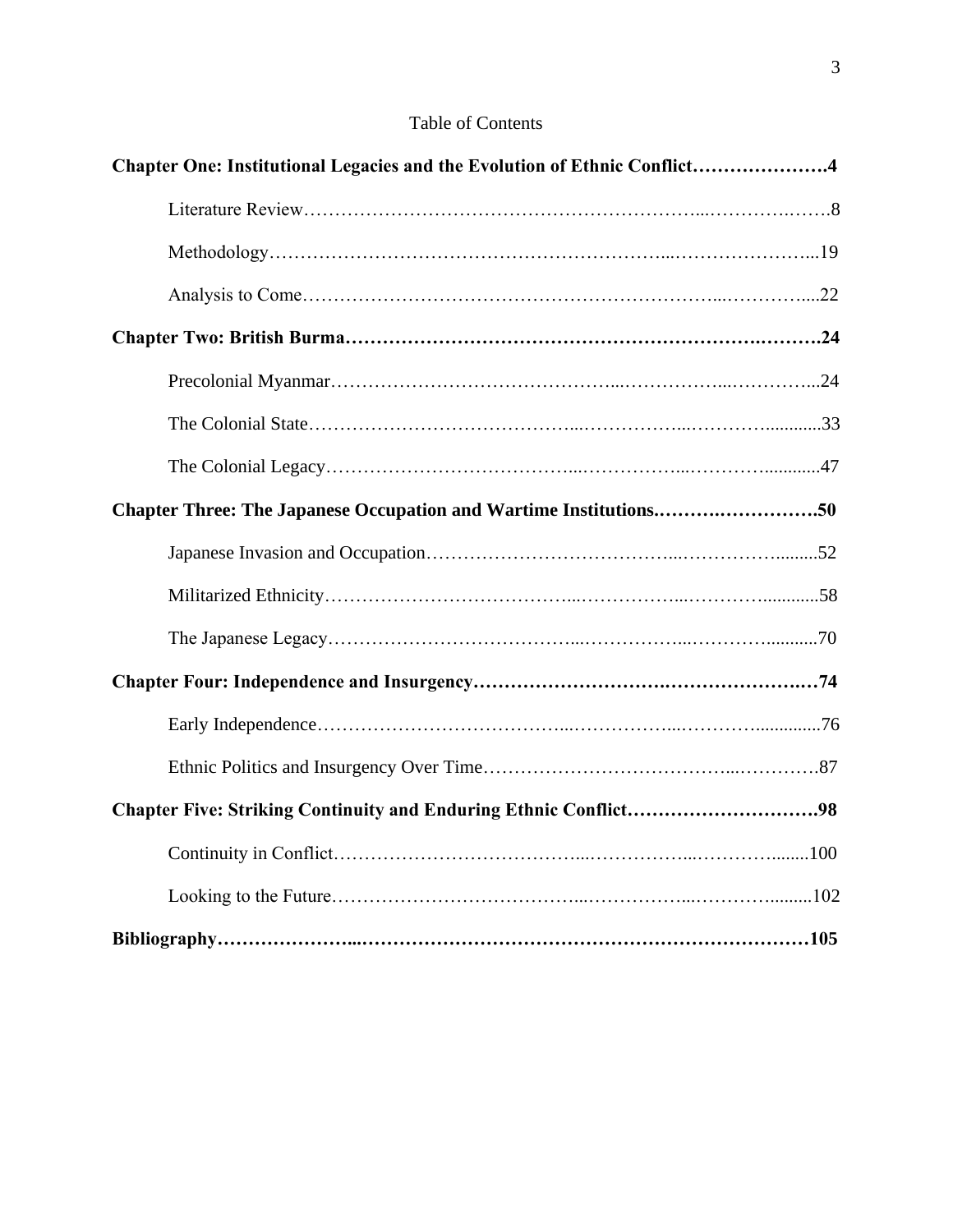## Chapter One: Institutional Legacies and the Evolution of Ethnic Conflict **Introduction**

As ethnic conflict wreaks havoc on the Burmese state, Myanmar has captured international attention. The state has unraveled since the military coup of last spring; rebel and security forces have racked the streets with violence, with thousands of civilians killed in the crossfire. This ethnic violence is painfully familiar in Myanmar. Since the colonial era, ethnicbased armed groups have been a distinctly enduring feature of Myanmar's conflict landscape. The Burmese state is controlled and defined by its ethnically exclusive nationalist military regime. Ethnicity is inextricably linked to conflict; all of Myanmar's seven major ethnic minority groups have been linked to some form of insurgency—none have remained entirely passive or have entirely assimilated to the Burmese majority. Many scholars suggest that the colonial experience can explain the politicization and militarization of ethnicity, pointing to ethnic favoritism, grievances, and weak postcolonial states unable to bring order to society. Myanmar has an overwhelming history of divisive institutions, largely built during the British colonial period and the Japanese occupation. These institutional legacies suggest that Myanmar's ethnic conflict is path-dependent, sustained by a self-reproductive system of violence. Yet, the nuanced fragmentation and evolution of Burmese ethnic groups complicates a linear imagining of conflict.

The complex interactions between ethnic minority groups and the Burmese government have varied across time and space. Not all of Myanmar's ethnic groups have played the same role in challenging the government. Some have birthed particularly powerful insurgencies, while others have been more amenable to negotiations with the central government, and experienced significant ceasefire periods. Insurgent groups have also experienced ethnic defection, with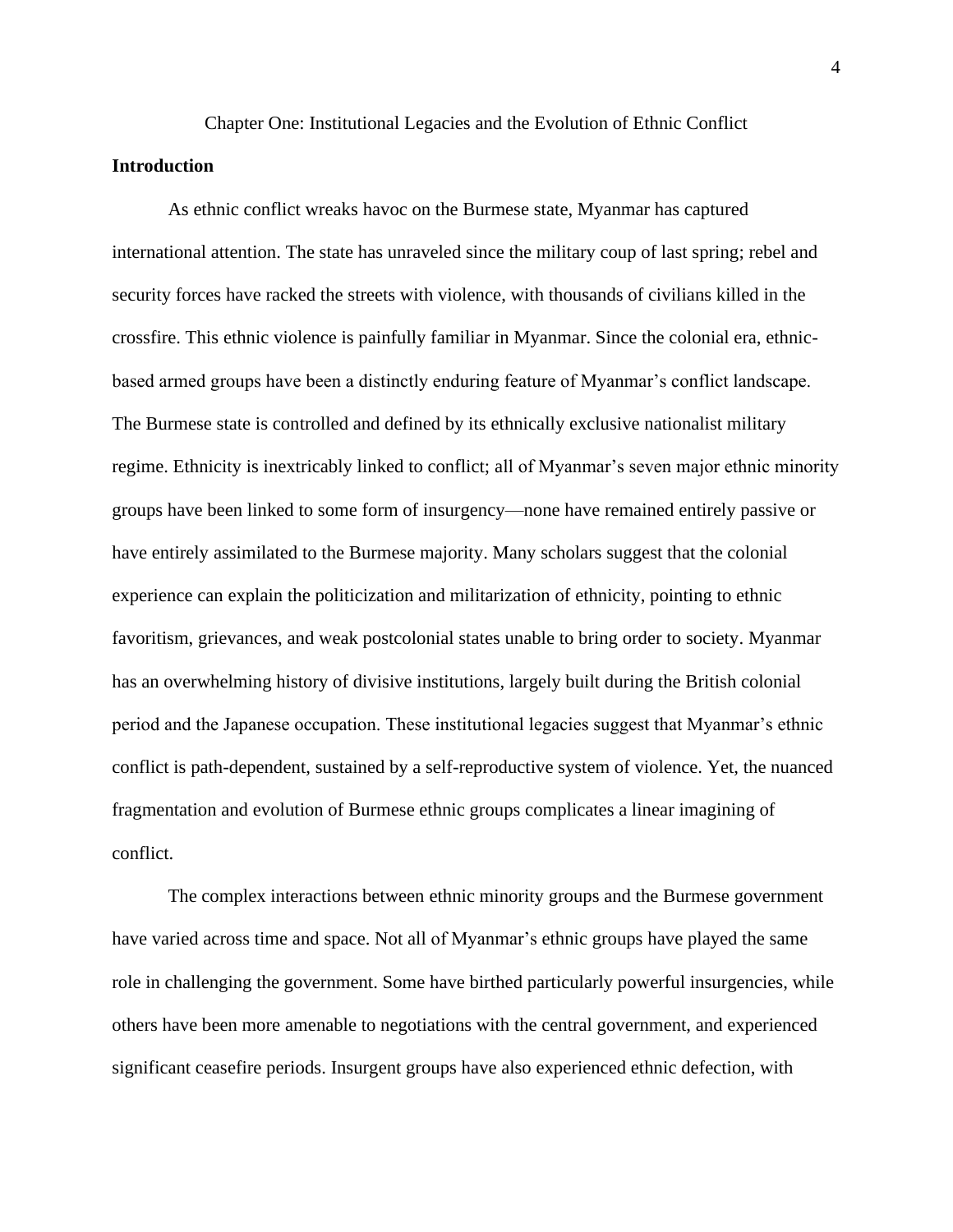splinter groups repurposed by the government as pro-state militia. What has driven the arc of Myanmar's ethnic conflict: British colonial institutions, Japanese wartime institutions, or some other combination of political and social factors?

Predicated by both British colonialism and Japanese occupation during wartime, Myanmar's understudied and evolving conflict is a rich case study for examining the relationship between institutional legacies and ethnic conflict. Still, Myanmar has largely been excluded from contemporary conflict literature. I aim to bridge this "Burma Gap", as Mathieson calls it.<sup>1</sup> By bringing theoretical perspectives into Burmese context, this thesis will not only contribute to a greater conversation on colonialism, institutional legacies, and ethnic conflict; it will also stand as a significant contribution to a limited body of contemporary scholarship on Myanmar.

Before continuing on to discuss the theoretical framework of my analysis, it is important to establish a brief history of the British and Japanese in Myanmar. The British colonial period in Myanmar lasted from 1824 to 1948. John Furnivall's influential account of ethnic pluralism in Myanmar—the striking "medley of peoples … living side by side, but separately"—suggests the vastness of the ethnographic agenda attempted by the British.<sup>2</sup> With waves of precolonial immigration, mostly from India and China, the Burmese population was incredibly diverse. The British attempt to organize society for production compelled the pacification of the Burmese population. However, local interests were paid little attention, and internal security protected British commerce above all else. The British constructed a shallow and extractive state in

<sup>&</sup>lt;sup>1</sup> David Mathieson. "Bridging the 'Burma Gap' in Conflict Studies." Tea Circle, May 22, 2018. https://teacircleoxford.com/2018/05/07/bridging-the-burma-gap-in-conflict-studies/.

<sup>&</sup>lt;sup>2</sup> J.S. Furnivall. *Colonial Policy and Practice: A Comparative Study of Burma and Netherlands India. New York:* New York University Press, 1956, 304.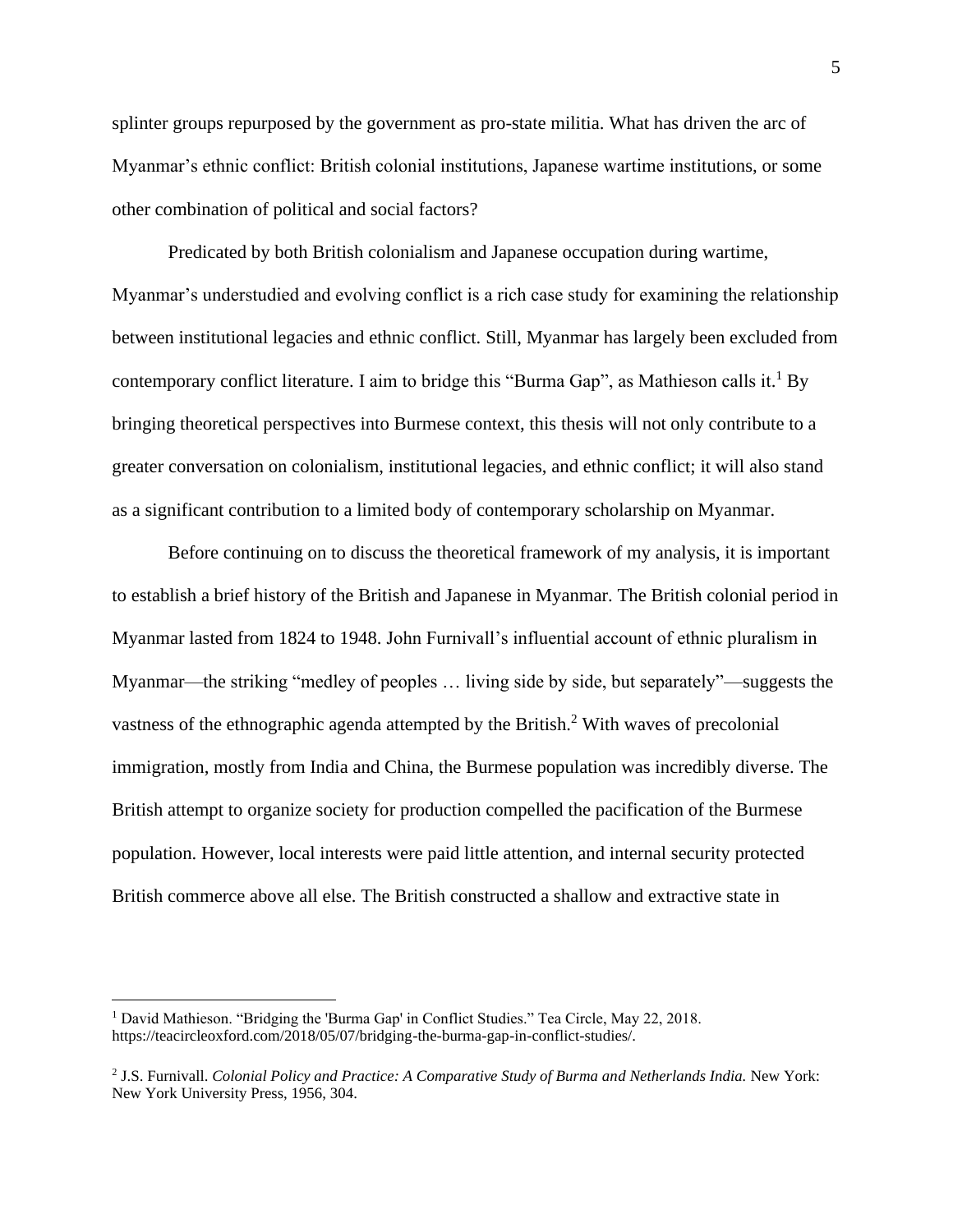Myanmar, building institutions and bringing order without meaning.<sup>3</sup> This "skinny state" was "filled out with the coercive muscles of British and Indian army unites."<sup>4</sup> The British colonial administration in Myanmar was constructed out of convenience—components of administration in India were arbitrarily recreated in Myanmar, and the diverse society was haphazardly reorganized. By selectively recruiting ethnic minorities into the colonial military, the British established political alliances between certain groups, alliances that would ultimately bleed into the Japanese occupation and World War II.

Many scholars trace ethnic conflict to colonial grievances and institutions that reified ethnic boundaries. However, this is difficult in the case of Myanmar; tracing ethnic conflict directly to British colonialism is impeded by the massive disruption that occurred during World War II and the Japanese occupation. After the British departed, civil war simultaneously erupted. As Callahan says:

The British colonial state disintegrated overnight, [and] there emerged a dizzying array of nonstate organizations of violence, wherein coercion was the currency of politics and the weakened state became only one of numerous entities with claims on violence, territory, resources, and people.<sup>5</sup>

The Japanese invasion of Myanmar began in 1942. As the British colonial administration rapidly collapsed, the Japanese scrambled to create wartime institutions. During this time period, the Burmese state was overwhelmed by conflict with both international and civil dimensions. As

<sup>3</sup> Martin Smith. *Burma: Insurgency and the Politics of Ethnicity.* Dhaka: The University Press, 1991.

<sup>4</sup> Mary Callahan. *Making Enemies: War and State Building in Burma*. Ithaca: Cornell Univ. Press, 2005, 22.

<sup>5</sup> Callahan, 3.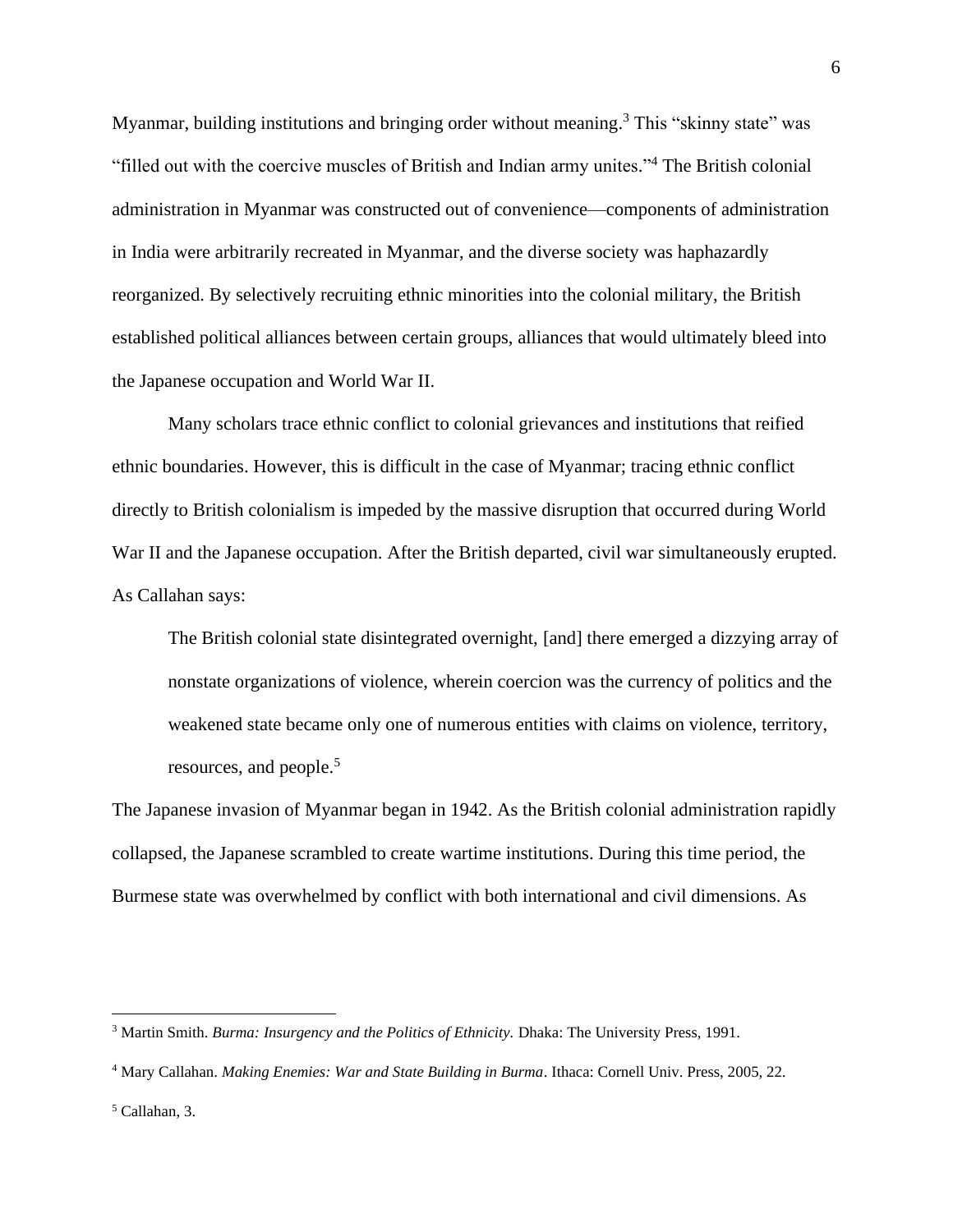interstate war pulled apart the British colonial administration, the Japanese cultivated new domestic alliances along ethnic lines and constructed a new national military.

From the beginning of the colonial period to independence in 1948, complex institutional legacies of ethnic division and militarization became rooted in the Burmese state. As conflict in Myanmar continues to evolve, contemporary insurgency provides a new environment in which to test theories of institutional legacy. While some insurgencies, like the Kachin Independence Organization (KIO) have remained a formidable challenge to the Burmese state, others have weakened over time. In the past three decades, there have been tenuous but significant shifts toward cease-fire politics and cooperation with armed groups, suggesting that conflict dynamics might be changing. $6$ 

Perhaps institutional legacies can explain the willingness of certain ethnic groups to cooperate with the Burmese state. Or perhaps this slight shift in armed politics suggests that situation at hand is a new dynamic, emerging from decades of strategic and situational behavior taken by ethnic groups and the Burmese state. As the situation in Myanmar worsens, it is important to identify the particular antecedents of this overwhelming ethnic violence. In this thesis, I will examine whether Myanmar's historical institutions created a path-dependent, selfperpetuating ethnic conflict. Broadly, this thesis aims to answer the question: *how much do institutional legacies matter when explaining ethnic conflict?* In order to study the question at hand, I will first examine the pre-existing literature on colonial legacies, wartime institution building, and ethnic conflict.

<sup>6</sup> Paul Staniland. *Ordering Violence: Explaining Armed Group-State Relations from Conflict to Cooperation*. Ithaca New York: Cornell University Press, 2021.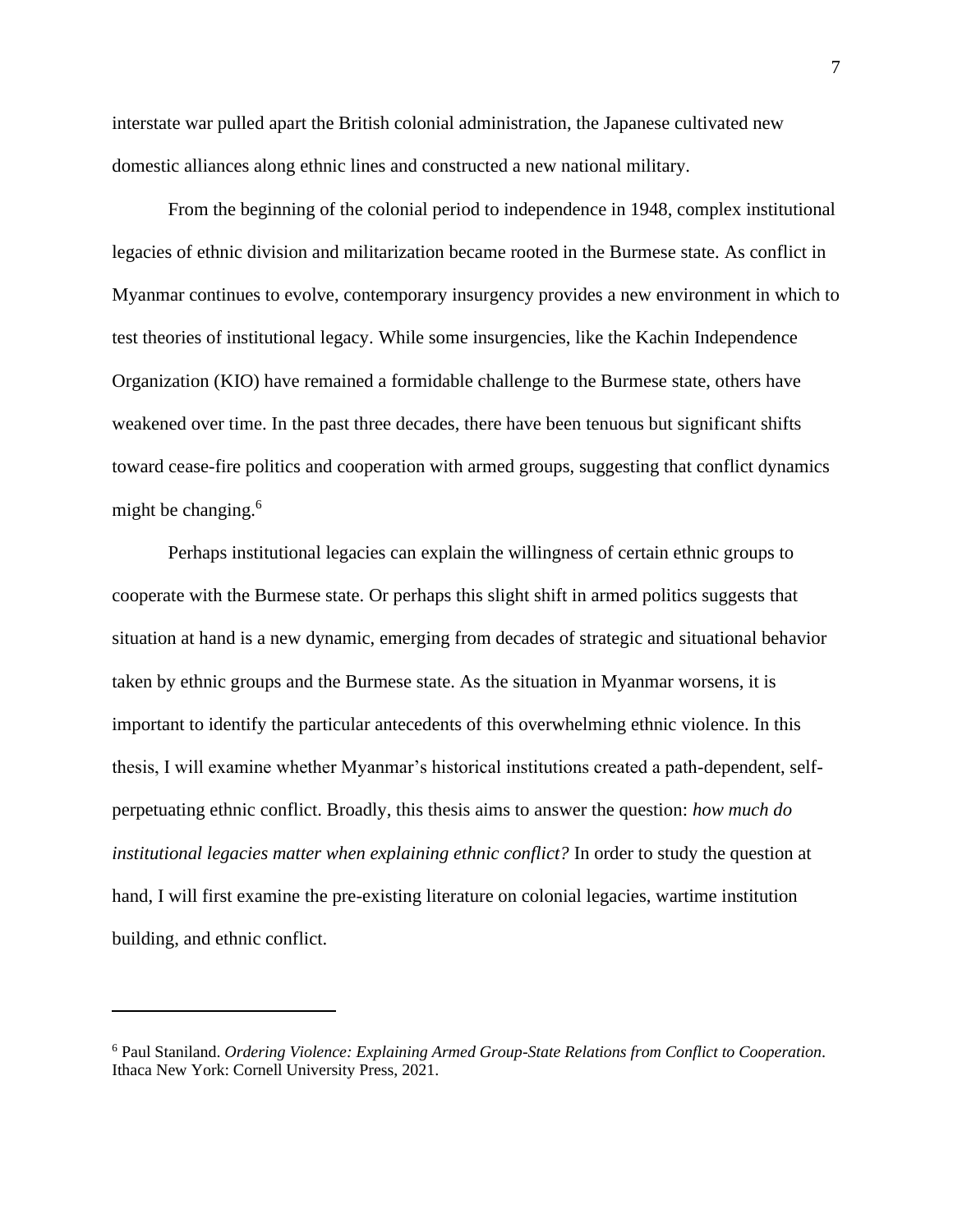#### **Literature Review**

Before engaging with different theories of institutional legacy and ethnic conflict, it is important to establish a general definition of institutions. As articulated by Helmke and Levitsky, I will define institutions as the "rules and procedures (both formal and informal) that structure social interaction by constraining and enabling actors' behavior."<sup>7</sup> Most of my analysis will examine formal institutions, such as systems of political representation, policing, and the military.

To test the relationship between institutions and ethnic conflict, I will examine three areas of literature. First, I will draw on literature that emphasizes colonial legacies, in order to frame my analysis of the British colonial period. Colonial legacies have been widely studied and linked to ethnic conflict and state weakness. Next, I will examine what I call "competing legacies" arguments. These arguments describe wartime institution building, which, in the case of Myanmar, might have "competed" with the legacy of British colonial institutions. Finally, I will examine what I call "situational and strategic arguments," which deemphasize institutional legacies by highlighting the fluid and complex dynamics of civil conflict and the strategic ways in which insurgents and governmental actors respond to political and social context.

#### *Colonial Legacies*

I will begin by considering literature that emphasizes the long-term effects of colonialism, including the political legacies of state capacity, colonial institutions, and ethnic conflict. Jeffrey Herbst famously argued that colonial rule exacerbated underlying structural

<sup>7</sup> Gretchen Helmke and Steven Levitsky. "Informal Institutions and Comparative Politics: A Research Agenda." Perspectives on Politics 2, no. 04 (2004): 725-40. [https://doi.org/10.1017/s1537592704040472.](https://doi.org/10.1017/s1537592704040472)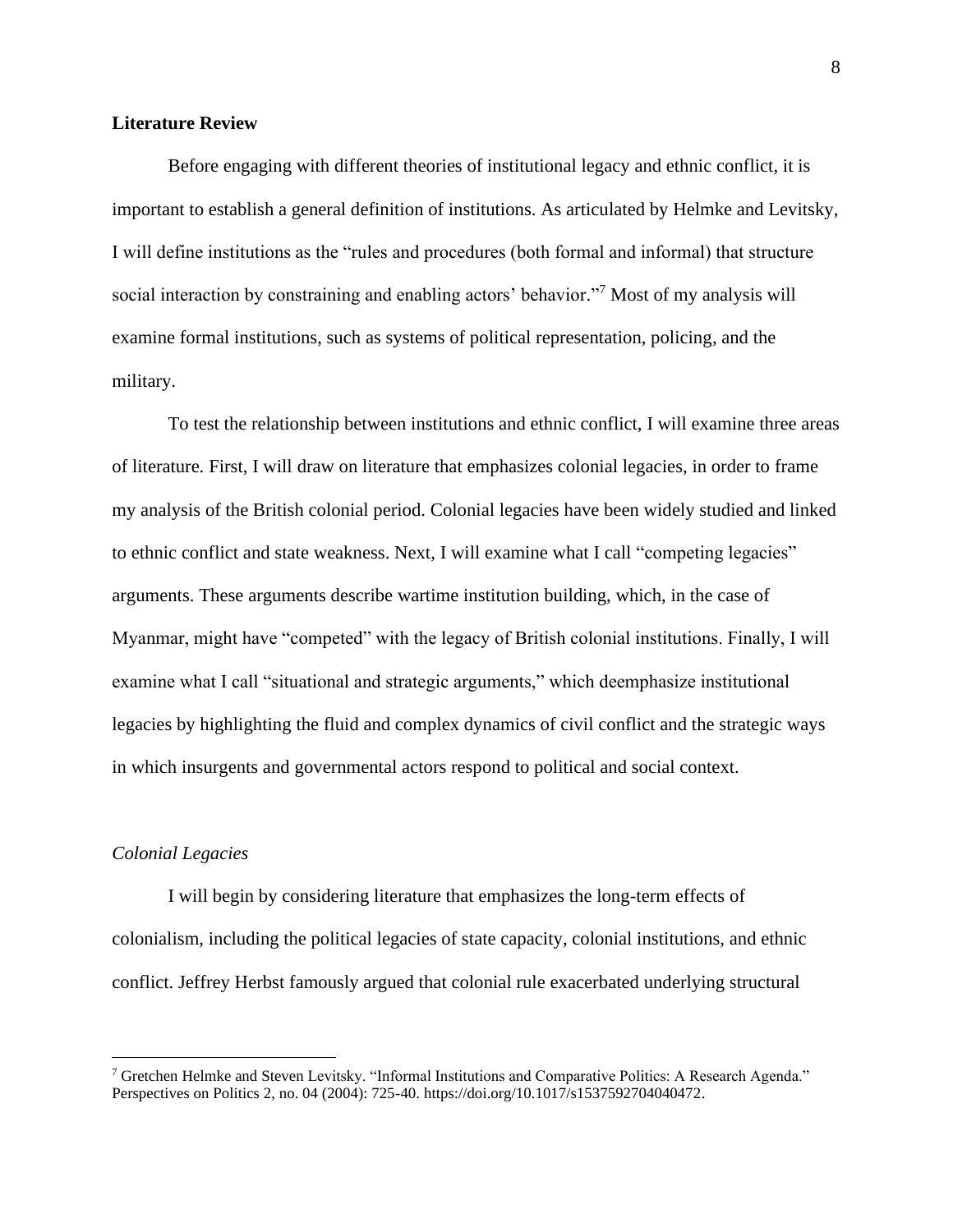constraints in Africa, making it even harder for postcolonial rulers to exert power. 8 In Africa, colonial rule established artificial state boundaries and failed to establish meaningful institutions. With difficulty governing over vast colonial territories, colonial rulers did not implement an effective system of governance. This led to postcolonial states that were unable to extend their power outside of colonial hubs: capitals and coastal cities. The incapacity of many modern African states reflects the failure of colonial rulers to establish effective governance and develop state institutions. Herbst's explanation of state failure in Africa builds on a tradition of work that evaluates the development of states as modern institutions. The modern state is characterized by its bureaucracies, fiscal systems, and representative institutions.<sup>9</sup> Institutional development that was manipulated and perverted by colonial powers can explain the weakness of many modern states.

In *Lineages of Despotism and Development*, Lange challenges the widespread belief that past imperialism necessarily hinders the development of nations.<sup>10</sup> In his analysis of all British colonies, Lange distinguishes between direct and indirect rule as two fundamentally different systems of control, with very different legacies. While direct rule was transformative and intensive, indirect rule was a form of colonial domination, in which colonial administrators collaborated with indigenous intermediaries. Lange determines that more intensive, direct rule supports the development of a strong state with high levels of bureaucratization. Contrastingly,

<sup>8</sup> Jeffrey Herbst. *States and Power in Africa: Comparative Lessons in Authority and Control*. Princeton: Princeton University Press, 2000.

<sup>9</sup> James Robinson. "States and Power in Africa by Jeffrey I. Herbst: A Review Essay. *Journal of Economic Literature* 40, no. 2 (2002): 510–19. https://doi.org/10.1257/002205102320161357, 512.

<sup>10</sup> Lange, Matthew. *Lineages of Despotism and Development: British Colonialism and State Power*. Chicago: University of Chicago Press, 2009.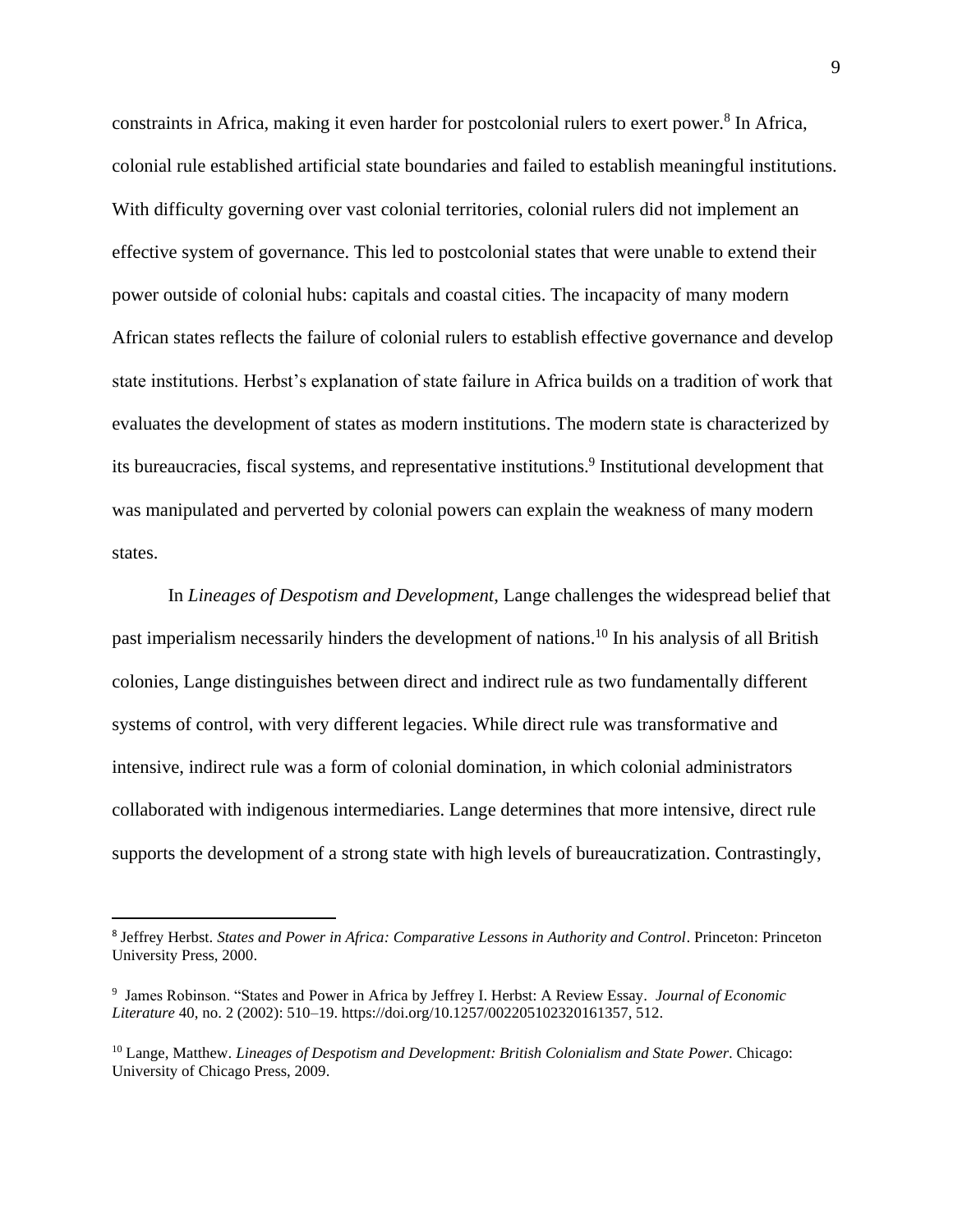indirect rule created weak, patrimonial states. Interestingly, Myanmar is an outlier among Lange's case studies. In Myanmar, the British used a combination of direct and indirect rule, but the former predominated.<sup>11</sup> Given the degree of direct rule, Lange's theory predicts a much higher developmental record than actually observed in Myanmar, which is one of Asia's poorest countries, with an incredibly ineffective and weak state. The failure of Lange's theory in this case demonstrates the importance of attention to the Japanese occupation in Myanmar.

Kohli similarly argues that intensive colonialism can have a beneficial long-term legacy. Japanese colonial policies ultimately supported the development of a strong and prosperous postcolonial Korean state. <sup>12</sup> Prior to colonialism, Korea was a weak state, which would have been unable to successfully modernize on its own. Even though Japanese colonial policies were highly repressive and violent, they strengthened Korea's postcolonial state in three ways: 1) they contributed to the development of a powerful colonial bureaucracy, 2) they supported the construction of an alliance between state and capital, and 3) the strengthened the development of institutions of mass repression. Ultimately, this legacy supported Korean industrialization and the growth of a capable state. Kohli is one of few scholars that emphasizes a positive colonial impact, but his argument fundamentally supports the same idea as Herbst and others: the colonial experience is defining for a state. Furthermore, his attention to institutions of mass repression reveals the importance of coercive colonial power.

<sup>11</sup> Matthew Lange. *Lineages of Despotism and Development: British Colonialism and State Power*. Chicago: University of Chicago Press, 2009, 182.

<sup>&</sup>lt;sup>12</sup> Atul Kohli. "Chapter Four. Where Do High-Growth Political Economies Come From? The Japanese Lineage of Korea's 'Developmental State.'" *The Developmental State*, 2019, 93-136.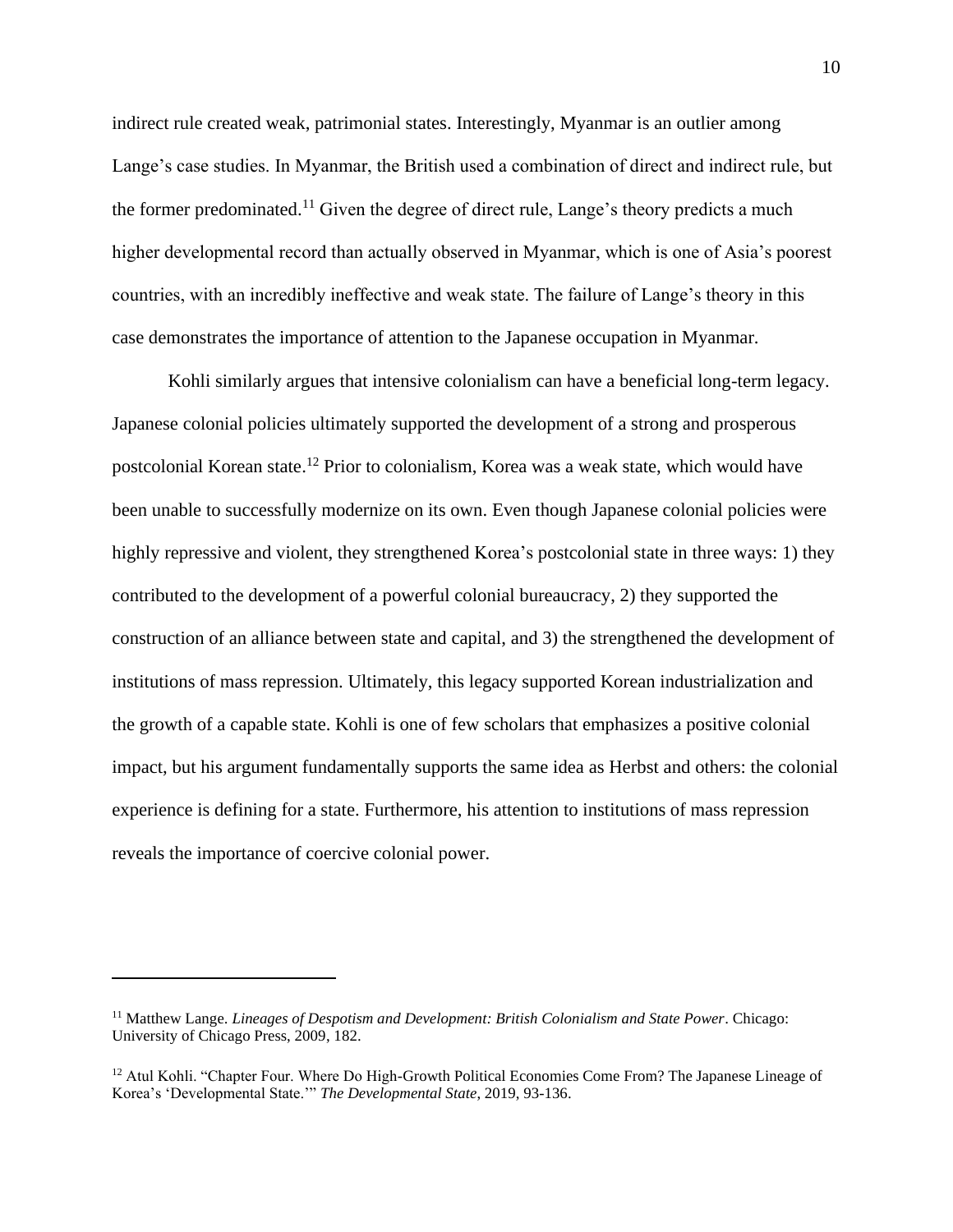In addition to determining state capacity and strength, colonial rule leaves behind a profound legacy of ethnic conflict. In *Citizen and Subject*, Mahmood Mamdani traces the politicization of ethnicity to the colonial state. Mamdani argues that the British regime in Africa constructed despotic and hierarchical state, through which ethnicity was made political. The British designed a bifurcated state that ordered society through divisive institutions, separating the rural from the urban, and one ethnicity from another.<sup>13</sup> Under the British, indirect rule came to be the mode of domination over the native people. This indirect rule reinforced ethnically bound institutions of control—every local apparatus was organized around an ethnic or religious basis. Thus, ethnic and tribal identity became much more rigid, and a preeminent concern. "Ethnicity (tribalism) thus came to be simultaneously the form of colonial control over natives and the form of revolt against it."<sup>14</sup> Mamdani shows that contemporary ethnic conflict in Africa is a product of this indirect rule and its institutional legacies. When colonial powers use ethnic identity as the basis of their resource allocation, political organization, and institutional control, ethnicity becomes deeply politicized.

In *The Colonial Origins of Ethnic Violence in India*, Ajay Verghese emphasizes the roles that institutions play in maintaining colonial legacies of ethnic division. In India, different policies of ethnic stratification, both from British and princely India, created "disparate fault lines of conflict." These fault lines persist because of institutions—both formal institutions such as parties and schooling, and institutions as informal as the memories of an ethnic community. Throughout my thesis, I draw on this concept of "fault lines of conflict" to describe the ways in

<sup>13</sup> Mahmood Mamdani. *Citizen and Subject: Contemporary Africa and the Legacy of Late Colonialism*. Princeton: University Press, 1996, 15.

<sup>14</sup> Mamdani, 24.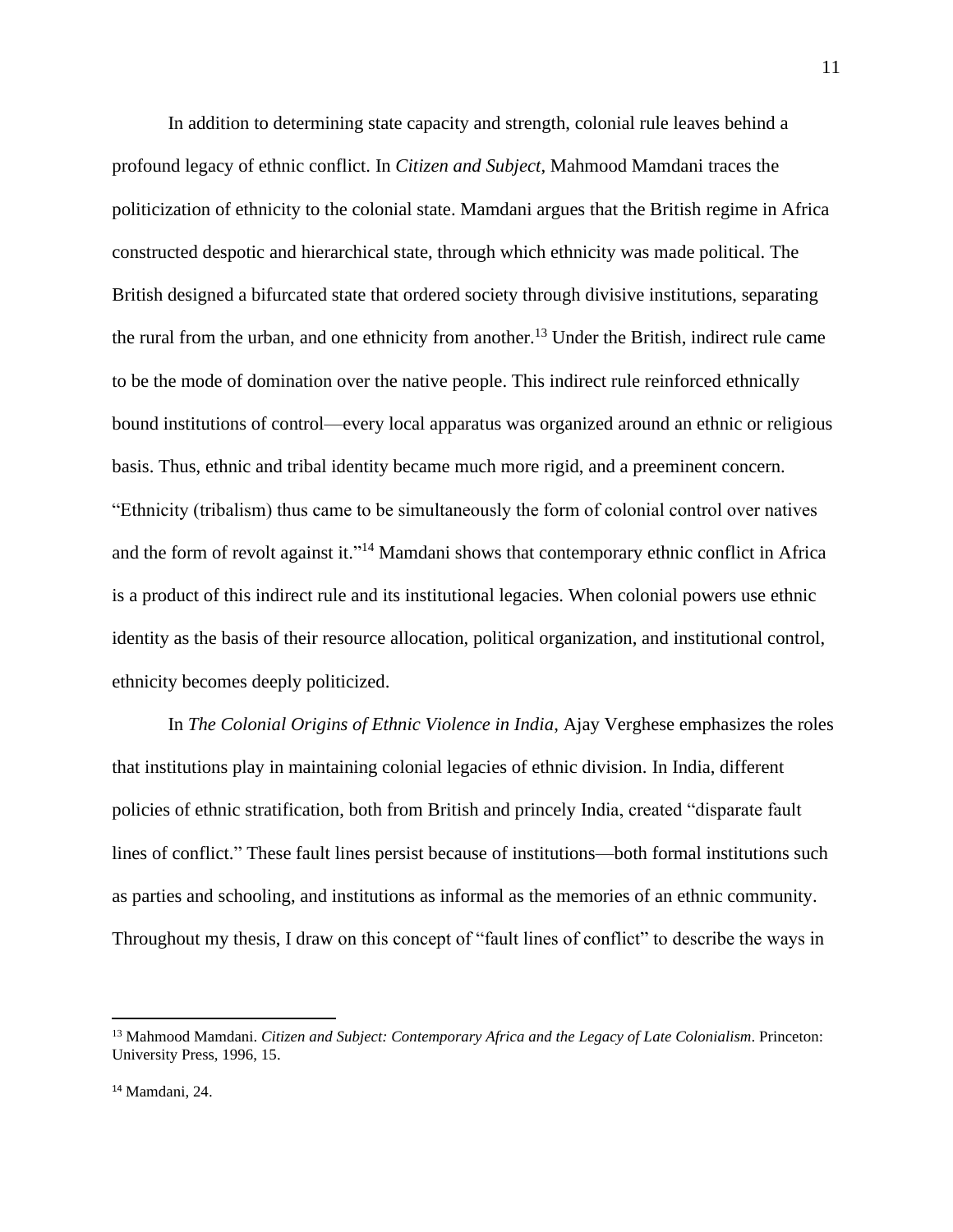which institutions make patterns of ethnic violence highly durable.<sup>15</sup> Verghese shows that patterns of ethnic violence tend to harden over time, especially when reinforced by institutions. Thus, ethnic violence is one realm in which identities are unlikely to change. Similarly, Lieberman and Singh study the British census in India, systematically testing the relationship between state institutions and ethnic salience. Lieberman and Singh argue that by solidifying boundaries between social identities and enumerating ethnic cleavages, the institution of the census creates ethnic categories and conflict.<sup>16</sup> By elevating ideas of "otherness" and ethnic competition, institutions can place ethnic identity at the forefront of politics.

Colonial legacies drive state weakness and the continued politicization of ethnic identity, factors instrumental in understanding contemporary ethnic violence. By defining "fault lines of conflict," the colonial period can leave behind an institutional legacy that continuously reproduces conflict along the same ethnic lines. The literature on colonialism frames my first hypothesis:

Hypothesis 1: *British colonialism established "fault lines" of conflict, determining the course of ethnic conflict in Myanmar.*

#### *Competing Legacies*

The phenomenon of colonialism has been so widely studied because of the mass disruption it brings to both state and society, birthing new institutions. Yet, British colonization was not the only (and perhaps not even the greatest) disruption of the Burmese state. Myanmar's

<sup>15</sup> Ajay Verghese. *The Colonial Origins of Ethnic Violence in India.* Stanford: Stanford University Press, 2016, 211.

<sup>&</sup>lt;sup>16</sup> Evan S. Lieberman and Prerna Singh. "Census Enumeration and Group Conflict: A Global Analysis of the Consequences of Counting." *World Politics* 69, no 1 (2017): 1-53. https://doi.org/10.1057/9781137364333.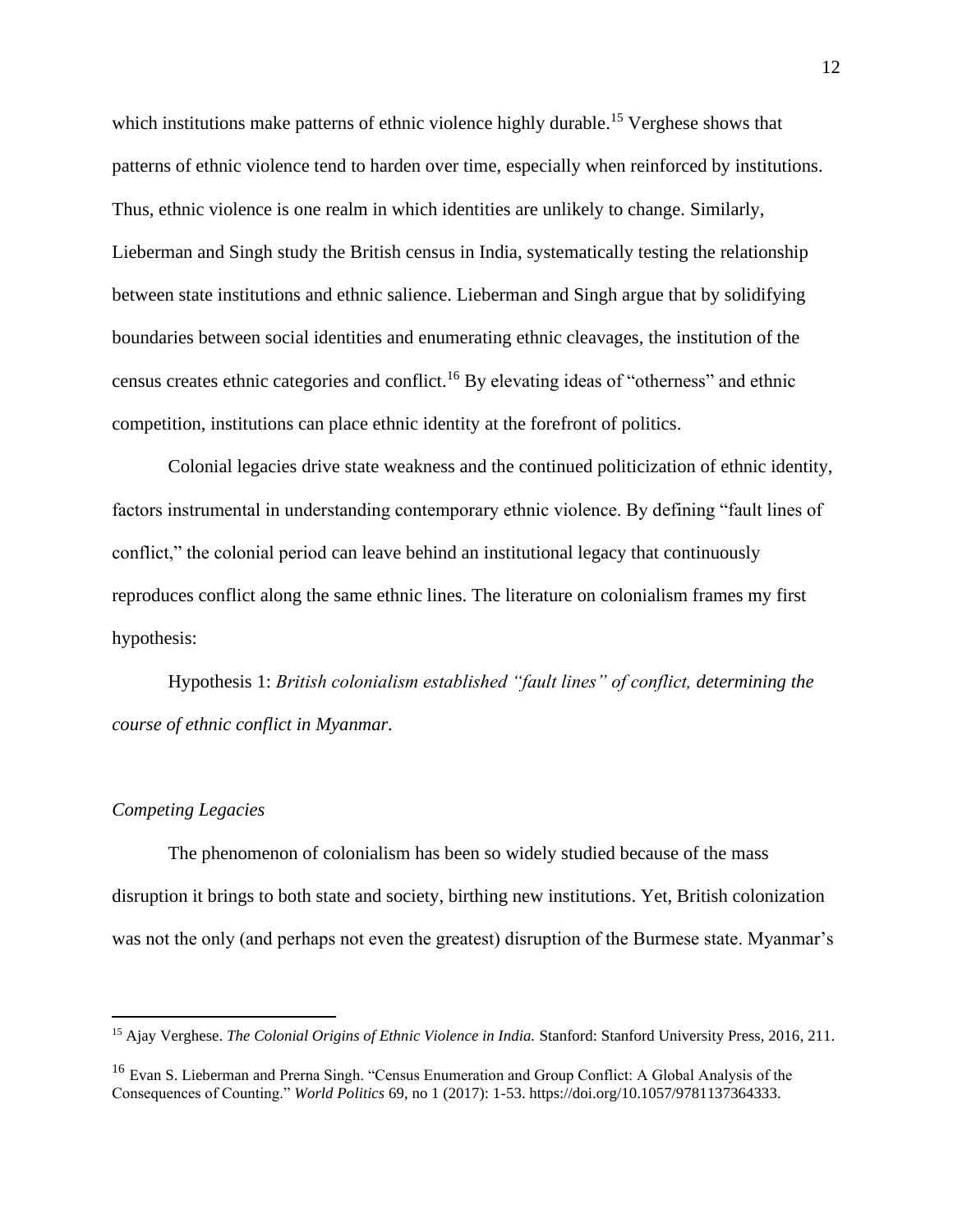dramatic decolonization—in which the state was launched from colonial rule into World War II and Japanese occupation—has been widely understudied. Many scholars have discussed colonialism and its legacies, but few have traced the exact legacies of decolonization and wartime institutions, leaving a substantial gap in current literature. I will frame this gap by drawing on scholarship that describes the window of opportunity for institution building that is created during decolonization and wartime. As the British colonial administration collapsed, this window of opportunity supported the development of new institutions in Myanmar. Thus, I will examine the possibility of "competing legacies," which might have overwhelmed the influence of the British colonial period.

Decolonization is a quite technical term for what is an incredibly dramatic process. As the imperial state dissolves and its rule is delegitimized, a nation-state emerges. Though dramatic, decolonization is not a short process, the colonizers hardly "vanish into the night." Decolonization is a complicated, a drawn-out process of disentanglement and reentanglement, enmeshed in other political and social changes—in the case of Myanmar, this was World War  $II.<sup>17</sup>$ 

Myanmar emerged from its colonial statehood into a complex wartime with both international and civil dynamics, as different military alliance fractionalized society. Literature has generally identified key differences between the influences of interstate and civil war, and so I will consider arguments that address institution building during both kinds of war. Scholars have long studied the relationship between interstate war making and state making. Classical bellicist theory frames an understanding of wartime, best summarized in Tilly's famous

<sup>17</sup> Jan C. Jansen and Jurgen Osterhammel. *Decolonization: A Short History*. Princeton: Princeton University Press, 2017.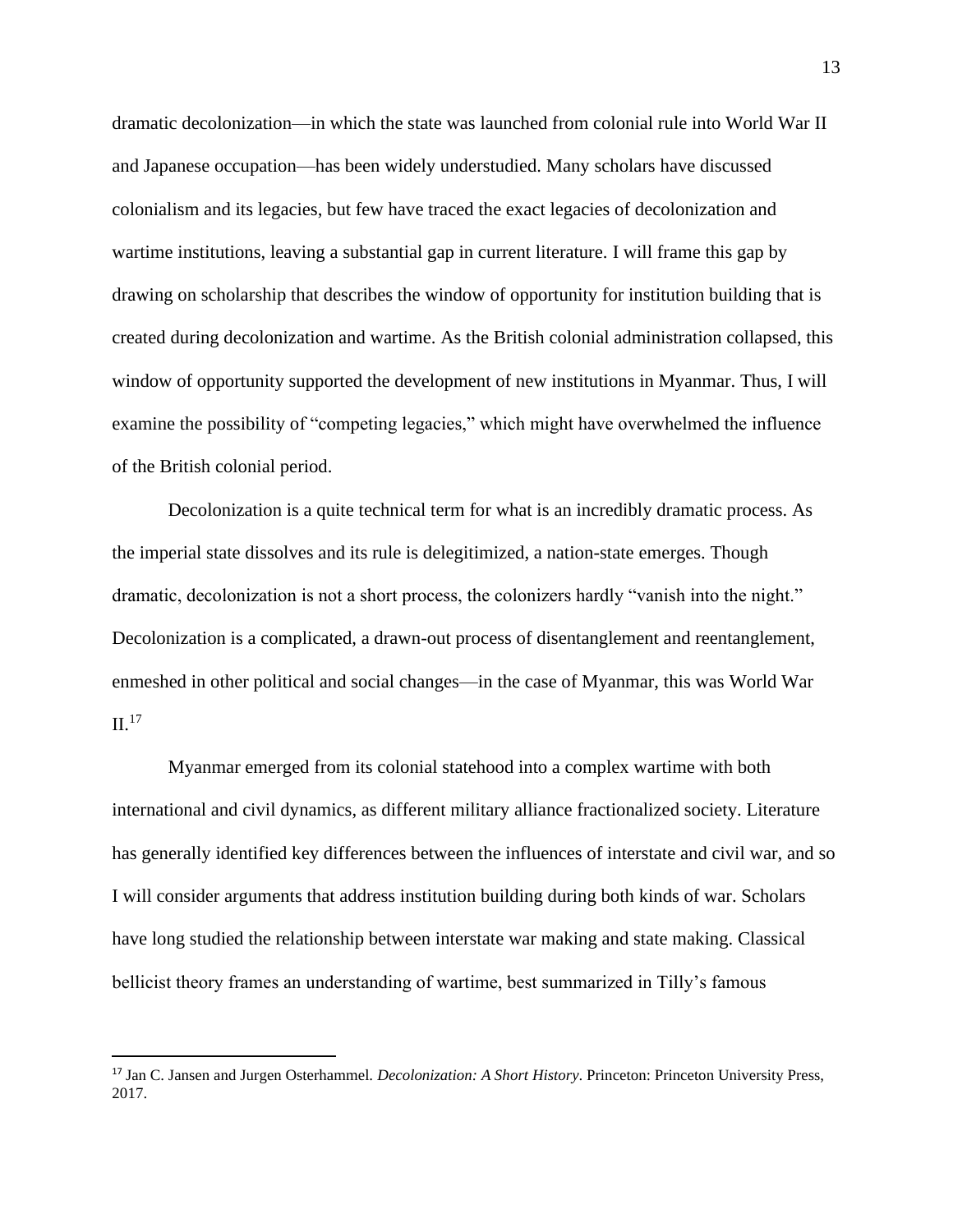aphorism "war made the state, and the state made war."<sup>18</sup> Tilly argues that wartime competition over territory and resources facilitated the development of the state. He identifies three primary ways in which war supports the growth of a strong state. First, war making helped rulers concentrate coercive power and eliminate domestic rivals. Second, war making led to the development of state institutions to extract resources and support the war, such as through taxation. Finally, the state developed its capacity for protection, through institutions like courts of law, in order to promote the accumulation of capital and resources that might be accessed by the state. By achieving these different functions integral to war, the state emerges. If war is, as bellicist theory argues, a defining period for the state, it is imperative to study Myanmar during World War II and the institutions built by the Japanese.

Bellicist theory emerged in the context of European states, and thus has been criticized in its general application. It must be carefully considered in the case of Myanmar. In *Blood and Debt,* Miguel Centeno challenges the universal application of bellicist theory and rejects the application of Tilly's logic to Latin American states.<sup>19</sup>Though Centeno does not entirely reject Tilly's argument, he significantly complicates it. Centeno argues that the historical context of war determines its state making capacity, rather than this being some benefit inherent in all wars. The European states that Tilly considered already had a basic organizational capacity that Latin American states lacked. Access to external financing further undermined the statebuilding process in Latin America, creating bankrupt beggar states.<sup>20</sup> Centeno finds that Latin American

<sup>18</sup> Charles Tilly. "Reflections on the History of European State-Making". *Formation of National States in Western Europe*. Princeton: Princeton University Press, 1975, 42.

<sup>19</sup> Miguel Centeno. *Blood and Debt: War and the Nation-State in Latin America*. University Park, PA: Pennsylvania State University Press, 2003.

<sup>20</sup> Centeno, *Blood and Debt*.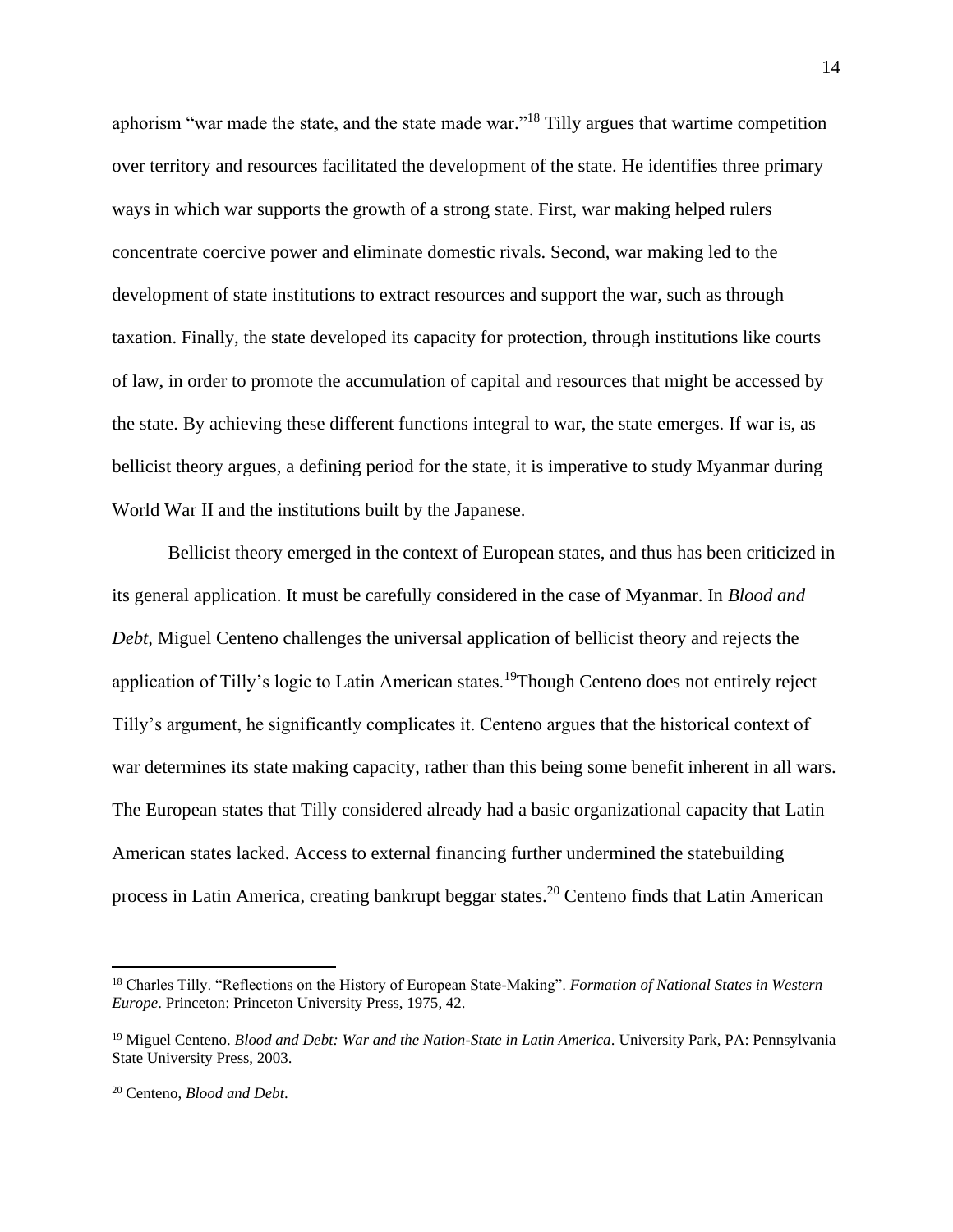wars occurred two soon after independence and thus the state could not respond in the pattern described by Tilly. Centeno's challenge to bellicism might explain elements of Myanmar's state failure. Emerging directly from colonial rule into wartime, the state hardly had the opportunity to develop organizational capacity, or to even exist without external support and control.

Research into the effects of intrastate war further complicates the possibilities of wartime institutional legacies. Generally, findings on the subject of civil war are quite mixed. While some scholars find that civil war harms a state's capacity for extractive processes like taxation, others find that internal conflict can bolster state extraction. In "Civil War, Institutional Change, and Criminalization of the State," Rachel Schwartz takes a novel approach to studying civil war, institutional change, and revenue extraction.<sup>21</sup> Rather than focusing on sweeping processes such as statebuilding or destruction, Schwartz emphasizes the smaller, more specific rules and changes that develop during civil war. She shows that civil war can induce extractive weakness because of the specific institutions, rules, and procedures created during civil conflict, which are different from those created during interstate conflict. During civil conflict, escalating insurgent threats generate institutional ambiguity, producing "soft spots" in the state's fiscal order and prompting change.<sup>22</sup> During civil conflict, new rules are formed, which might either strengthen or undermine the state.

Schwartz identifies two institutional logics that guide the new rules made during civil conflict; the rules "may be *undermining* and thus deviate from the state's extractive functions or

<sup>21</sup> Rachel Schwartz. "Civil War, Institutional Change, and the Criminalization of the State: Evidence from Guatemala's Conflict Archives." *Journal of Peace Research 55*(2): 222-235.

<sup>&</sup>lt;sup>22</sup> Schwartz, "Civil War, Institutional Change, and the Criminalization of the State," 386.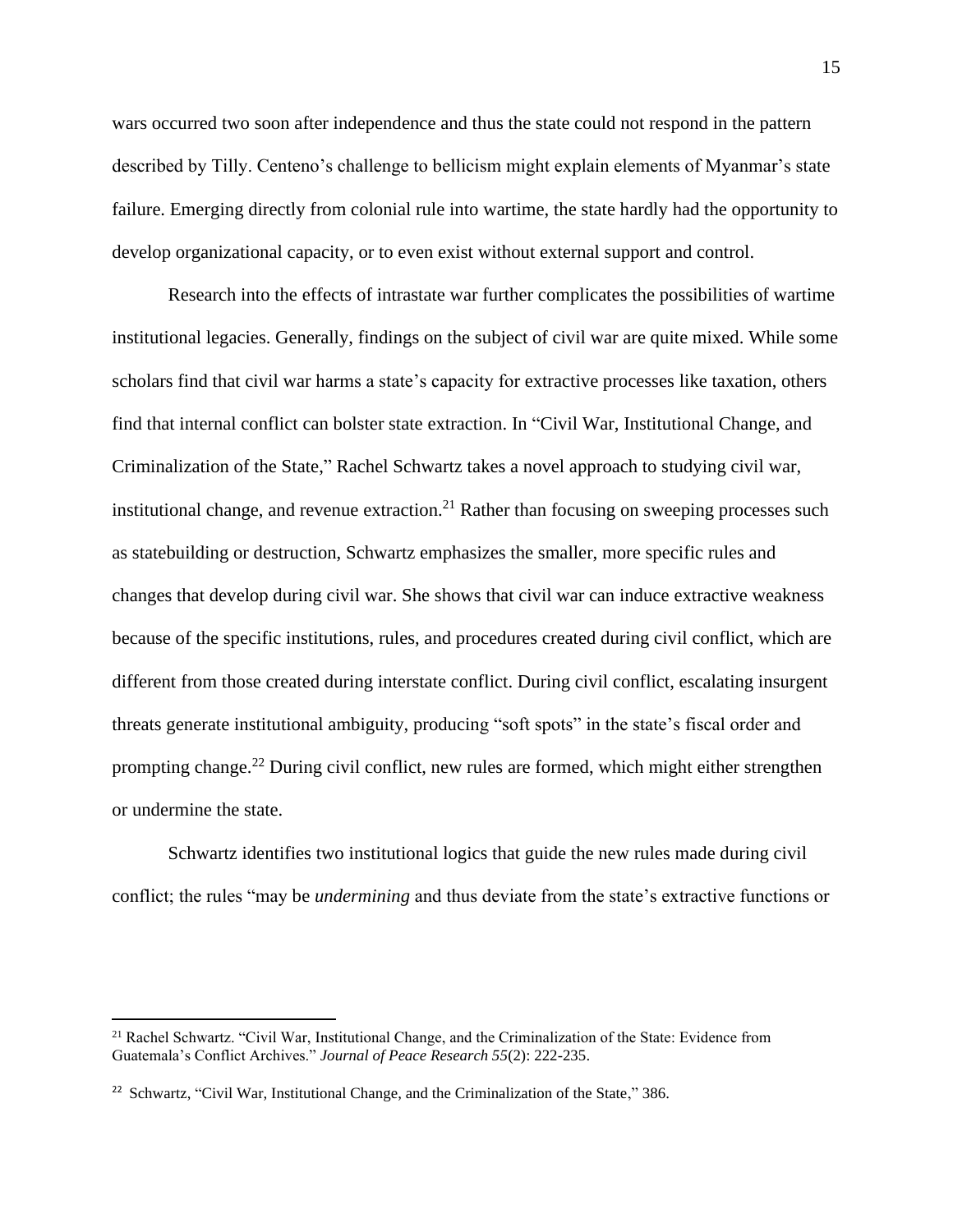*reinforcing* and thus coincide with them."<sup>23</sup> Undermining rules are formed when escalating insurgent threats empower political military actors. In order to avoid insurgent penetration, this counterinsurgent elite becomes insulated from broader political and military structures. The expansion of military control, outside of non-military institutional arenas, obstructs internal regime opposition and civilian oversight, concentrating authority in a small body of counterinsurgent elites. Thus, rules are narrowly conceived and feed benefits directly to a small, military elite, explaining why wartime institutions can undermine the state. Schwartz argues that reinforcing rules are created when a "broader, multisectoral rule-making coalition takes place."<sup>24</sup> In this situation, the escalation of an insurgent threat similarly produces institutional ambiguity, but it causes state leaders to collaborate in a diverse coalition. This leads to a deliberative rulemaking process that incorporates different interests, leading to rules that reinforce the state. Thus, Schwartz contends that divergent paths of wartime institutional development can be explained through the elite groups that shape institutional change, and the exact rules that emerge. Schwartz's analysis suggests that postcolonial war might birth an entirely new institutional system. Furthermore, she demonstrates the importance of paying attention to the Burmese military elite that emerged during World War II.

Classical bellicist theory and literature on civil war both show that wartime produces institutional ambiguity, creating an opportunity for overwhelming institutional growth and change. Even if British colonialism temporarily redefined the Burmese state, literature frames the possibility of "competing legacies," which might have overwhelmed any changes made by the British. Did the process of decolonization during wartime and Japanese occupation overwrite the

<sup>&</sup>lt;sup>23</sup> Schwartz, "Civil War, Institutional Change, and the Criminalization of the State," 386.

<sup>24</sup> Schwartz, 388.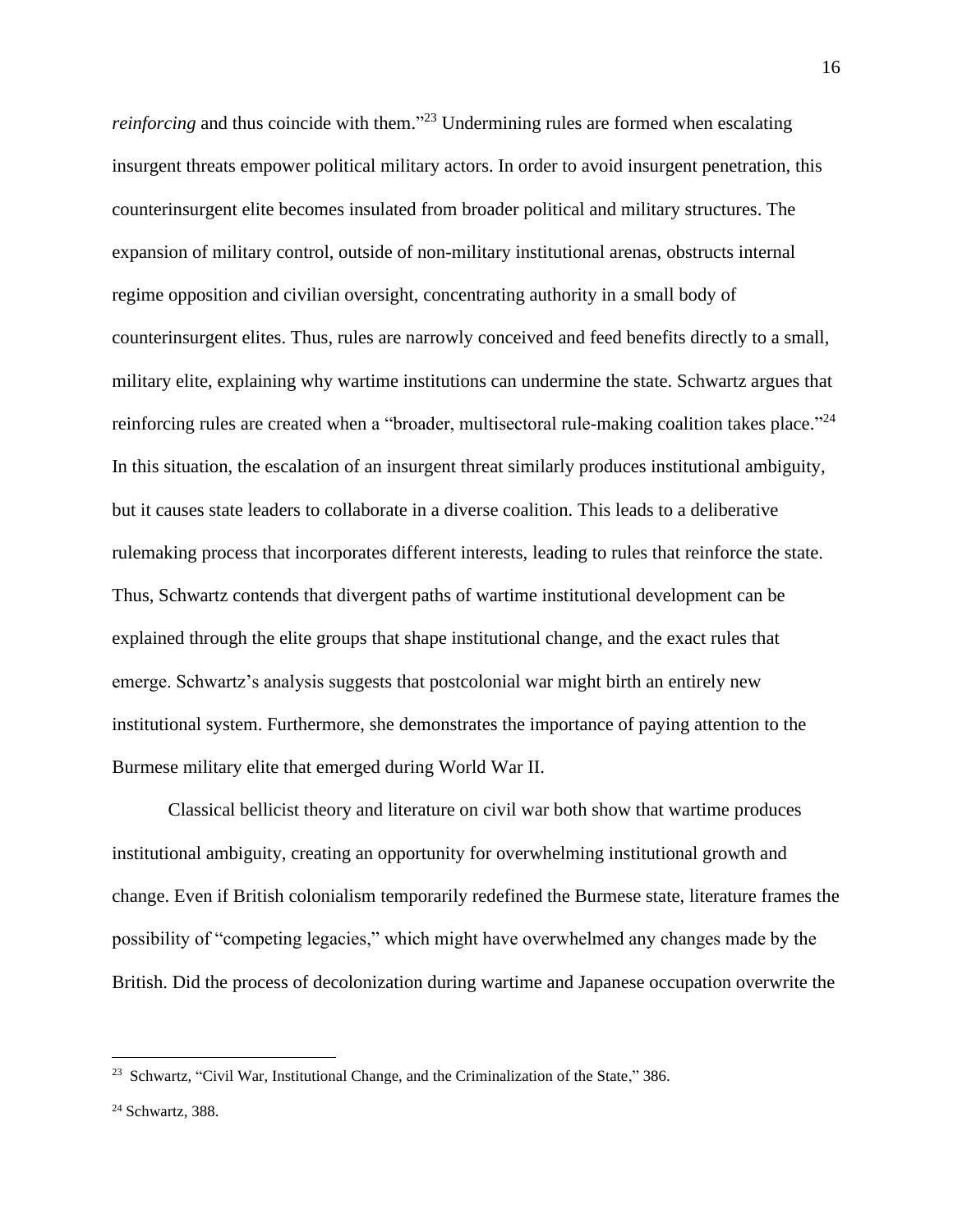British colonial legacy, defining new fault lines of conflict? Theories of institution building during interstate and civil war provide a foundation for my second hypothesis:

Hypothesis 2: *Massive wartime disruption cast new institutional legacies that overwhelmed the British colonial legacy, determining Myanmar's ethnic conflict.* 

#### *Situation and Strategy*

A separate area of scholarship draws attention to the behavioral and group centric elements of conflict, emphasizing situational and strategic reasons for rebellion, fragmentation, and cooperation. These theories would deemphasize the institutional legacies of British colonialism, Japanese occupation, and wartime, and draw attention instead to the specific environment in which Burmese ethnic conflict occurs, and the evolving dynamics between the insurgents and the state.

Paul Staniland posits that many scholars make a fundamentally flawed assumption that both sides of a civil conflict are "locked in a straightforward struggle for a monopoly of violence."<sup>25</sup> This assumption overlooks the variance of political orders during civil war, such as the temporary emergence of cooperation between the state and its ostensible rivals. During war, political orders are likely to develop, evolve, and collapse in complex oscillations.

In *Ordering Violence*, Staniland focuses on the role of that the government plays in defining and responding to insurgency, and how this shapes conflict dynamics. His fundamental claim is that the government's response to insurgency is driven by its perception of ideological threat. Rather than directly worrying about the size or power of an armed group, the regime

<sup>25</sup> Paul Staniland. "States, Insurgents, and Wartime Political Orders." *Perspectives on Politics 10*, no. 2 (2012): 243- 64, 243.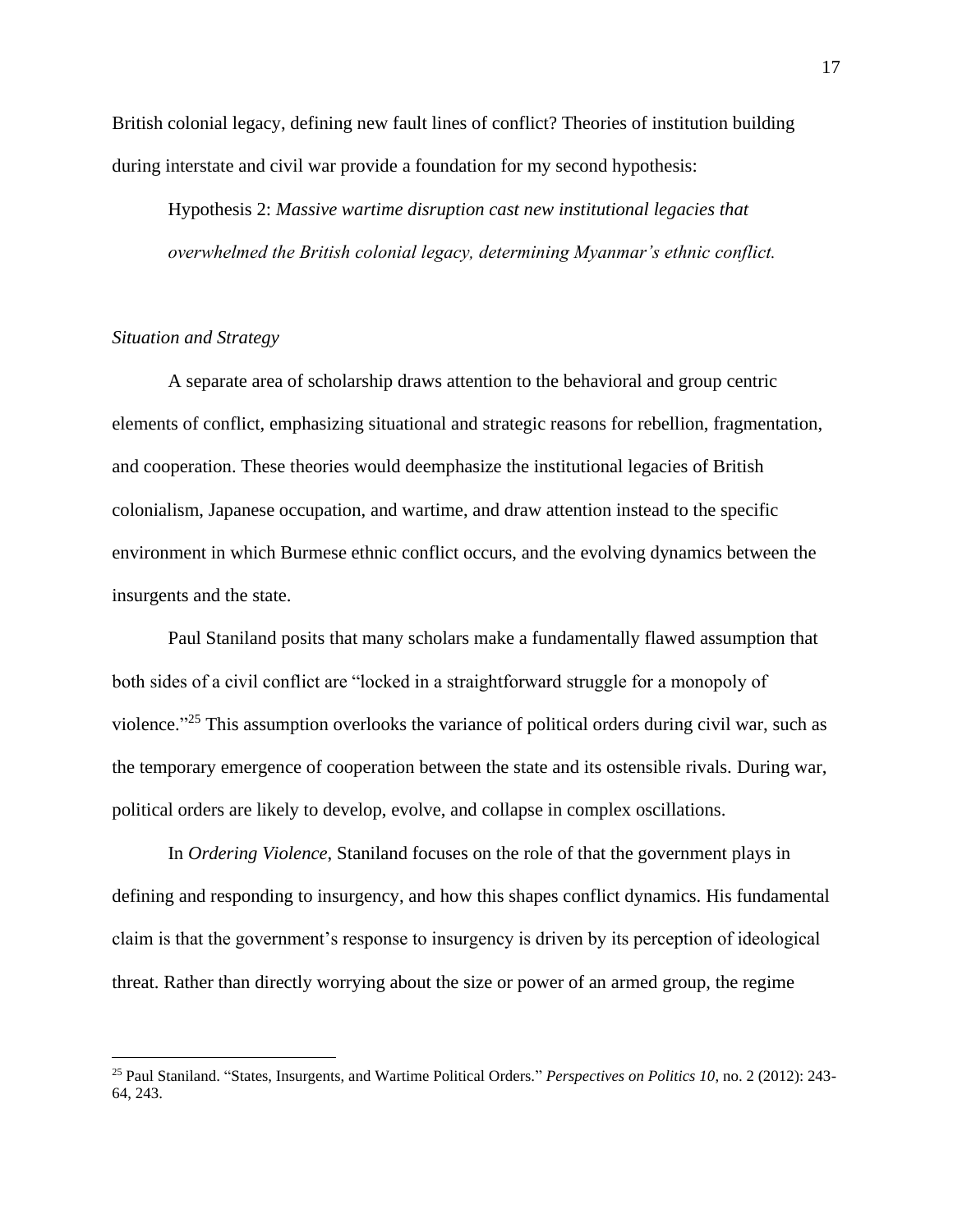assesses how a group's politics align with the government's own goals.<sup>26</sup> Staniland uses Myanmar as a case study and identifies Burmese nationalism as being definitive of the wartime political order. By establishing Burman ethnicity and Buddhist religion as the top of the hierarchy, the Burmese nationalist project laid a foundation for ongoing political conflict. Staniland contends that ethnic, religious, and linguistic political cleavages had elements of fluidity in the 1940s and 50s but dramatically hardened under General Ne Win's military dictatorship, beginning in 1962.<sup>27</sup> By emphasizing the fluidity of ethnicity prior to General Ne Win's dictatorship, Staniland suggests that neither the British colonial period, nor the Japanese occupation, established fault lines of conflict. Instead, the nationalist ideology of the Burmese government supports ethnic conflict, by driving heavily repressive security responses and preventing cooperation with minority groups.<sup>28</sup> Staniland's argument emphasizes the goals of the postcolonial regime and the role they play in defining and fueling insurgency. Therefore, we should not assume that wartime and colonial era legacies of conflict will persist, as postcolonial states have the capacity to reshape conflict through their own ideologies and interests.

While Staniland focuses on the goals of the regime, Kalyvas focuses on the conflict dynamic itself, and how this dynamic generates changing patterns of compliance and resistance. Kalyvas emphasizes fluidity in civil conflict, describing civil wars as dynamic social and political contexts.<sup>29</sup> He says that civil conflict can shape the behavioral expression of ethnic identity in many ways, rather than just hardening and solidifying ethnic identity, as Verghese

<sup>26</sup> Staniland, *Ordering Violence*, 2.

<sup>27</sup> Staniland, 188.

<sup>28</sup> Staniland, 228.

<sup>29</sup> Stathis Kalyvas. "Ethnic Defection in Civil War." Comparative Political Studies, 41(8), 1043-1068, 2008.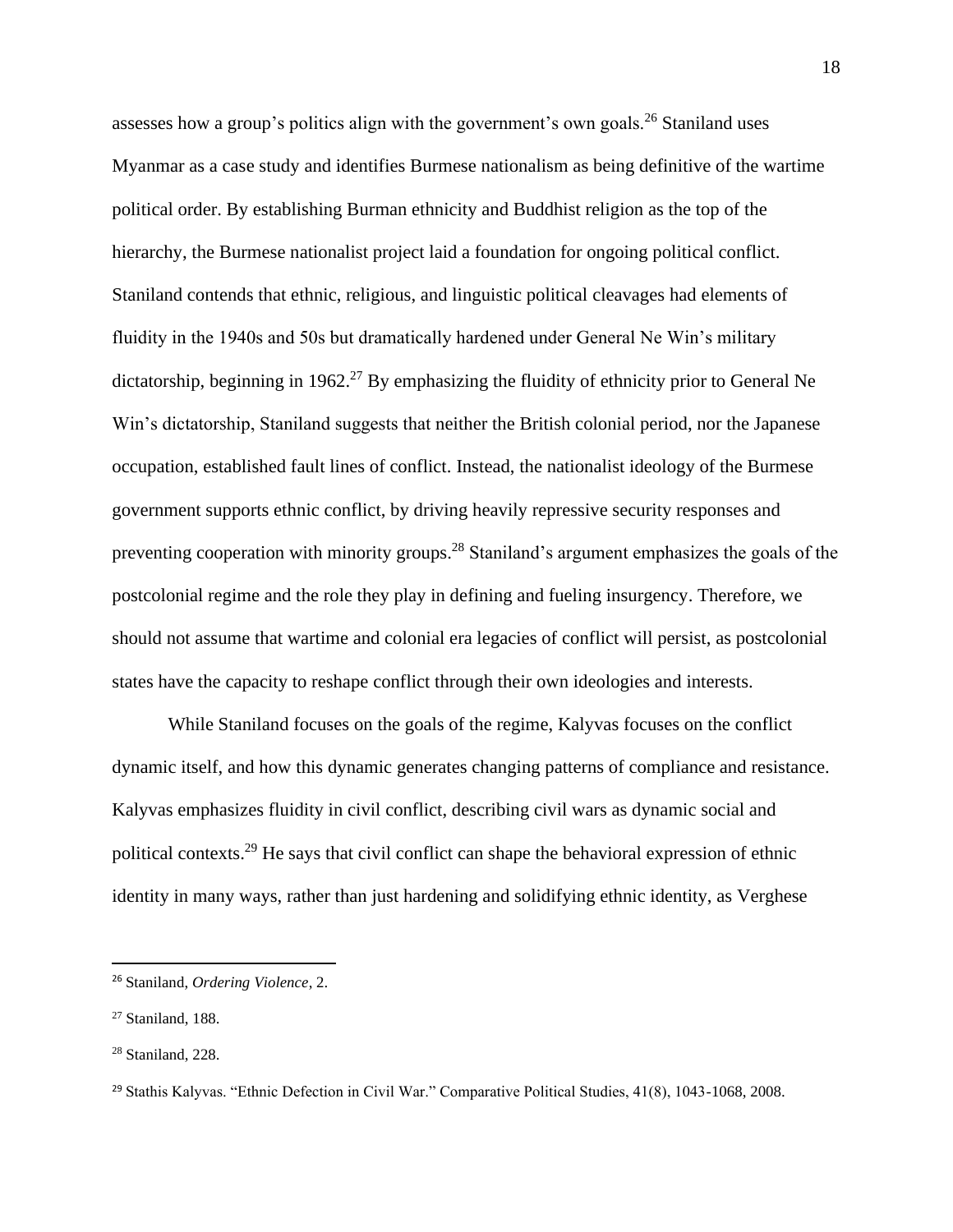suggests. Kalyvas draws on constructivist theory, which explains ethnicity as a socially constructed identity that evolves through interactions with other actors. He argues that the behavioral potential of ethnicity is empirically variable. Kalyvas specifically examines two processes: identity shift, the acquisition of a new ethnic or national identity that replaces the old, and ethnic defection, in which individuals join organizations "explicitly opposed to the national aspirations of the ethnic group with which they identify and end up fighting against their coethnics."<sup>30</sup> Kalyvas' evaluation of ethnic defection might lend insight into the ethnic armed groups that have willingly been transformed into pro state militia. According to Kalyvas, features such as resources and territorial control influence ethnic defection, shaping the arc of ethnic conflict. Kalyvas presents both theoretical and empirical findings that demonstrate the fluidity of ethnic identity and the importance of postcolonial dynamics, demonstrating the importance of investigating later variance in Myanmar's ethnic conflict.

Arguments that emphasize the responsiveness of conflict actors to a changing political context frame my third hypothesis:

Hypothesis 3: *Ethnic conflict in Myanmar has not been determined by institutional legacies; political and social factors have shaped the behaviors of conflict actors, driving the evolution of ethnic conflict.*

#### **Methodology**

Using Myanmar as a single case study, this thesis seeks to understand the role of institutional legacies in ethnic conflict and examines the inherent tensions between the concept of path dependency and the concept of a fluid and evolving ethnic conflict. An exclusive focus

<sup>30</sup> Kalyvas, "Ethnic Defection in Civil War," 1045.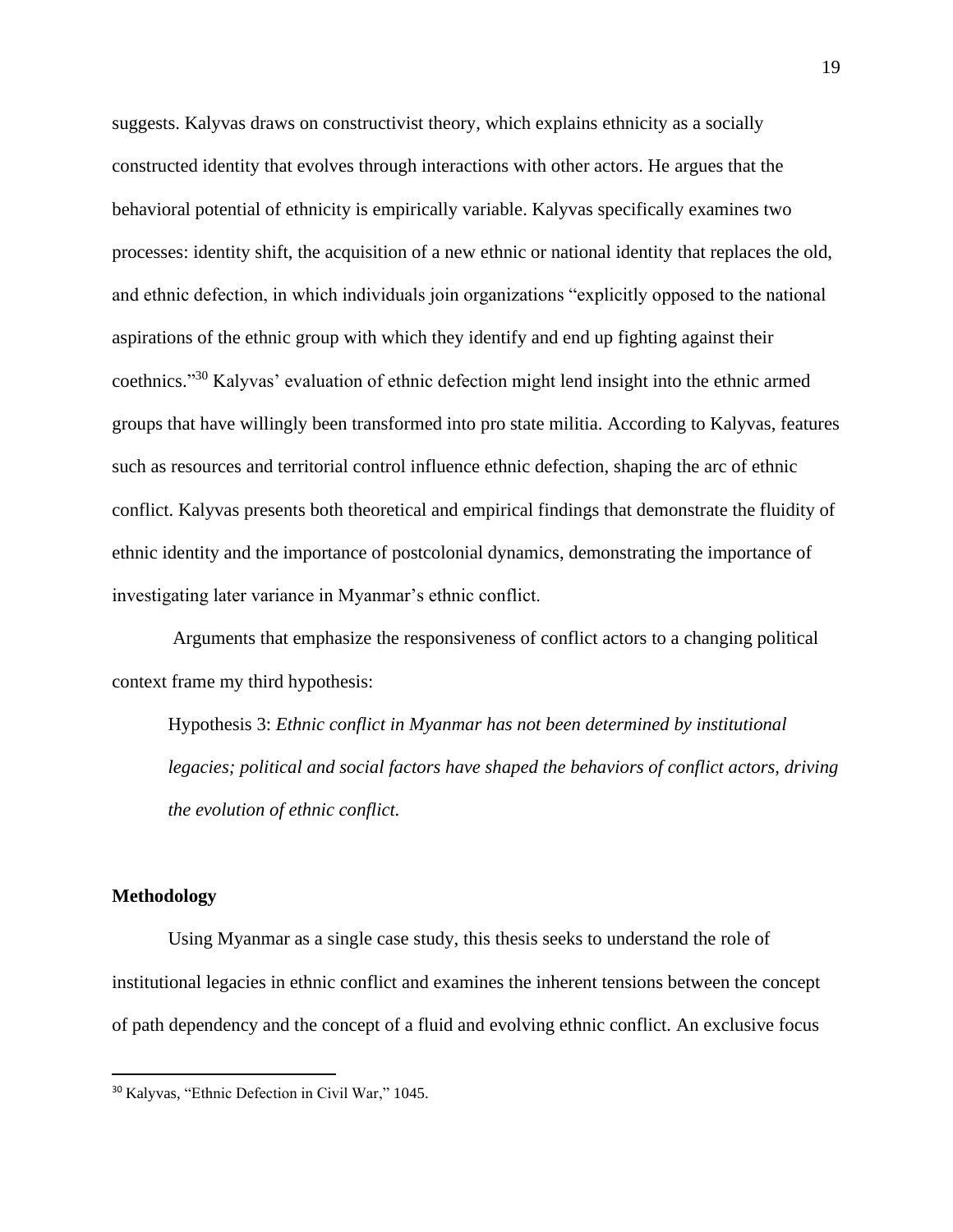on Myanmar supports country specific analysis and comparison, and I analyze both scholarly and primary sources for my research. I compare institution building between two distinct periods, British colonialism, and Japanese occupation, in order to disentangle Myanmar's institutional legacies. I also compare Burmese ethnic groups, and the ways in which their ethnic identities have been made political and violent. My outcome of interest is the politicization and potential militarization of ethnic identity, that is, the extent to which groups have engaged in ethnic competition. I draw on Lieberman and Singh's definition of ethnic competition, as a "pattern of behavior in which ordinary citizens and elites consistently engage in contests over foods, services, prestige, and leadership, such that the winners and losers are generally described by participants and close observers in terms of ethnic groups."<sup>31</sup> Ethnic conflict is an extreme manifestation of ethnic competition, and ethnic violence an extreme form of ethnic conflict. In this thesis, I will examine ethnic competition as it takes shape during the colonial period, escalates in the nationalist movement, and erupts in ethnically defined insurgencies.

As previously described, my paper will test three different hypotheses. 1) British colonialism established "fault lines" of conflict, determining the course of ethnic conflict in Myanmar. 2) Massive wartime disruption replaced colonial institutions, casting new legacies which better explain Myanmar's ethnic conflict. 3) Ethnic conflict in Myanmar has not been determined by institutional legacies; political and social factors have shaped the behaviors of conflict actors, driving the evolution of ethnic conflict.

Myanmar is incredibly diverse, with seven major ethnic minority groups and many smaller immigrant groups. For the purpose of this thesis, I have narrowed my focus to studying the politicization or militarization of identity in four different ethnic groups. By referencing each

<sup>&</sup>lt;sup>31</sup> Evan S. Lieberman, and Prerna Singh. "Census Enumeration and Group Conflict: A Global Analysis of the Consequences of Counting." World Politics 69, no. 1 (2017): 1–53. doi:10.1017/S0043887116000198. 8.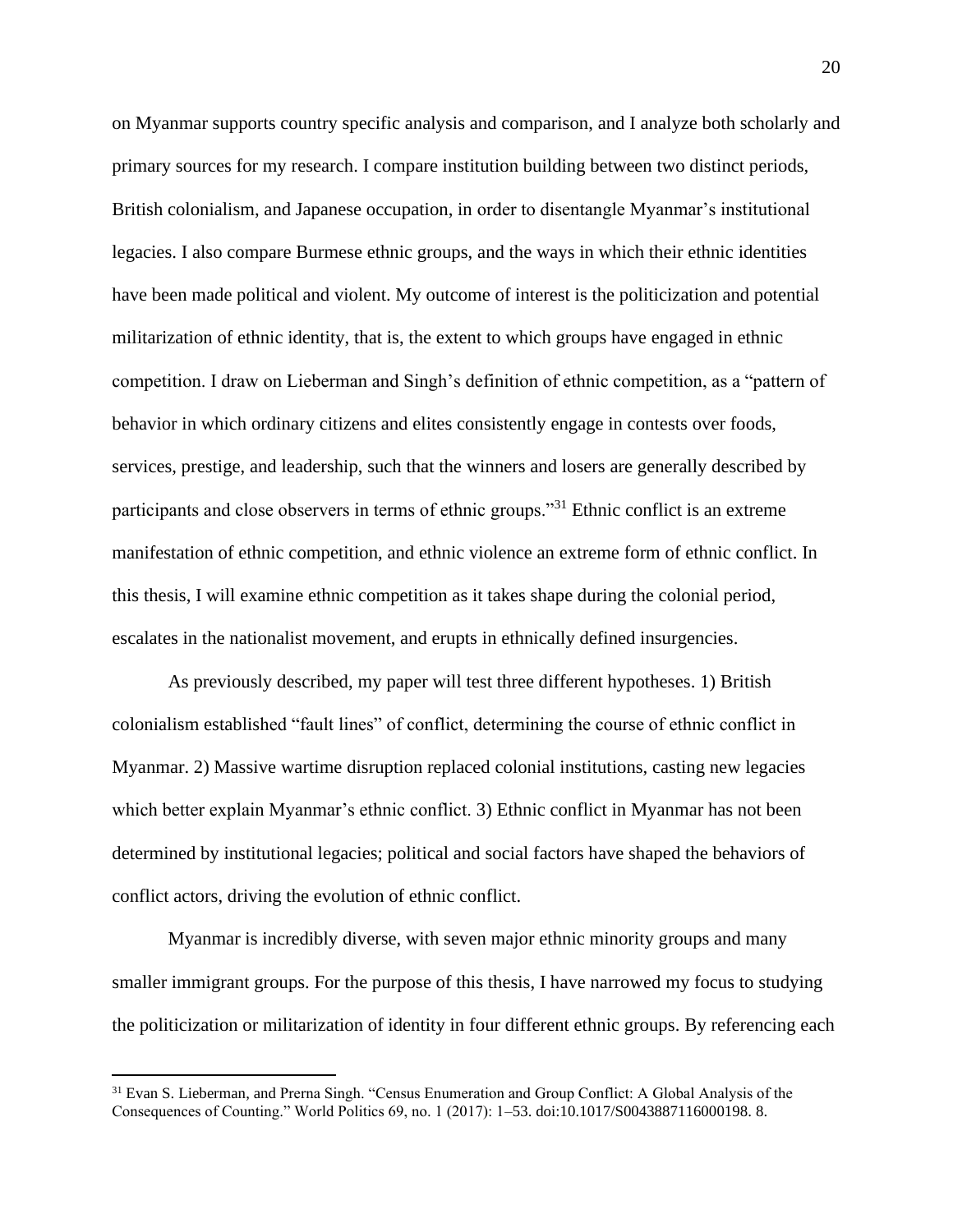of these four groups throughout my thesis, I will show how they have been differently incorporated into institutions and involved in ethnic conflict. First, I will consider the ethnic Burmans, the majority group in Myanmar. I have also selected three ethnic minority groups for comparison: the Karen, Kachin, and the Mon.

By selecting these three groups, I capture some of the variation that can be observed in Myanmar's enduring civil conflict. The violent conflict between the Karens and ethnic Burmans is the longest running and most consistent conflict in Myanmar, beginning even before the colonial period. Under British rule, the Karens received political privileges, but under the Japanese occupation this power dynamic was subverted, and the Karens were subjugated. The Karens represent the most extreme case of an ethnic identity being politicized and militarized. The Karens rebelled against the Burmese government immediately after Myanmar gained political independence in 1948 and did not partake in a successful ceasefire agreement until 2012.<sup>32</sup> The Kachins, the second group selected for study, are notably distinct in their geographic stronghold in Myanmar's southern hills.<sup>33</sup> Throughout the colonial period and the Japanese occupation, the Kachins enjoyed significant political autonomy, as it was difficult to exert control over these southern borderlands. Unlike with the Karen, Kachin insurgency did not begin until a decade after Myanmar's political independence, and the Kachin were amenable to ceasefire negotiations in 1995 (though this ceasefire ultimately failed). Lastly, the Mons are distinct from both the Karens and Kachins, in that they have a significant history of assimilation to the Burman majority. Throughout the colonial period and the Japanese occupation, Mon identity appeared relatively unpolitical. Thus, it seems surprising that the Mons rebelled even

<sup>&</sup>lt;sup>32</sup> Dukalskis, "Why Do Some Insurgent Groups Agree to Cease-Fires While Others Do Not?" 21.

<sup>33</sup> Lintner, *Burma in Revolt*, 48.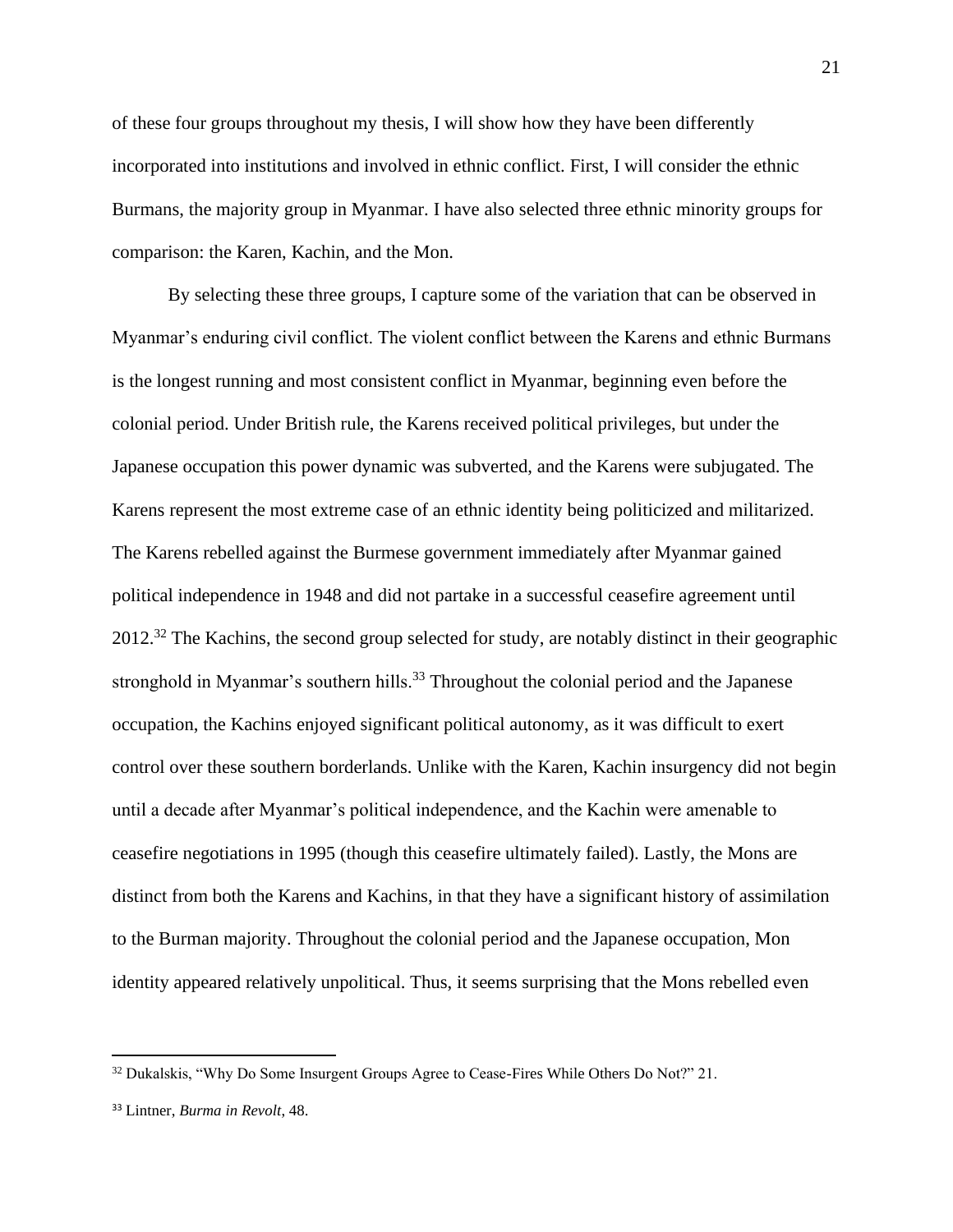before the Kachin, only a year after the Karens first rebelled. The Mons also engaged in early ceasefire negotiations, and today, Mon insurgents are the least active.<sup>34</sup> By selecting these three ethnic groups for study, I can contrast their distinct experiences under the British and Japanese and compare inter-ethnic and intra-ethnic variance in behavior throughout Myanmar's political history.

This thesis will not only investigate the variation across groups, that is, why some ethnicities are more politicized or militarized, but also variation within groups: why they have acted in different ways at different times, sometimes assimilating, then rebelling, then cooperating with the central state. To interpret these behaviors, I draw on the two approaches to theorizing ethnic conflict described above: arguments that emphasize institutional legacies, and arguments that emphasize situation and strategy in explaining group behaviors throughout wartime. The historical scope of this thesis is large, spanning from the colonial period to present day ethnic conflict. As each chapter moves forward in history, I will continuously evaluate the duration, strength, and influence of the institutions I have selected for study, in order to see how they have politicized and militarized different ethnicities, and in order to test the concept of pathdependency.

#### **Analysis to Come**

In tracing the origins of Myanmar's persistent ethnic conflict, I will pull apart the institutional legacies of the British colonial period and the Japanese occupation during wartime. In further analysis I will test the duration of any institutional legacies and examine their potential

<sup>&</sup>lt;sup>34</sup> Alexander Dukalskis. "Why Do Some Insurgent Groups Agree to Cease-Fires While Others Do Not? A Within-Case Anlysis of Burma/Myanmar, 1948-2011." *Studies in Conflict and Terrorism* 38, no. 10. (2015): 21.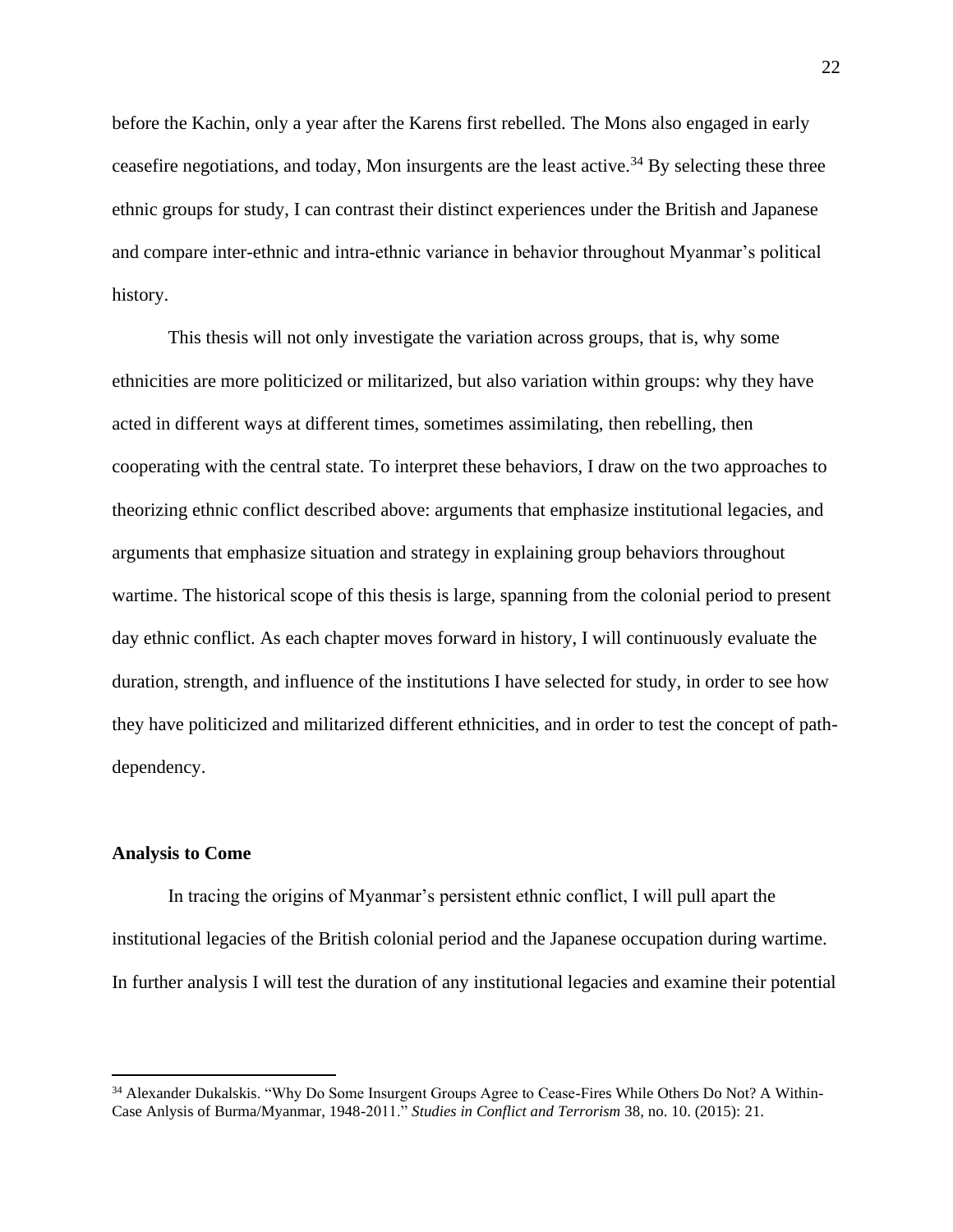for explaining the variance in the behavioral expression of ethnic identity, compared to theories of conflict that emphasize situational and strategic behaviors.

The thesis will continue as follows. The second chapter will examine the institutions built during the British colonial period and conclude with an initial evaluation of the British colonial legacy and its impact on ethnic conflict. The third chapter will focus on the institutions built during Japanese occupation and World War II, in order to determine whether this period "overwrote" the legacies of the colonial period. The cumulative argument of chapters two and three is that the British established fault lines of conflict, which were reinforced, not rewritten, by the Japanese. Ultimately, the British and Japanese periods were crystallized in one key institutional legacy: Myanmar's ethnically exclusive military. The fourth chapter will examine the evolution of ethnic conflict post-independence, including changes in the past two decades. I will challenge the possibility of path-dependency by considering explanations that emphasize the situational and strategic elements of conflict. In my fifth and final chapter, I will evaluate my findings and present a historical theory of Myanmar's ethnic conflict, which is grounded conceptually in the institutional fault lines of conflict.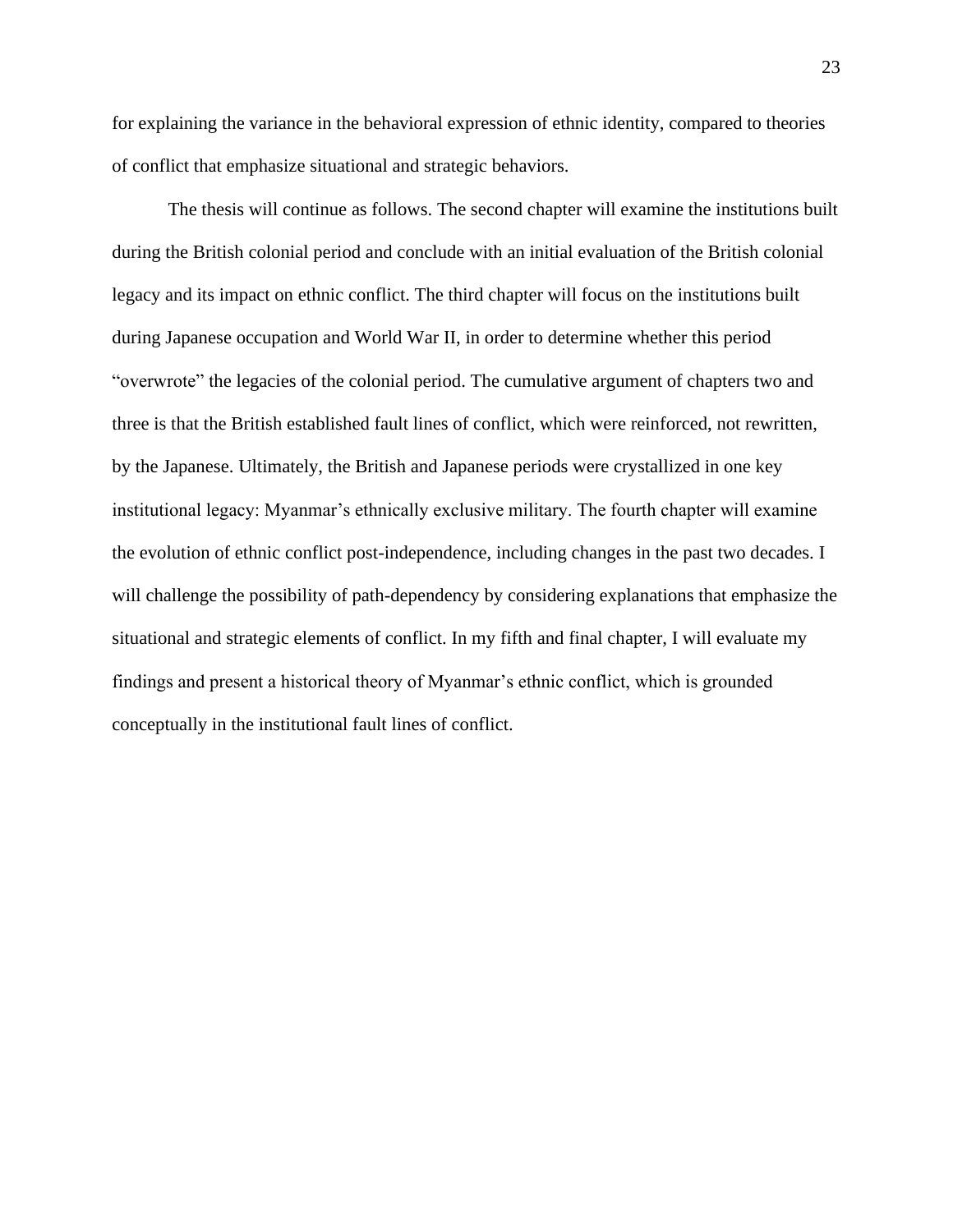#### Chapter Two: British Burma

#### **Introduction**

Ethnic conflict has often been traced to colonial grievances institutions that solidified ethnic boundaries. In precolonial Myanmar, ethnicity was fundamentally fluid and regionally based—it was not fundamentally political, nor was it militarized. Under British colonial rule, ethnic boundaries were solidified and made political salient. Through institutions of indirect rule, the military apparatus, and the tolerance of ethnically based local armies, the colonial period created lasting ethnic divisions. This chapter establishes an overview of precolonial Myanmar and then examines the ways in which the British rulers created lasting fault lines of conflict. I show that the colonial period was institutionally transformative and a fundamental cause of ethnic conflict in Myanmar.

#### **Precolonial Myanmar**

Before examining the British colonial period, it is important to establish a brief overview of precolonial society in Myanmar. The precolonial period spans from 1587 to 1885, when the monarchical order and Buddhist state fell to the British empire. This expansive period was not one long unchanging pattern, but for the sake of reference and comparison, I will establish a general description of the precolonial state and society. Fundamentally, the precolonial state was patrimonial.<sup>35</sup> Yet, while the state was organized hierarchically, there was a constant tension

<sup>&</sup>lt;sup>35</sup> Patrimonialism is a form of traditional political domination, in which a royal household exerts authority on the basis of kin-ties, patron-client relations, and personal allegiances. Max Weber wrote that in a patrimonial state, "the object of obedience is the personal authority of the ruling individual which he enjoys by virtue of his traditional status" (341). *The Theory of Social and Economic Organization*. ed. Talcott Parsons. New York, NY: Free Press 1997.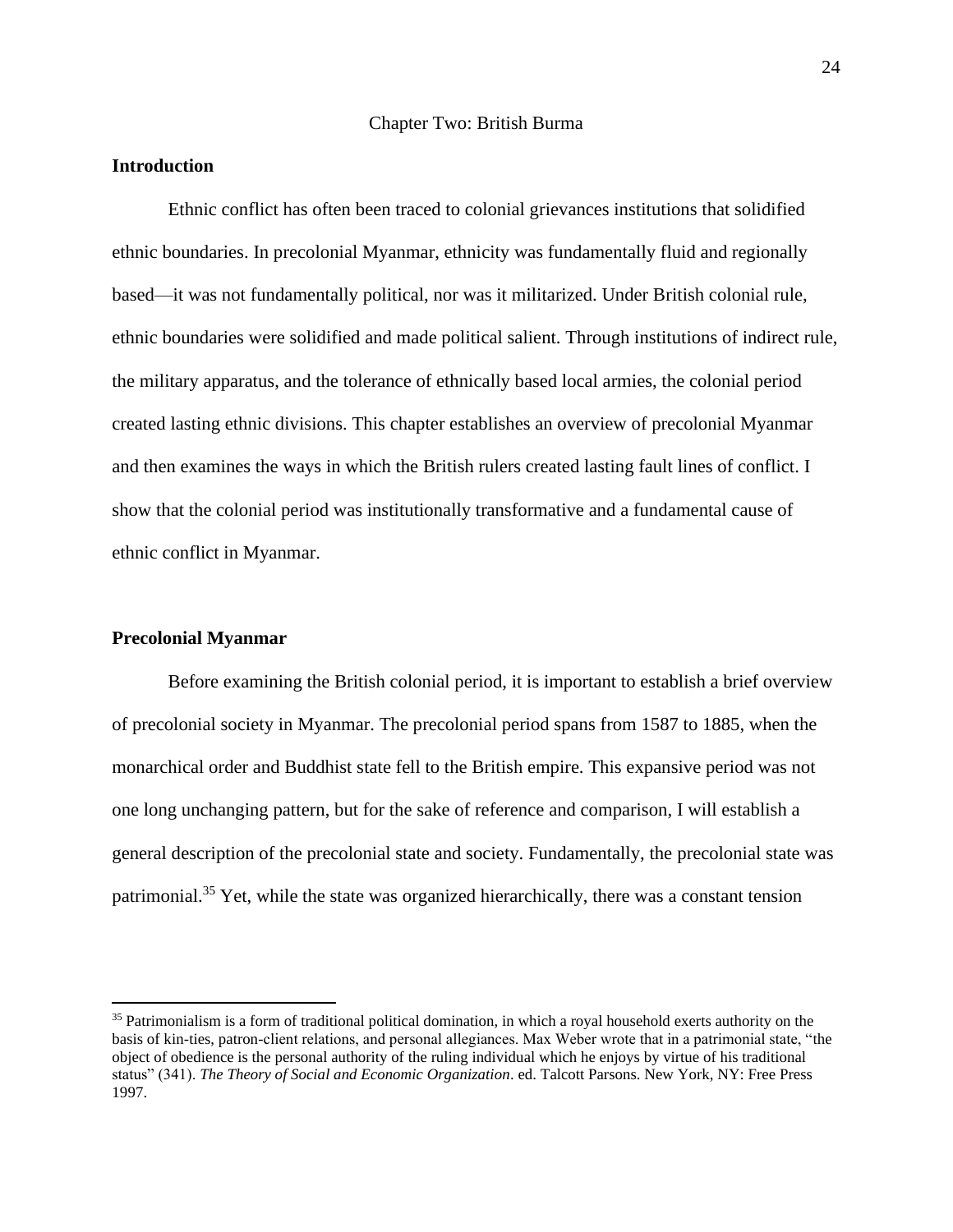between the center and its extremities.<sup>36</sup> In theory, the king was a universal monarch, carefully regulating the kingdom and bestowing order on the populace. In reality, the monarch was entangled in a web of threats and internal rivalries, as he sought tenuous control over an incredibly diverse and rural state.<sup>37</sup> The authority of the monarch and central institutions came largely from patron-client ties and religious legitimacy, rather than from institutional strength. The military exemplifies these precolonial patterns of political organization. Without any clear command structure or rational organization, military order was often sustained through patronage; gift-giving and other incentives swayed both commanders and their units.<sup>38</sup> Ultimately, patron-client ties sustained a precolonial state that could not exert complete control over its diverse and rural extremities.

The legitimacy of the precolonial state was firmly grounded in religious doctrine and customary beliefs.<sup>39</sup> While the ideology of Myanmar's classical kingship had many elements, it was deeply intertwined with Buddhism, and engrained in its population the belief that political order was inevitable and cosmological. While Buddhism was a legitimizing force, which bolstered the state and also supported cultural unity in central Myanmar, powerful religious institutions sometimes threatened state control.<sup>40</sup> The Buddhist *Sangha*, or monkhood, grew stronger where the state was weak, and the growth of autonomous religious power regularly raised alarm. Throughout the precolonial period, the power of both the *Sangha* and the central

<sup>38</sup> Taylor, 48.

<sup>39</sup> Taylor*,* 54.

<sup>40</sup> Taylor, 50.

<sup>36</sup> Robert H. Taylor. *The State in Myanmar*. Honolulu: University of Hawaiʻi Press, 2009, 17.

<sup>37</sup> Taylor, 22.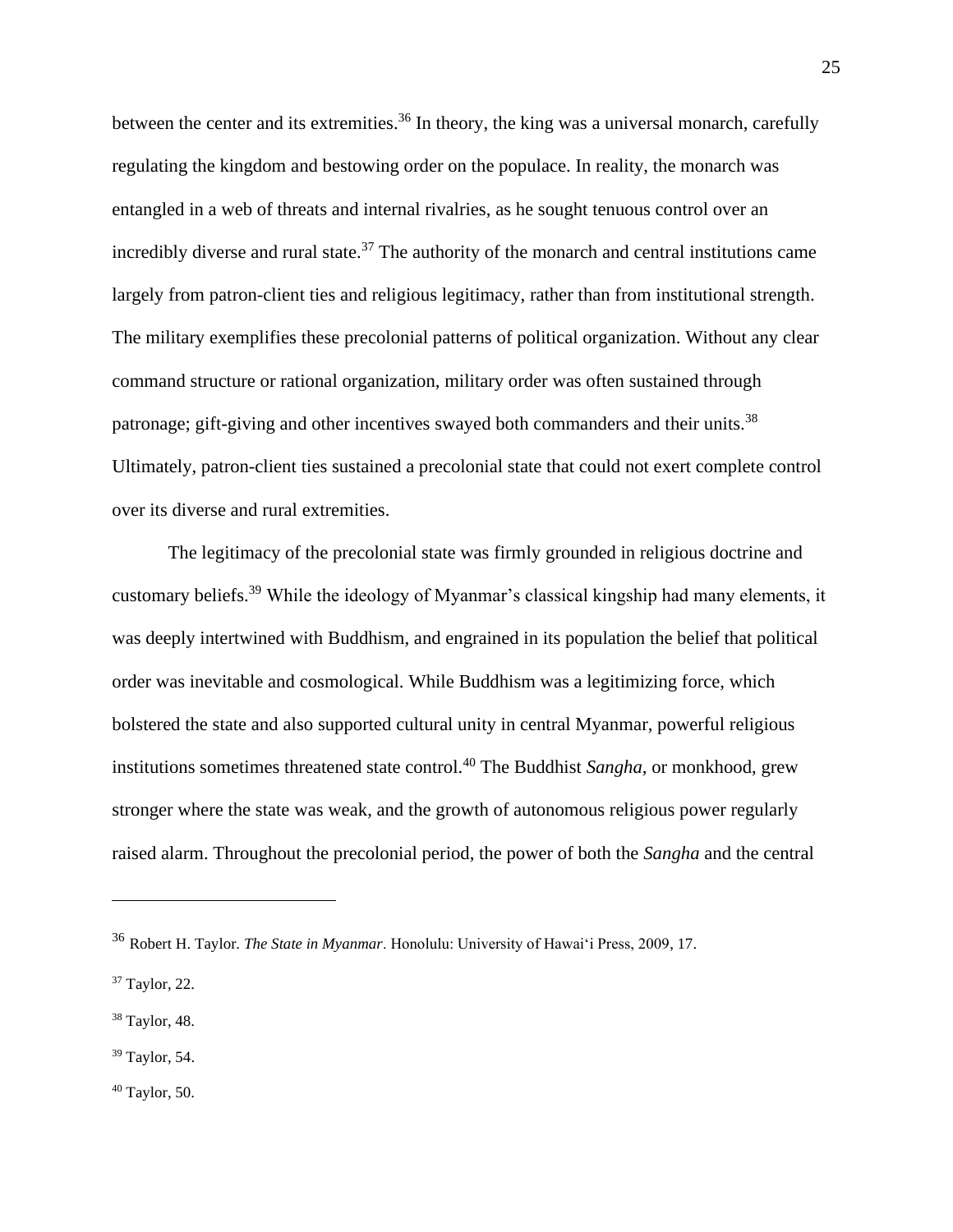state waxed and waned.<sup>41</sup> The tension between the two, along with monarchal attempts to reform the *Sangha*, continued until British colonization, which would severely undermine the power of the *Sangha*. In the precolonial period, Buddhism played a fundamental role in ordering the state and organizing society. In Myanmar, precolonial political culture was fluid and religiously based. There was no strong sense of national unity.<sup>42</sup>

Burmese society lacked "the social and cultural bonding of a settled, integrated political unit or nation."<sup>43</sup> With waves of precolonial immigration, mostly from India and China, the Burmese population was composed of at least eight major ethnic groups with many smaller groups. Society was divided along ethnic lines; people identified with their ethnic groups, rather than sharing some national identity under the rule of the Burman kings.<sup>44</sup> Daily life was organized on a cellular level. While ethnic identity in the precolonial period was messy and complex, each of the four ethnic groups studied in this paper had a distinct precolonial experience.

The map below (Figure 1) depicts Myanmar's immense ethnic diversity, including the Chins, Kayas, Shans, and Rakhines, which are not studied in this thesis. Importantly, this map visualizes the distribution of major ethnic groups, including the Burmans, Kachin, and Karen.

<sup>41</sup> Taylor, *The State in Myanmar*, 50.

<sup>42</sup> Lieberman, Victor. Review of *Excising the "Mon Paradigm" from Burmese Historiography*, by Michael A. Aung-Thwin. *Journal of Southeast Asian Studies* 38, no. 2 (2007): 377–83. http://www.jstor.org/stable/20071838, 38.

<sup>43</sup> Taylor, 78.

<sup>44</sup> Josef Silverstein. *Burma: Military Rule and the Politics of Stagnation*. Ithaca: Cornell University Press, 1977, 6.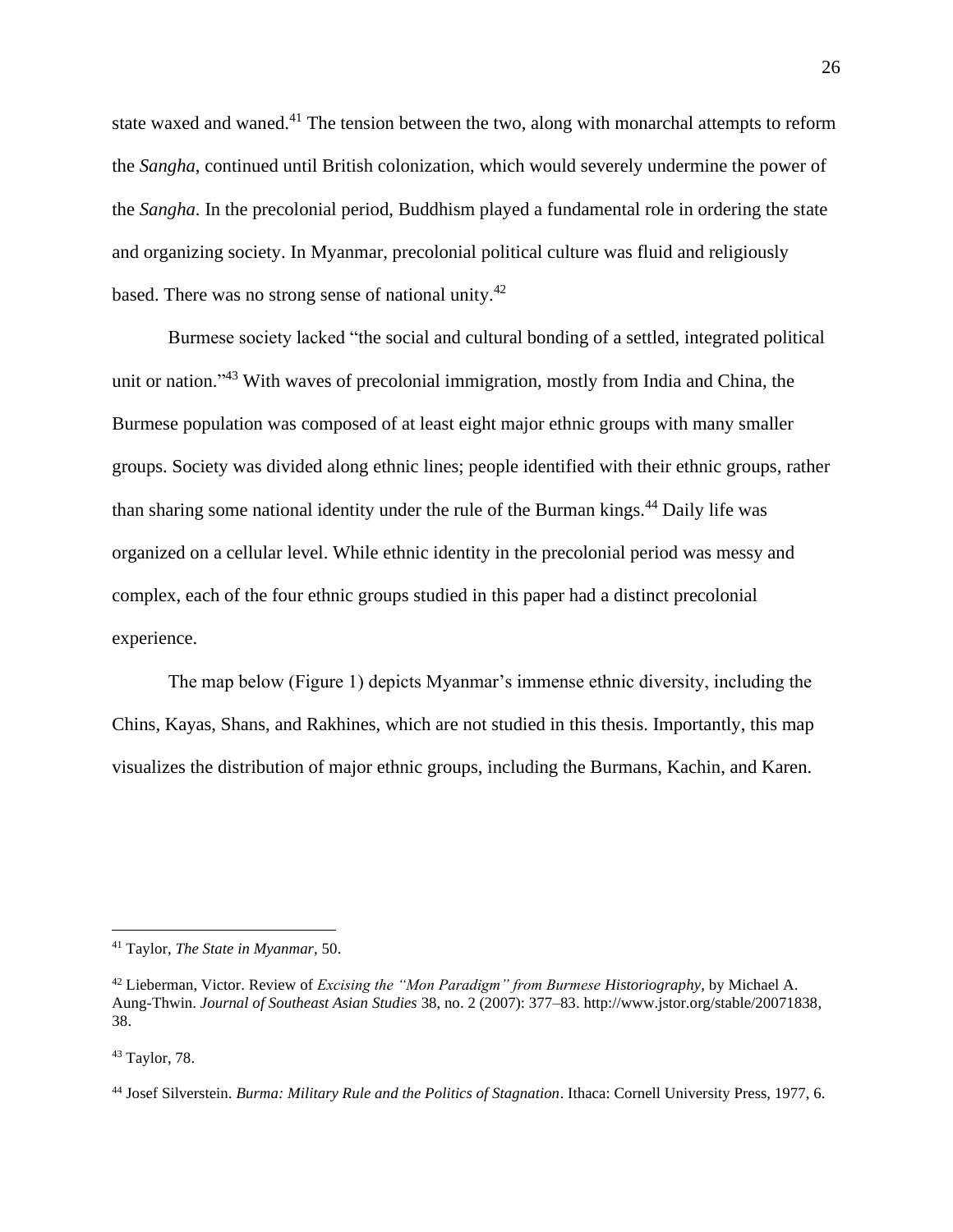

**Figure 1. Map of Myanmar and Ethnic Distribution** <sup>45</sup>

Mikael Gravers. Exploring Ethnic Diversity in Burma. Copenhagen: NIAS, 2010, xx.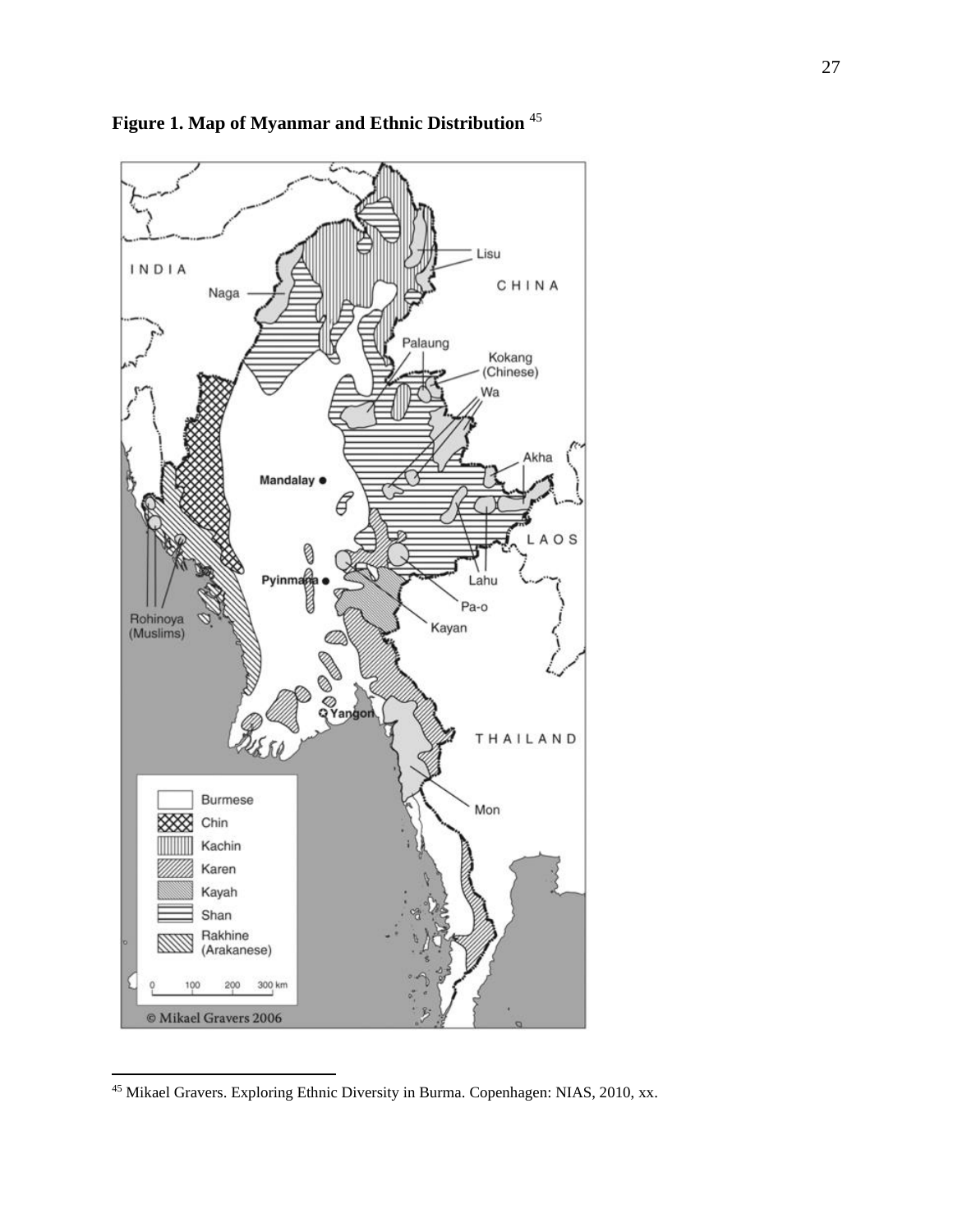First, it is important to note on this map, the term "Burmese" is used to describe the ethnic Burman majority. Throughout history, the terms Burman and Burmese have sometimes been used interchangeably to refer to the ethnic majority. However, the term "Burmese" is also used to describe the Burmese state, society, and all other native peoples in Myanmar. In my own analysis, I exclusively use the term Burman when referring to the ethnic majority, for the sake of clarity. It is also important to recognize that Mons are not represented at all in this map. This is not because the Mon population is so insignificant, but because the Mons have not any meaningful geographic stronghold since the 1600s. For centuries, the Mons have lived as a small minority group, almost entirely interspersed among the ethnic Burmans in central Myanmar.<sup>46</sup> The Burmans dominated central Myanmar. In some areas, the Karens were interspersed with the Burmans, but the Karens also dwelled in territory extending far north along the Thailand border. The Kachins were distinctly concentrated in the southern hills of Myanmar.

In the early pre-colonial period, the most significant ethnic cleavage was between the Mons, a small ethnic minority group, and the Burmans, the ethnic majority. The Mons were a relatively small ethnic group—in 1931, the Mon population was estimated to be 337,728, compared to over 9,000,000 Burmans.<sup>47</sup> The territory that would eventually compose modernday Myanmar contained two kingdoms: the northern Avan kingdom, dominated by Burmans, and the southern Peguan kingdom, dominated by Mons. The Burmese and Mon languages were mutually unintelligible, belonging to different linguistic families, and the two groups had distinct

<sup>46</sup> Silverstein, *Burma: Military Rule*, 48.

<sup>47</sup> Albert D. Moscotti, 114 *British Policy and the Nationalist Movement in Burma*, 1931-1937. Hawaii: University of Hawaii Press, 1974.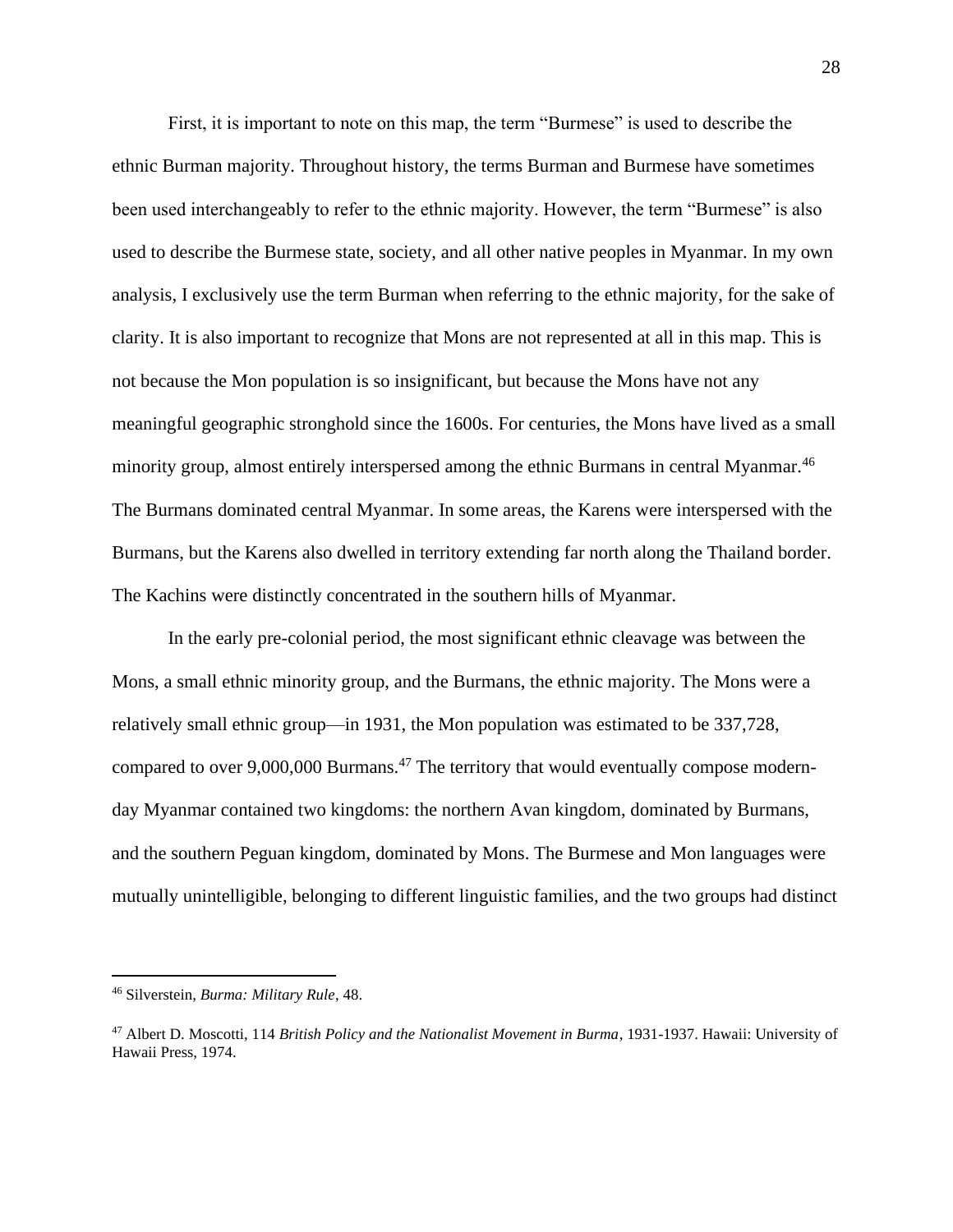cultural practices and ways of dressing.<sup>48</sup> However, these identities were not entirely static or mutually exclusive. To an extent "'Mon' was a role filled by people loyal to Pegu, while 'Burman' was the role accepted by people loyal to Ava. Some Pegu dwelling Burmans assimilated, as did some Mons in Ava. For example, an ethnic Burman living in Ava might cut his hair in a Mon fashion and identify as 'Mon,' while still maintaining some Burman cultural traits.<sup>49</sup> While much literature on pre-colonial Myanmar treats the principal ethnic groups as discrete historical categories, these ethnic groups were not entirely exclusive and stable.<sup>50</sup>

The precolonial history of the Mons has long been shrouded in myth. Virtually all interpretations of Mon history have been dominated by the belief that a powerful Mon Kingdom flourished until it was conquered by the Burmans. In many accounts, the Mons have been regarded as acting as massive cultural donors to the ethnic Burmans.<sup>51</sup> In a compelling dissection of this "Mon paradigm," Michael Aung-Thwin identifies much of this "history" as mythology that originated in the 15th century, when Mon King Dhammazedi, eager to establish prestige for the Mon polity, claimed the kingdom to be the earliest site of Buddhist orthodoxy. <sup>52</sup> This myth would later be amplified by the British, as a tool of ethnic division. Ultimately, the Mon precolonial experience is defined by 1) the pervasive mythologization of early Mon influence and 2) the fact that the Mons, in the later precolonial period, were clearly under Burman rule.

<sup>48</sup> Lieberman, "Ethnic Politics in Eighteenth-Century Burma." *Modern Asian Studies* 12, no. 3 (1978): 455-822," 456.

<sup>49</sup> Lieberman, 458.

<sup>50</sup> Lieberman, 456.

<sup>51</sup> Lieberman, "Excising the Mon Paradigm," 378.

<sup>52</sup> Michael Aung-Thwin. Colonial Officials and Scholars: The Institutionalization of the Mon Paradigm. In *The Mists of Ramanna: The Legend That Was Lower Burma* (pp. 281–298). 2005. University of Hawai'i Press. <http://www.jstor.org/stable/j.ctt1wn0qs1.15>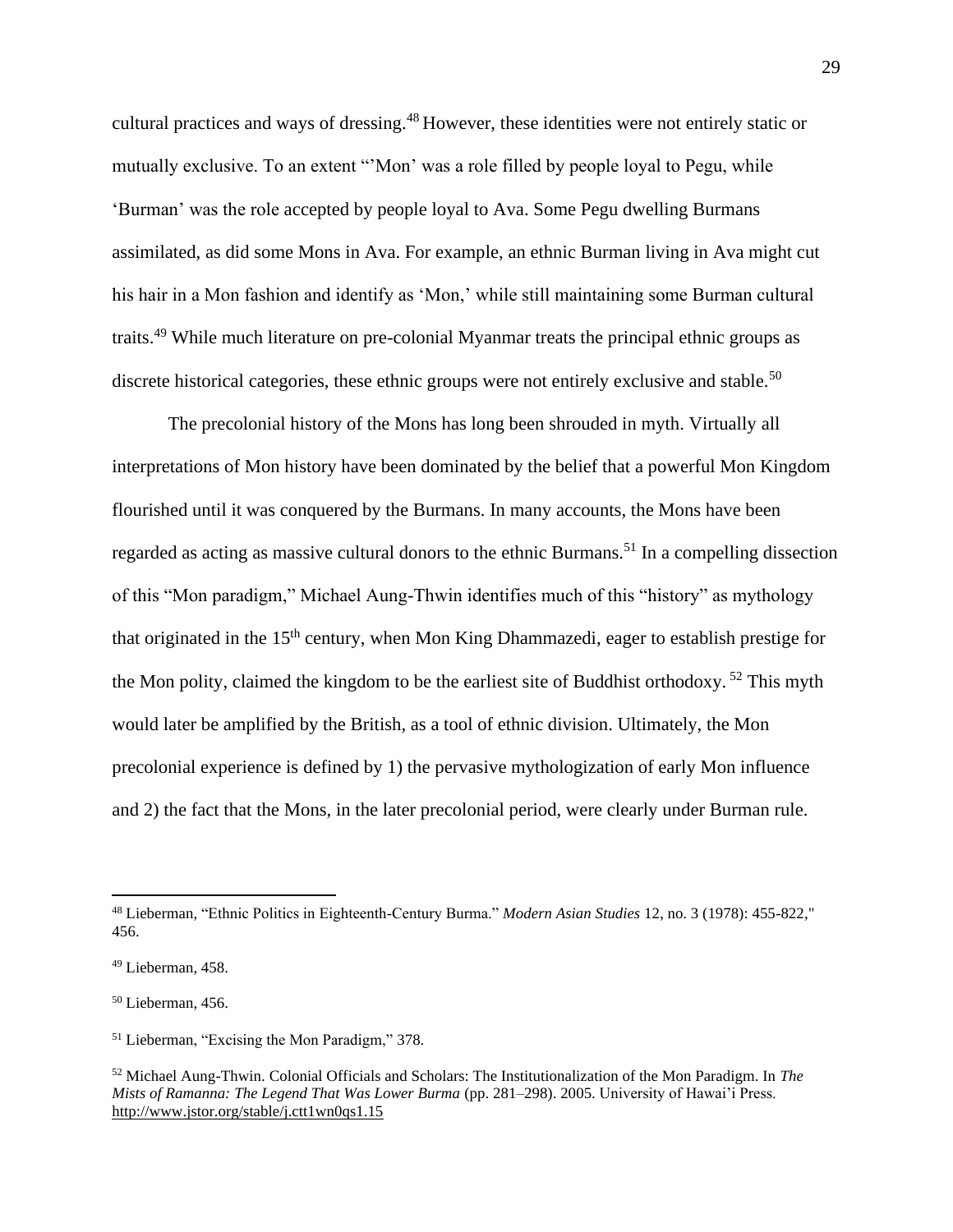Even before British annexation, the Mons were a subject people.<sup>53</sup> By the end of the precolonial period, the ethnic Burmans were clearly established as the ruling class. The Mons were, in some ways, subjugated due to their distinct language and culture. However, throughout the later precolonial period, geographic proximity resulted in notable assimilation and intermarriage between the Mons and the Burmans.

As the dominant, and largest, indigenous group, the Burmans forced proximate ethnic groups into subordinacy over time. Many Burmans resided in Upper and Lower Myanmar, working as farmers in river valleys and plains. The Karen, the largest indigenous minority group, similarly dwelled in areas of Lower Myanmar and parts of Upper Myanmar. The Karens suffered greatly at the hands of the Burmans—they were considered inferior, widely mistreated, subjected to raids, and forced into labor by the ethnic majority.<sup>54</sup> The Karens made up a large part of the indigenous population—in 1930, the Karen population was approximately 1,367,673.<sup>55</sup> However, they were not incorporated into the precolonial government. Many Karens, hoping to escape subjugation, made homes in rural and mountainous land. <sup>56</sup>

In the early nineteenth century, American missionaries found their way to these rural Karen settlements. Though most Karens are now Buddhist, missionary schooling and Christian conversion would support British collaboration with the Karen.<sup>57</sup> Christian influence came to distinguish the Karen from the other ethnic groups, including the Mon, that supported the British

<sup>53</sup> South, Ashley. *Mon Nationalism and Civil War in Burma: The Golden Sheldrake*. London: Routledge, 2005.

<sup>54</sup> Bertil Lintner. *Burma in Revolt: Opium and Insurgency since 8*, Boulder: Westview Press, 1994, 43.

<sup>55</sup> Albert D. Moscotti, *British Policy and the Nationalist Movement in Burma*, 114.

<sup>56</sup> Lintner, 45.

<sup>57</sup> Smith, *Burma: Insurgency and the Politics of Ethnicity,* 44.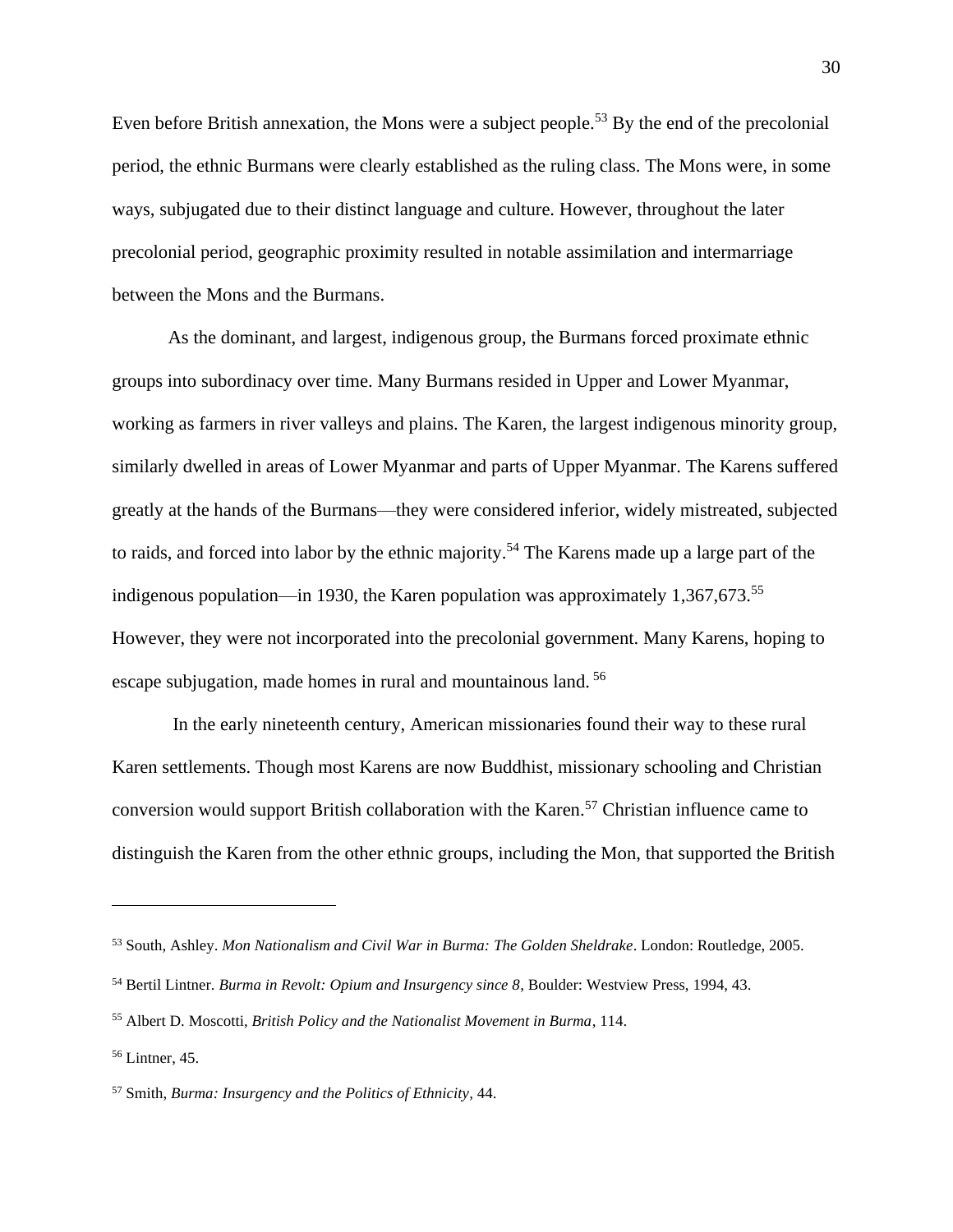during early annexation.<sup>58</sup> Moscotti notes that to a large extent, missionaries slowed the 'Burmanization' or assimilation of the Karens to the ethnic majority.<sup>59</sup> Christian missionaries encouraged a Karen identity that was separate from the precolonial state and "connected ideologically and personally with the growing power of the Western world."<sup>60</sup> The colonial state would continue to nurture this identity.

The final ethnic minority group studied in this paper, the Kachins, arrived to the territory that would eventually compose modern-day Myanmar late in the precolonial period. Thus, compared to the Karen and Mon minorities, there is little written about Kachin precolonial history. Kachin migration from southern China and eastern Tibet to Myanmar was still ongoing when the British arrived in the early twentieth century, and thus, the Kachins had not been firmly situated within the precolonial political landscape.<sup>61</sup>

Despite immense ethnic diversity, ethnicity was not the dominant mode of precolonial political organization.<sup>62</sup> There were ethnic divisions in precolonial society, as well as ethnically based conflicts—notably between Karens and Burmans. However, these ethnic divisions did not define the Burmese state. Ethnic identity was not entirely cohesive, so while it might have been politicized in some cases, it was not in others. In the eighteenth century, rebellion sometimes arose among discontent minority groups, but universalist traditions mitigated ethnic

<sup>61</sup> Lintner, *Burma in Revolt*, 48.

<sup>58</sup> South, *Mon Nationalism,* 91.

<sup>59</sup> Moscotti, *British Policy and the Nationalist Movement in Burma*, 115.

<sup>60</sup> Robert H. Taylor, "The Relationship Between Burmese Social Classes and British-Indian Policy on the Behavior of the Burmese Political Elite, 1937-1942," Dissertation Abstracts International Section A: Humanities and Social Sciences, 35, no. 6, 156.

<sup>62</sup> Victor B. Lieberman. "Ethnic Politics in Eighteenth-Century Burma." *Modern Asian Studies* 12, no. 3 (1978): 455-82.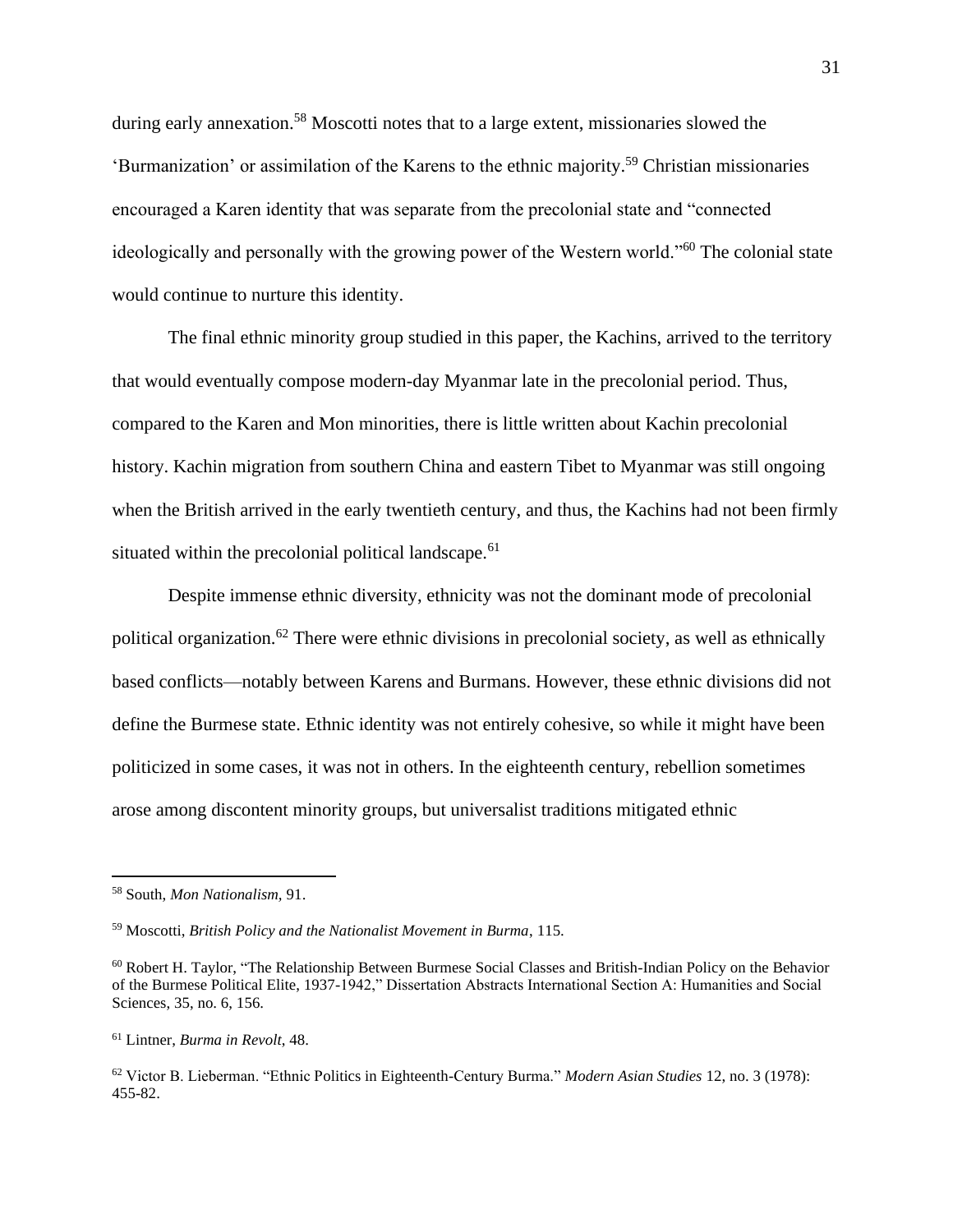exclusiveness. During the Peguan (Mon) revolt against the Burman monarchy, many selfidentified Burmans supported the Mon.<sup>63</sup> Ethnic identity was just one of several factors that determined political loyalty in the precolonial period.

These ethnic identities would only begin to take on a more precise, exclusive meaning, under colonial imposition. During the precolonial period, the correlation between ethnic identity and political loyalty was imperfect and complicated. It is important to note that the categories 'Burman,' 'Mon,' 'Karen,' and 'Kachin' were malleable throughout this expansive period, and, at times, encapsulated or intersected with other identities that go unmentioned here. Myanmar's population was divided by geography and regionalism, and thus groups that enjoyed the same language and culture were fragmented. Precolonial conflicts and allegiances were sometimes produced along ethnic lines, as in the case of Karen subjugation. However, the patrimonial state organized society through personal, almost quasi-feudal allegiances, which were not based in ethnic or cultural distinctions.<sup>64</sup> It is not until after the fall of the monarchical state that was ethnic conflict was linked inextricably to Burmese politics.

#### **The Colonial State**

#### *Invasion and Early Ethnic Politics*

The British gradually took over Burmese territory in three Anglo-Burmese wars, beginning in 1824 and concluding in 1886. These wars were not waged with any coherent, expansionist vision of "British Burma," rather they were prompted by competition between France and Britain over the natural resources in Southeast Asia. Even early in the precolonial

<sup>63</sup> Lieberman, "Ethnic Politics," 480.

<sup>64</sup> Lieberman, 480.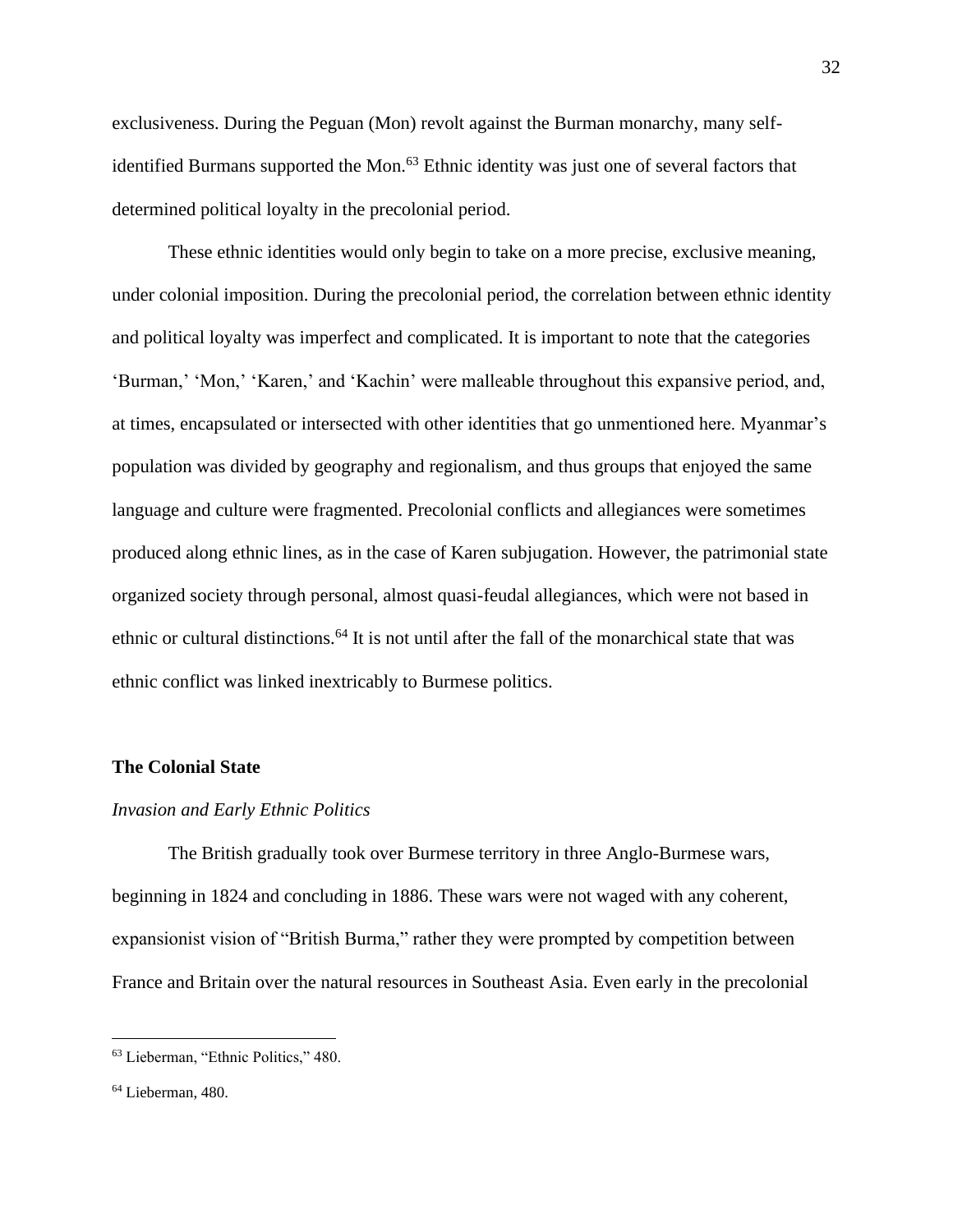period, British interference in ethnic relations was apparent, as invaders took advantage of the Christian converted Karens. One officer in the British army commented that the Karen, owing to the missionaries' activities "are often better educated than the Burmans … and they have been taught how to cooperate."<sup>65</sup> The British found willing Karen guides, who were praised for their service after the war.<sup>66</sup> The Mons were also largely cooperative with the British during the war. The British explained both Mon and Karen cooperation in terms of ethnic antagonism by the Burmans. It is claimed that these groups viewed the British as liberators from Burman rule.<sup>67</sup> Seeking a pool of reliable recruits for state service, the British began to subvert the internal balance of power, establishing their preference for ethnic minority groups, over the ethnic majority.

Racism and anti-Burman sentiment was powerful within the colonial administration. Writing in 1882, Sir James George Scott reiterates fundamental stereotypes about the Burmans: they were lazy, they were violent and prone to criminal behavior, and they were indifferent to British rule.<sup>68</sup> Scott describes them as "lamentably wanting in self-control, sometimes passing into wild outbursts of brutality."<sup>69</sup> The British considered the Burmans distant and untrustworthy, and imagined them the "sad bully" of the Burmese population. The Karen, who were increasingly well regarded by the British, reinforced this image of the Burman people as the

<sup>65</sup> Lintner, *Burma in Revolt*, 44.

<sup>66</sup> Silverstein, *Burma: Military Rule*, 17.

<sup>67</sup> Taylor, The State in Myanmar, 156.

<sup>68</sup> Stephen L. Keck. *British Burma in the New Century, 1895-1918*. London: Palgrave Macmillan UK, 2015, 157.

<sup>69</sup> James George Scott. "Gazetteer of Upper Burma and the Shan States." Rangoon: Government Printing, 1990.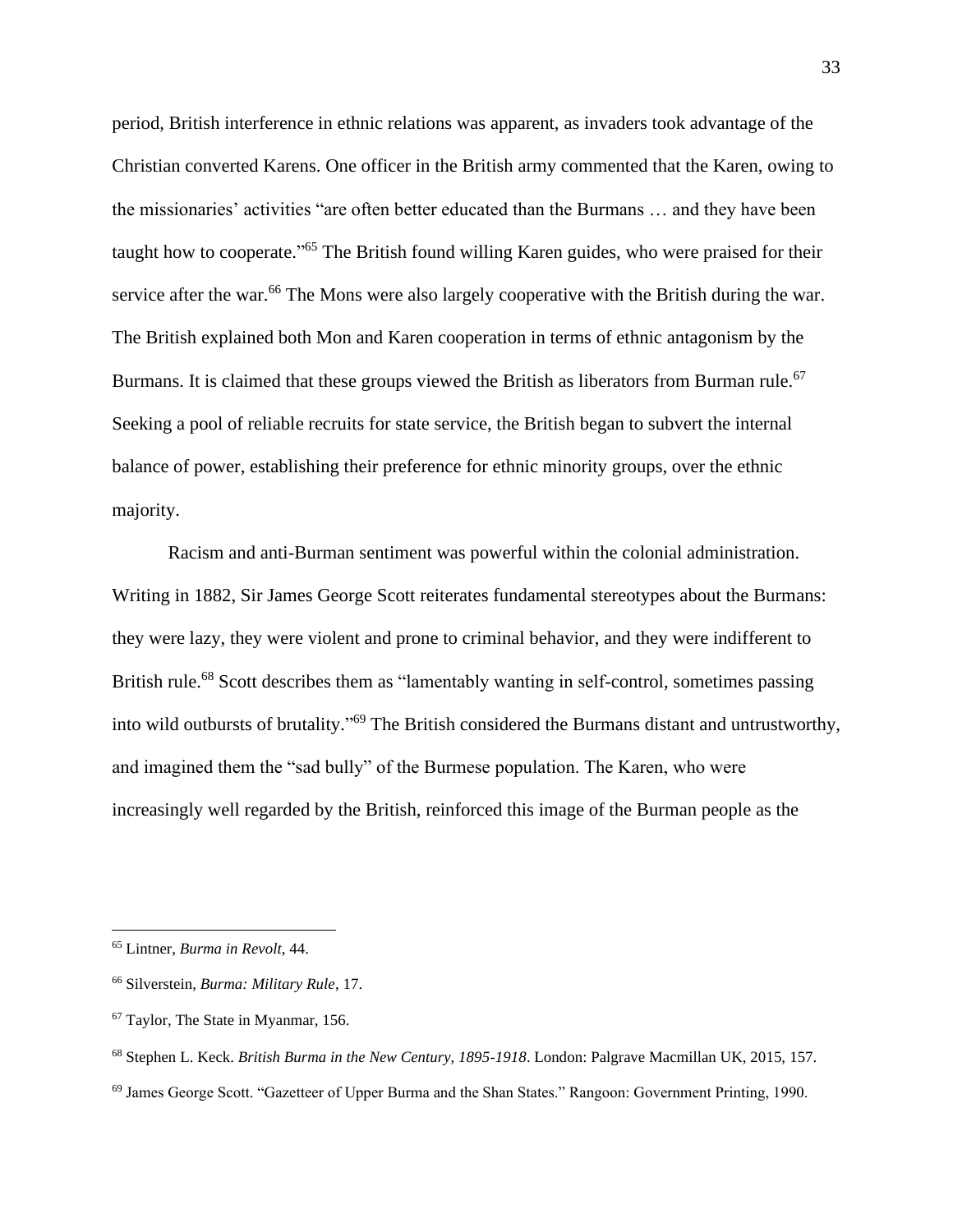great antagonist. As the British constructed the colonial state, their sharp preferences for certain ethnic minority groups were institutionalized.

#### *Colonial Administrative Order*

The British state in Myanmar was never an imperial priority; it was established as an appendage to India and a buffer zone between French Indochina and India.<sup>70</sup> The colonial government constructed a shallow and extractive state, repurposing many components of the British administration in India. The British were singularly focused on ordering society so that it might best access resources.<sup>71</sup> The goal of the administration was to meet a basic standard of order at a minimum inconvenience, with annexed territories that were able to raise sufficient revenue to fund themselves. Well-practiced in strategies of colonial subjugation and administration in India, the British-Indian state hit the ground running in Myanmar, ready to establish law and order, in order to expand business and take advantage of a wealth of resources.<sup>72</sup> Over time, the immediate concerns of the British administration, efficiency and social order, became increasingly difficult to achieve, as the indigenous social structure disintegrated. As economic activity simultaneously intensified, the British policy in Myanmar became less laissez faire. Therefore, while British Burma was for its duration a weak and shallow state, the colonial administration did significantly expand over time.

When comparing the precolonial state to the colonial state, the most obvious contrast is the degree of formal centralization. Following the Indian prototype, the British instituted a

<sup>70</sup> Mary P. Callahan. *Making Enemies: War and State Building in Burma*. Ithaca: Cornell University Press, 2005, 23.

<sup>71</sup> Martin Smith. *Burma: Insurgency and the Politics of Ethnicity*. New York: Zed Books, 1991.

<sup>72</sup> Callahan, *Making Enemies*, 23.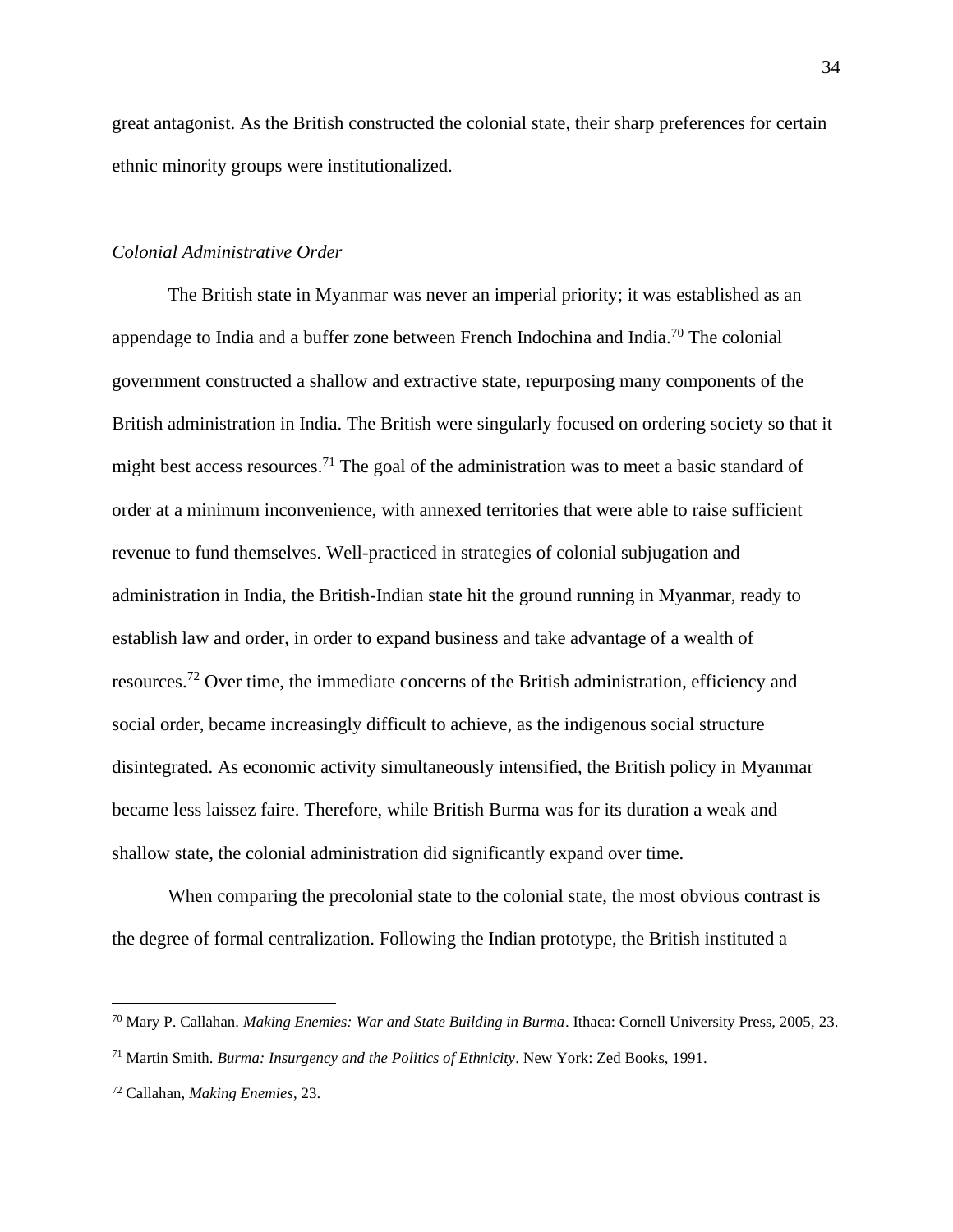system of "gradationary control," in which authority was exercised through a clearly defined chain of officials, down to the village level. The colonial state aimed to comprehensively intervene in society.<sup>73</sup> Subordinate officials of the central government involved themselves directly in the lives of peasantry.<sup>74</sup>

A combination of direct and indirect rule—in which some areas were directly ruled by the British, but other regions were left under the control of precolonial rulers—was a system imported from India and implemented in Myanmar. <sup>75</sup> Mamdani famously traces ethnic conflict to indirect colonial rule in Africa. He describes the bifurcated colonial state, in which society was fragmented and reorganized hierarchically along ethnic lines. Just as in Africa, Burmese society was ordered through institutions that divided the population along rural, urban, and ethnic lines. In an effort to standardize and regulate administration, the British largely overhauled the system of local government. In Myanmar, roughly two-thirds of the state and the vast majority of the population lived under the rule of British administrators, while the rest were governed by native rulers.<sup>76</sup> This division of rule separated the population along ethnic lines.

Out of all indigenous groups, the Karen enjoyed the most political privilege. In hill areas, which were primarily occupied by the Karen and Kachin peoples, traditional rulers and chiefs exercised significant authority.<sup>77</sup> The Karenni states, occupied by a subgroup of the Karen

<sup>73</sup> Taylor, "The State in Myanmar," 70.

<sup>74</sup> Taylor, 70, 87.

<sup>75</sup> Verghese, *The Colonial Origins of Ethnic Violence,* 208.

<sup>76</sup> Verghese, 187.

 $77$  Verghese, 189.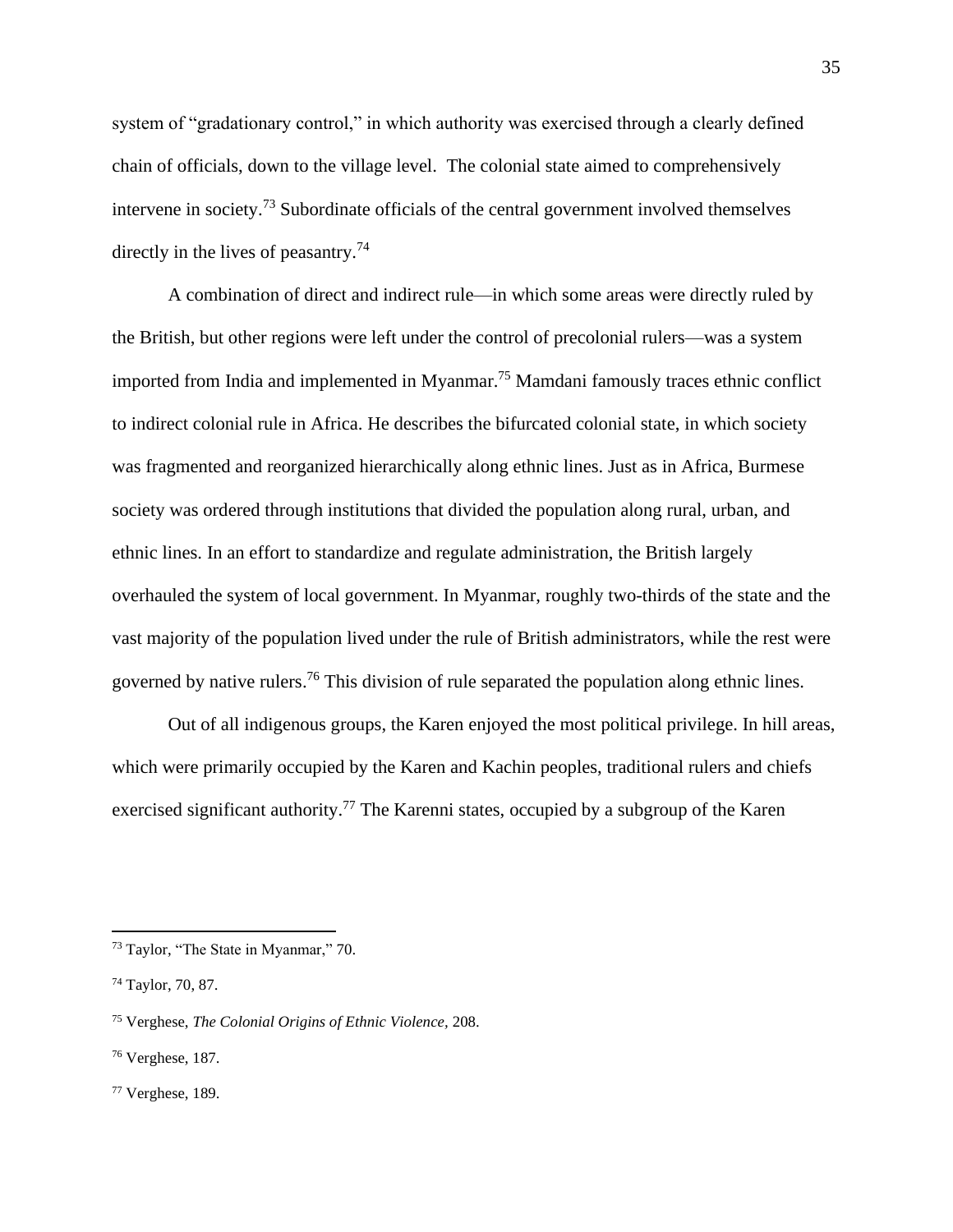people, were particularly autonomous, even retaining nominal sovereignty.<sup>78</sup> It is likely that this autonomy stemmed both from practical concerns, since it was more difficult to control the remote and mountainous areas where the Karen resided. One British commander said, in reference to the Karens, that he knew "too little about the people in the hills to reduce them to any system' of rule."<sup>79</sup> Ethnic favoritism also bolstered their political position, since the Karen were well-regarded and trusted by the British. Colonial and military patronage forged particularly strong associations between Christianized Karen elites and the state.<sup>80</sup> In addition to granting the Karens a high degree of autonomy, the British also gave the Karens reserved seats in the legislature to protect their interests and the Karens were heavily recruited into the colonial military. Traditional rulers and chiefs of the Kachin peoples enjoyed significant autonomy, similarly, stemming from practical concerns and ethnic favoritism, as the Kachins were wellregarded and trusted by the British. Due to the Kachin's geographic stronghold in the mountains, the colonial state was much less developed in their area.<sup>81</sup>

In contrast, while the Mons had assisted the British, they did not receive such favorable political incorporation or separate representation. Though the British thought highly of the Mon—they were respected, for example, for being highly literate—and allowed the rurally settled Kachin political autonomy, they were much more favorable to the Karen, who they considered to be most amenable to the colonial civilizing mission.<sup>82</sup> Compared to the Karens,

<sup>78</sup> Smith, *Burma: Insurgency and the Politics of Ethnicity,* 42.

<sup>79</sup> Taylor, *The State in Myanmar*, 88.

<sup>80</sup> South, *Mon Nationalism and Civil War in Burma*, 91.

<sup>81</sup> Taylor, 88.

<sup>82</sup> South, 91.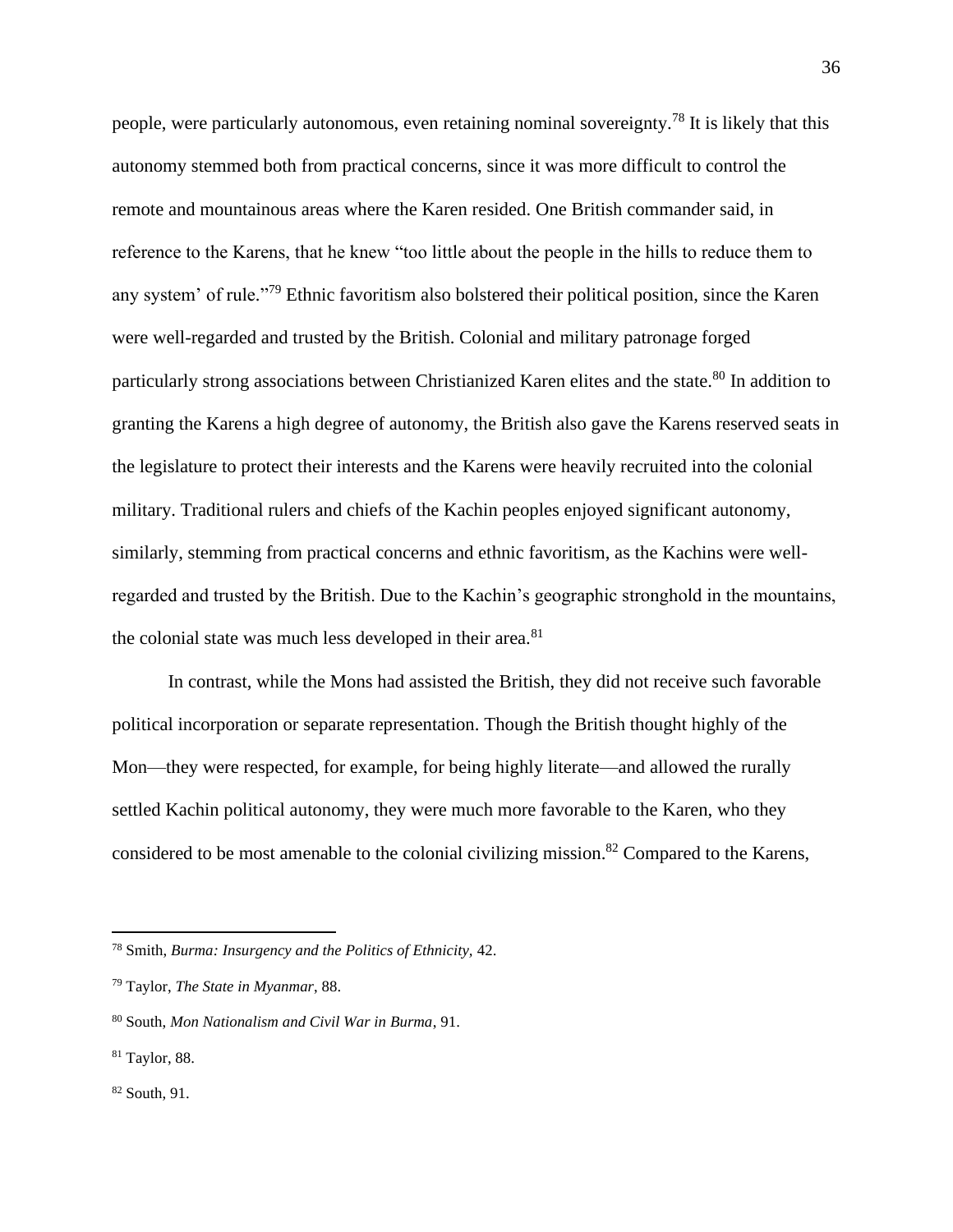Mon identity was not as strongly politicized or militarized during the colonial period. Intermarriage and assimilation over time meant that many Burmans viewed the Mons as being part of their majority group, particularly since the Mons were geographically interspersed throughout the Burman population in the central state. $83$ 

The British were somewhat inconsistent in their treatment of the Mons, sometimes grouping them with the ethnic majority, but at other times as a distinct group. The British encouraged attention to distinct Mon literature and culture, and also employed the Mon Paradigm to rhetorically distinguish the Mons from the Burmans. "By contrasting the Mons' past greatness with their current subjugation, the Mon Paradigm called attention to the oppressive nature of Burmese rule towards the Mons."<sup>84</sup> Such rhetoric was not entirely supported by colonial institutions, as the British institutions did not target the Mons, either positively or negatively, as they did other ethnic groups. Contradictory to the British attempt to distinguish between the Mons and Burmans, the colonial census seemed to increasingly group the two together. In one district, an 1856 census calculated that nearly half of the population was Mon. In a 1911 census, only 1,224 people described themselves as Mons out of 532,357 inhabitants.<sup>85</sup> Ultimately, Mon identity was not made as political as Karen identity, but this British did make a convoluted attempt to separate the Mons from the ethnic Burmans.

Colonial institutions of governance directly elevated the political status of the Karen, and, to a slightly lesser degree, the Kachin. The Mon might be considered to receive somewhat

<sup>83</sup> Silverstein, *Burmese Politics*, 48-49.

<sup>84</sup> Lieberman, "Excising the 'Mon Paradigm'," 380.

<sup>85</sup> Martin Smith and Ashley South, Nai Kasuah Mon, Nai Banya Hogsar. "Reflections on the 1995 New Mon State Party Ceasefire." *Covenant Institute via Myanmar Information Management Unit.* (2020), 10.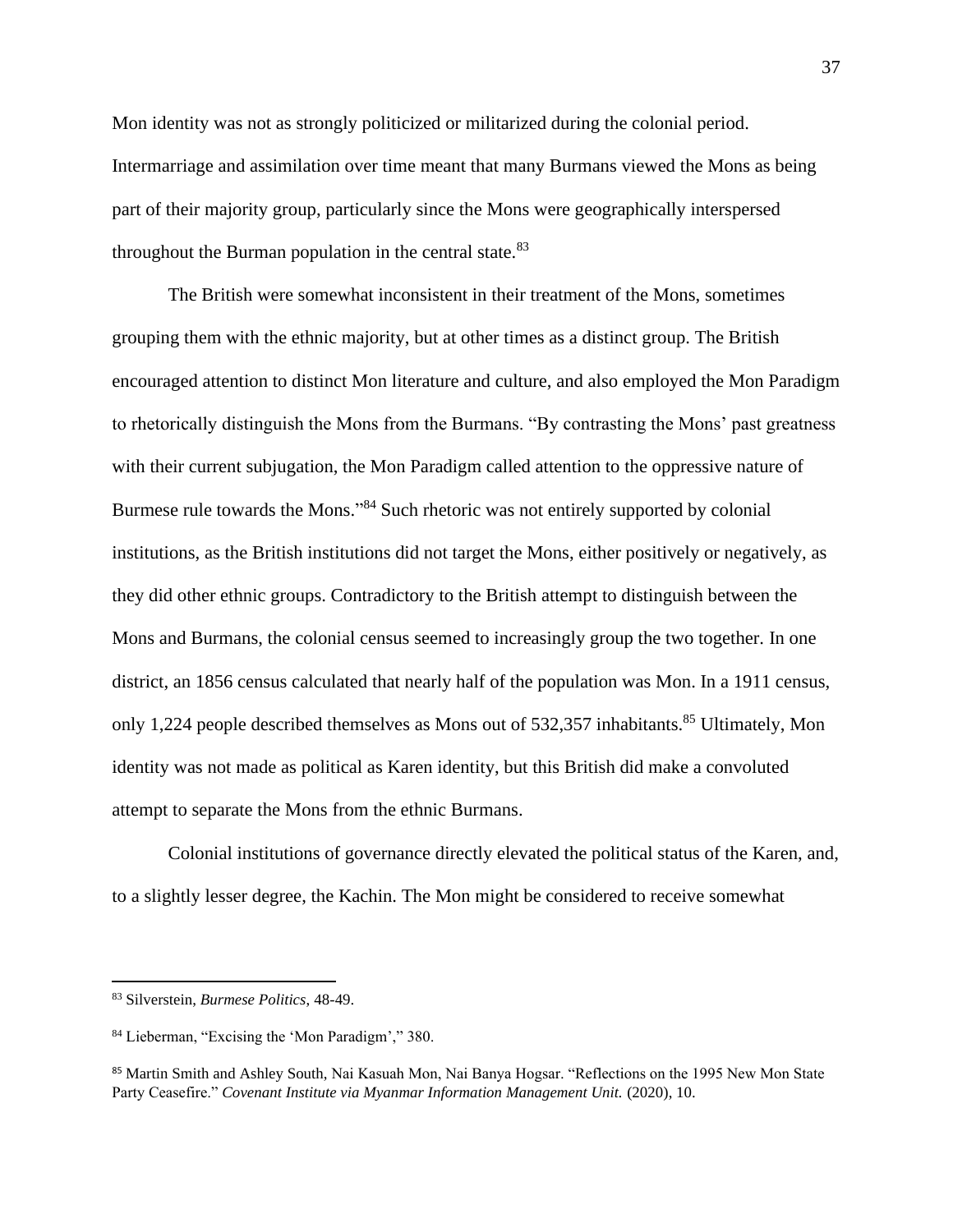neutral treatment under the British; they were not highly sought after or politically favored, but they were not directly discriminated on the grounds of ethnic identity. Conversely, the Burmans, who lived in British controlled areas were largely excluded from governance and unrepresented. By organizing the colonial apparatus along ethnic lines, the British politicized ethnicity. The British separated the Karens and Kachins from the Burmans by recruiting them into the colonial army and elevating their political status, solidifying the precolonial ethnic divisions that had been imperfect and mostly unpolitical. In the Karens, the British continued to explicitly encourage an ethnic identity that was formed in opposition to the Burman majority.<sup>86</sup> The colonial state made ethnicity a prominent form of control, and a preeminent concern within the Burmese population.<sup>87</sup>

Outside of the ethnically controlled territories that were allowed to maintain traditional authority, the British largely destroyed indigenous institutions of control. The widespread destruction of precolonial institutions resulted in a second unintended consequence: an uncontrolled and increasingly violent society. Callahan contends that the intrusion of a modern capitalist economy in a precapitalist, agrarian society, was simply incompatible with many local systems of authority.<sup>88</sup> The destruction of the *Sangha*, the Buddhist monastic order, demonstrates how the colonial state undermined precolonial social order. Before colonization, the *Sangha* served as a culturally unifying force and often collaborated with the state to order society through religion and schooling.<sup>89</sup> Colonial policies de-emphasized religion, in the hopes of

<sup>86</sup> Moscotti, *British Policy and the Nationalist Movement in Burma*, 91.

<sup>87</sup> Mamdani, *Citizen and Subject*.

<sup>88</sup> Callahan, *Making Enemies*, 43.

<sup>89</sup> Nick Cheesman. "School, State and Sangha in Burma." *Comparative Education* 39, no 1 (2003): 45-63.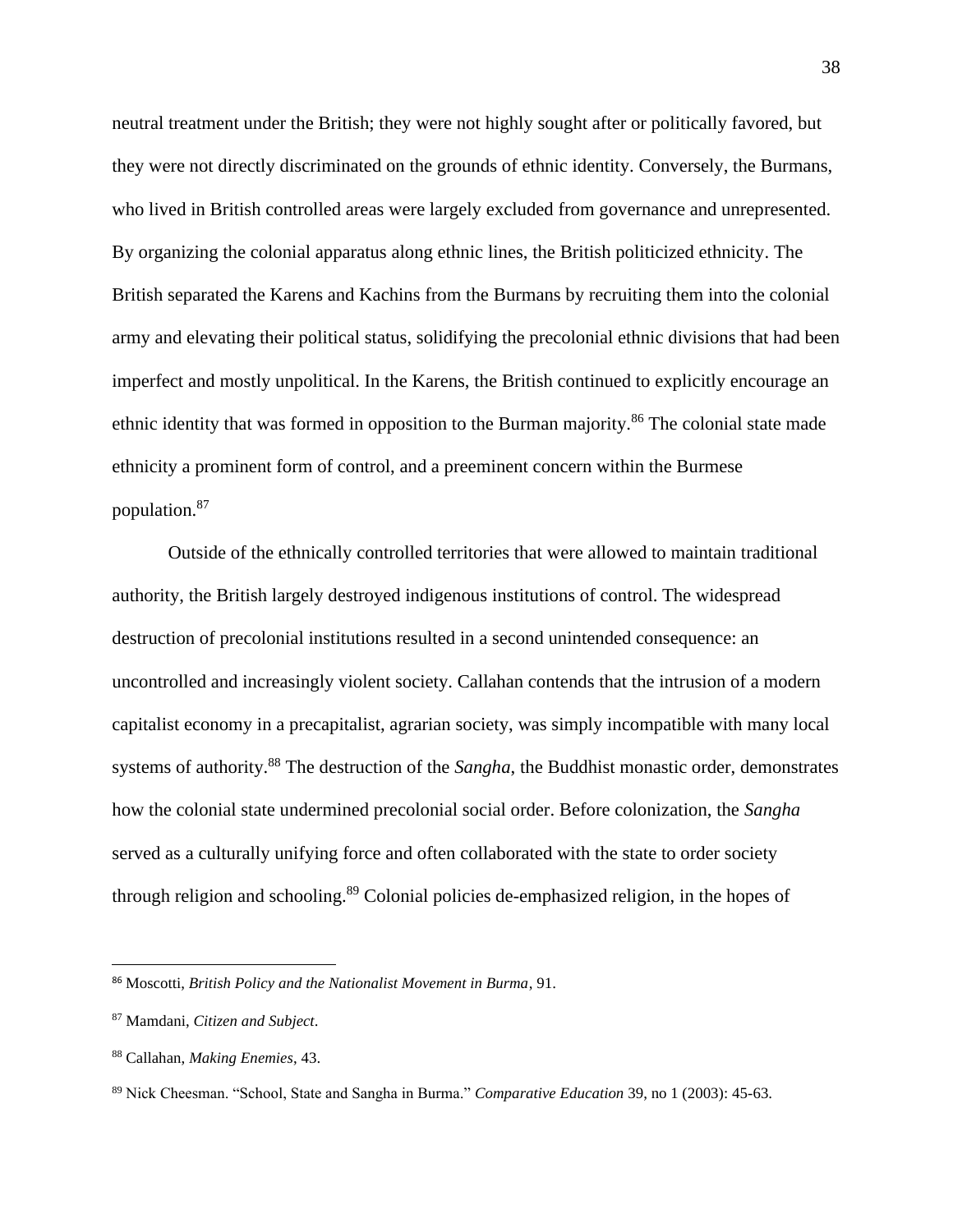creating a secular state, and eroded the power of the *Sangha*, wreaking havoc on Burmese society.

The loss of precolonial authority, along with unemployment and impoverishment, were all features that led to widespread social disintegration. This disorder, along with an expansive colonial definition of crime that treated murderers, thieves, and scavenging peasants as comparable threats to the state, led to wildly escalating crime rates. "From 1911 to 1921, the population increased by about 9 percent, but the increase of major crimes ranged from 31 percent in the case of murder to 109 percent in the case of robbery and dacoity."<sup>90</sup> Dacoity—a catch-all term for banditry that extended broadly to any form of resistance—was particularly widespread. The criminalization of opium consumption also led to the increased "discovery" of crime in the colony.<sup>91</sup> Myanmar came to be regarded as the most criminal province in the British empire.<sup>92</sup>

## *British Coercion: Military and Policing*

The British attempt to organize society for production compelled the pacification of the Burmese population. As crime and violence escalated, the colonial state found a need for internal security and responded by expanding the colonial military apparatus and police force. Notably, the British did not build a new military in Myanmar. A cursory glance at Burmese history might suggest that Myanmar's military state is not rooted in the colonial period, since a national military was not institutionalized until the Japanese occupation. However, the colonial period

<sup>90</sup> Callahan, *Making Enemies*, 30.

<sup>91</sup> Diana Kim. *Empires of Vice: The Rise of Opium Prohibition across Southeast Asia*. Princeton University Press, 2020. https://doi.org/10.2307/j.ctvp7d4p6, 187.

<sup>92</sup> Callahan, 29.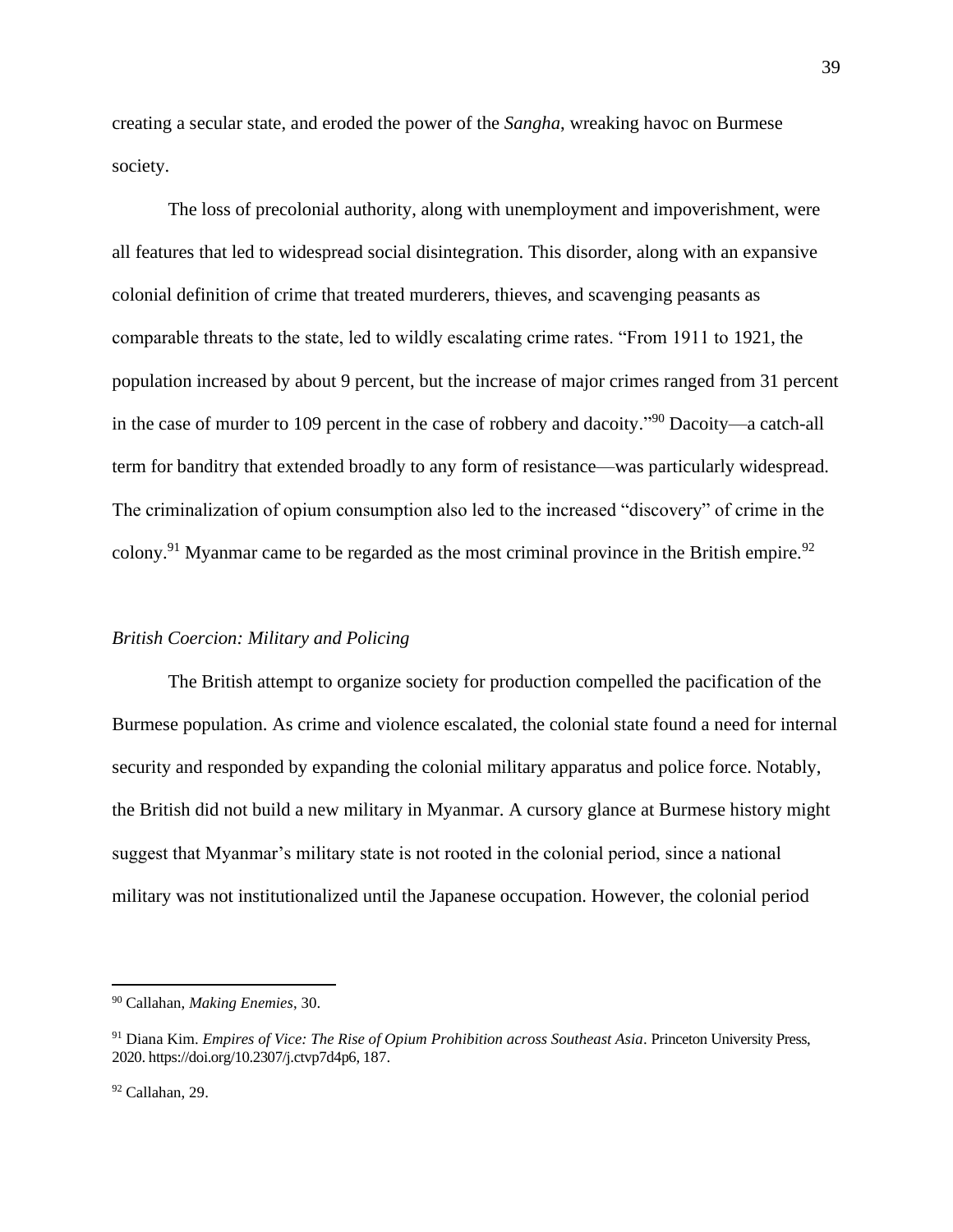elevated the role of coercive institutions in Burmese governance and primed the state for future militarism.

In the pursuit of unfettered commerce, the British established, in the words of Callahan, a "coercion-intensive political relationship between state and society that hardened into durable institutions and practice." <sup>93</sup> Most colonial military units were focused on maintaining internal security and suppressing threats to commerce. In fact, there were no real threats to Myanmar's borders until the Japanese invasion—the military functioned to order the Burmese population and played a major role in governing colonial Burma.<sup>94</sup> Through the frequent deployment of armed forces, Burmese society gained extensive experience with the military arm of the colonial state. Having eliminated the Sangha—an important intermediary institution that brought order to society—the colonial state was forced to use the military. This necessitated rule by force, perhaps more so than in other British colonies, where intermediary institutions were not destroyed.

Colonial policing further amplified the use of coercive force in regulating individual and social behavior. However, local police forces, underdeveloped and poorly trained, often failed to successfully bring order to society. The failures of local police units ultimately reinforced the colonial reliance on the military, setting a pattern of law enforcement that, Callahan argues, still exists today. The slightest challenge to colonial order provoked military deployment. Within the colonial apparatus, the role of the military was elevated above all else. This was a weak, shallow state, barely capable of collecting enough revenue. The colonial state barely existed. Where it

<sup>93</sup> Callahan, *Making Enemies,* 21.

 $94$  Callahan, 31.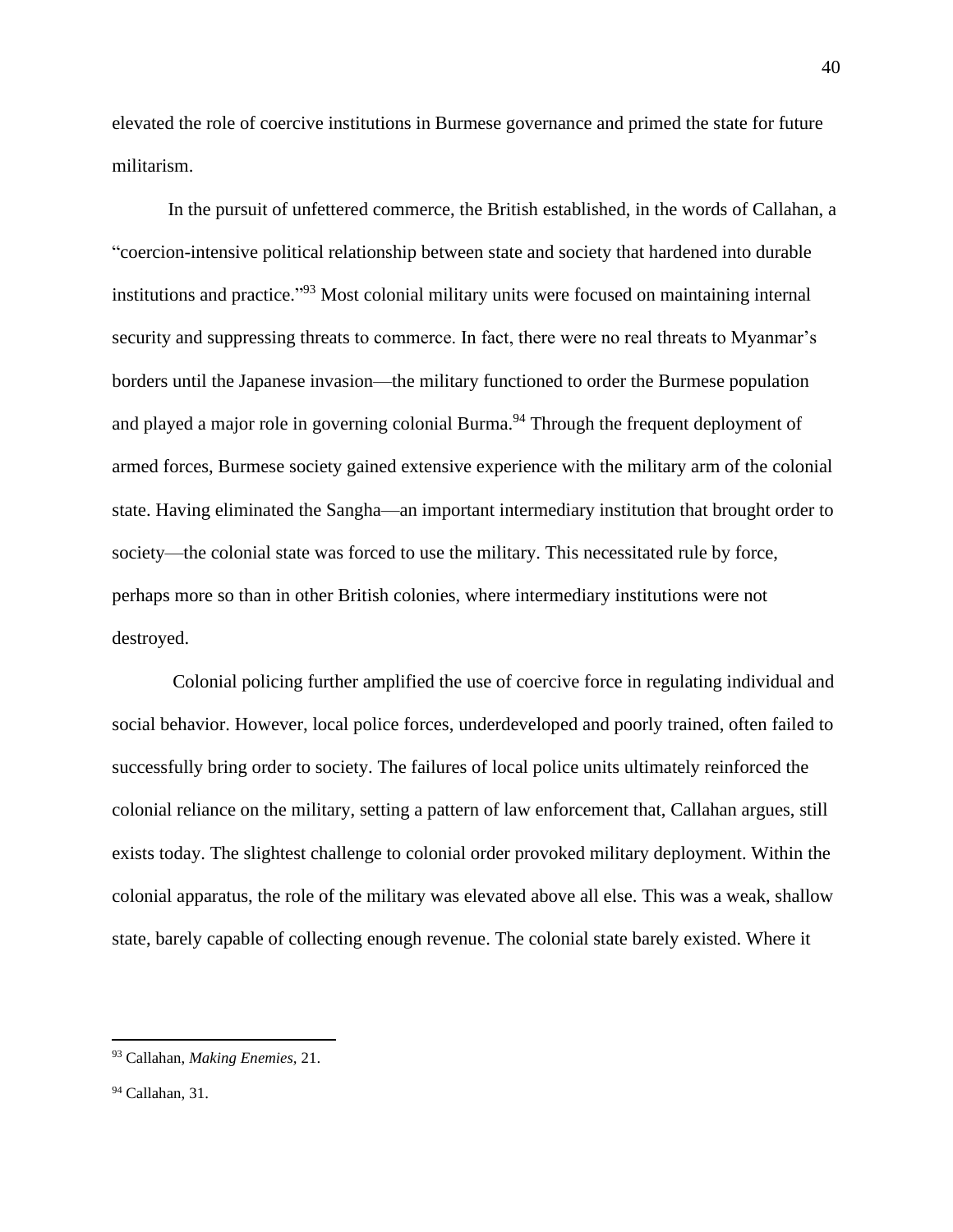took form—in military and police units—the state overcompensated with extravagant force.<sup>95</sup> In Myanmar, the British institutionalized an unequal relationship between military and civil authorities, a relationship that persists today.

Colonial rulers established the military as the most prominent institution of social control in Myanmar. Furthermore, because of the selective incorporation of certain ethnic groups, the colonial military institutionalized ethnic divisions. British colonialism established an ethnically exclusive military institution in Myanmar, a legacy that persists today. The British heavily recruited their favored ethnic minority groups, the Karen and the Kachin, under the pretext that they made better soldiers.<sup>96</sup> The Karen, Kachin and Chins, were the only indigenous groups recruited to serve in the British army in Myanmar. While the Mons were not directly recruited throughout the colonial period, they were not explicitly excluded, as the ethnic Burmans were.<sup>97</sup> Burmans were effectively banned from joining the military until 1929. This exclusion was partly rooted in racist anti-Burman stereotyping, and, particularly in later years of British colonialism, stemmed from fears of arming and training Burmans who might get swept up in the growing anticolonial nationalist movement. The colonial military in Myanmar is a classic illustration of divide and rule, which further institutionalized and militarized ethnic divisions. Below, Figure 2 illustrates the incorporation of ethnic groups into the British Army in Myanmar. Importantly, this shows that while the British had conceded to the limited incorporation of Burmans a decade earlier, Burmans were still vastly underrepresented in 1939.<sup>98</sup>

<sup>95</sup> Callahan, *Making Enemies*, 31.

<sup>96</sup> Silverstein, *Burma: Military Rule,* 16.

<sup>&</sup>lt;sup>97</sup> Callahan, 35.

<sup>98</sup> Moscotti, *British Policy and the Nationalist Movement in Burma, 1917-1937*, 133-134.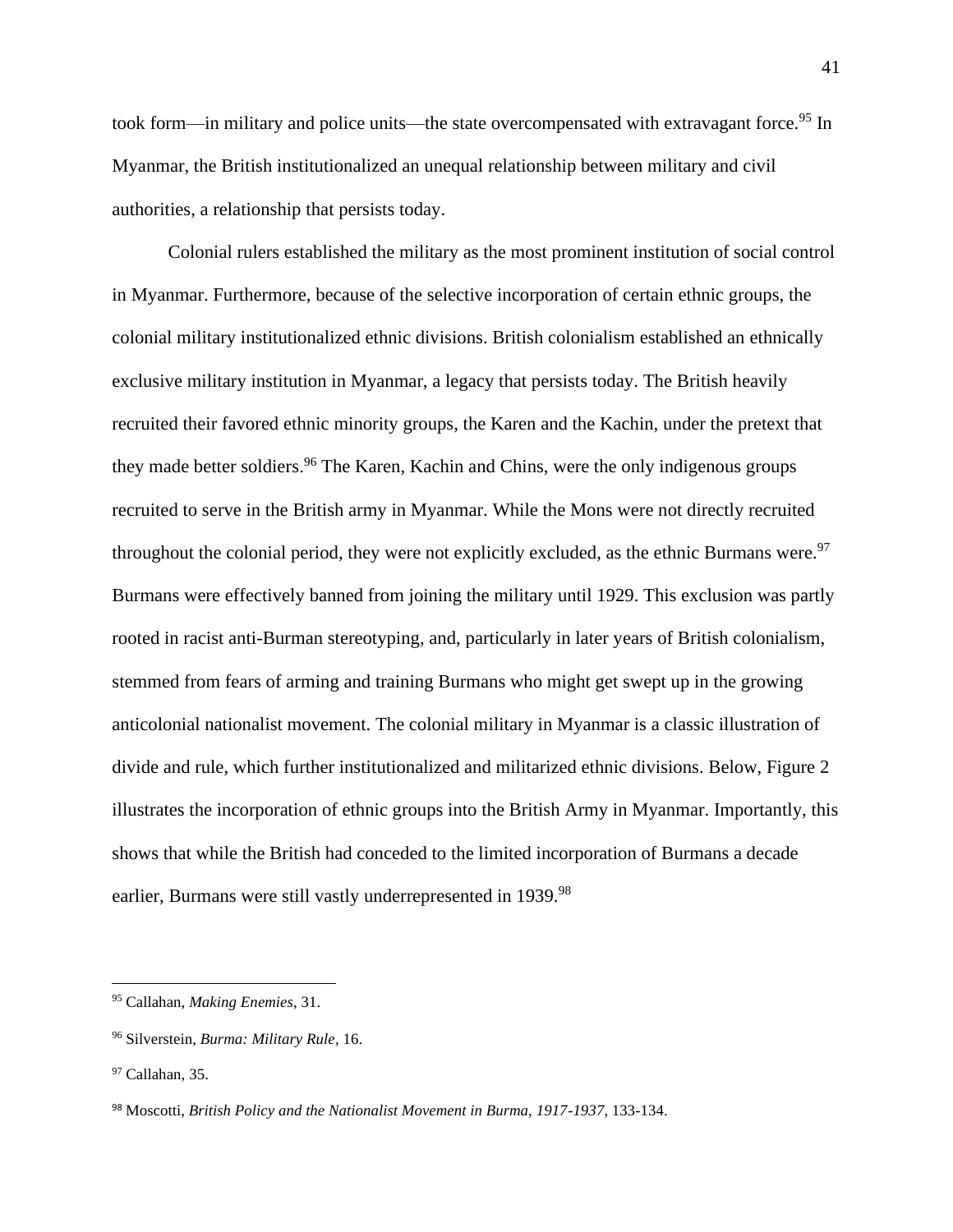| <b>Ethnic Group</b>         | <b>Percent of the Population</b> | <b>Number in Army</b> |
|-----------------------------|----------------------------------|-----------------------|
| <b>Burman</b>               | 75.11                            | 472                   |
| Karen                       | 9.34                             | 1,448                 |
| Chin                        | 2.38                             | 868                   |
| Kachin                      | 1.05                             | 881                   |
| Others (Native and Foreign) | 12.12                            | 168                   |

Figure 2. The Ethnic Composition of the British Army in Myanmar, in 1939.<sup>99</sup>

The Burmans composed the vast majority of the population (75 percent), yet there were only 472 Burman soldiers in the British Army. Though the Kachin made up just 1 percent of the population, they supplied 881 soldiers—nearly twice as many soldiers as the Burmans. The Karens were also drastically overrepresented: they constituted 9.34 percent of the population, but 1,448 Karens served in the colonial army.<sup>100</sup> Based off of the numbers reported above, the Kachins made up an enormous 37% of the colonial army in 1939. While the Mons are not represented in this chart, we can assume they contributed a very limited number of soldiers to the "other" category. It is also likely that some Mons were classified as ethnic Burmans, since the British were inconsistent in their categorization of the Mons.<sup>101</sup>

The notion that the Karens and Kachins gained valuable military experience, from which they could reproduce armed organizations, has been frequently repeated. The extent to which the colonial military truly served as a "training ground" for minority groups, birthing skilled ethnic

<sup>99</sup> Moscotti, *British Policy and the Nationalist Movement in Burma*, 133-134.

<sup>100</sup> Moscotti, 133-134.

<sup>101</sup> Lieberman, "Excising the 'Mon Paradigm'," 380.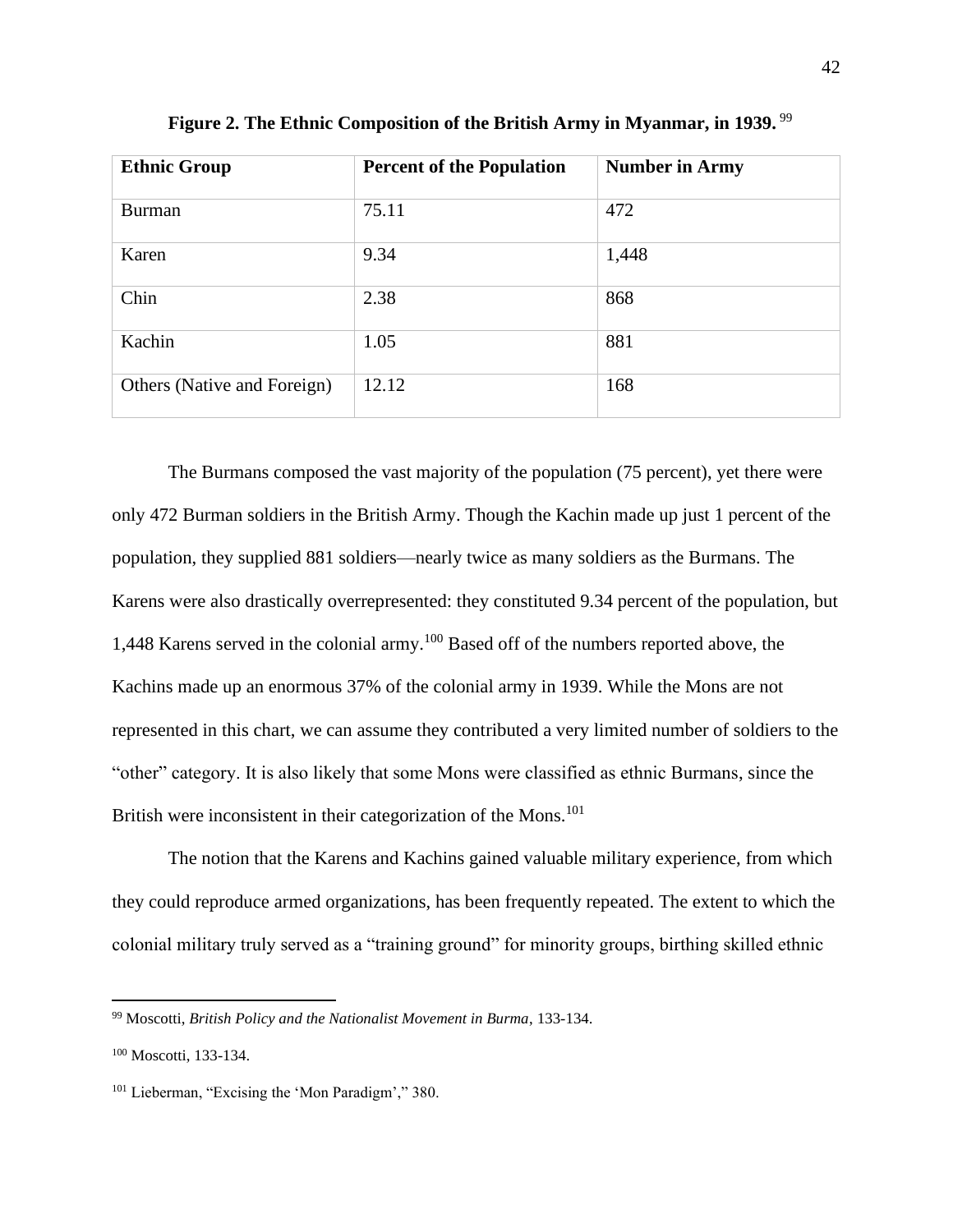armies, is unclear, because this notion ultimately became so intertwined with nationalist beliefs and anti-minority propaganda.<sup>102</sup> Whether or not experience in the colonial military directly equipped minority groups to form ethnic armed organizations in the postcolonial period, their selective incorporation into the military deeply undermined political cohesion in the Burmese state. The exclusion of the ethnic Burmans from the military is at least as important as the inclusion of the Karens and Kachins, as Burman nationalists came to view membership in the government's armed forces as collaboration with the enemy.<sup>103</sup>

Kachin and Karen colonial recruits in particular came to represent not the socially complex demographic categories that they were, but rather the politically and ideologically immature embodiments of their respective 'ethnic groups' … loyal to colonialism and having a primitive tendency towards violence combined with a large dose of political naivety, the colonial military experience provided them with the knowledge base from which they could endlessly reproduce militarized organizations to oppose the Burmese state in the longer term. 104

Ethnic based recruitment amplified the fears of Burman nationalists and encouraged their imagining of ethnic soldiers that were deeply loyal to colonialism and subsequently disloyal to Burman nationalists.<sup>105</sup> Along with other policies that elevated the political status of the Karens

<sup>105</sup> Sadan, 624.

<sup>102</sup> Mandy Sadan. "Ethnic Armies and Ethnic Conflict in Burma: Reconsidering the History of Colonial Militarization in the Kachin Region of Burma during the Second World War." *South East Asia Research* 21, no. 4 (2013): 601-26.

<sup>103</sup> Sadan, 605-606.

 $104$  Sadan, 605-606.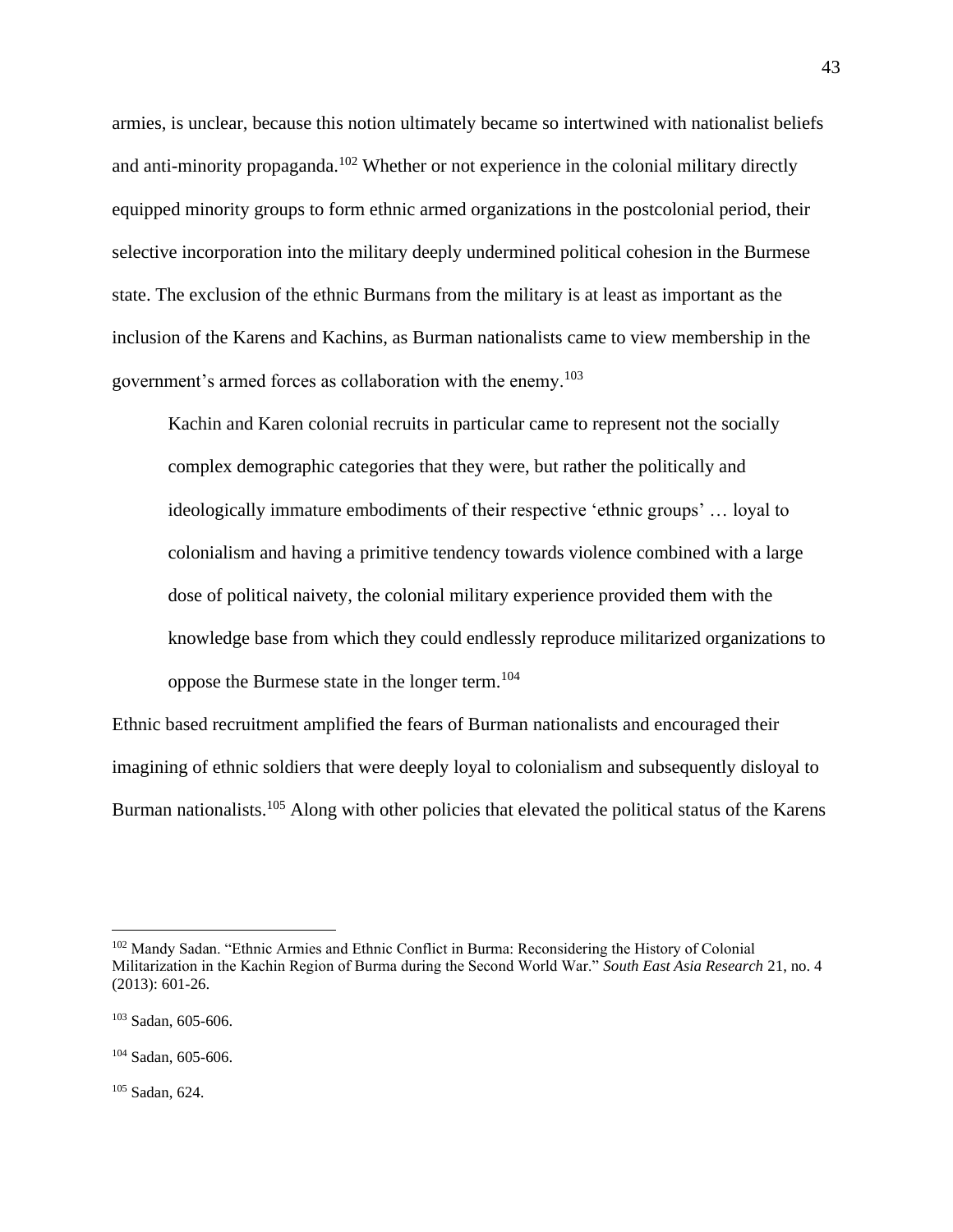and Kachins (their relative political autonomy and government representation), the colonial military apparatus institutionalized their ethnic favoritism and solidified ethnic divisions.

# *Burgeoning Nationalism*

Under colonial rule, ethnic Burmans lacked power in their own country, and they became increasingly frustrated with their disempowered status.<sup>106</sup> After nearly five decades of British rule, nationalism began to develop aggressively in the 1930s. The earliest and most significant nationalist movements was the *Dobama Asiayone* or "We Burman Society," which was organized chiefly by university students. The members called themselves *Thakins*, or Masters, and the party came to be known as the Thakin Party.<sup>107</sup> The ultimate goal of the group was Myanmar's independence, but their initial objectives included the revival of indigenous language and culture. In the 1930s, their stated slogan read:

Burma is our country; Burmese literature is our literature; Burmese language is our

language. Love our country, raise the standards of our literature, respect our language.<sup>108</sup> While this slogan clearly captures nationalist aspirations of independence, it also reflects the ethnocratic ideals held by the emerging nationalist groups. The phrase "Burma is *our* country," does not simply reject British governance, it also situates the ethnic Burman nationalists as the rightful rulers of the country. Along with the Thakin Party, other groups with similar nationalist aspirations, also emerged during the 1930s, including the the *Myochit* (Love of Country) Party and the *Sinyetha* (Poor Man's) Party. For all of these emerging nationalists, self-rule meant

<sup>106</sup> Silverstein, *Burma: Military Rule and the Politics of Stagnation*, 38.

<sup>107</sup> Silverstein, 38.

<sup>108</sup> Silverstein, 39.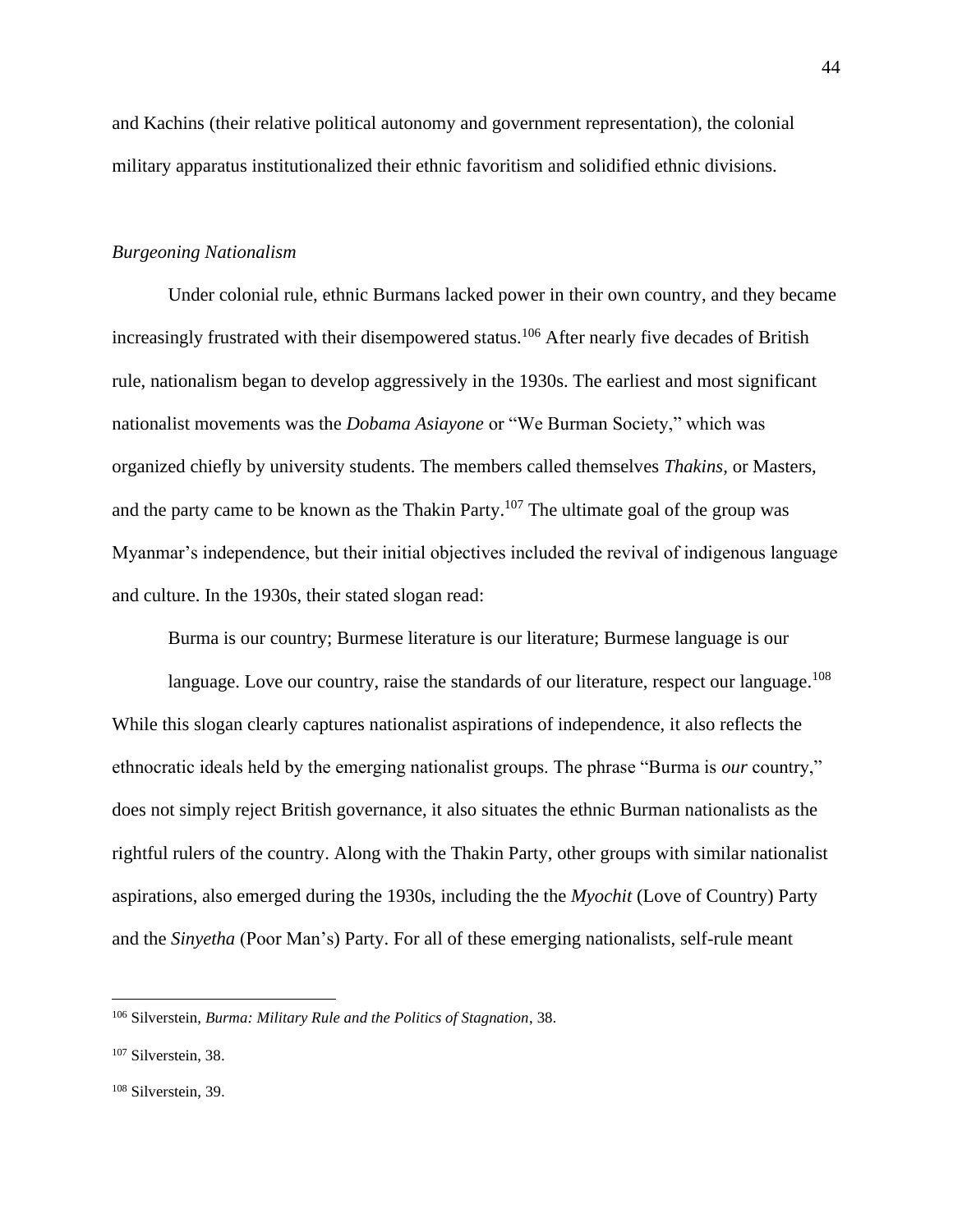*Burman* rule. "Minorities were expected to either assimilate or to accept a reduced social and political status."<sup>109</sup> The emerging nationalist movement was framed as the empowerment of the Burman majority, who had been excluded and humiliated by the British. Burman nationalists were staunchly opposed to British policies of minority representation in government, and the colonial protection of the Kachin and Karen.<sup>110</sup> Thus, an ethnically exclusive nationalist movement began to emerge, fusing its political ideology with a focus on Burmese language and Buddhist religion. The development of the Burmese nationalist movement also coincided with and fueled—the proliferation of local non-state armies.

# *Political Pocket Armies: The Colonial Volunteer Corps*

Ethnically exclusive military policies resulted in another major consequence, which would further institutionalize ethnic divisions: the emergence of local, non-state military organizations, which Callahan calls "political pocket armies."<sup>111</sup> Unable to obtain military training in the colonial armed forces, the Burman-majority nationalist political organizations established political pocket armies. This militarization spread rapidly—by the mid-1930s every major nationalist or religious organization had established its own *tat*. <sup>112</sup> Local *tats*, also referred to as the volunteer corps, or, in grander terms, "private armies," were the most politically organized groups in pre-war Myanmar.<sup>113</sup> The volunteer corps were regularly used to terrorize

<sup>109</sup> Silverstein, *Burma: Military Rule and the Politics of Stagnation*, 39-40.

<sup>110</sup> Staniland, *Ordering Violence*, 202.

<sup>111</sup> Callahan, *Making Enemies*.

 $112$  Callahan, 36.

<sup>113</sup> Taylor, "The Relationship Between Burmese Social Classes," 185.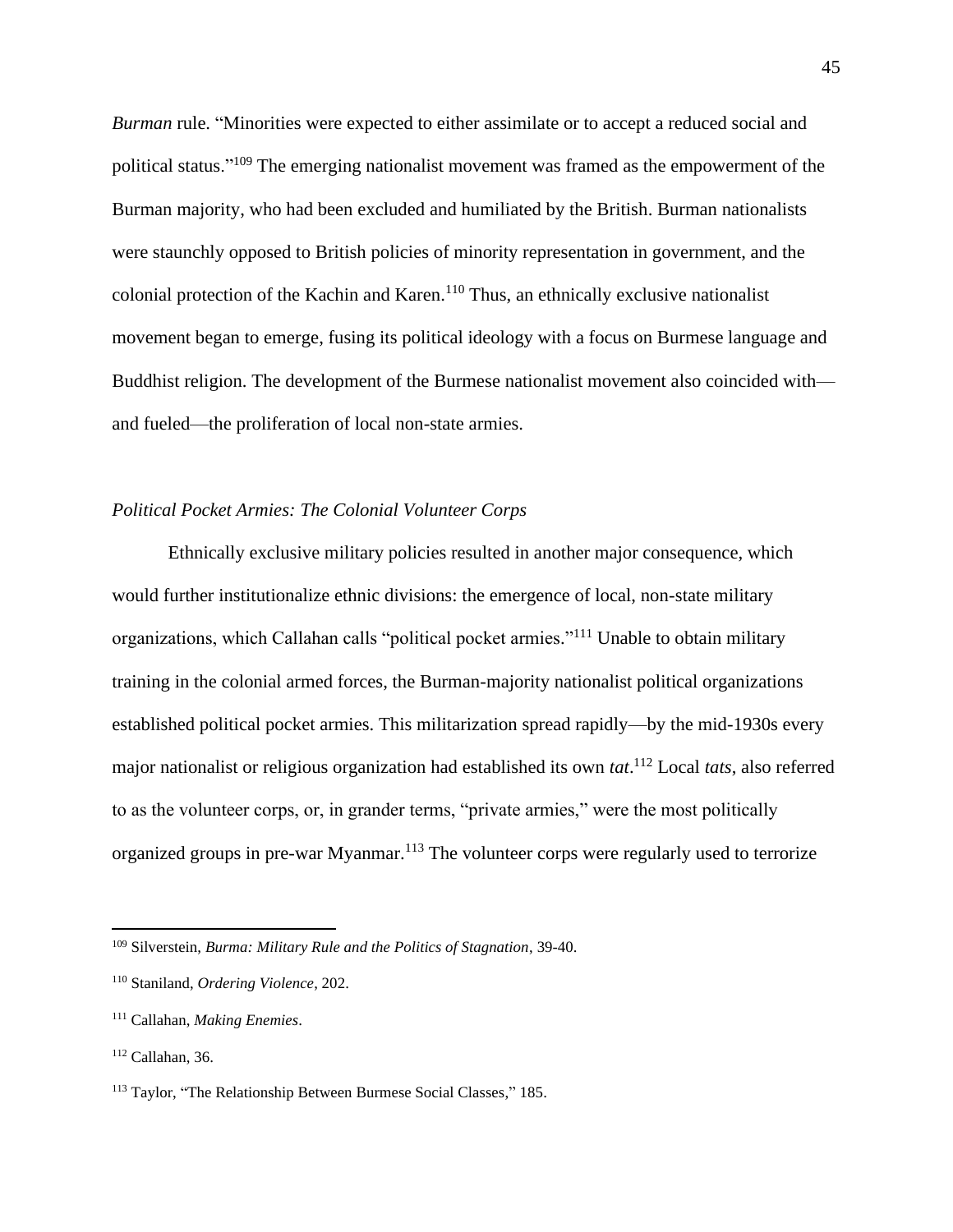political opponents and extort money from wealthy individuals through the threat of beating or the destruction of property. While there were occasional clashes between different "armies," they never posed a serious threat to domestic peace.<sup>114</sup>

Callahan accurately observes that the most bizarre feature of *tats* was that the British tolerated their existence at all. While British law did not permit *tats* to carry firearms, these were overtly military organizations, wearing uniforms and carrying out drills and war exercises with bamboo staffs.<sup>115</sup> It is not entirely clear why the British allowed *tats* to exist; Callahan suggests that, perhaps the British underestimated anti colonial sentiment, or thought that they could later integrate *tats* into the colonial army. Robert Taylor similarly reasons that the British perceived the *tats* as ultimately useful. Since the British believed the Burmans to be unfit for military service, *tats* were seen as a means of developing Myanmar's capacity for self-defense, and instilling discipline in the young men.<sup>116</sup> This logic was not entirely wrong: on occasion, some *tats* were contracted by the British. Other *tats*, however, made appearances in anti-government protests.<sup>117</sup>

Whatever the rationale, the British tolerance of this widespread militarization further "institutionalized the ethnically demarcated boundaries between 'collaborators' and 'nationalists.'"<sup>118</sup> The existence of *tats* resulted directly from ethnic exclusion in the colonial state, and tats were fundamentally ethnically based, local militia. In the colonial military

<sup>114</sup> Taylor, *The State in Myanmar*, 186.

<sup>115</sup> Callahan, *Making Enemies*, 37.

<sup>116</sup> Taylor, 188.

<sup>117</sup> Taylor, 348.

 $118$  Callahan, 39.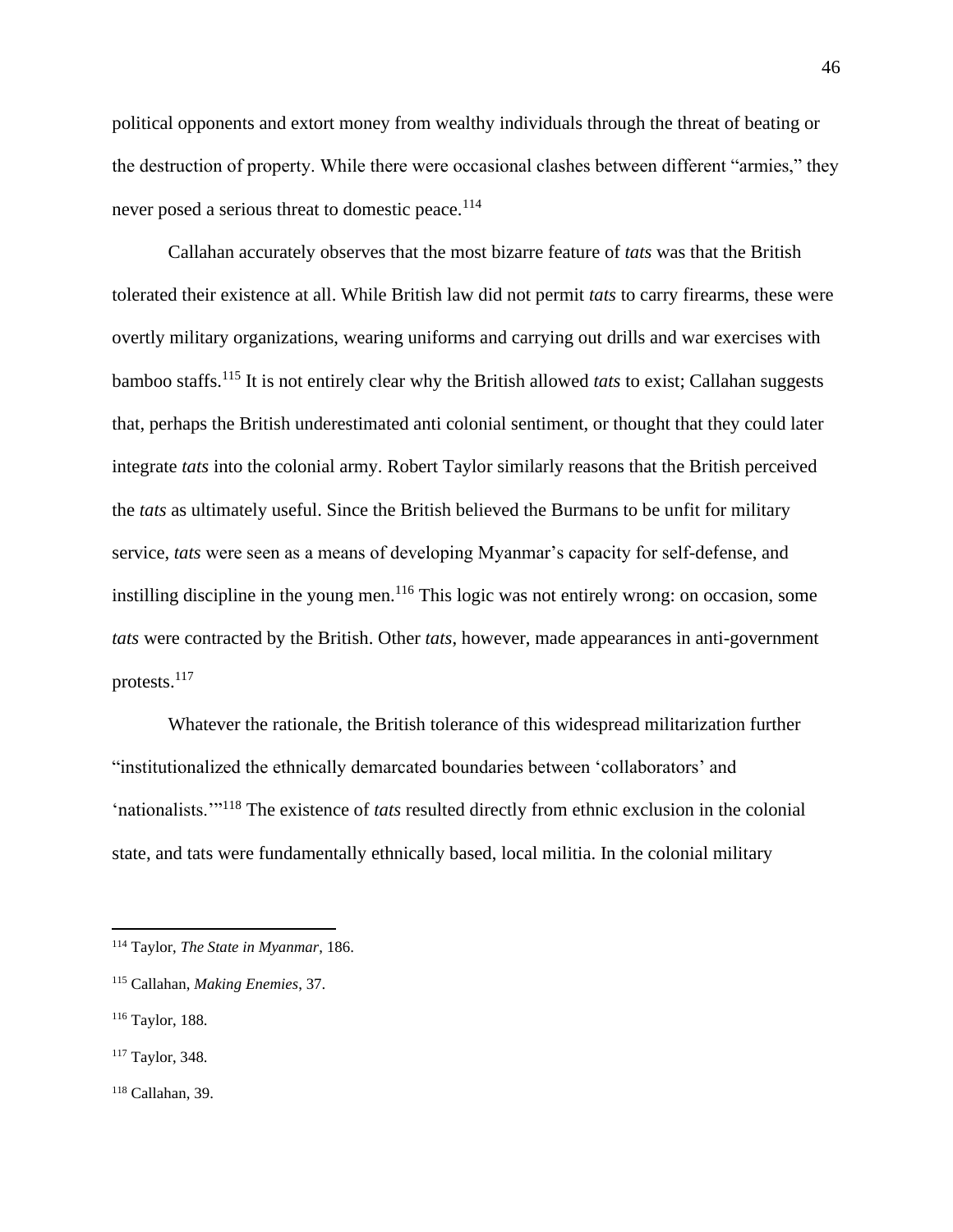apparatus, British colonizers institutionalized ethnic boundaries and militarized the Burmese population along ethnic lines.

# **The Colonial Legacy**

The colonial state hardened ethnic divisions, keeping communities apart and building a history of animosity.<sup>119</sup> Before colonization, ethnic identity and culture was highly textured and elastic. As the state enforced ethnic divisions, two related changes occurred, both of which are described by Mamdani. First, ethnic identity was homogenized and flattened, in favor of an official version. Second, the imposition of law along ethnic boundaries turned the simple fact of ethnic diversity into a source of tension.<sup>120</sup> Through indirect rule, the military apparatus, and the tolerance of ethnic nationalist *tats,* the colonial state established ethnic identity as the foundation of political and military mobilization. Colonial policies of ethnic stratification created fault lines of ethnic conflict, along which conflict would be reproduced. As the British subverted the precolonial power balance, elevating the Karen and Kachin, and subjugating the Burmans, it made these three ethnic identities highly politically salient. While the British made ethnicity a prominent form of control in Myanmar, Mon identity was not as strongly politicized or militarized during the colonial period. Caught between the British, their favored ethnic minority groups, and the Burmese majority, the Mons emerged from the colonial period in a slightly uncertain position. As a whole, the British created a society in which ethnicity was a yardstick for political power.

<sup>119</sup> Verghese, *The Colonial Origins of Ethnic Violence*, 35.

<sup>120</sup> Mamdani, *Citizen and Subject*, 293.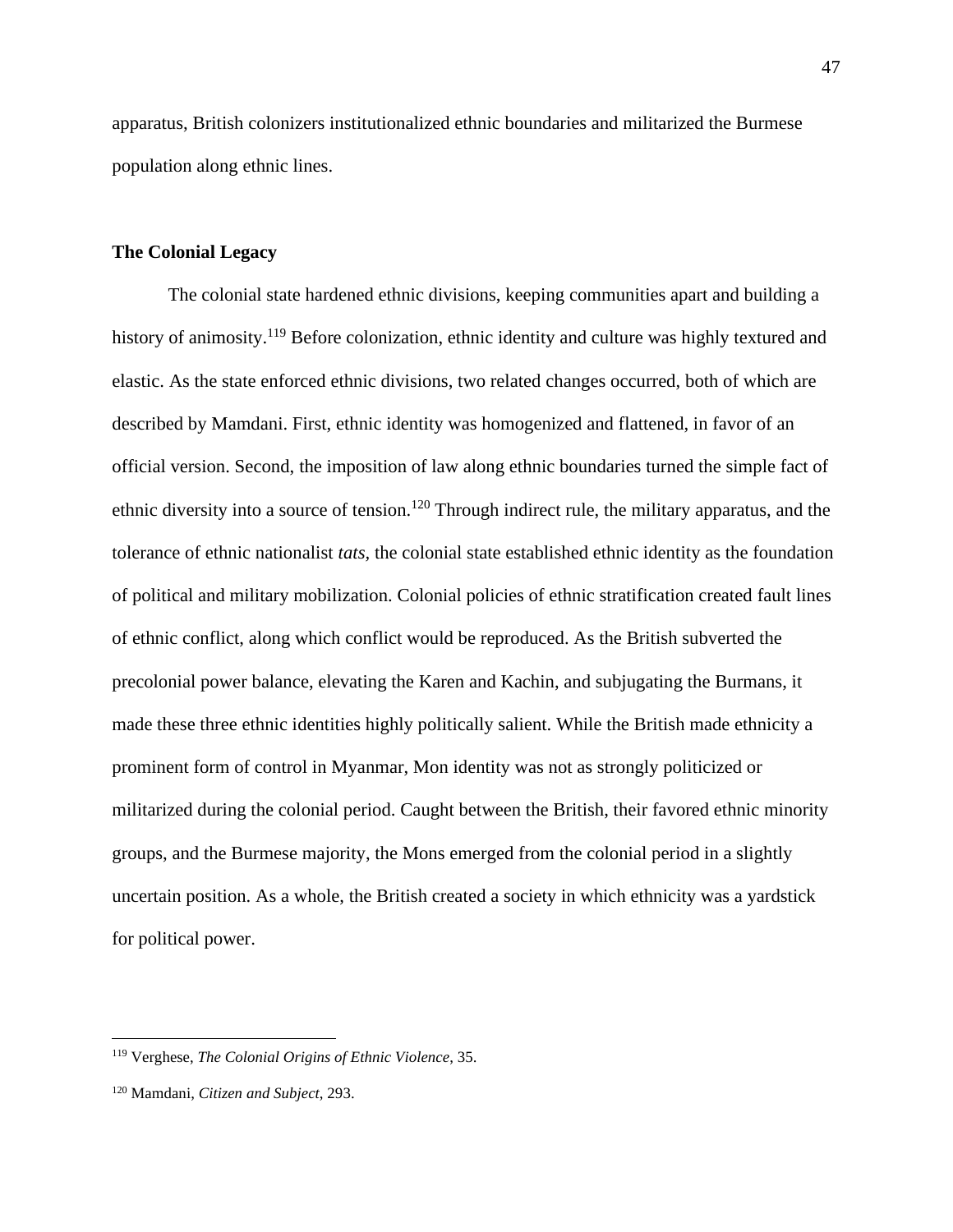The colonial military apparatus and nationalist *tats* further divided Burmese society, militarizing the population along ethnic lines. Throughout the colonial period, an undercurrent of nationalism was rising, with a clear focus on overcoming colonial humiliation and restoring the power of the Burman majority.<sup>121</sup> Colonial interference shaped a nationalist movement that came to be defined in ethnic terms, as a line was drawn between "colonial collaborators" and Burman nationalists. Today, these groups are still deeply divided—the Karens, Kachins and Mons have birthed violent insurgent groups that target the Burman controlled state, making violent, separatist claims. The ethnic divisions politicized by the British remain highly salient, decades later.

The political and ethnic divisions institutionalized during the colonial period can be easily mapped onto contemporary civil conflict. Myanmar's ethnically exclusive military controls the state, overshadowing its weak civil institutions. The central government is gripped by an ethno-nationalist ideology that refuses to accommodate minority groups. Small, ethnically defined insurgent armies, easily likened to colonial *tats*, fight back against the state. Thus far, my findings support my first hypothesis: British colonialism established fault lines of conflict in Myanmar, determining the course of ethnic conflict. Verghese similarly concludes that in Myanmar, the colonial period created "patterns of violence [that] became self-reinforcing; every riot hardened ethnic divisions."<sup>122</sup> However, this finding leads to the seemingly counterintuitive claim that the Japanese occupation did not significantly disrupt colonial legacies or cast new patterns of violence. Institutional continuity requires active attempts to maintain existing institutions. If the British colonial institutions continue to define ethnic conflict in Myanmar,

<sup>121</sup> Staniland, 228.

<sup>122</sup> Verghese, *The Colonial Origins of Ethnic Violence*, 207.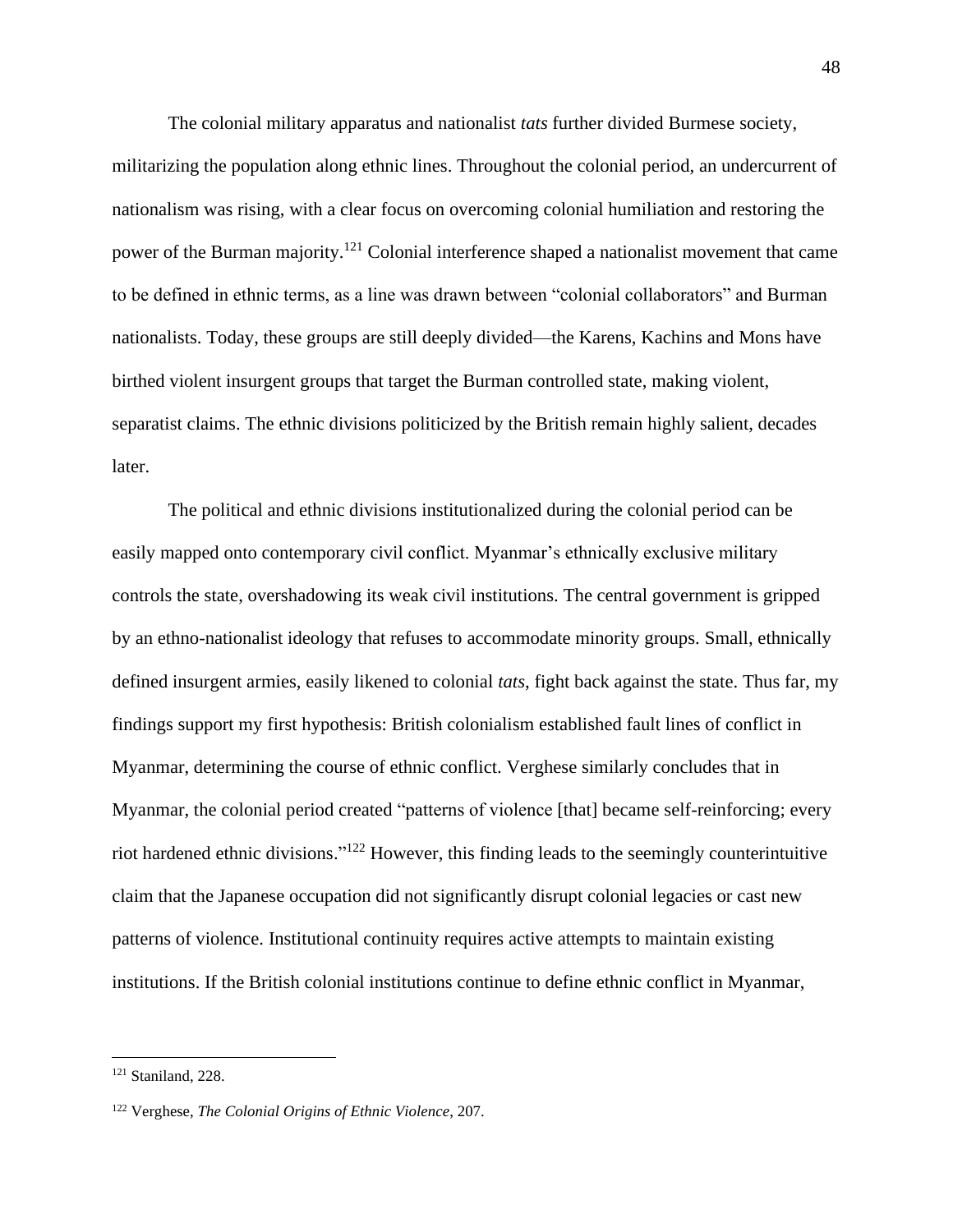how did this colonial legacy survive the Japanese period? In the following chapter, I will address this question.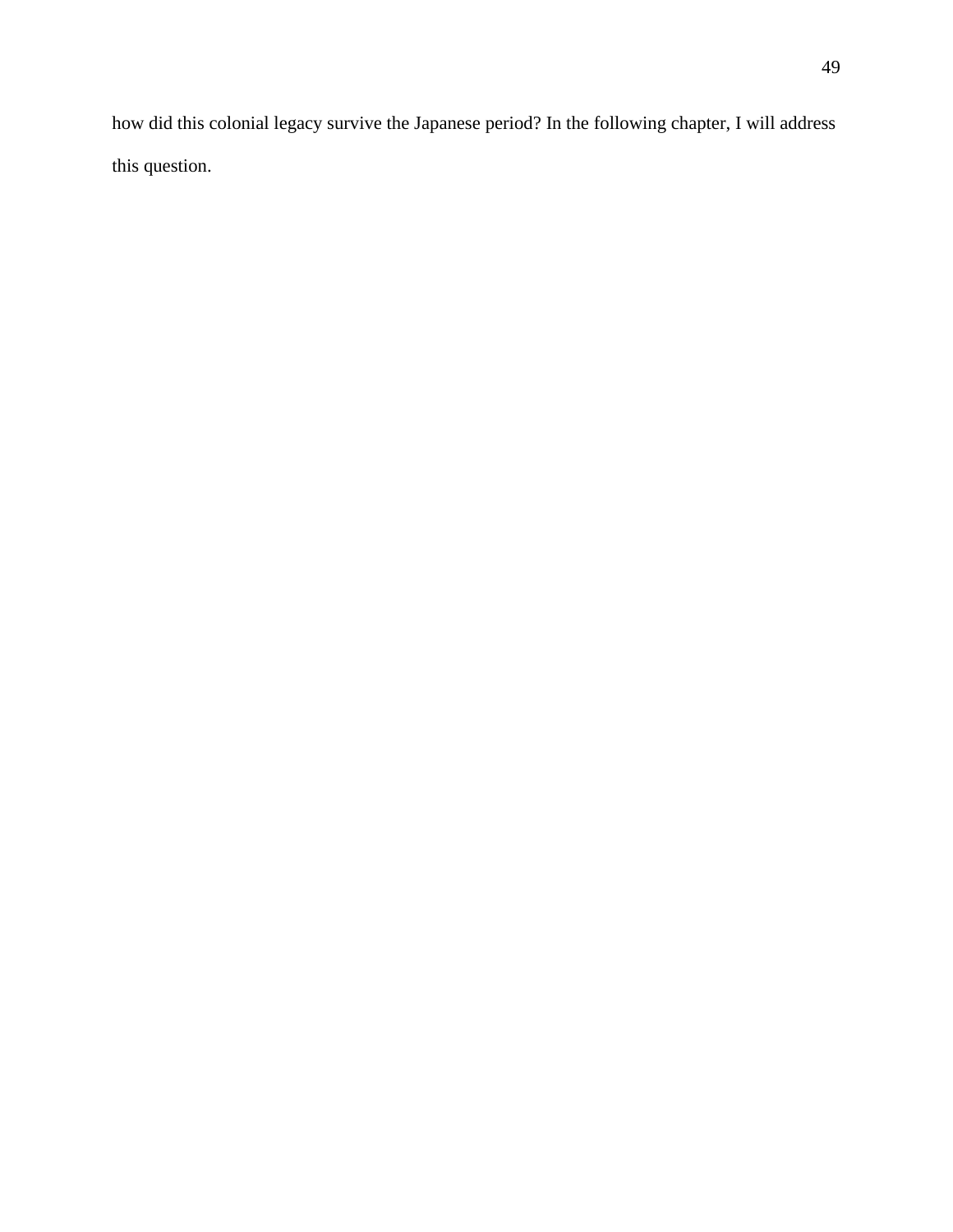## Chapter Three: The Japanese Occupation and Wartime Institutions

## **Introduction**

As the colonial state dissolved, Myanmar began a new, complex chapter of statehood, amidst the theater of World War II. The Burmese state was launched from colonial rule into wartime politics, as Japanese invaders rapidly stripped the Burmese state of colonial administrators and began to construct a new, wartime state. Classical bellicist theory and Tilly's famous logic suggest that Japan's wartime occupation of Myanmar would be institutionally transformative. Theories of wartime institution building demand the scrutiny of my first finding, that colonial legacies determine Myanmar's violent pattern of ethnic conflict. If the institutional legacies of colonialism define modern ethnic conflict, how did these institutions survive the massive disruption that occurred during the Japanese invasion? Thus, I return to my second hypothesis and consider the possibility that the Japanese occupation disrupted British institutional legacies, redefining patterns of conflict.

The Japanese invasion brought about the swift and irreversible collapse of the British colonial state.<sup>123</sup> However, the Japanese never undertook an extensive statebuilding project to build a new administrative machinery. Tilly's causal logic anticipates the concentration of coercive power, and the development of state institutions to extract resources and protect the state accumulation of capital. The Japanese *did* concentrate coercive power, building the first national military in Myanmar. There was no direct antecedent to the national military constructed by the Japanese, since the British had merely integrated indigenous forces into the colonial military. The Japanese built a Burmese military from scratch, and in doing so, established what has been, ever since, Myanmar's preeminent political institution. However, this national military

<sup>123</sup> Callahan, *Making Enemies,* 46.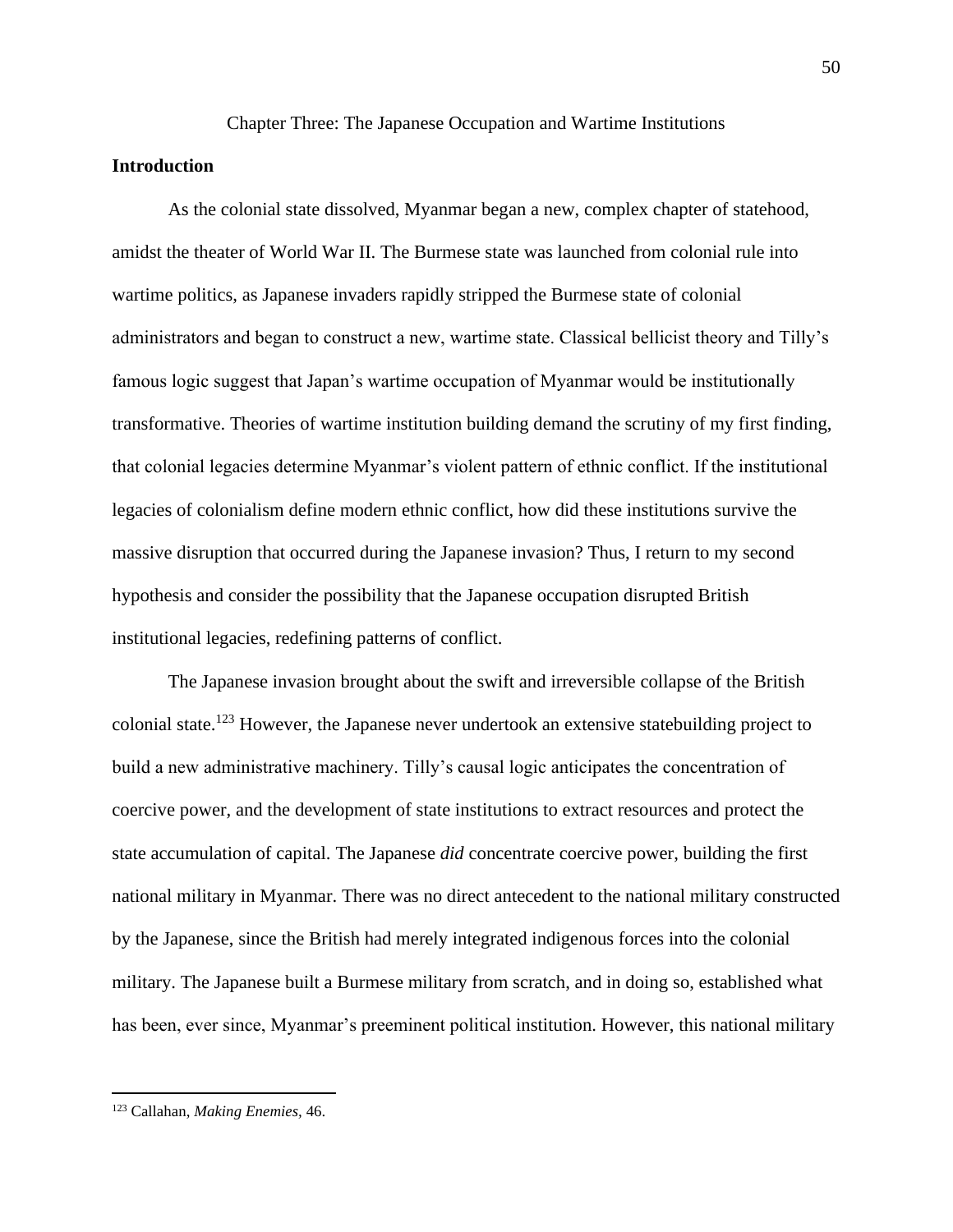was almost the extent of Japanese wartime institution building. There was no concerted effort to build institutions that would extract resources or protect capital.

Centeno's analysis of wartime states in Latin America frames one explanation for the Japanese failure to build meaningful institutions in Myanmar. Latin American states entered into war too soon after independence, and thus they lacked the basic organizational capacity that was needed to respond in the pattern described by Tilly. While the exact circumstances in Myanmar were different—notably, the state was not yet independent, only occupied by a different imperial power—the Burmese state certainly lacked any organizational capacity that the Japanese might have harnessed to build institutions. The Japanese, like the British, built a skinny, underdeveloped state that privileged the military. Wartime developments under the Japanese did alter Burmese state institutions and ethnic politics, but ultimately, did not overwrite the British legacy. In fact, the opposite occurred. Institutional path dependence is the notion that an institution, once established, is difficult to change, and furthermore, that existing institutions constrain and shape the development of future institutions.<sup>124</sup> From the beginning, the impacts of Japanese imperialism mirrored those of British colonialism, because it was constrained by a state and society shaped by the colonial period. There was no clear institutional break between the two periods. In this chapter, I argue that the Japanese occupation reinforced the British legacy of ethnic divisions and militarization by building an ethnically exclusive nationalist military that came to define the state.

<sup>124</sup> On the concept of path dependence, see Brian Arthur, *Increasing Returns and path Dependence in the Economy*  Ann Arbor: University of Michigan Press, 1994.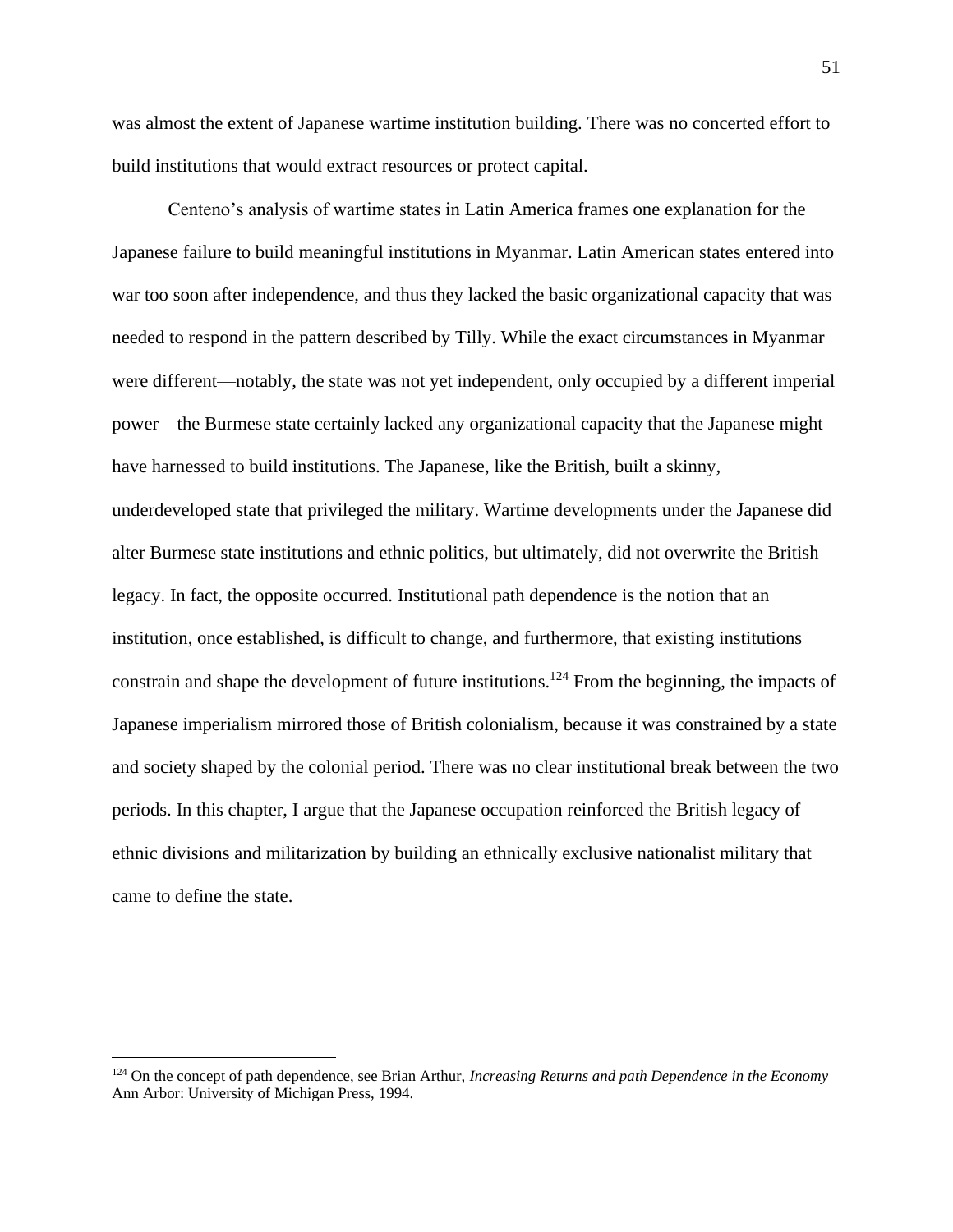# **Japanese Invasion and Occupation**

Japanese policy towards Myanmar—invasion, occupation, and ultimately, independence—was dictated by military expedience.<sup>125</sup> The Japanese invasion of Myanmar was seen as necessary for two reasons, as reported in a 1941 War Ministry policy review. First, occupying Myanmar would establish a key position for the Japanese defense line and second, it would cut off supplies to China by disrupting the Burma Road to Yunnan.<sup>126</sup> Another imperative was later added as the Japanese strategized their invasion: the occupation of Myanmar would accelerate its alienation from Great Britain.<sup>127</sup>

From the beginning, the Japanese sought to collaborate with the Burmese nationalist movement, in order to achieve their military goals. In 1940, the Imperial General Headquarters in Tokyo dispatched Colonel Suzuki to Myanmar, where he made contacts with nationalist leaders and identified the Thakin Party as the most important arm of the independence movement.<sup>128</sup> Suzuki pledged that Japan would help Myanmar achieve independence, which was well received by Burman nationalists—after failing to make headway with the British, nationalist leaders were desperately seeking foreign military aid.<sup>129</sup> Appealing to nationalist organizations with imagery of "sweeping away British power," the Japanese began to source recruits for their military effort in Myanmar.<sup>130</sup> The Japanese tapped into groups of young, anticolonial

<sup>128</sup> Lebra, 50.

<sup>129</sup> Yoon, 249.

<sup>130</sup> Lebra, 45.

<sup>&</sup>lt;sup>125</sup> Won Z. Yoon. "Military Expediency: A Determining Factor in the Japanese Policy Regarding Burmese Independence." *Journal of Southeast Asian Studies* 9, no. 2 (1978): 248–67. http://www.jstor.org/stable/20062727.

<sup>126</sup> Joyce Lebra. *Japanese-Trained Armies in Southeast Asia: Independence and Volunteer Forces in World War II.* New York: Columbia University Press, 1977, 43.

<sup>127</sup> Lebra, 42.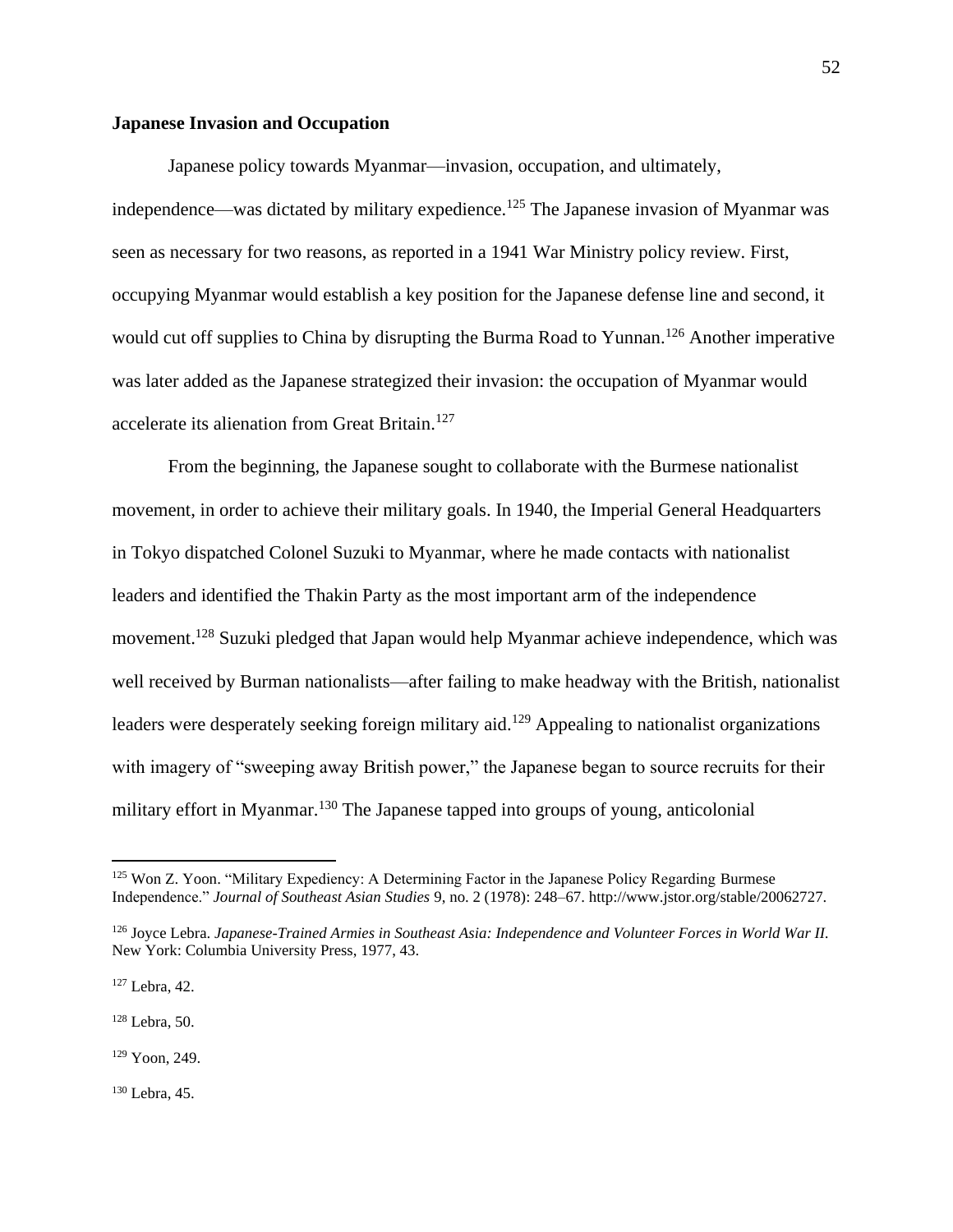nationalists who hoped to oust the British and gain independence, and smuggled many of them out of the country for military training.<sup>131</sup> Famously, in 1941, thirty young nationalists, known as the "Thirty Comrades," were secretly taken to Hainan Island, to prepare them to fight in an uprising against the British. One of the men recruited was Thakin Aung San, one of the most influential nationalist leaders in Myanmar.<sup>132</sup> Japanese-style military discipline was new to these Burmans recruits, who had been excluded from the colonial army. At first, the Burmans were exhausted and demoralized by their rigorous training, but their political ambitions propelled them, as they were eager to prepare for themselves for the liberation of Myanmar. In addition to learning military skills and tactics, the recruits carried out war games and were encouraged to strengthen their spirit of self-sacrifice. <sup>133</sup> These soldiers would make up the nucleus of the Burmese Independence Army. Even before Japanese invasion, Myanmar's national military had begun to take form.

# *Building a Military*

The Burmese Independence Army (BIA) was the first iteration of Myanmar's national military. While the obvious function of the BIA was to provide military support to Japan's invading troops, the creation of this "independence army" was also a necessary evil. The Japanese provided invaluable military training and aid to anticolonial Burman nationalists, in exchange for their collaboration. Incorporating the Thirty Comrades and other Japanese trained nationalists, the BIA came into being formally in December 1941. The BIA expanded rapidly,

<sup>131</sup> Callahan, *Making Enemies*, 48.

<sup>&</sup>lt;sup>132</sup> Yoon, "Military Expediency," 250.

<sup>133</sup> Lebra, *Japanese Trained Armies,* 57-58.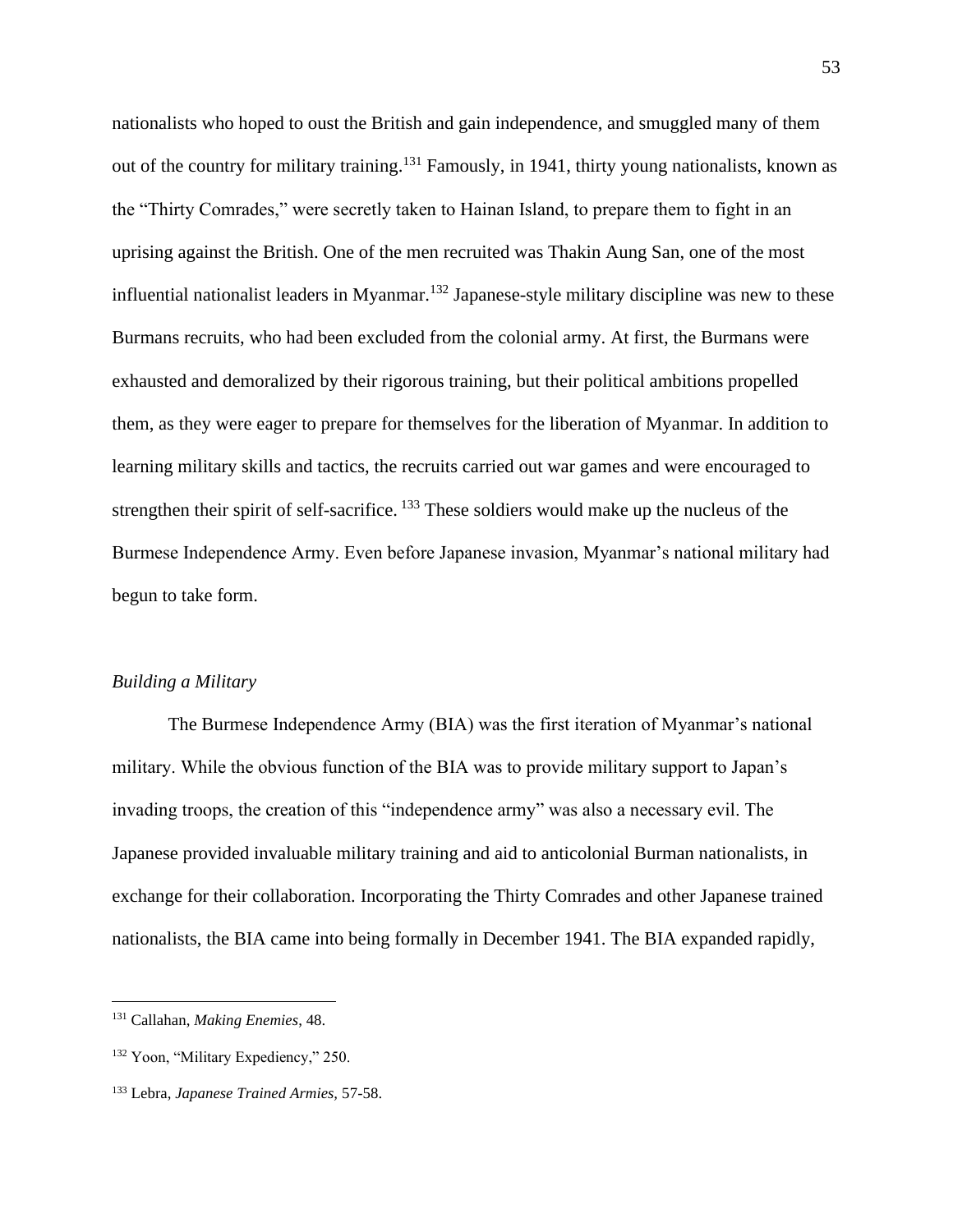with overwhelmingly successful recruitment—within a few weeks of the BIA's arrival in Myanmar, it was estimated to be as large as  $200,000$  men.<sup>134</sup> Nearly all BIA members were ethnically Burman, though the Burmans constituted roughly 65-70 percent of the population. Expanding and strengthening the BIA was never a Japanese priority, and "in the chaotic early months of the Japanese conquest and occupation, the BIA emerged as an entity that far outpaced Japanese plans."<sup>135</sup> This early and unanticipated growth foreshadows Japan's ultimate loss of control over the Burmese military.

Colonial society was primed for Japanese militarization—along with the widespread banditry and anti-British sentiment in Burmese society, the British had established the military as the preeminent political institution and militarized its population along ethnic lines. The rapid growth of the BIA can be attributed to two factors that emerged out of the colonial period: local traditions of dacoity and rampant anti-British sentiment.<sup>136</sup> While the establishment of a national military is a distinct product of the Japanese, the institution emerged within a state and society that had just abruptly emerged from British rule. The establishment of a national military institution is the defining legacy of the Japanese occupation, but this legacy was distinctly supported by the colonial experience.

#### *The Japanese Military Administration*

As the war expanded further into Myanmar in early 1942, the Japanese were faced with a critical issue—the question of independence. When exactly should the Japanese grant the

<sup>134</sup> Lebra*, Japanese Trained Armies*, 45.

<sup>135</sup> Callahan, *Making Enemies*, 53.

<sup>136</sup> Lebra, 65.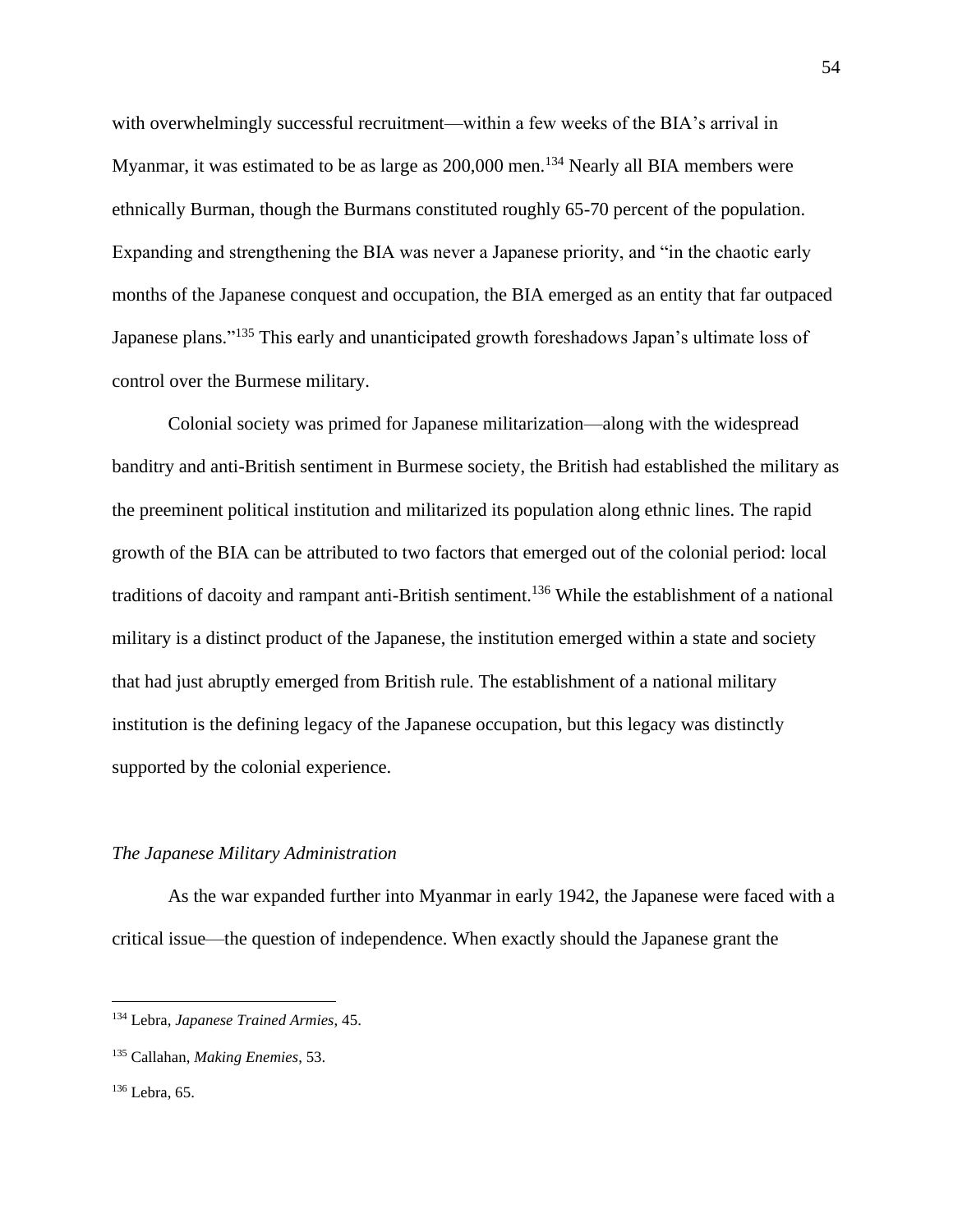independence that they continued to promise? The Japanese lacked an entirely coherent policy in Myanmar, which led to widespread confusion and contradiction regarding the promotion of Burmese independence. This confusion is reflected in two nearly simultaneous pronouncements made in Tokyo.<sup>137</sup> On the 15<sup>th</sup> of November 1941, it was announced that the independence of Burma would be promoted and used to stimulate the independence of India. Only five days later, the exact same policymaking body announced that it had decided to "encourage the native peoples to have a deep appreciation and trust for the Imperial Army" and "to avoid any action that may stimulate unduly or induce an early independence movement."<sup>138</sup> Ultimately, the Japanese decided to delay Burmese independence, reasoning that friction between the Burmese and Japanese governments might impede Japanese military operations.<sup>139</sup>

A military administration was established in March 1942—a turning point in Burman Japanese relations.<sup>140</sup> The Japanese established the Military Administrative Department (M.A.D) with the goal of procuring resources essential to their operations in Myanmar and elsewhere. M.A.D (later, Military Administration Headquarters) was staffed by army officers and Japanese civilians who were sent to Myanmar. All iterations of the Japanese administration in Myanmar were headed by a military commander.<sup>141</sup> In the "General Plan for Enforcing Military Administration in Burma," Colonel Ishii outlined the guiding principles for the Japanese administration.

<sup>137</sup> Lebra, *Japanese Trained Armies*, 44.

<sup>138</sup> Lebra, 44.

<sup>&</sup>lt;sup>139</sup> Yoon, "Military Expediency," 252.

<sup>140</sup> Yoon, 259.

<sup>141</sup> Yoon, 255.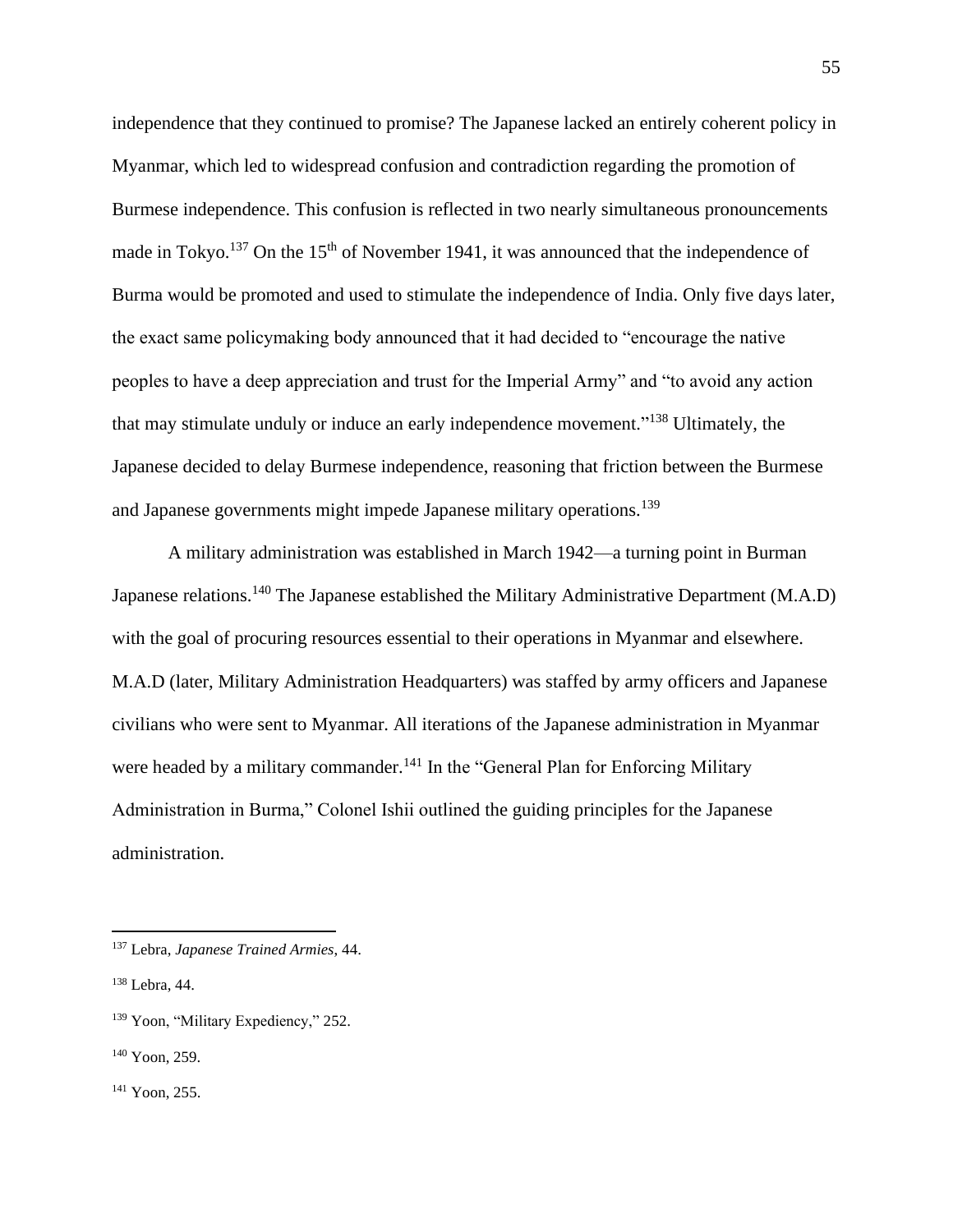"The major objective of enforcing the military administration in Burma is the rapid procurement of the resources essential for national defense and self-support of the Japanese forces in Burma. To achieve this objective, the military administration will retain complete control over Burmese affairs—political, economic, diplomatic, and military. The military administration will be responsible to the Commander of the Fifteenth Army."<sup>142</sup>

While some Japanese civilians and pro-Japanese Burmans were employed in the Japanese administration, it was a fundamentally military enterprise—political, economic, and diplomatic issues were all under the oversight of the Fifteenth Army. This military supremacy is definitive of the Japanese occupation in Myanmar.

The Japanese also established the Burma Baho Government, or Burma Central Government, in Rangoon, which was essentially a figurehead government. The Baho Government was placed under the oversight of Thakins, with Burman nationalist Tun Oke as the nominal head. The purpose of the Baho government was to "create some semblance of order in the administrative units of the BIA," which were scattered through Lower Myanmar.<sup>143</sup> In actuality, the administrative authority of the government did not extend much beyond the capital of Rangoon. The BIA was placed under the command of Japan's Fifteenth Army, and while it was a "Burman" army, it was Japanese led. The Japanese used the Governor-General's residence (the seat of the colonial government) as the headquarters of the Military Administration, which further symbolized the preeminence of the Japanese Military Administration over the BIA and the Baho Government. The BIA had anticipated use of the Governor-General's residence as its

<sup>&</sup>lt;sup>142</sup> Yoon, "Military Expediency," 253-254.

<sup>143</sup> Lebra, *Japanese Trained Armies*, 63.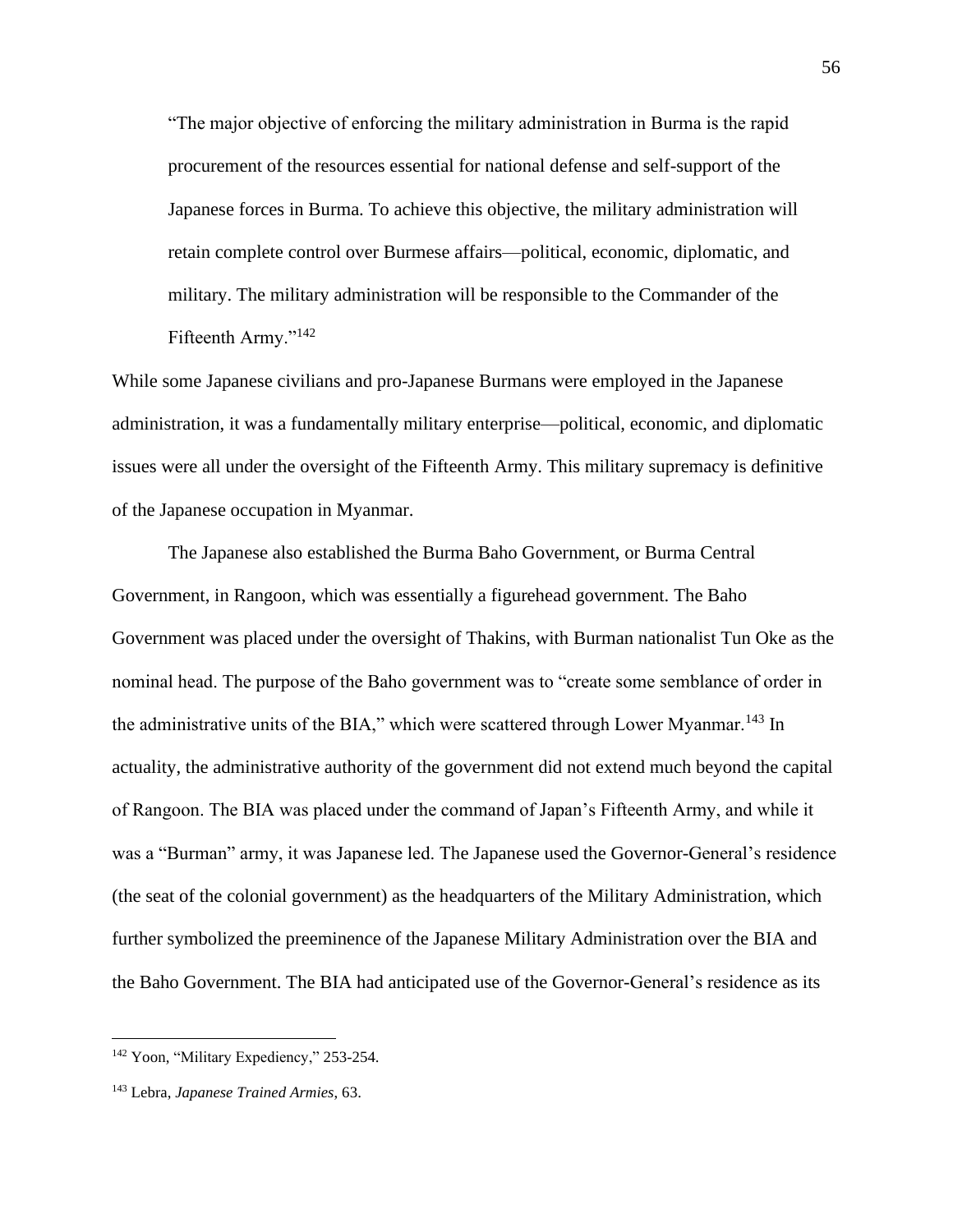own headquarters in Rangoon, and its seizure by the Japanese Army caused bitterness among the BIA officer corps. The use of the Governor-General's residence was taken as symbolic of the real relationship between the Japanese Army and Myanmar.<sup>144</sup>

Anticipating an independent government, Burmese nationalists felt deeply betrayed by the establishment of military administration in Myanmar: it became evident that Japan was now intending to rule Myanmar. Nationalist leaders began to regard the Japanese as conquerors, rather than liberators. While the Baho Government was essentially a figurehead government, tasked with restoring law and order in occupied villages and districts, BIA leaders still expected that it would become the legitimate government of Myanmar.<sup>145</sup> Thus, anti-Japanese sentiment further escalated when, after just two months of its existence, the Baho Government was abruptly dissolved. As demands for independence escalated, the Japanese had found it too difficult to work with the Baho Government and replaced it with a "pro-Japanese government" that could be more easily handled. Similarly, the Japanese Army assumed tighter control over the Burman army.<sup>146</sup> The Japanese disbanded the BIA and attempted to reorganize the army as the BDA (the Burma Defense Army), and again, later, as the BNA (the Burma National Army).<sup>147</sup> Ultimately, it was too late—the Japanese were unable to control and pacify the Burmans. The relationship between the Burmans and the Japanese had been irreparably damaged, and anti-Japanese sentiment burgeoned.

<sup>144</sup> Lebra, *Japanese Trained Armies*, 159.

<sup>&</sup>lt;sup>145</sup> Yoon, "Military Expediency," 259.

<sup>146</sup> Lebra, 63.

<sup>147</sup> Yoon, 259-260.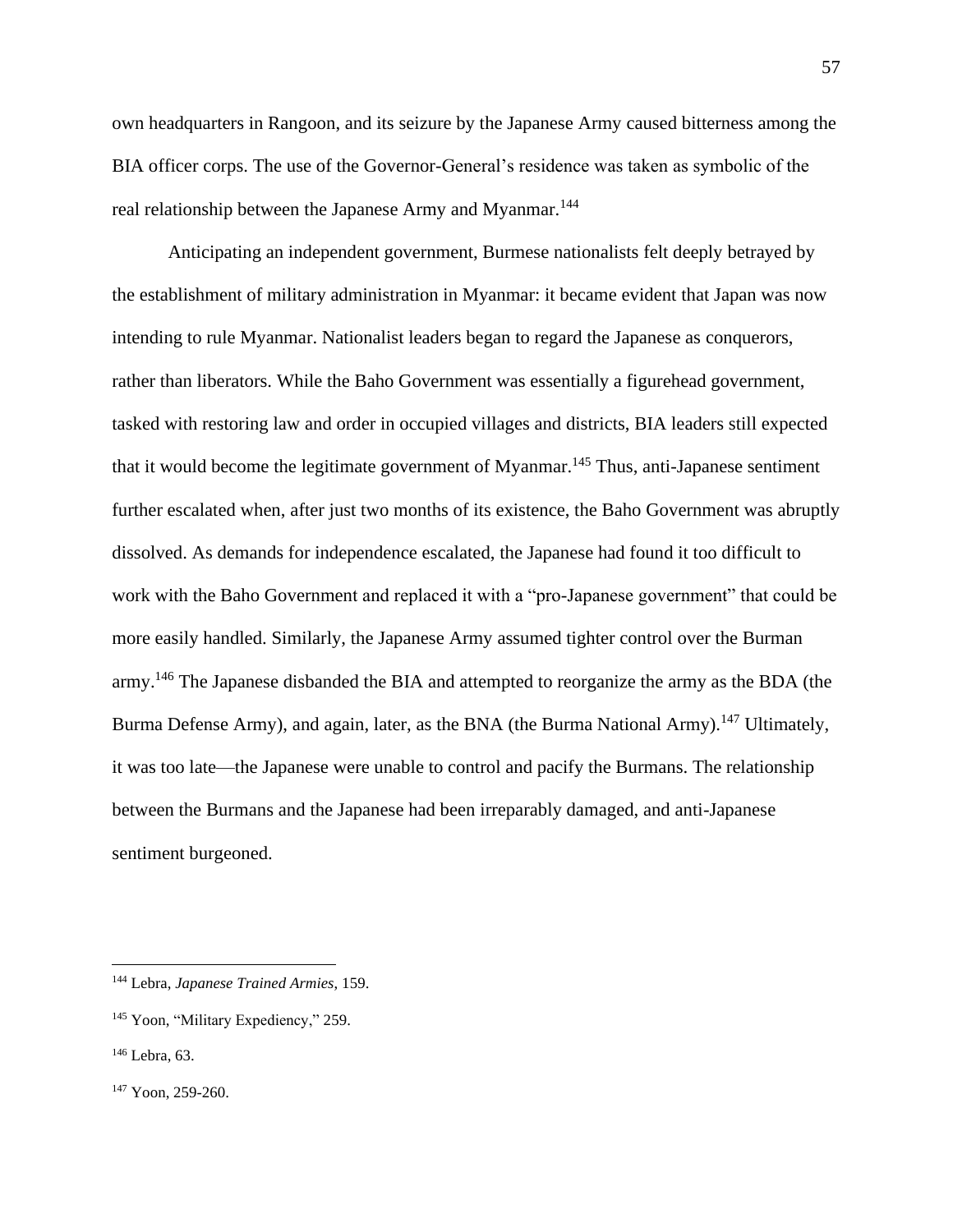The Japanese administration brought no stability to Myanmar's volatile political landscape. In fact, it did the opposite. The mere existence of the administration provoked outrage among Burman nationalists, and the state itself was barely capable of carrying out the minimal functions of maintaining order and regulating institutions.<sup>148</sup> The Japanese certainly made no concerted effort to prepare the Burmese state and people for independence and self-governance. In a time of immense uncertainty and instability, the Japanese built only one powerful institution: the military. When the Burmese later gained independence, the military was the only institution with a strong foundation. Japan's administration in Myanmar amplified the British legacy and established the military as the preeminent institution of governance.

## **Militarized Ethnicity**

Under colonial rule, Burmese nationalism had been sharply defined along ethnic lines. By framing their military project in nationalist terms, the Japanese built a national institution that transmitted the colonial legacy of militarization into post-independence politics and reinforced the ethnic divisions created by the British. By recruiting ethnic Burman nationalists, the Japanese military institutionalized the same ethnic divisions as the British but subverted the balance of power. While the British had selectively recruited Karens and Kachins and excluded Burmans, the Japanese recruited mostly Burmans and shunned the ethnic groups who had served in the colonial forces.<sup>149</sup> The Japanese were untrusting of the ethnic groups that they viewed as being allied with the British. In Myanmar, as they did elsewhere, they adhered to a policy of avoiding

<sup>148</sup> Taylor, *The State in Myanmar*, 252.

<sup>149</sup> Lebra, *Japanese Trained Armies*, 167.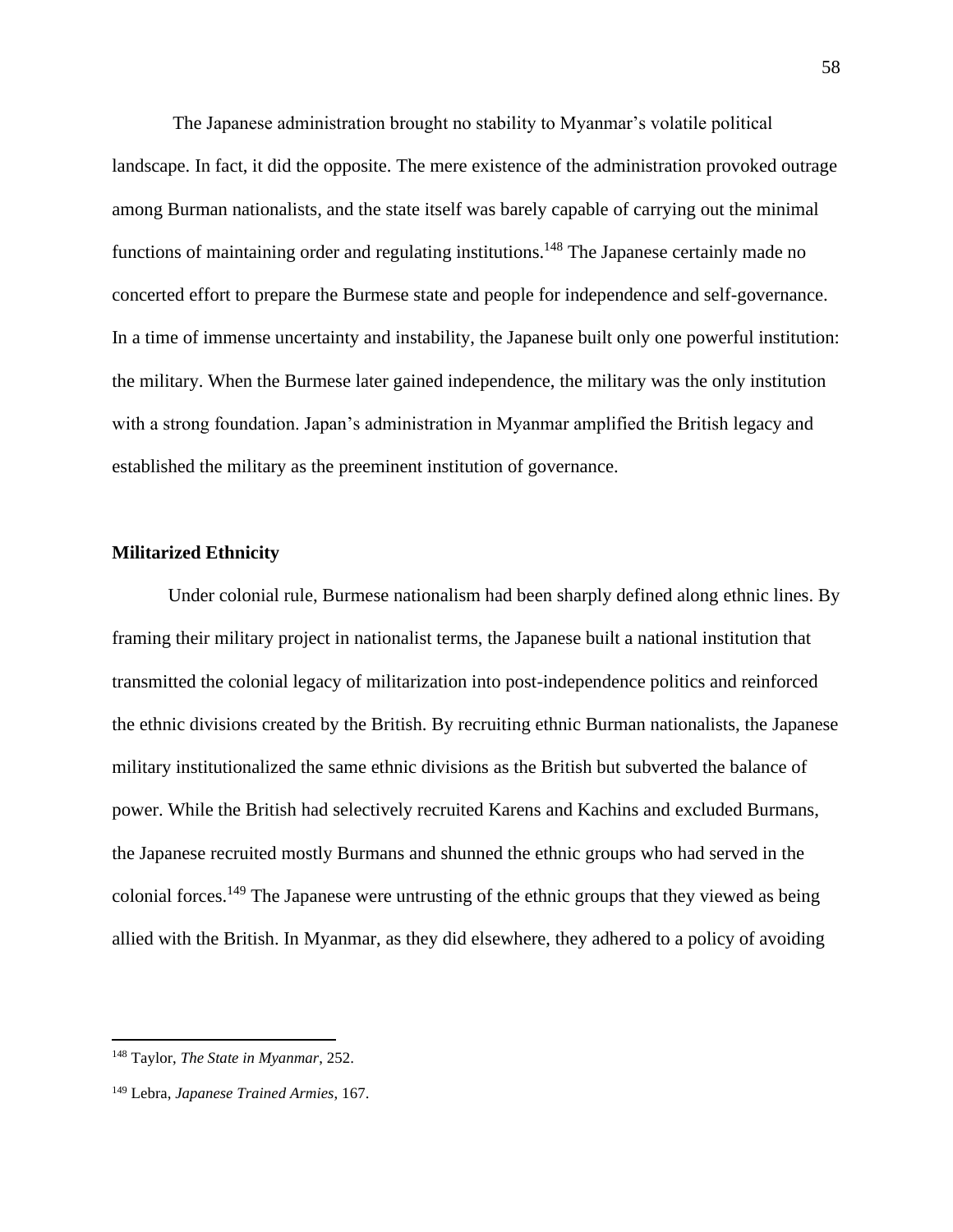the segments of the population which served in the colonial regime.<sup>150</sup> The Japanese selected for special education and training the very segments of the population that had been excluded by the colonial regime, and built an ethnically exclusive military that elevated the political and military status of the previously disenfranchised Burmans.<sup>151</sup> Verghese finds patterns of violence that were established during the colonial period persisted into postcolonial India because they were embedded in institutions. When the Japanese built a Burmese national military, they crystallized ethnic divisions in a military institution that was far more durable and permanent than the colonial armed forces.

During World War II, the ethnic tensions underlying Burmese politics became increasingly volatile. While Burmese nationalists were gaining power, influence, and opportunity, other individuals and interests that had had been protected in the colonial system were suddenly left vulnerable.<sup>152</sup> Calls for independence found few sympathizers among the minority groups, who stood to be overpowered by the Burman majority.<sup>153</sup> By promoting a narrative in which the Burmans were the rightful leaders of their country, the Japanese exacerbated the fears of minority groups.<sup>154</sup> During the invasion of Myanmar, Japanese propaganda broadcasts repeated the slogans "Asia for the Asians" and "Burma for the Burmans"

<sup>153</sup> Selth, 487.

<sup>154</sup> Selth, 494.

<sup>150</sup> Lebra, *Japanese Trained Armies*, 64.

<sup>151</sup> Lebra, 167.

<sup>152</sup> Selth, Andrew. "Race and Resistance in Burma, 1942-1945". *Modern Asian Studies*, *20*(3), 483–507. http://www.jstor.org/stable/312534.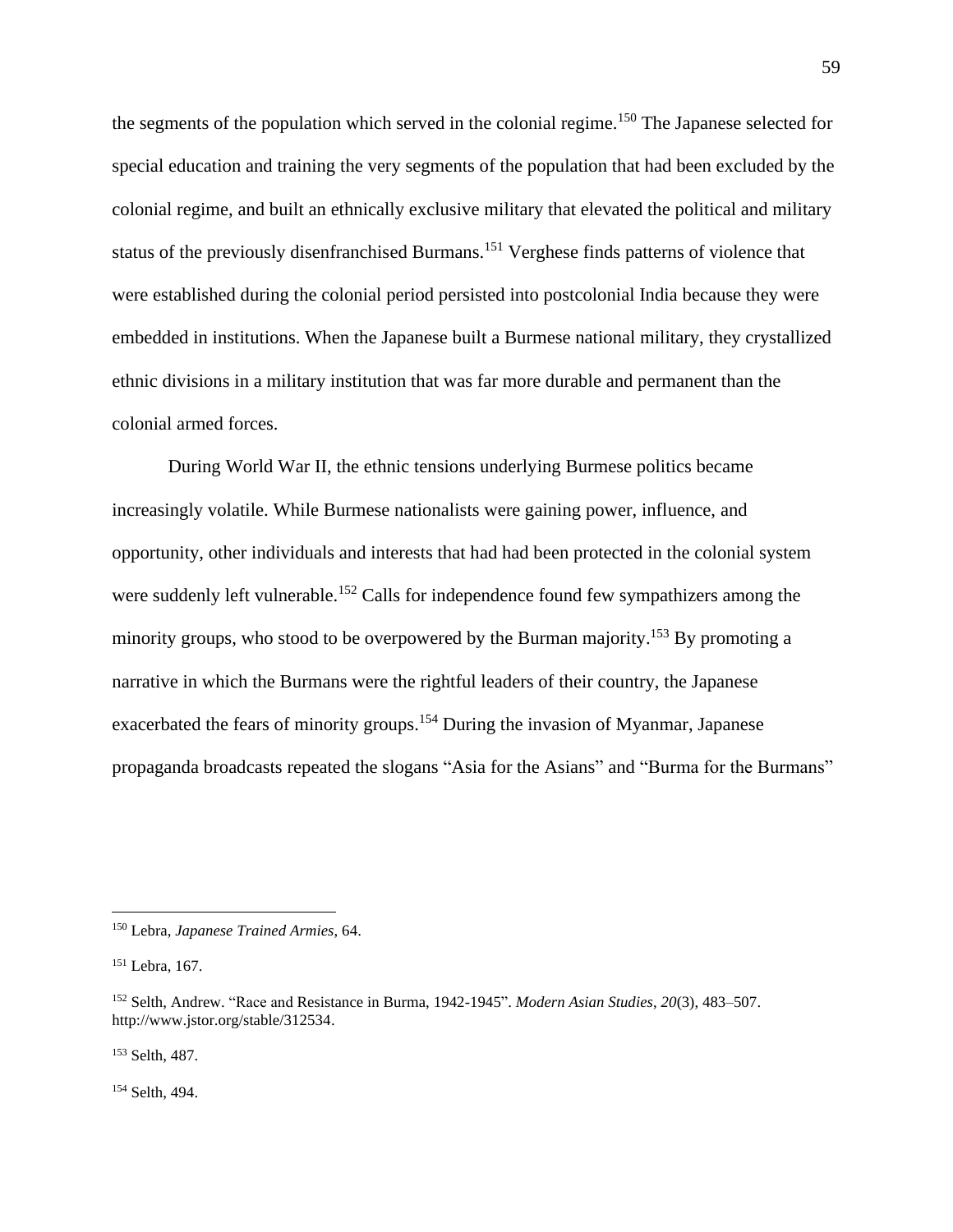and stressed the 'glorious past' of the Burmese people.<sup>155</sup> This propaganda emphasized that the Japanese saw the Buddhist Burmans as allies and the rightful ruling class.<sup>156</sup> Japanese strategy reinforced the ethnically demarcated boundaries of the nationalist movement and elevated the political status of ethnic Burman majority. As Myanmar's political future loomed uncertain, ethnic tensions escalated.

## *Karens*

The Japanese subverted the power balance in a manner that most directly benefited the Burmans and harmed the Karens: it was along this ethnic divide that violent conflict escalated most severely. The Karens lost the protected position they had enjoyed under the colonial administration and were fearful of their minority political status in an independent state controlled by Burman nationalists. For these reasons, Karen leaders sought to bring about the return of the British.<sup>157</sup> Karen leaders also began to articulate their goal of an autonomous ethnic state post World War II. The British took advantage of the Karens' insecure position and rallied them to fight alongside the Allied powers. Decolonization is a long and complicated process while the colonial power had been removed from Myanmar, the British still exerted wartime influence over segments of the Burmese population—particularly the Karens and Kachins. British officers encouraged the Karens that "their dream of a Karen state might be realized after

<sup>155</sup> John Cady, *A History of Modern Burma*. Ithaca, NY: Cornell University Press, 1978, 441.

<sup>&</sup>lt;sup>156</sup> Selth, "Race and Resistance," 494.

<sup>157</sup> Taylor, *The State in Myanmar*, 224.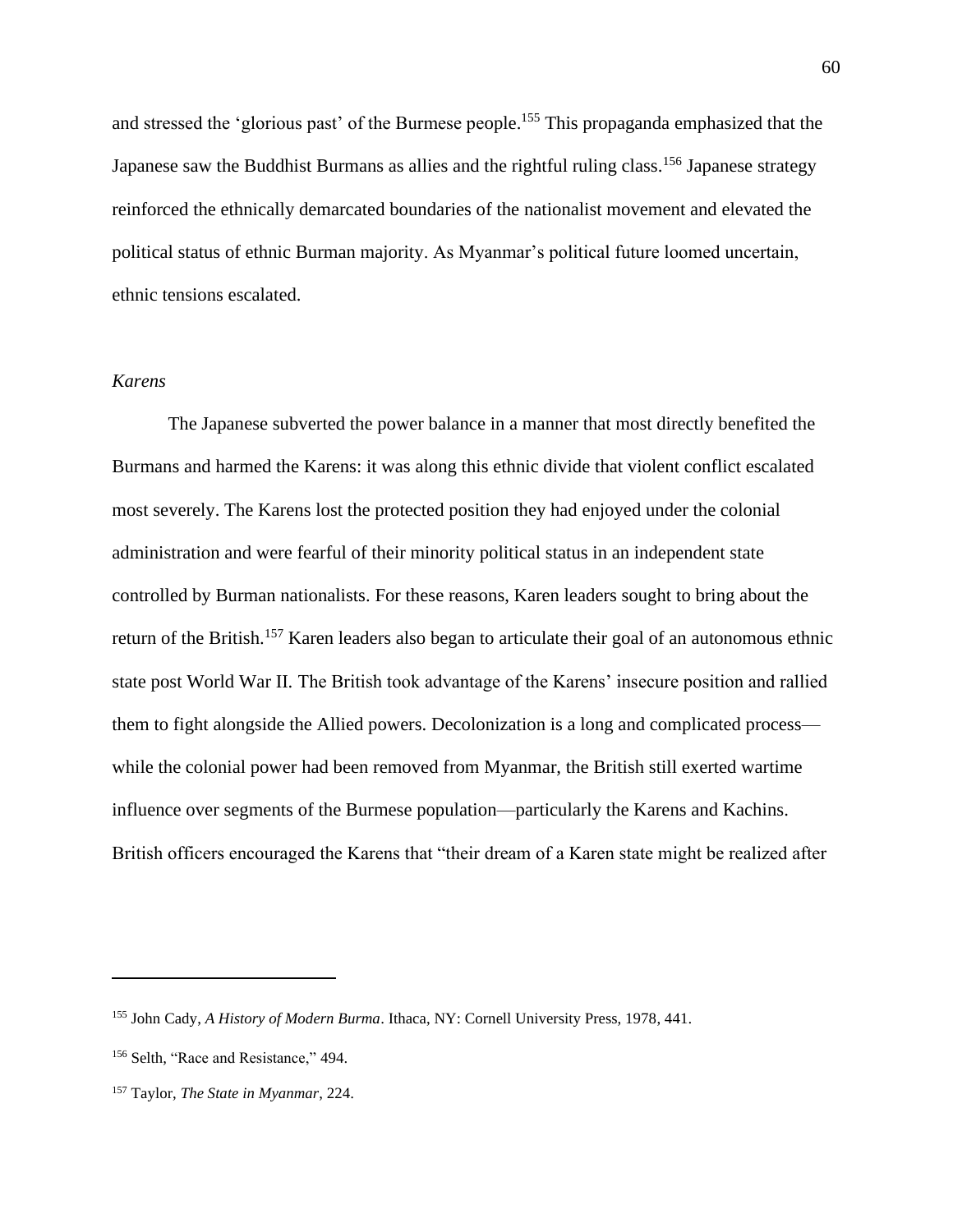the war."<sup>158</sup> Many Karens believed that the British would reward them for their loyalty by helping them construct an autonomous ethnic state. British and American operatives also distributed extensive anti-Burman propaganda, which identified Burman nationalists as a key enemy, along with the Japanese. Such propaganda emphasized historical grievances between the Burmans and Karens and reinforced the idea that the Allied forces would support the Karens in pursuing an independent state and resisting the Burman nationalists.<sup>159</sup> In pursuit of two different futures for their country, the Karen fought alongside the Japanese, and the Burman BIA fought alongside the British. Many Karens (and Kachins) were recruited by the British and provided with military training, often in India. After receiving intensive training in conventional and guerilla warfare, they returned to Myanmar in regular Allied divisions, or even in undercover units behind Japanese lines.<sup>160</sup> As the divide deepened between the BIA and the Karens, ethnically motivated violence grew more extreme.

The Karens' loyalty to the British led to their oppression by the Japanese through the BIA. When Karens in Lower Burma refused to accept the authority of the BIA and relinquish their guns, hostilities quickly escalated between them. In 1942, entire Karen communities were put under arrest and public executions were held, either "for disloyalty to the new Burmese regime or to make an example of those unwilling to cooperate with the BIA."<sup>161</sup> In one Myaungmya district, over 1,800 Karens were killed, and 400 villages were destroyed. Communal

<sup>158</sup> Selth, "Race and Resistance," 502.

<sup>159</sup> Callahan, *Making Enemies*, 82.

<sup>160</sup> Smith, *Burma: Insurgency and The Politics of Ethnicity*, 92.

<sup>161</sup> Selth, 491.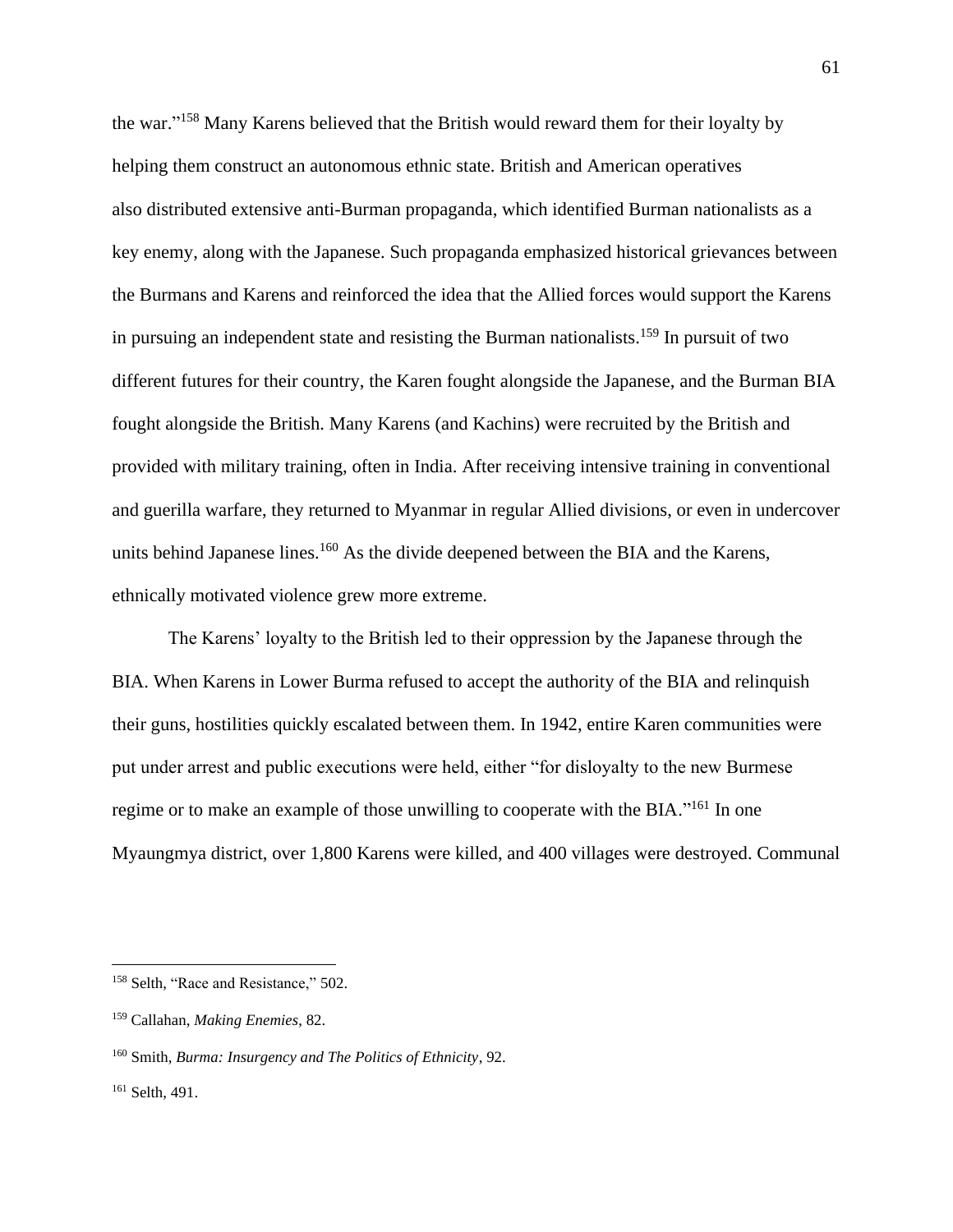violence between the Burman BIA soldiers and Karens ended only due to Japanese intervention.<sup>162</sup> In 1946, Saw Tha Din, a future leader of Karen insurrection remarked:

How could anyone expect the Karen people to trust the Burmans after what happened … the murder and slaughter of so many Karen people and the robbing of so many Karen villages? After all this, how could anyone seriously expect us to trust any Burman government in Rangoon? <sup>163</sup>

While the Japanese later attempted to mitigate the conflict between Burmans and Karens by forming a Karen battalion in the military, it was too little too late. The events of 1942 were never forgotten.<sup>164</sup> Not only did the BIA commit atrocities against the Karen, but the puppet Burmese government came to be identified with the brutalities endured under the Japanese, fueling the ethnic and antagonism and conflict that continues today.<sup>165</sup> While the Karens and Burmans were divided under the British, they were not directly engaged in violent conflict. The Japanese stoked these divisions, and ethnic violence between the Karens and Burmans began to ensue in full. Together, the British and Japanese established corrosive institutions that divided the population and politicized and militarized ethnic identity, creating a deep divide between the Burmans and the Karens.

<sup>165</sup> Selth, 495.

<sup>162</sup> Smith, *Burma: Insurgency and The Politics of Ethnicity*, 63.

<sup>&</sup>lt;sup>163</sup> Martin Smith, 62: 'Report on the Rebellion in Burma', Presented by Sec. of State for India to Parliament, June 1931 (HMSO): 13-14.

<sup>&</sup>lt;sup>164</sup> Selth, "Race and Resistance," 491.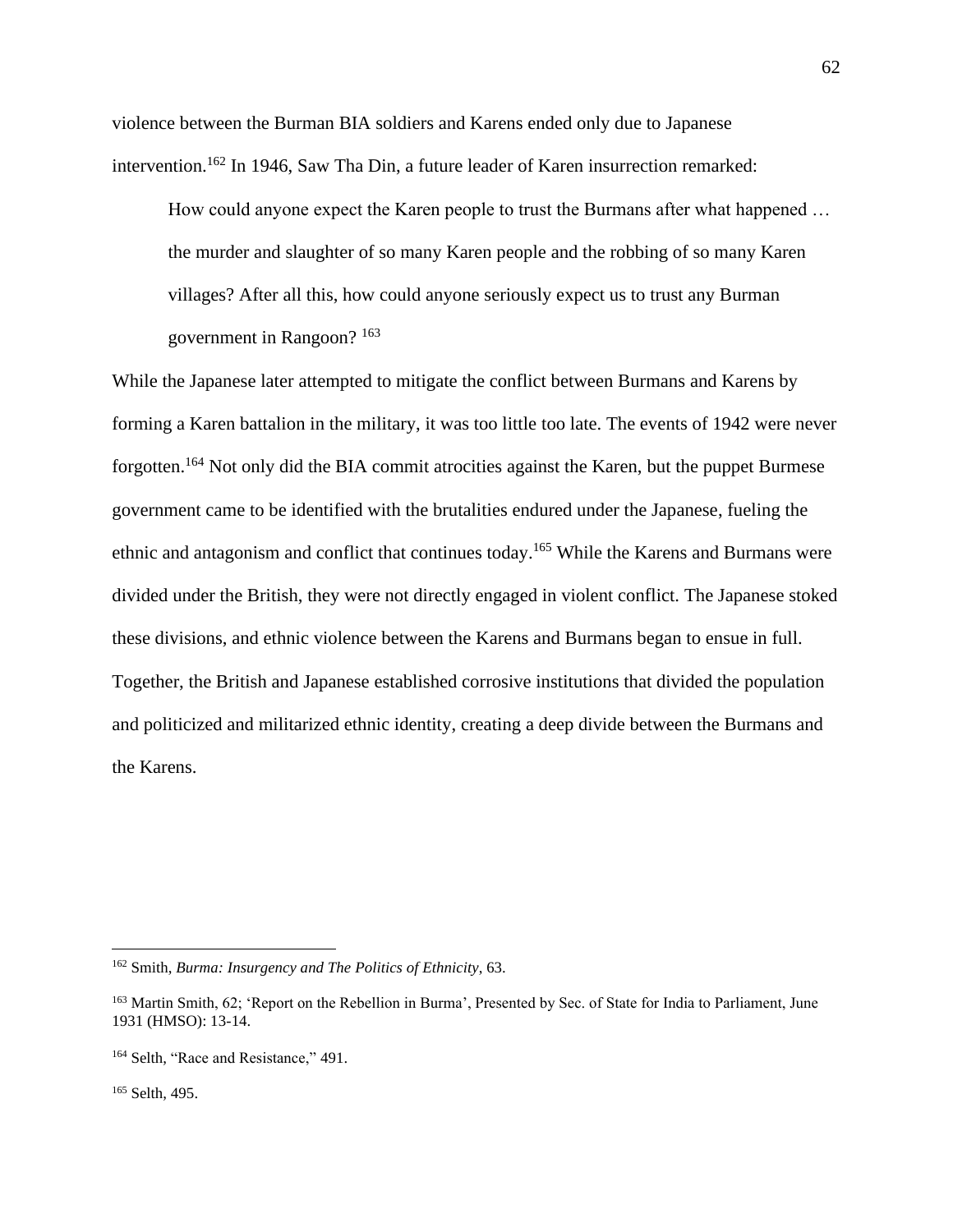# *Kachins*

The Kachins, like the Karens, were pro-British and engaged in Japanese resistance. US and British operatives targeted the Kachins with the same propaganda that was distributed amongst the Karens—emphasizing grievances with the Burman population and depicting them as the ultimate enemy. Again, as with the Karens, the British made promises of independence and autonomy following the war and encouraged Kachin aspirations of statehood. Throughout World War II, the Karens and Kachins fought alongside the British, but they were fighting for their own distinct visions of political independence as separate ethnic states.

The Japanese never established complete control of the Kachin and Chin territories (this would be the first area recaptured by the Allies in 1944-1945). The British reported that "[the Kachins] refusal to cooperate with the Japanese … finally forced the Japanese to abandon their position in the hills.<sup>166</sup> Thus, while the Kachins mobilized to fight against the Japanese, the Japanese occupation and the collapse of the colonial state did not appear to impact them as drastically as it impacted the Karens. The Kachins' geographic stronghold near the Chinese and Indian borders provided them with a degree of separation from the politics and conflict in central Myanmar.<sup>167</sup> The BIA/BNA did not ever operate in the Kachin held areas.<sup>168</sup> While the Kachins were involved in violent conflict, they fought directly against Japanese troops, rather than against pro-Japanese Burman nationalists. Unlike the Karens and Burmans, the Kachins and Burmans had no meaningful history of ethnic conflict, until they fought on opposite sides during World War II.

<sup>166</sup> Silverstein, *Burmese Politics*, 55.

<sup>&</sup>lt;sup>167</sup> Silverstein, 55.

<sup>&</sup>lt;sup>168</sup> Selth, "Race and Resistance," 492.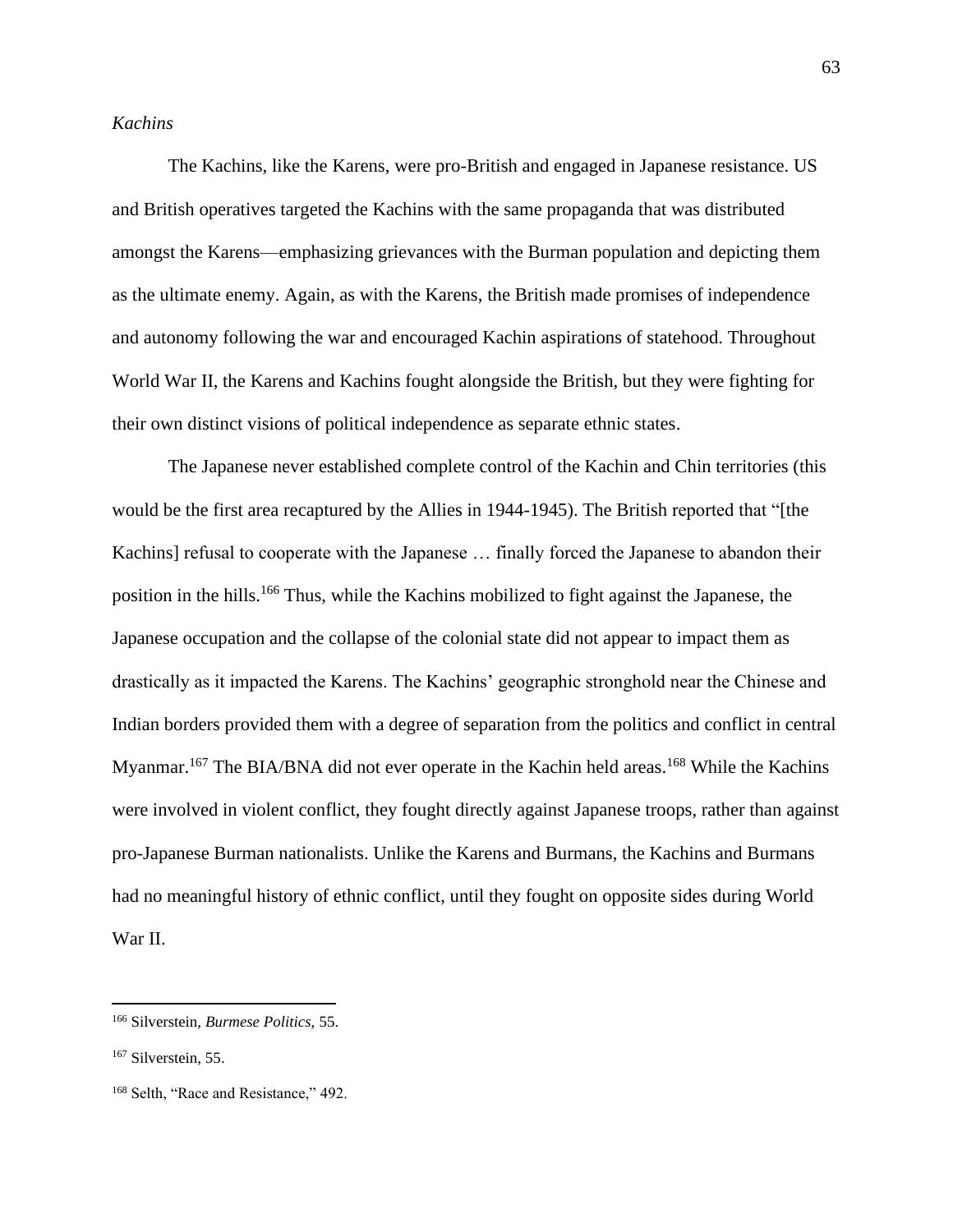Both under the British and the Japanese, we see that the Kachins' geographic stronghold is definitive of their ethnic experience. Compared to the other ethnic groups studied in this paper, the Kachins were uniquely autonomous during the Japanese occupation. Silverstein even contends that "Japan's authority had little or no effect on the people living in the area of the present Kachin and Chin states."<sup>169</sup> While the Kachin people were not subjugated under the Japanese, the Japanese occupation and WWII had lasting impacts on Kachin identity and politics. In the Kachin region, the greatest impact was not made by the Japanese Military Administration or BIA, but rather by the international conflict dynamics that solidified the ethnic divisions between the Kachin and the Burmans. In fact, during World War II it seems that the British were more influential in shaping the conflict between the Kachins and Burmans than the Japanese were. While the Japanese were distrusting of the Kachins and Karens, they had no reason to intentionally create ethnic conflict between the Burman nationalists and ethnic minorities. However, the British strategically stoked this conflict, in order to rouse anti-Burman and anti-Japanese sentiment, and to increase support for the Allied forces.

#### *Mons*

Like the Kachins, the Mons were less drastically impacted by the Japanese occupation. This is in part due to their relative position under the colonial administration—Karens were at the top of the colonial food chain, and thus had the most to lose. In the case of the Mons, their identity was less politicized than Karen and Kachin identities, both during the colonial period and the Japanese occupation. Intermarriage and assimilation over time meant that many Burmans viewed the Mons as being part of their majority group, and therefore, the elevation of Burman

<sup>169</sup> Silverstein, *Burmese Politics*, 48.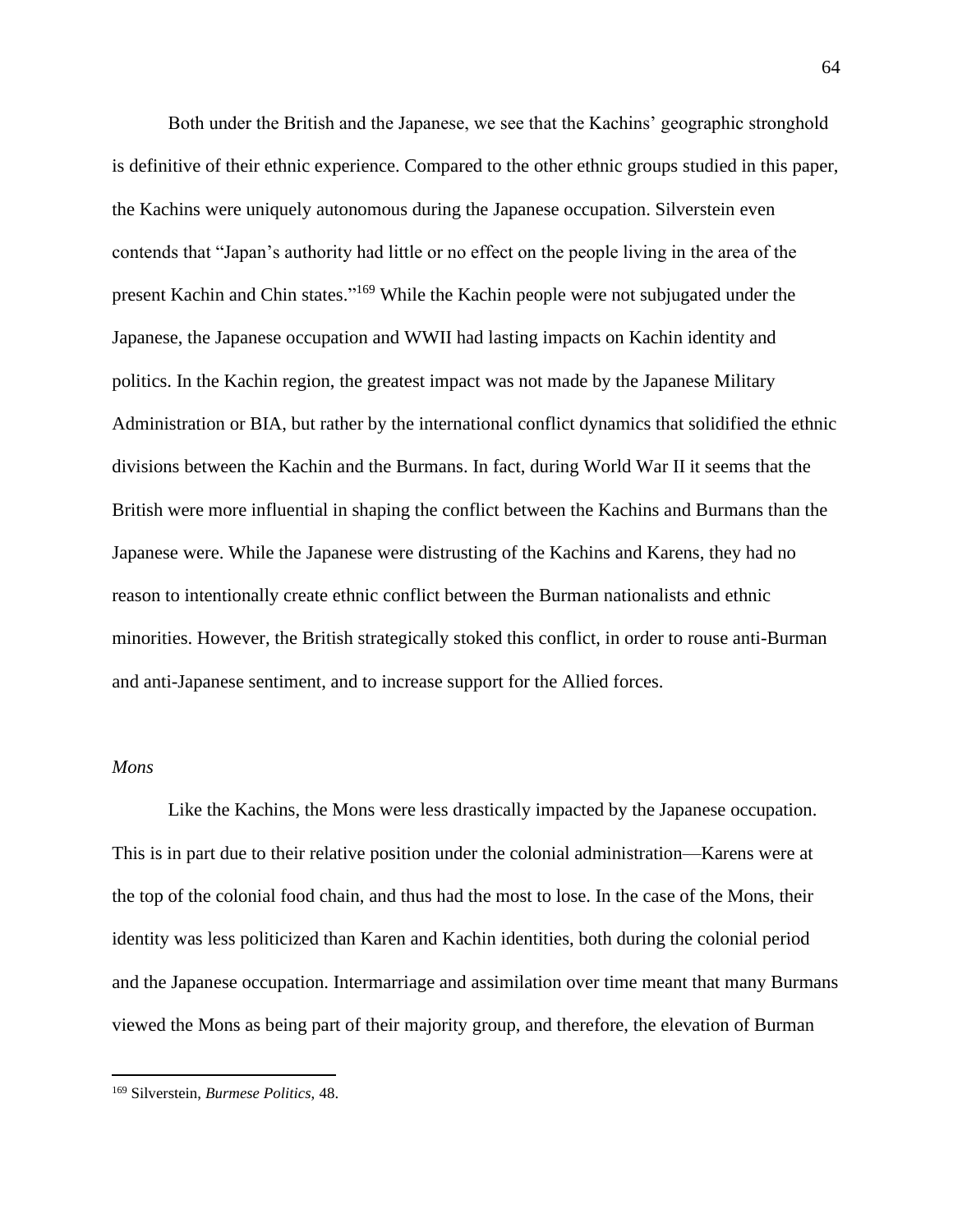status was not inherently harmful to the Mon people. Additionally, as a group that was geographically dispersed throughout the Burmans, Mons faced difficulties organizing and forming a collective identity. During the Japanese occupation, the Mons were generally accepting of Burman leadership and nationalism. In fact, there were even influential Mon nationalists. <sup>170</sup> Throughout the Japanese occupation and early independence, the Mon were faced with a fundamental question, the answer to which determined their political behavior. Would they do better to stand independently or work with the Burman majority? The Mons appear to have favored the latter option for decades. The Japanese loosely grouped the Mon with the ethnic Burmans, and thus the Japanese occupation did not appear to have an immediate impact on Mon identity and ethnic politics. However, in the chaos left behind by the Japanese in the post-independence period, the Mons joined the Karens and Kachins in their efforts to assert separatist claims. This, perhaps unanticipated, organizing of Mon political groups will be further investigated in the following chapter. $171$ 

## **Nationalist Revolt**

Desperately seeking to pacify the Burmese people and gain support, the Japanese granted nominal independence to Myanmar in 1943. As the British counter-offensive in Myanmar grew stronger, Japanese policymakers concluded that the current policy of delayed independence must be immediately abandoned. Still, many Japanese leaders had serious reservations, and consequently, the "independent" Burmese government was controlled by the Japanese.<sup>172</sup> In fact,

<sup>170</sup> Silverstein, *Burmese Politics*, 48-49.

<sup>&</sup>lt;sup>171</sup> Selth, "Race and Resistance," 483.

<sup>&</sup>lt;sup>172</sup> Yoon, "Military Expediency," 261.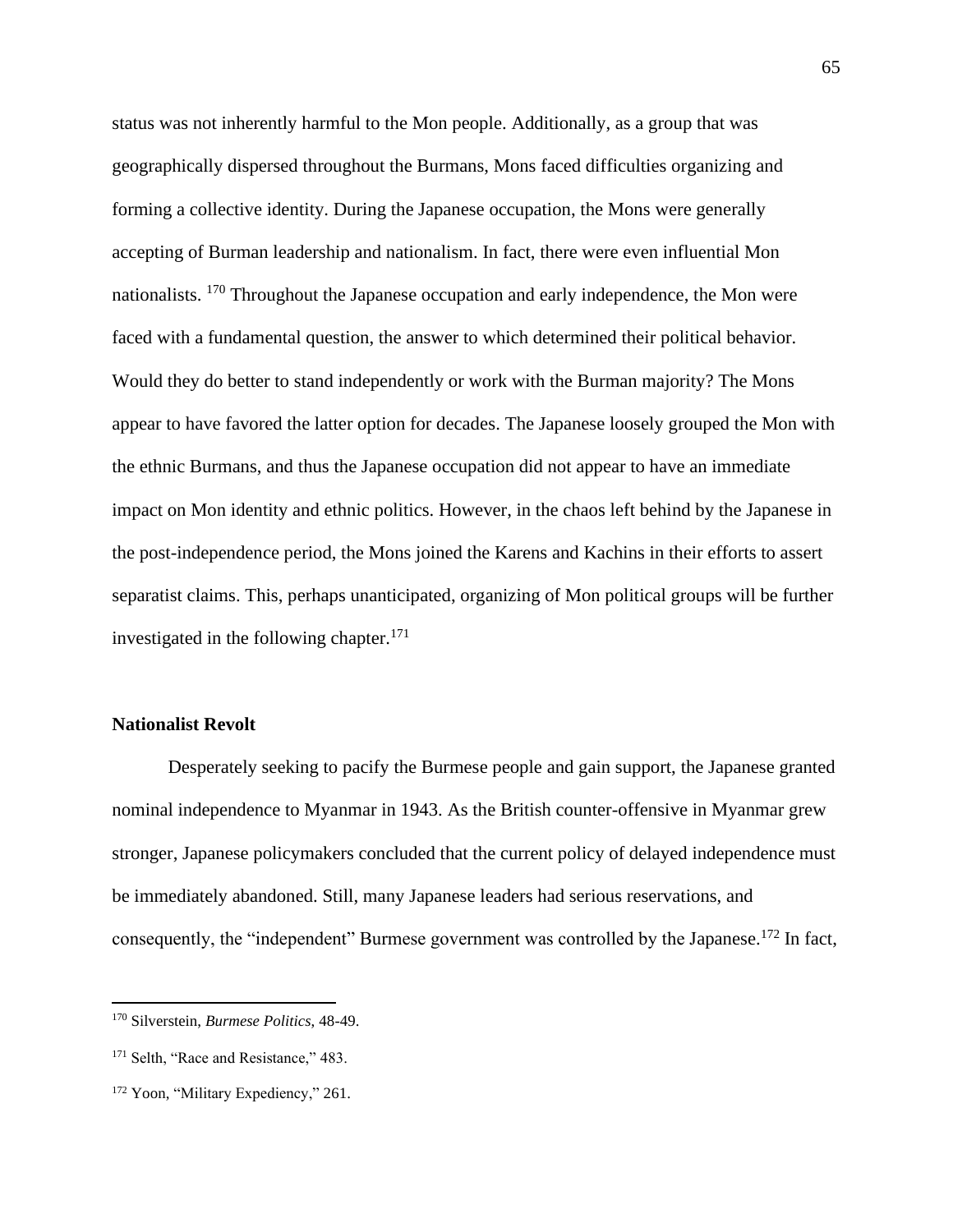the new Burmese government was almost powerless; the Japanese Army Commander made virtually all political, economic, military, and diplomatic decisions for it. The Burmese had been granted independence without even sovereignty. The state remained under control of the Japanese military, and, again, no concerted effort was made to build institutions or establish a true government.<sup>173</sup>

Japan's insincere gesture of nominal independence failed to appease the Burmese and secure their cooperation. Instead, it provoked greater anti-Japanese sentiment. On the first anniversary of "independence," Aung San spoke at the ceremony, saying "our independence exists only on paper and the peoples have yet to enjoy the benefits. … A long hard road still lies between us and our goals."<sup>174</sup> The Burmese revolt against the Japanese did not happen all at once. Dissatisfaction with the Japanese Military Administration had emerged early on. As discussed earlier, the weakness of the Baho Government and the Japanese occupation of the Governor-General's residence frustrated the BIA officer corps and nationalists. The reorganization of the BIA as the BDA also provoked anti-Japanese sentiment. Many officers interpreted this reorganization as the Japanese attempt to reassert more direct control over the BIA—which it was.<sup>175</sup> After creating the BIA, the Japanese made no clear plans for its future. Sitting idle, militarized Burman nationalists turned towards resistance.<sup>176</sup>

<sup>&</sup>lt;sup>173</sup> Yoon, "Military Expediency," 262.

<sup>174</sup> Lebra, *Japanese Trained Armies*, 157-158

<sup>&</sup>lt;sup>175</sup> Lebra, 159.

<sup>176</sup> Yoon, 265.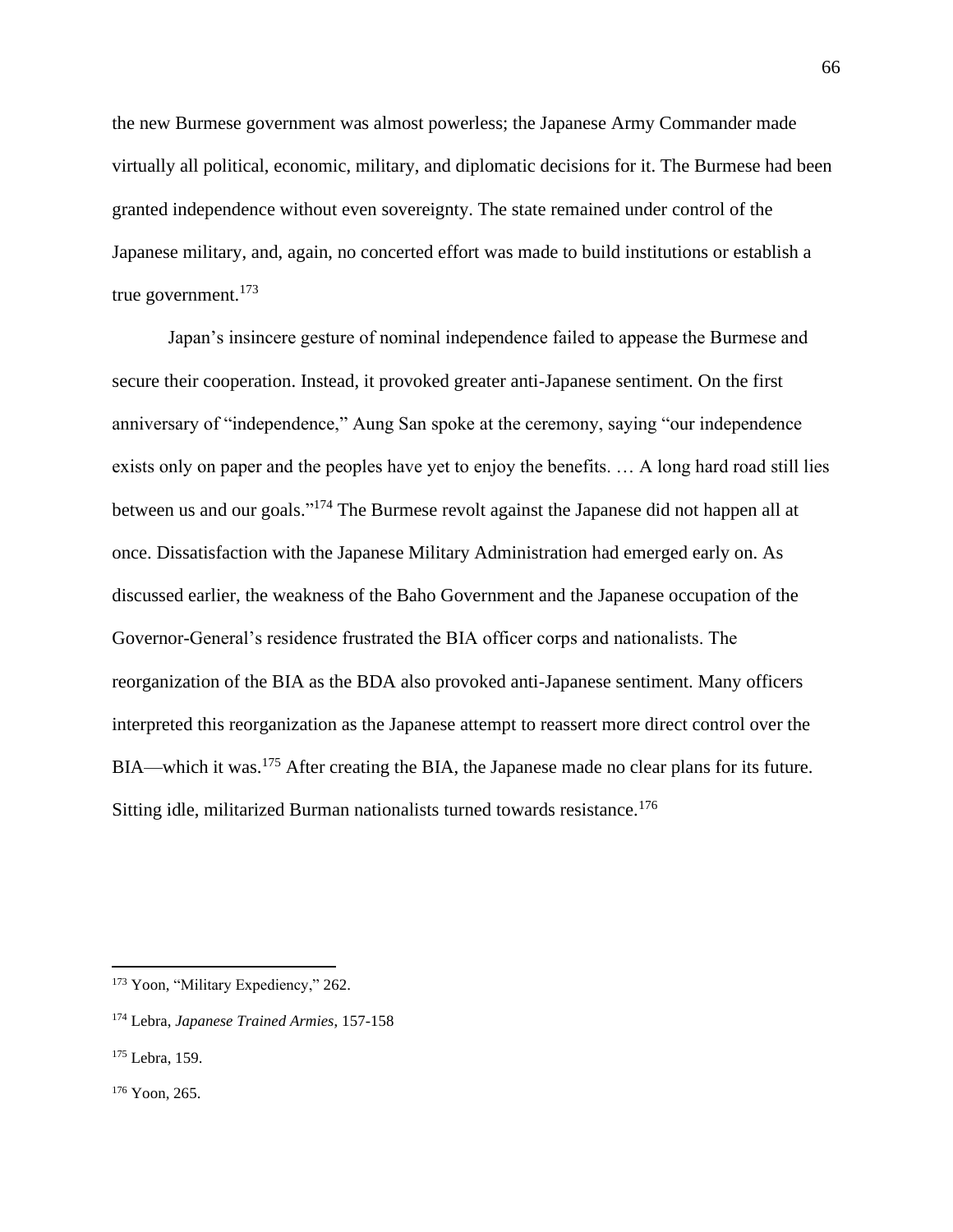As early as October 1942, young BIA officers met secretly to distribute anti-Japanese leaflets and discuss issues of ideology, strategy, and tactics.<sup>177</sup> By 1944, nominal independence had failed to slow the resistance movement, and BDA officers grew increasingly insistent. The Japanese contemplated expanding the army (which had been reformulated, yet again, as the Burmese National Army—BNA), in order to offset the dissatisfaction within the ranks. However, facing a weapons shortage, the expansion of the BNA was an impossible feat, and the Japanese were unable to alleviate the BNA tensions.<sup>178</sup>

The earliest outbreak of revolt against the Japanese occurred in March 1945, when Bo Ba Htut, a BNA commander, declared war against the Japanese. Bo Ba Htut led his battalion to cross sides and join the invading Allied forces. Japanese advisors considered disarming the BNA, in order to prevent further rebellion, but ultimately determined that Bo Ba Htut's resistance was an isolated incident. This proved to be a fateful miscalculation. All across Myanmar, violent quarrels began to erupt between the Japanese and the Burmans.<sup>179</sup> After the outbreak of revolt, several Japanese officers were killed by BNA troops. This rising domestic conflict coincided with British military advances, and the successful recapture of the cities Meiktila and Mandalay by the Allied forces.

Ultimately, the Japanese trained military revolted against the Japanese and joined forces with the Allies.<sup>180</sup> By rebelling against their Japanese tutors, the BIA demonstrated that they had become a real independence army. The difficulty of harnessing Burmese nationalism proved

<sup>177</sup> Lebra, *Japanese Trained Armies*, 159.

<sup>178</sup> Lebra, 162.

<sup>179</sup> Lebra, 163

<sup>180</sup> Silverstein, *Burma: Military Rule*, 17.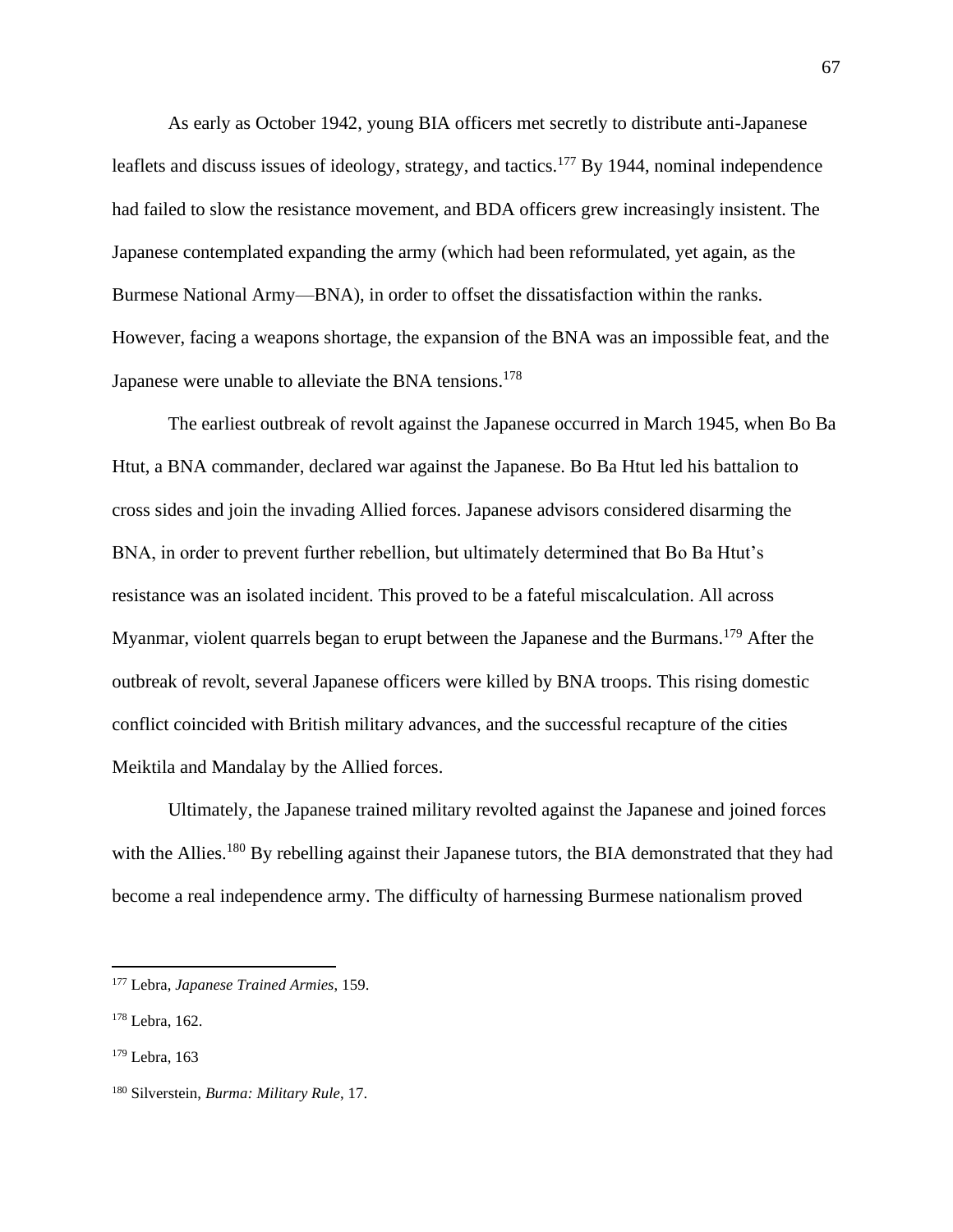fatal for the Japanese. After securing control of Myanmar, the Japanese made no clear plans for the future of the BIA. In fact, they did not intend to use it in combat until 1945. By then, it was far too late.<sup>181</sup> The Japanese created a Burmese military, fed and fattened it on nationalism, and then kept it idle. The Japanese attempts to reformulate and reincarnate the BIA, as the Burmese Defense Army (BDA), and then the Burmese National Army (BNA), did little to check its power. The Burmese military gained a viability of its own, becoming a greater force than the Japanese could control.

As a whole, the Japanese resistance movement was tenuous and decentralized. Throughout the Japanese occupation, the British had been lurking in the shadows, arming pro-British minority groups, and attempting to exert influence over the hills that the Japanese were unable to control. The resistance was necessarily centrifugal—the secret nature of raising resistance loosely tied together different armed groups and networks to fight against the Japanese. By the end of the war, the Allied forces, Karens, Kachins, Burmans, and other minority groups were fighting against the Japanese, joined by other armed guerillas. The decentralized nature of the resistance plan makes it difficult to understand how exactly these different forces worked together to reoccupy Myanmar, and there is evidence that the relations between the different actors were quite contentious from the start. The resistance campaign was composed of a network of groups that were "fighting *against* the same enemy but fighting *for* very different visions of the future."<sup>182</sup> Ethnic groups which had long been in conflict were suddenly fighting for the same side—but they were hardly fighting in unison. Karen and Kachin leaders still believed that the Allied powers would support their postwar autonomy and

<sup>181</sup> Lebra, *Japanese Trained Armies*, 75.

<sup>182</sup> Callahan, *Making Enemies*, 85.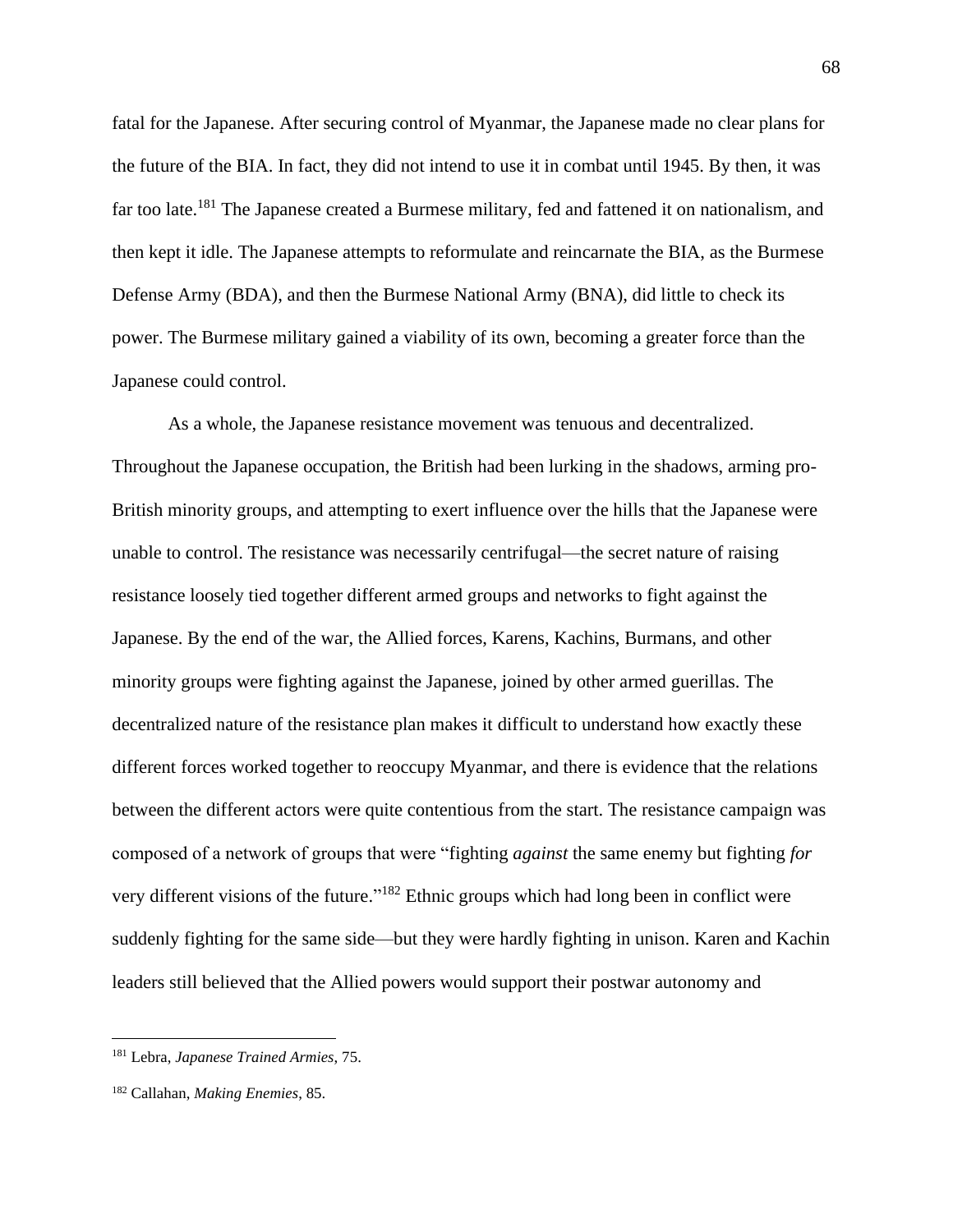independence, will Burman nationalists expected to take control of an independent and united Myanmar.

As it became increasingly clear that the campaign against the Japanese would be relatively brief and successful, the anti-Japanese forces began to turn toward state rebuilding.<sup>183</sup> At the end of the war, Myanmar was yet again under the control of the British military, which had the chief concern of re-establishing law and order and normal living conditions. Under the British, the Burmese people began to contend with their irreconcilable visions of the postwar state. Without any clear heir to the Japanese state, a patchwork of competing claims emerged: allies-turned-enemies were everywhere.<sup>184</sup> Burmese nationalists' desire for independence had reached a boiling point, and with the British they began to plan for an independent united Myanmar.<sup>185</sup> The Karens quickly began to campaign against this plan, in which they would be minority partners in national leadership, and proposed the creation of a new state "Karenistan," which would be separate from Burmese territory.<sup>186</sup> The British demanded that Myanmar's ethnic groups reach an agreement before independence was granted.<sup>187</sup> This led to the Panglong Agreement in February 1947, which articulated steps to achieve a political solution to Burma's diversity, including political autonomy for minority groups.<sup>188</sup> The Panglong agreement granted ethnic states the right to secede after 10 years and even endorsed a future Kachin State. The

<sup>187</sup> Han, 121.

<sup>183</sup> Callahan, *Making Enemies*, 85.

<sup>184</sup> Callahan, 88.

<sup>185</sup> Enze Han, *Asymmetrical Neighbors*: *Borderland State Building between China and Southeast Asia*. Oxford University Press, 2019, 121.

<sup>186</sup> Callahan, 105.

<sup>188</sup> Dukalskis, "Why Do Some Insurgent Groups Agree to Cease-Fires While Others Do Not?" 21.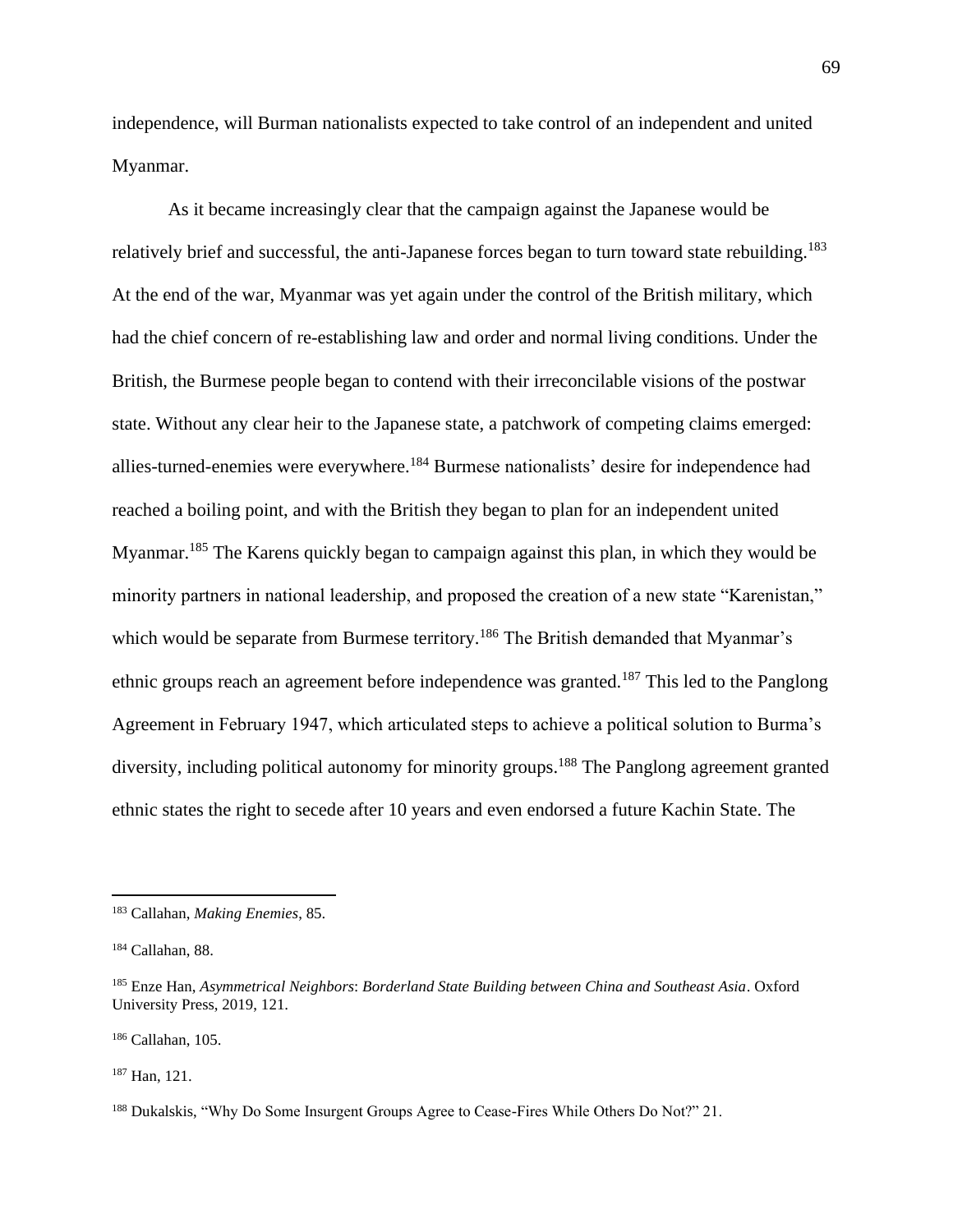agreement was signed by Kachin, Chin, and Shan leaders—notably, the dissenting Karens were excluded from the agreement, reflecting the deep distrust between the Karens and the Burman government.<sup>189</sup> The Mons were also excluded, which is reflective of the Burman insistence that Mons had no separate identity. While the Panglong agreement was a landmark agreement and a powerful step forward, the tension between Burman nationalists and ethnic minority groups was entirely unresolved, especially in the case of the Karen.

Furthermore, the assassination of Aung San in July 1947 deprived the country of a respected and skillful politician, who was regarded as the postwar architect of national unity and independence. Without Aung San, the country faced an even greater struggle to bridge the differences between the Burman majority and ethnic minorities.<sup>190</sup> Ultimately, the promises contained in the Panglong Agreement were never honored. When Myanmar gained political independence in 1948, a unitary state was forced on ethnic areas under control of the Burmese government. Thus, Myanmar entered into independence in the midst of a power struggle between competing ethnic groups.<sup>191</sup>

#### **The Japanese Legacy**

While the Japanese created a military to serve their own political and military goals during wartime, it ultimately provided a generation of Burman nationalists with rigorous military training. Louis Allen, who fought in Myanmar during World War II and conducted exhaustive research on the Japanese, suggested that, while not entirely tangible, the establishment of the

<sup>189</sup> Han, *Asymmetrical Neighbors*, 141.

<sup>190</sup> Han, 141.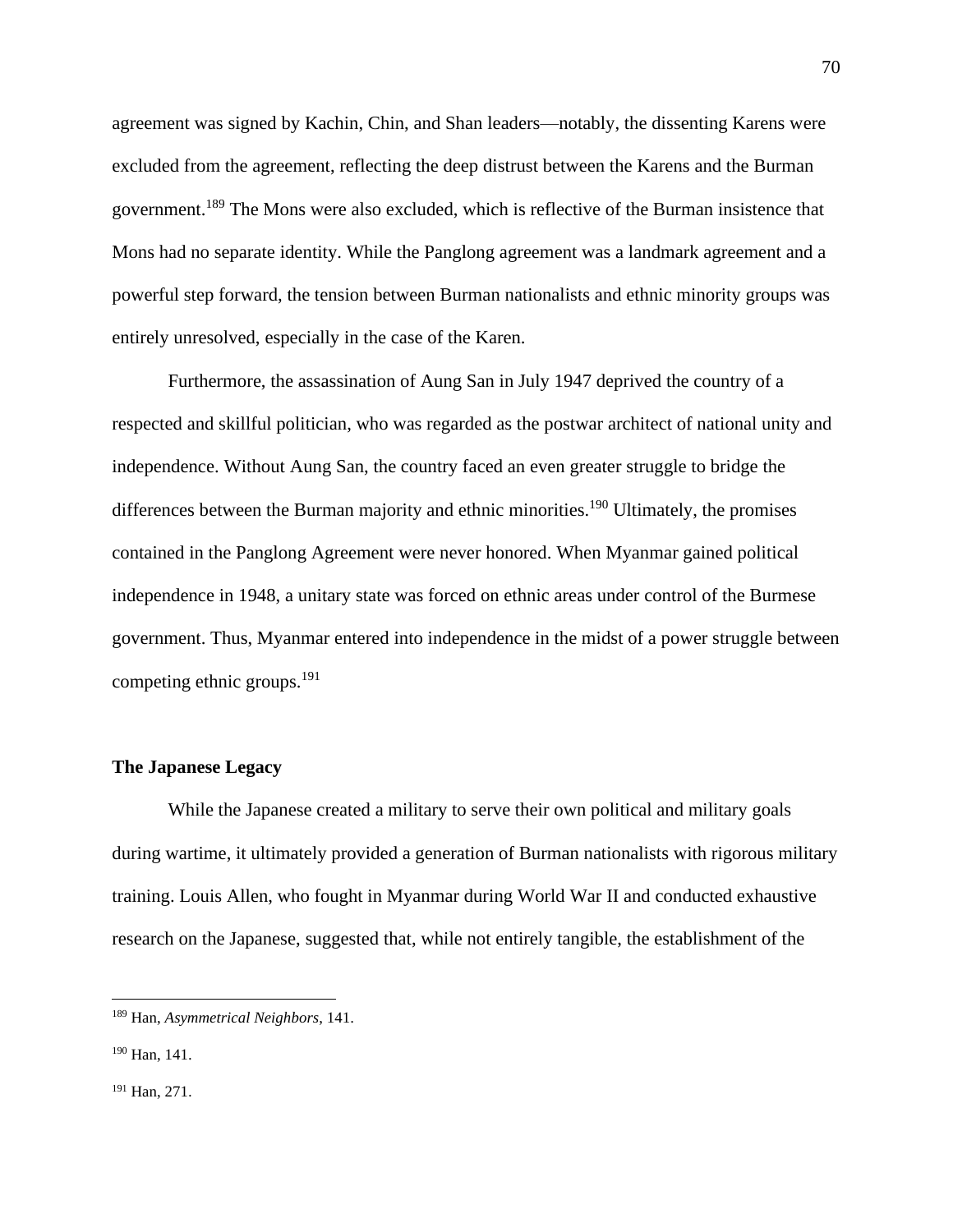BIA and Baho Government had "the effect of imparting self-confidence to the Burmese: they learned what it was like, even on a small scale, to control the means of physical compulsion through their own forces."<sup>192</sup> The Japanese trained and politicized an ethnically Burman military cadre, which then fed directly into the post-war political elite.<sup>193</sup> Joyce Lebra, writing in 1977, notes that that nearly all of Burma's army officers, members of the Revolutionary Council and diplomatic corps were descended directly from these Japanese-trained units. Since independence, Japanese trained officers, and their descendants, have controlled the Burmese state. Ultimately, Japan's wartime occupation had an effect which cannot be overemphasized: the militarization and politicization of an ethnically Burman post-war elite.<sup>194</sup> The Japanese occupation did not overwrite the colonial legacy. Instead, colonial fault lines of conflict were preserved and even intensified.

There was no clear institutional break between the British colonial period and the Japanese occupation of Myanmar. Constrained by the residual colonial state and focused singularly on wartime imperatives, the Japanese did not redefine Burmese political institutions, but rather solidified crucial features of the colonial state. Throughout the colonial period, the primacy of coercive force, mounting ethnic tensions, and anti-British nationalist sentiment produced a society that was ripe for Japanese militarism. These forces would later outpace the national military that was trained and politicized, then left dormant. The Japanese occupation directly elevated the status of Burmans, and then left them with an ethnically exclusive military institution—for the Burmans, the ultimate imperial gift. Generations of these military cadres

<sup>192</sup> Louis Allen, "Review of Japanese Military Rule in Burma, by Tsunezo Ota." *Modern Asian Studies* 3, no. 2 (1969): 177-81, http://www.jstor.org/stable/311859, 30.

<sup>193</sup> Lebra, *Japanese Trained Armies,* 179.

<sup>194</sup> Lebra, *Japanese Trained Armies*, 74.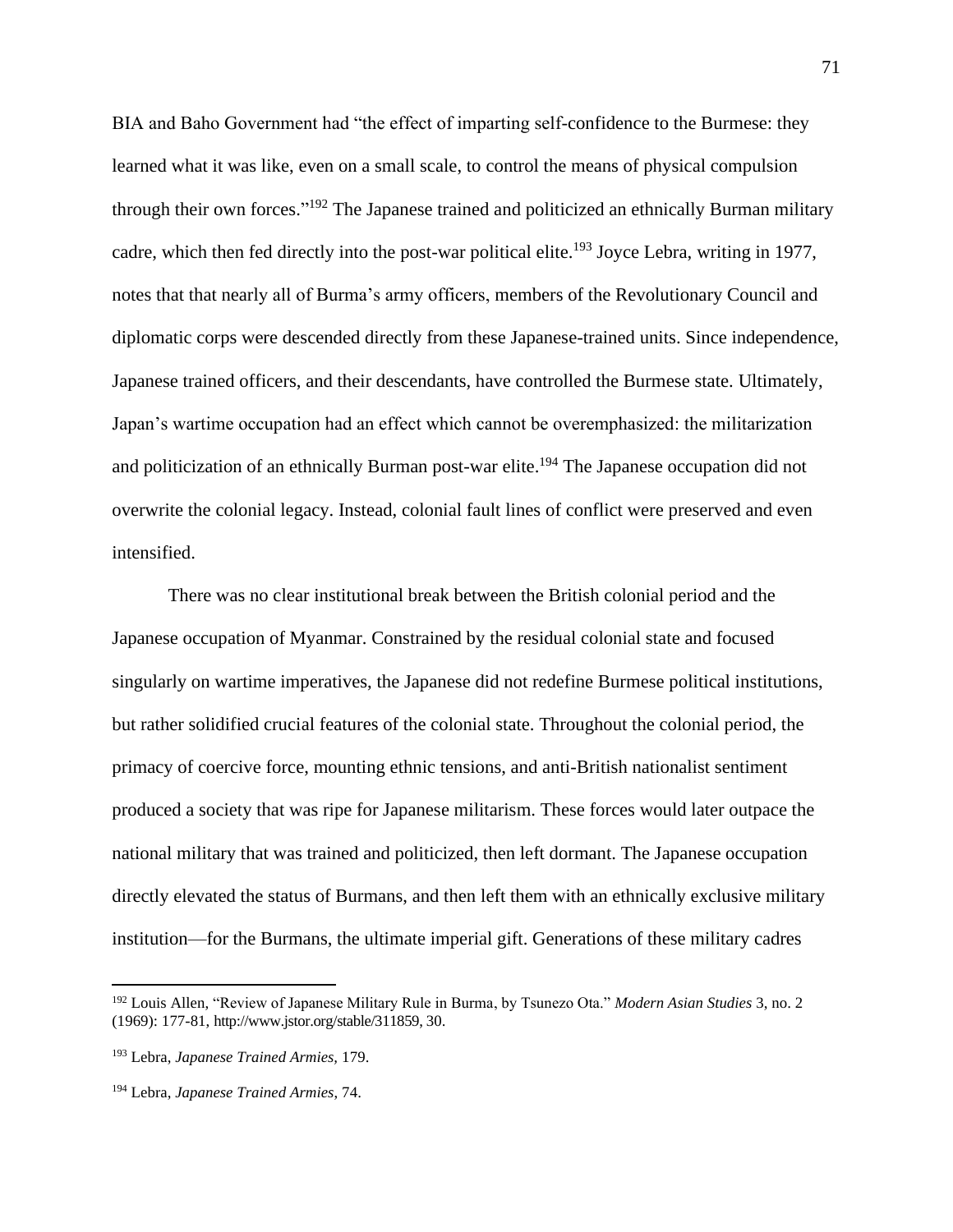have grasped tightly to the state in Myanmar since, and self-serving, conservative elites have maintained the supremacy of the military.

When studying colonial legacies, a difficulty often arises in definitively tracing these legacies through their different institutional forms.<sup>195</sup> In Myanmar, British and Japanese institutional legacies map quite clearly onto contemporary conflict. The modern military state is controlled by the Burmans, and civil conflict continuously erupts along ethnic lines, with the Karen, Kachin, and Mon insurgencies posing significant threats to the central state. At least twelve major insurgent groups have been explicitly defined as being Karen or Kachin, and at least two as Mon.<sup>196</sup> The following chapter will examine the emergence and activity of these groups in the post-independence period. The Japanese wartime campaign ultimately reproduced colonial era ethnic identities, which still persist today. Further research on this subject might investigate whether this finding is typical or atypical—when does war scramble ethnic identities, and when does it reproduce them?

In the case of Myanmar, the Japanese harnessed an ethnically defined nationalist movement to serve their own wartime imperatives. In doing so, the Japanese further institutionalized the ethnic demarcation between nationalists and "colonial collaborators," fueling ethnic violence and amplifying the mistrust and resentment that has come to define Myanmar's divided population. As Andrew Selth writes, "the Japanese sought to use the nationalist aspirations of one racial group while the British sought to take advantage of the hopes

<sup>195</sup> See Mahmood Mamdani. *Citizen and Subject: Contemporary Africa and the Legacy of Late Colonialism*. Princeton: University Press, 1996; Leander Schneider. "Colonial Legacies and Postcolonial Authoritarianism in Tanzania: Connects and Disconnects." African Studies Review 49, no 1 (2006): 93-118

<sup>196</sup> John Buchanan. *Militias in Myanmar.* Yangon: The Asia Foundation, 2016.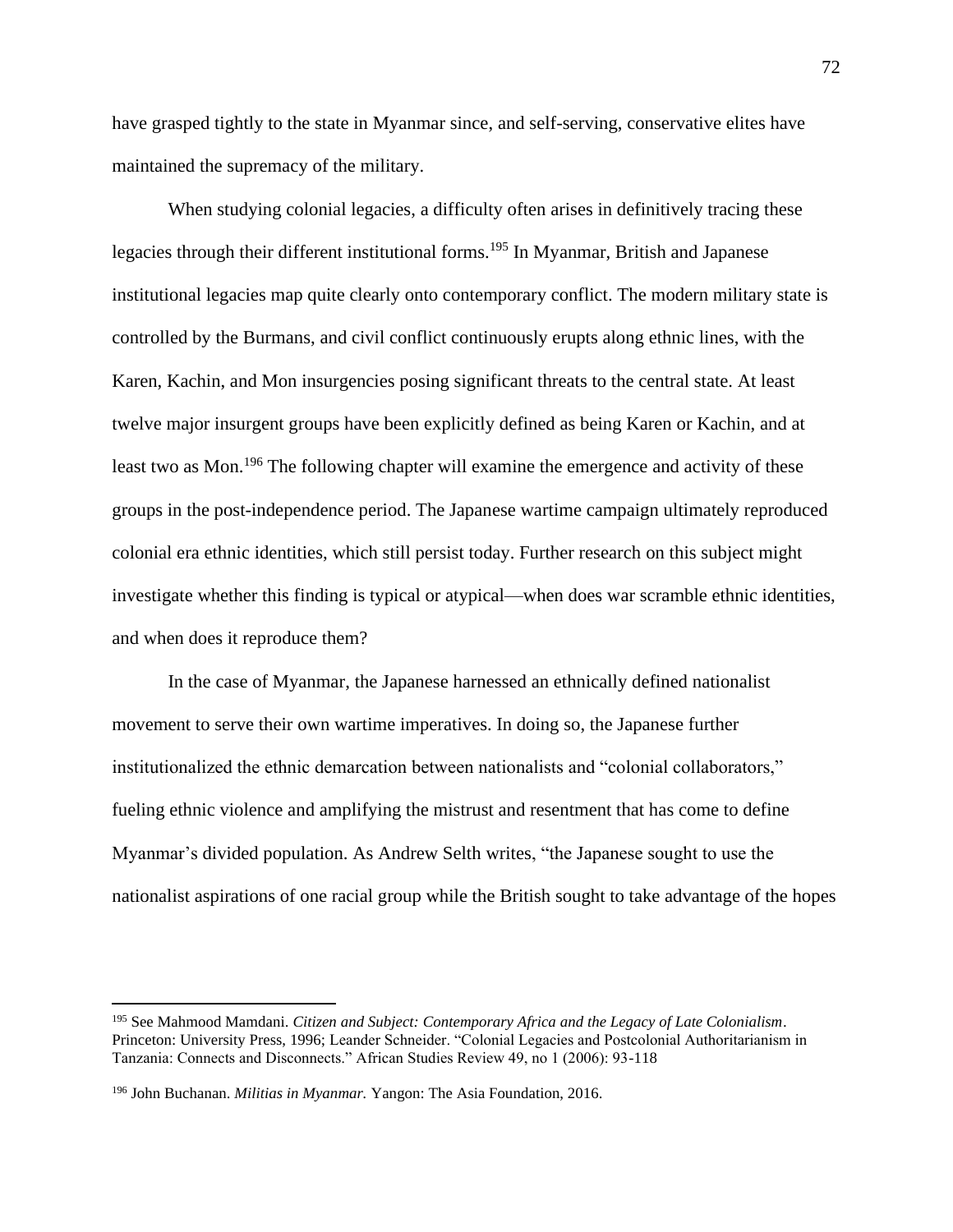and fears of the other. In this struggle both Burmese groups seem to have been betrayed."<sup>197</sup> It is impossible to entirely disentangle the legacies of the British and the Japanese, which coincided, almost perfectly, to politicize and militarize ethnic divisions.

The Japanese left behind a militant and divided population, with ethnic groups that were deeply distrusting of those who had fought on the opposite side of the war. While the Burmans were left in a position of power, they were ill positioned for governance. The military was the only residual institution, and thus, the military became the nucleus of the post-independence government, just as it had been under the British and the Japanese. As uncertainty loomed, the Burmese population underwent mass mobilization. Within six months of independence, Karens, Kachins and Mons all attempted to assert separatist claims against the Burman dominated government in Rangoon, motivated by racial antagonisms. The insurgencies that erupted in the early post-independence period continue, to different degrees, today.<sup>198</sup>

<sup>&</sup>lt;sup>197</sup> Selth, "Race and Resistance," 507.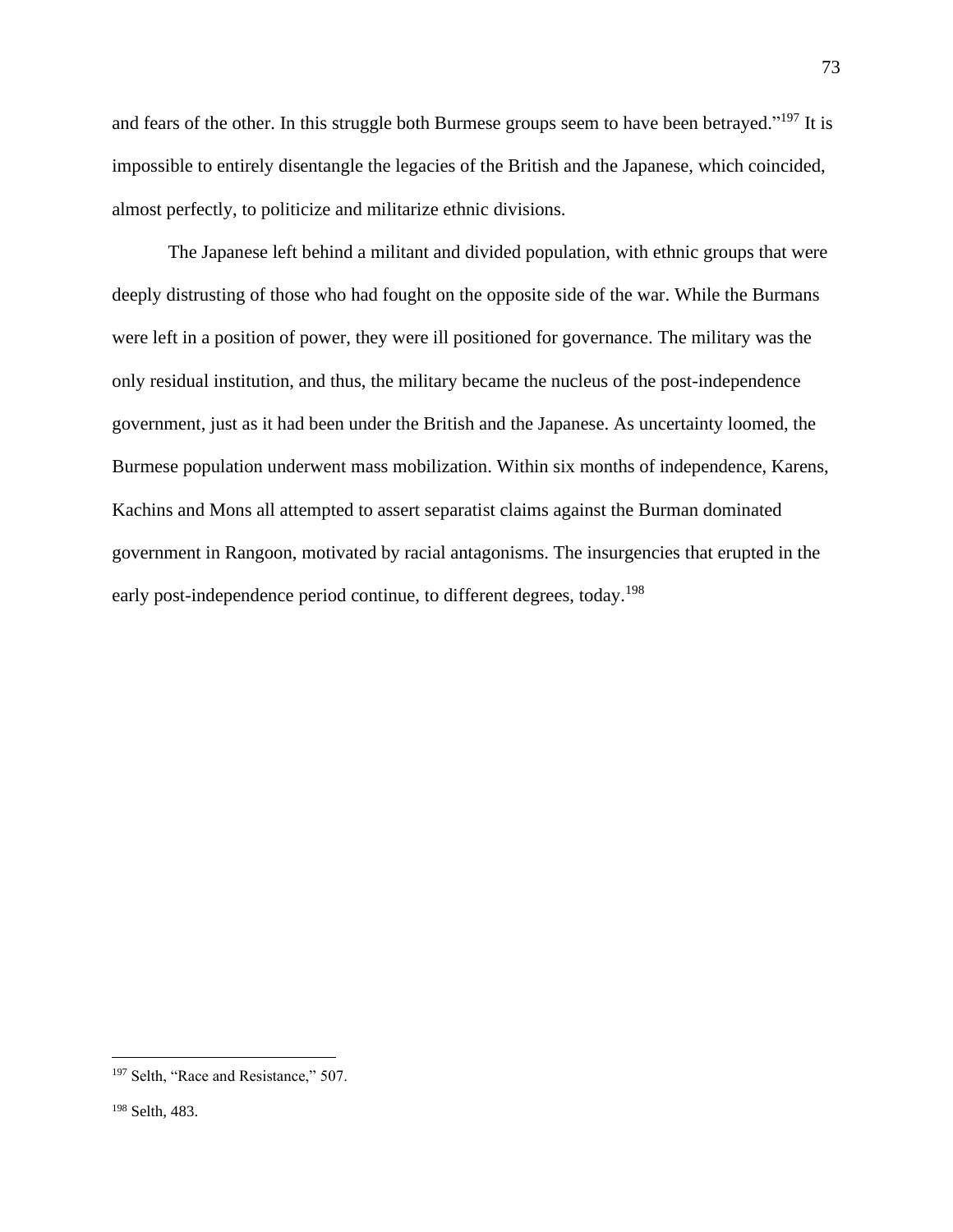## Chapter Four: Independence and Insurgency

## **Introduction**

The institutions built by the British and Japanese politicized and militarized ethnicity in Myanmar, creating deep fault lines in Burmese society along which conflict has continuously erupted. However, there is variance in this conflict—the behaviors of Burmese ethnic groups have changed across space and time. While all of Myanmar's seven major ethnic minority groups have been linked to insurgency, these insurgent experiences are distinct, with different durations, levels of violence, and engagement in ceasefire politics. By selecting the Karens, Kachins, and Mons for study, I capture some of the variation that can be observed in Myanmar's enduring civil conflict and examine the nuances of Burmese ethnic politics.

The violent conflict between the Karens and ethnic Burmans is the longest running and most consistent conflict in Myanmar, beginning before the colonial period and continuing today, as the Karen National Union (KNU) still fights against the state. After engaging in ceasefire negotiations in 2012, the Karen resumed their fight against the central state following the military coup in 2021. The Mons entered into direct conflict with the ethnic Burmans much later than the Karens did. After decades of assimilation to the ethnic majority group, the Mons suddenly rebelled against the state after Myanmar gained political independence. Mon political behavior underwent another major shift when the New Mon State Party (NMSP) signed a ceasefire agreement in 1995.<sup>199</sup> After decades of insurgency, Mon insurgents are now relatively inactive compared to their Karen and Kachin counterparts. What can explain the variance in Mon behavior over time? Lastly, the Kachin insurgency began in the early 1960's, a decade after the Karens and Mons rebelled. Why do we observe this delayed engagement in ethnic insurgency?

<sup>&</sup>lt;sup>199</sup> Dukalskis, "Why Do Some Insurgent Groups Agree to Cease-Fires While Others Do Not?" 21.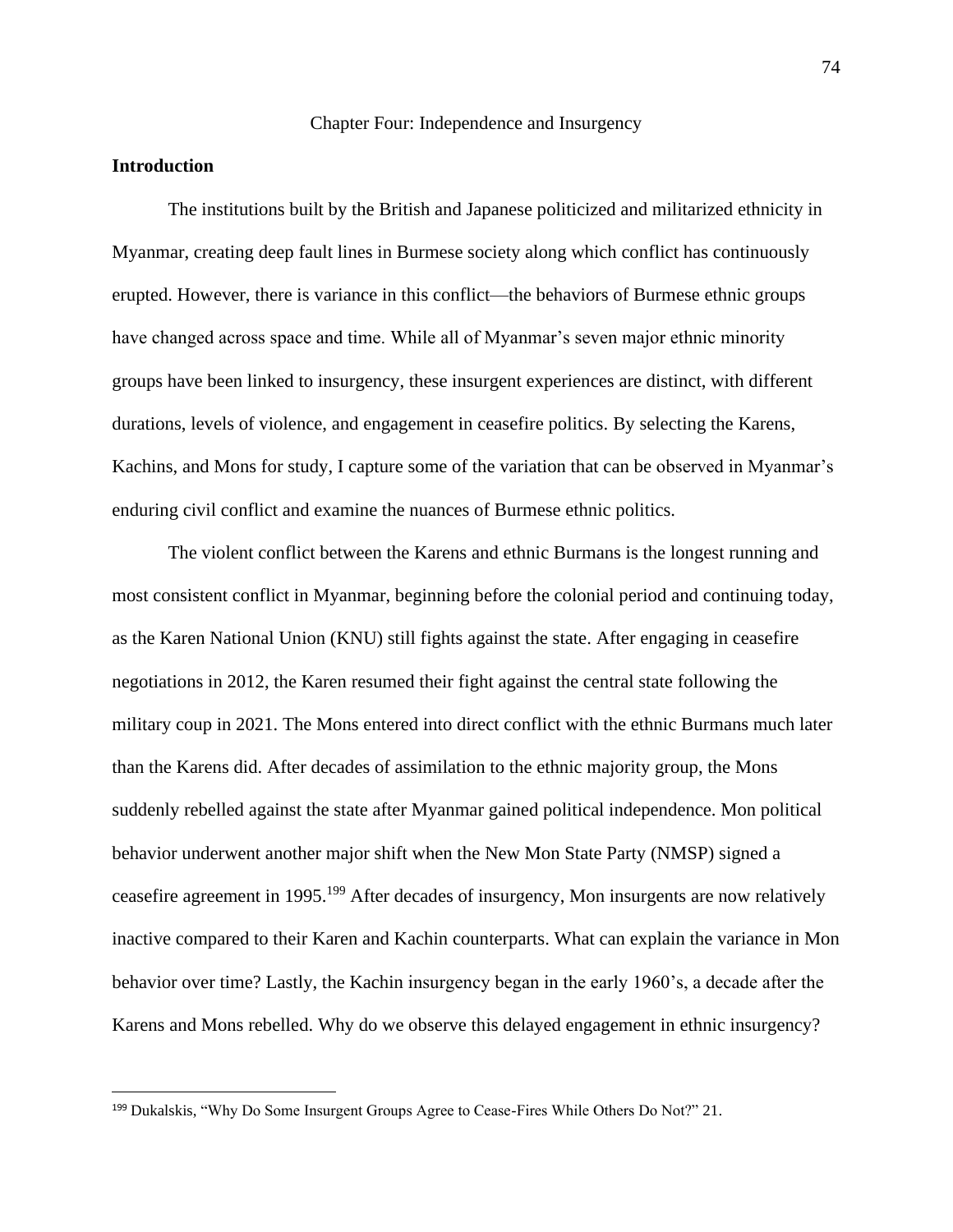Like the Mons, the Kachins suspended insurgency and signed a ceasefire in the 1990s. Then, like the Karens, they took up arms against the government in  $2021$ <sup>200</sup> The varying behaviors of Burmese ethnic groups complicates my findings thus far and challenges the notion of path dependency.

As a whole, this thesis aims to answer the question: *how much do institutional legacies matter when explaining ethnic conflict?* Thus far, my findings suggest that institutional legacies are instrumental in explaining Myanmar's ethnic conflict. The institutions built by the British and Japanese politicized and militarized ethnicity in Myanmar, creating deep fault lines in Burmese society along which conflict has continuously erupted. However, institutional continuity requires active attempts to maintain those existing institutions. I have traced the origin of contentious ethnic divisions to British rule, but for these identities to remain politically salient, they would have to be reinforced in later decades. Conflict actors have not acted uniformly across time and space, suggesting that other influences—outside of British and Japanese institutions—have shaped their behaviors.

Karen Leonard cautions against a historical "obsession" with British colonialism, which "[overlooks] ways of interpreting the past and present that do not make colonial rule responsible for all that has happened."<sup>201</sup> After focusing closely on the colonial period and the Japanese occupation, this chapter takes a broader view of post-independence Myanmar and contemporary history, in order to trace the dynamics of ethnic competition and determine how ethnic identities might have been shifted or reinforced. I examine the potential for conflict dynamics to evolve under the postcolonial regime. In doing so, I test my findings thus far and consider my third

<sup>200</sup> Dukalskis, "Why Do Some Insurgent Groups Agree to Cease-Fires While Others Do Not?" 21.

<sup>&</sup>lt;sup>201</sup> Karen Leonard. "Reassessing Indirect Rule in Hyderabad: Rule, Ruler, or Sons-in-Law of the State?" 2003, 364.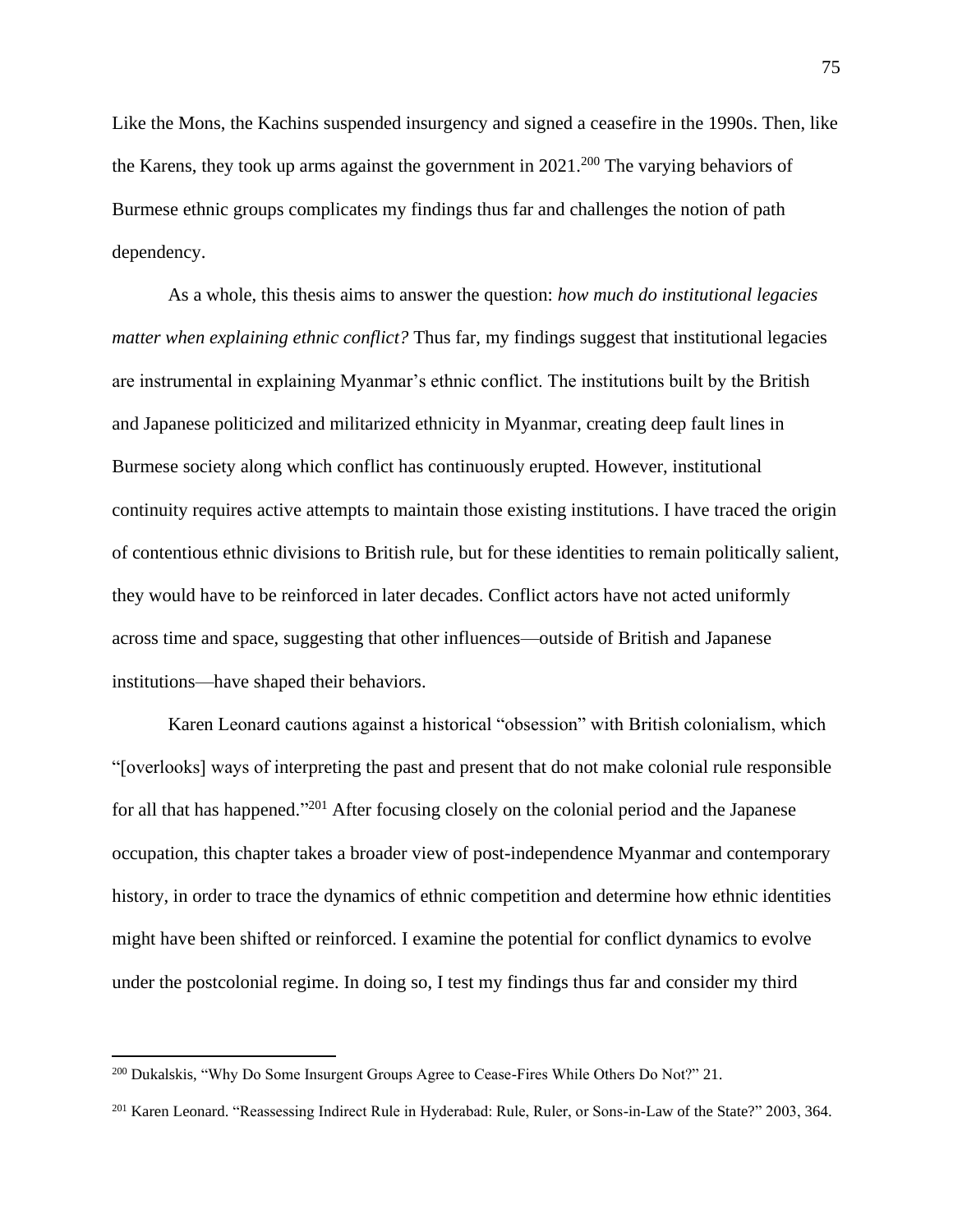hypothesis: *Ethnic conflict in Myanmar has not been determined by institutional legacies; political and social factors have shaped the behaviors of conflict actors, driving the evolution of ethnic conflict.* I will first describe the period immediately following independence, during which insurgencies began to take form and the state began to take shape. I will then take a broader historical view and consider ethnic minorities' varied responses to a political landscape shifting towards ceasefire politics. Ultimately, I conclude that ethnic identities have mostly hardened over time, along the same colonial and imperial divisions I have examined thus far. However, the British and Japanese institutional legacies cannot entirely explain the variance in ethnic behaviors over time, and thus it is important to consider other social and political dynamics.

# **Early Independence**

The transfer of power from the British to the Burmese occurred on January 4, 1948. It did little to slow the turmoil ripping through the already thin fabric of the national state.<sup>202</sup> Throughout World War II and the Japanese resistance, the Burmese population underwent widespread mobilization, taking up arms to fight on both sides of the war. After the war's end, the members of this militarized population did not placidly lay down their arms. Armed personnel directly fed into either the Tatmadaw or private armies and ethnic armed organizations.<sup>203</sup> While the British had encouraged ethnic minority groups to dream of political independence after the war, these minority groups had suddenly fallen under the rule of the Burman majority, without any protected political status.<sup>204</sup> Separatist movements quickly gained

<sup>202</sup> Callahan, *Making Enemies*, 114.

 $203$  Callahan, 116.

<sup>&</sup>lt;sup>204</sup> Selth, "Race and Resistance," 502.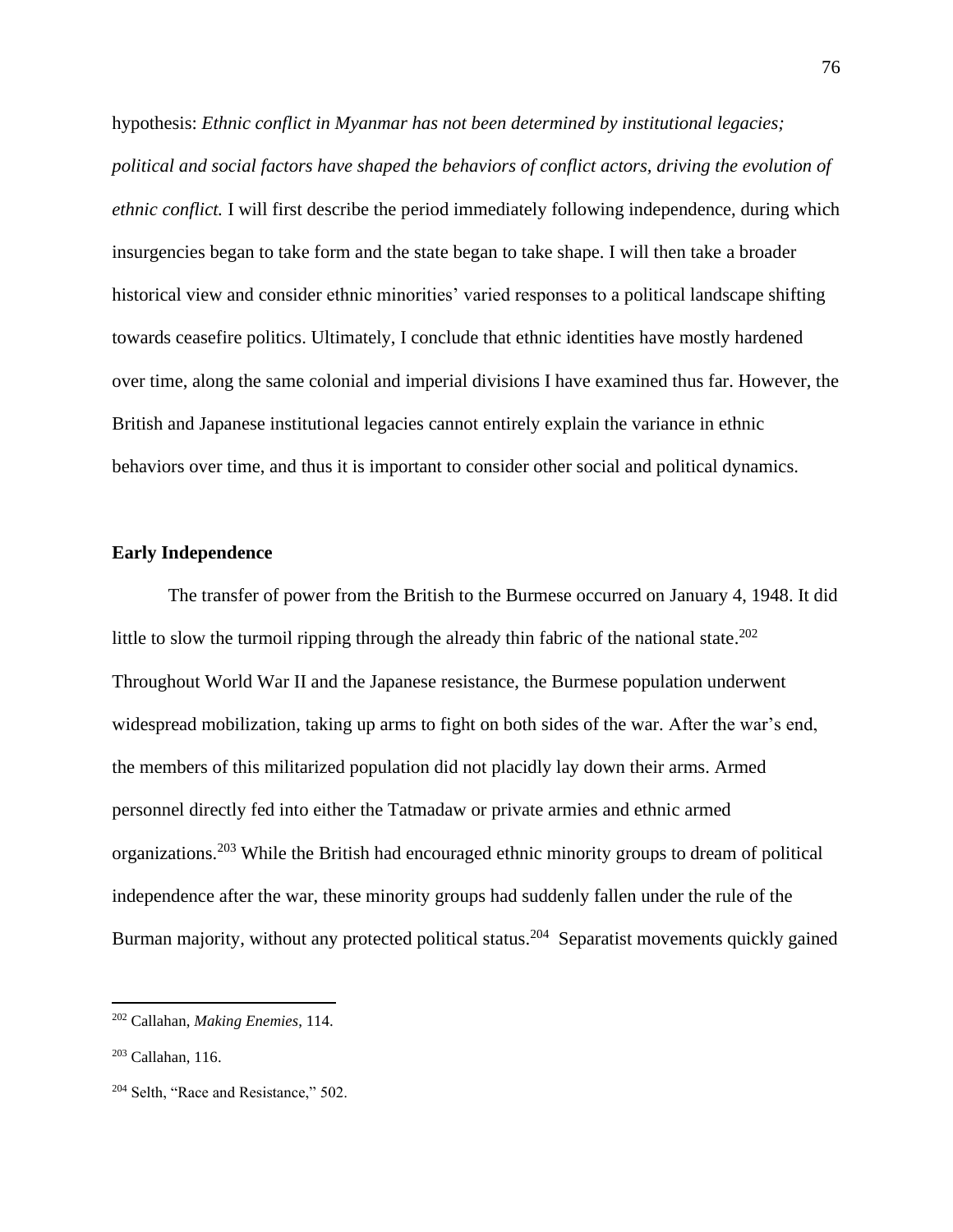traction throughout the early months of political independence. Local rebellion appeared to be erupting everywhere, with insurgents skilled in guerilla tactics and thriving on illegal economic and political activities. By 1949, 75 percent of the towns in Myanmar had fallen to one insurgent group or another.<sup>205</sup> While insurgency blossomed, the weak central government in Rangoon struggled to collect revenue and to organize the Tatmadaw.<sup>206</sup> The disorganized national military was barely distinguishable from the dizzying array of quasi-state and private armies, and the Tatmadaw struggled to wage coherent campaigns against the growing separatist movements.<sup>207</sup> As Callahan writes, "just as the state became independent from colonial rule, it utterly collapsed." 208

# *Military-Led State-Building*

The state in Myanmar was slowly established, with the national military at its forefront. This statebuilding project was partly driven by the cross-border impacts of China's civil war. Following the Communist victory in Mainland China, the Chinese Nationalist Party, (Kuomintang, KMT) was forced to flee. After the KMT was driven out of Yunnan, one of its last strongholds, a section of the KMT crossed the border into Myanmar and occupied parts of the Shan State.<sup>209</sup> The presence of the KMT destabilized Myanmar's borderland area for several decades, posing a threat that demanded a reorganized national military, capable of defending

<sup>205</sup> Callahan, *Making Enemies*, 115.

<sup>206</sup> Callahan, 116.

<sup>207</sup> Callahan, 115.

 $208$  Callahan, 115.

<sup>209</sup> Han, *Asymmetrical Neighbors*, 42.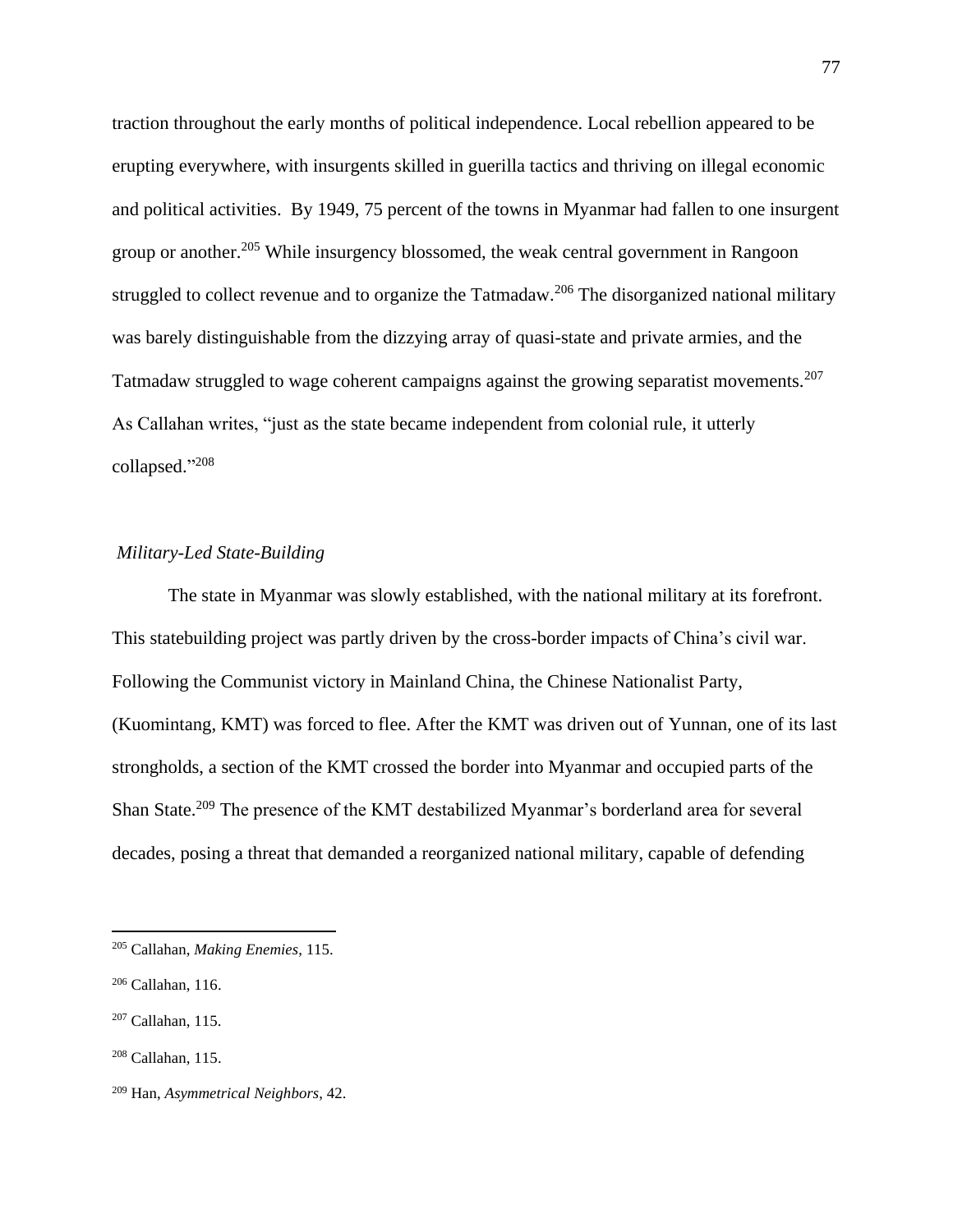national sovereignty.<sup>210</sup> In order to protect Myanmar's national sovereignty, the Tatmadaw underwent a restructuring and reorganization process that strengthened the general staff and limited the civilian oversight of elected politicians. Throughout this reorganization, military authority was rapidly elevated—the military was delegated all power over anything remotely defined as a security concern. In 1953, the "[T]atmadaw alone claimed responsibility for defining who was an enemy of the state and deciding how enemies and threats would be handled."<sup>211</sup> It was the army, rather than the civilian bureaucracy, that experimented with counterinsurgent strategies. Ultimately, the presence of the KMT coincided with other factors to support the overdevelopment of the Burmese military, relative to the weak civilian government.<sup>212</sup> As Myanmar's military grew stronger, other branches of the government did not follow suit.

Burmese statebuilding initially reflects Tilly's classic logic—wartime competition over territory facilitated state development by prompting the state to concentrate coercive power.<sup>213</sup> However, no strong state ever emerged from the conflict with the KMT. As Centeno argues, state making is not a benefit inherent to all wars.<sup>214</sup> The European states that Tilly considered already had a basic organizational capacity that allowed them to respond to war in a certain way and construct a strong state. Myanmar—like the Latin American states studied by Centeno—severely lacked this organizational capacity. Thus, Myanmar was unable to develop universally strong

<sup>210</sup> Callahan, *Making Enemies*, 147.

<sup>211</sup> Callahan, 147.

<sup>212</sup> Han, *Asymmetrical Neighbors*, 43.

<sup>213</sup> Tilly, "Reflections on the History of European State-Making".

<sup>214</sup> Centeno. *Blood and Debt.*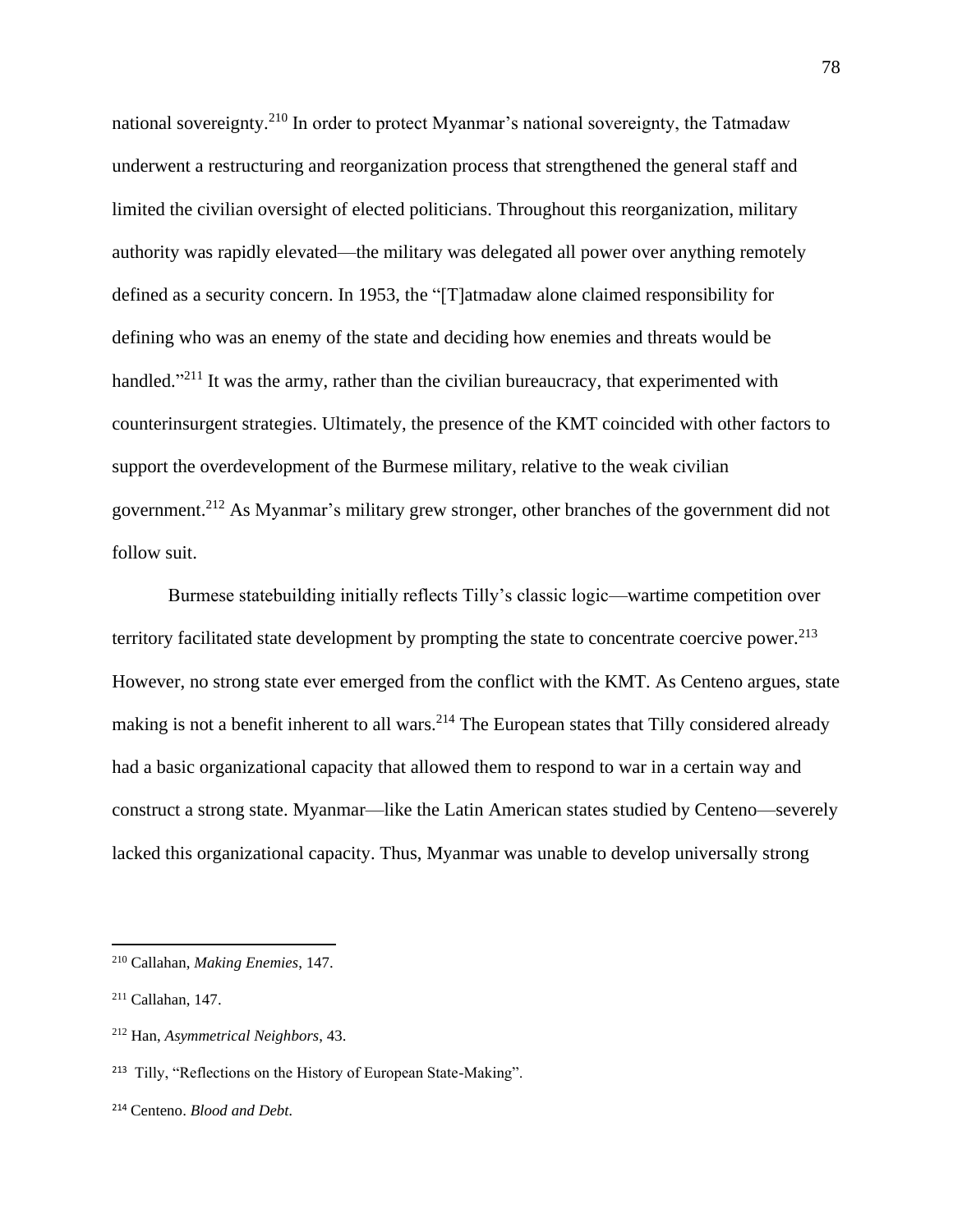institutions and its statebuilding project was led by the military. As noted in the previous chapter, the Japanese trained a military elite that fed directly into the post-war government.<sup>215</sup> These elite had undergone rigorous military training but gained little experience with other aspects of governance.

By singularly pursuing a military solution to its domestic problems, the Burmese government crowded out other potential state reformers. Officers became state builders and the military expanded from military-as-institution into military-as-state itself.<sup>216</sup> Burmese citizens and the civilian government became mere barriers to the Tatmadaw's consolidation of political power.<sup>217</sup>As Schwartz explains, the expansion of military control outside of non-military institutional arenas obstructs internal regime opposition and civilian oversight. Instead, authority becomes concentrated in a small body of military elites.<sup>218</sup> While the central military grew increasingly strong, the development of civil services and political parties was deeply stunted. In post-independence Myanmar, "one limp structure lay in the civilian realm; the other, more robust structure in the military bureaucracy."<sup>219</sup> In early independence, Myanmar never strayed from its purely military approach to governance.<sup>220</sup>

In order to protect the military institution from destructive ethnic divisions, the Tatmadaw was defined along ethnic lines. Initially, the Tatmadaw attempted to organize separate

<sup>215</sup> Lebra, *Japanese Trained Armies,* 179.

<sup>216</sup> Callahan, *Making Enemies*, 206.

<sup>217</sup> Callahan, 206.

<sup>218</sup> Schwartz, "Civil War, Institutional Change, and the Criminalization of the State".

<sup>219</sup> Callahan, 205.

<sup>220</sup> Callahan, 205.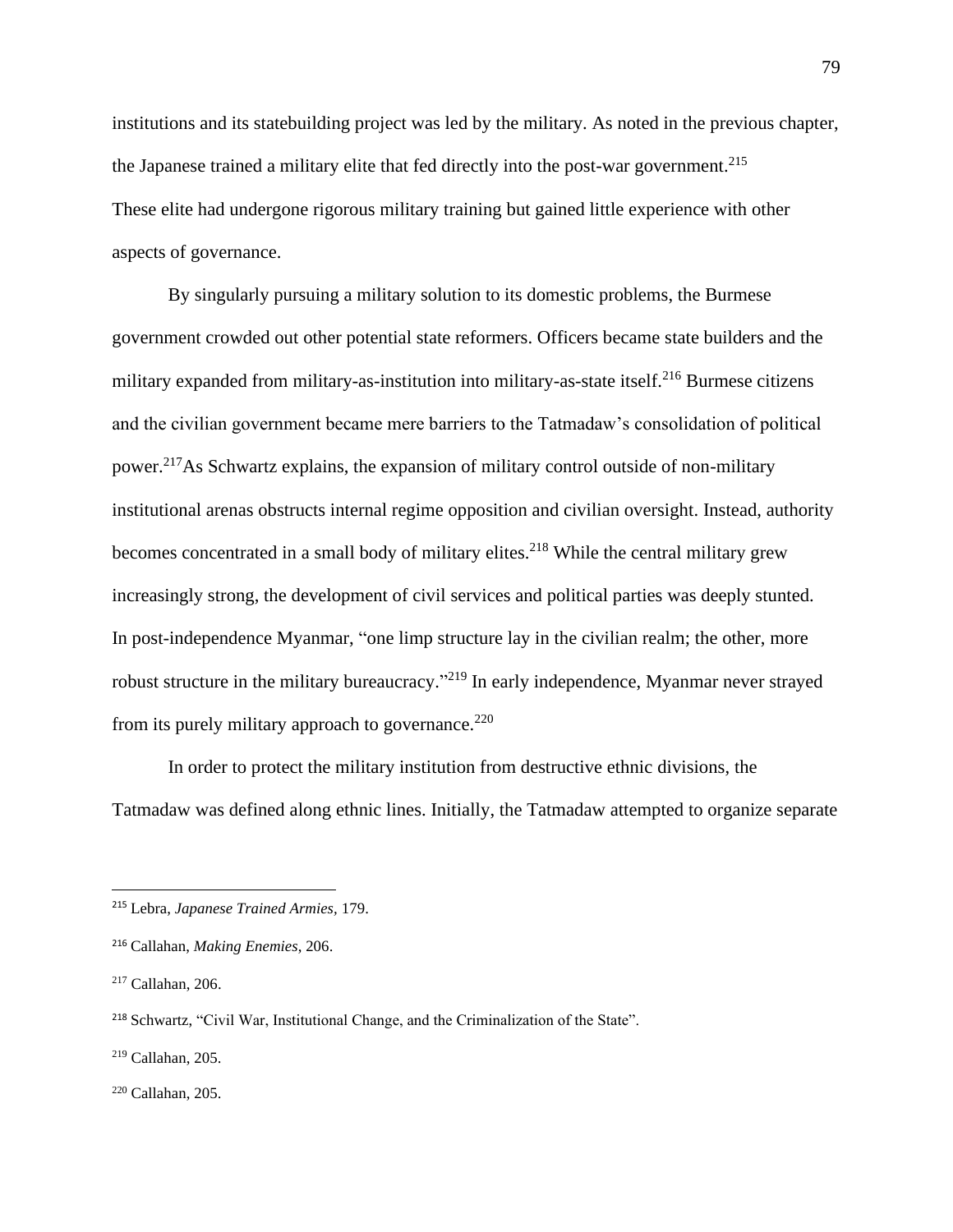ethnic units, but this was short lived. In 1949, several ethnic Karen units defected from the Tatmadaw and joined the KNDO.<sup>221</sup> The Tatmadaw's "First Kachin Rifles" unit also revolted.<sup>222</sup> These Karen and Kachin revolts prompted the army to quietly reorganize and place Burman officers in charge of the reorganized Burman units.<sup>223</sup> While the Tatmadaw was not as explicit in its ethnic exclusion as the colonial military, it was fundamentally controlled and staffed by ethnic Burmans. Furthermore, the Tatmadaw implemented policies that were intended to ensure the Burmanization of its new officers. By 1951, the military adapted Burmese to code for use in signaling.<sup>224</sup> Two years later, the Defense Services Academy Bill was passed, which created an officer's training college for the purpose of "eliminat[ing] any tendency toward minority disunity in ideological concept among the Armed Forces and thus to ensure the enduring security of the Constitution."<sup>225</sup> The training college was also linked to the University of Rangoon where the curriculum was focused on the culture and history of ethnic Burmans. By largely excluding ethnic minorities and attempting to "Burmanize" all new officers, independent Myanmar established a national military that—like the military institutions under the British and Japanese—was defined along ethnic lines.

Myanmar's early independence period is deeply reflective of the colonial and imperial states. Conflict erupted along the same divisions politicized and militarized by the British and Japanese. With a weak central state, Myanmar governed through its national military, which came quickly to be an ethnically exclusive institution controlled by the Burman majority. This

<sup>221</sup> Silverstein, *Burmese Politics*, 221.

<sup>222</sup> Buchanan, "Militias in Myanmar," 7.

<sup>223</sup> Silverstein, 221.

<sup>224</sup> Silverstein, 221.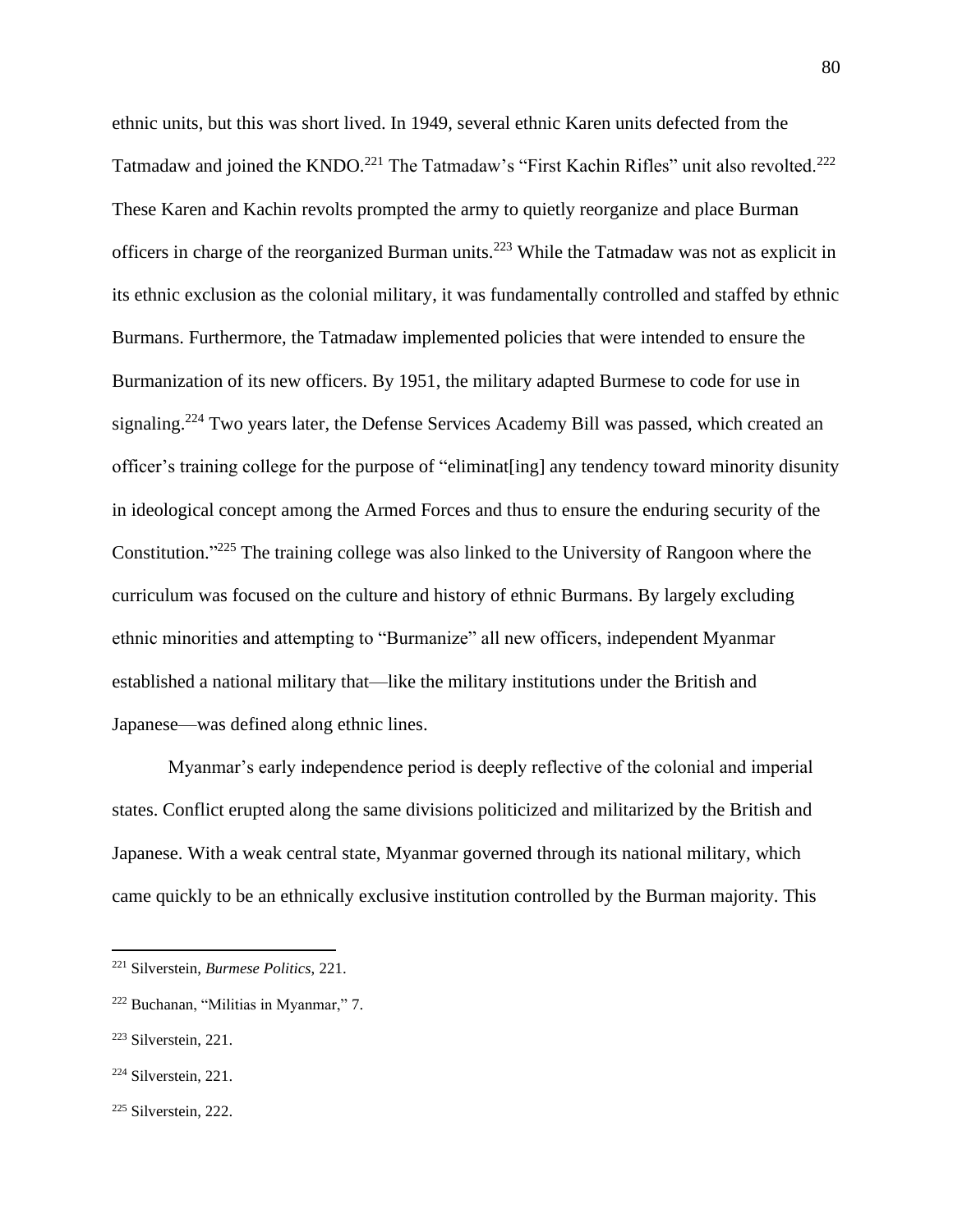ethnically exclusive military institution would continue to reinforce the "otherness" of ethnic minority groups, thus undermining ethnic unity in Myanmar. As the Burmese state took form, institutionalizing exclusive nationalism, ethnic insurgency simultaneously erupted.

#### *Emerging Insurgency*

Within the first 15 years of independence, the Karens, Mons, and Kachins had all taken up arms against the central state. These three groups did not rebel at precisely the same moment, however. The behavior of each group was influenced by its distinct experience under the British and the Japanese.

The Karen people were the first to establish an ethnic armed organization. It is not surprising that the Karens would rebel immediately against the independent Burman government, given Karen history. As early as the pre-colonial period, Karens suffered greatly at the hands of the Burmans and were subjected to raids and forced into labor.<sup>226</sup> Under the British, the ethnic violence between the Karens and Burmans subsided, as the two groups were sharply divided within the colonial apparatus, and the Karens were given privileged treatment. After the Japanese occupied Myanmar and allied with the Burmans, violence between the Karens and Burmans resumed immediately, and the Burman BIA committed many atrocities against the pro-British Karens.

Shortly before independence, in 1947, the Karen National Union (KNU) was established by several hundred Karen representatives with the goal of achieving a separate Karen state that remained within the British Commonwealth. Later that year, the KNU formed its own militia, the Karen National Defense Organization (KNDO). The KNU was the most prominent ethno-

<sup>226</sup> Lintner, *Burma in Revolt,* 43.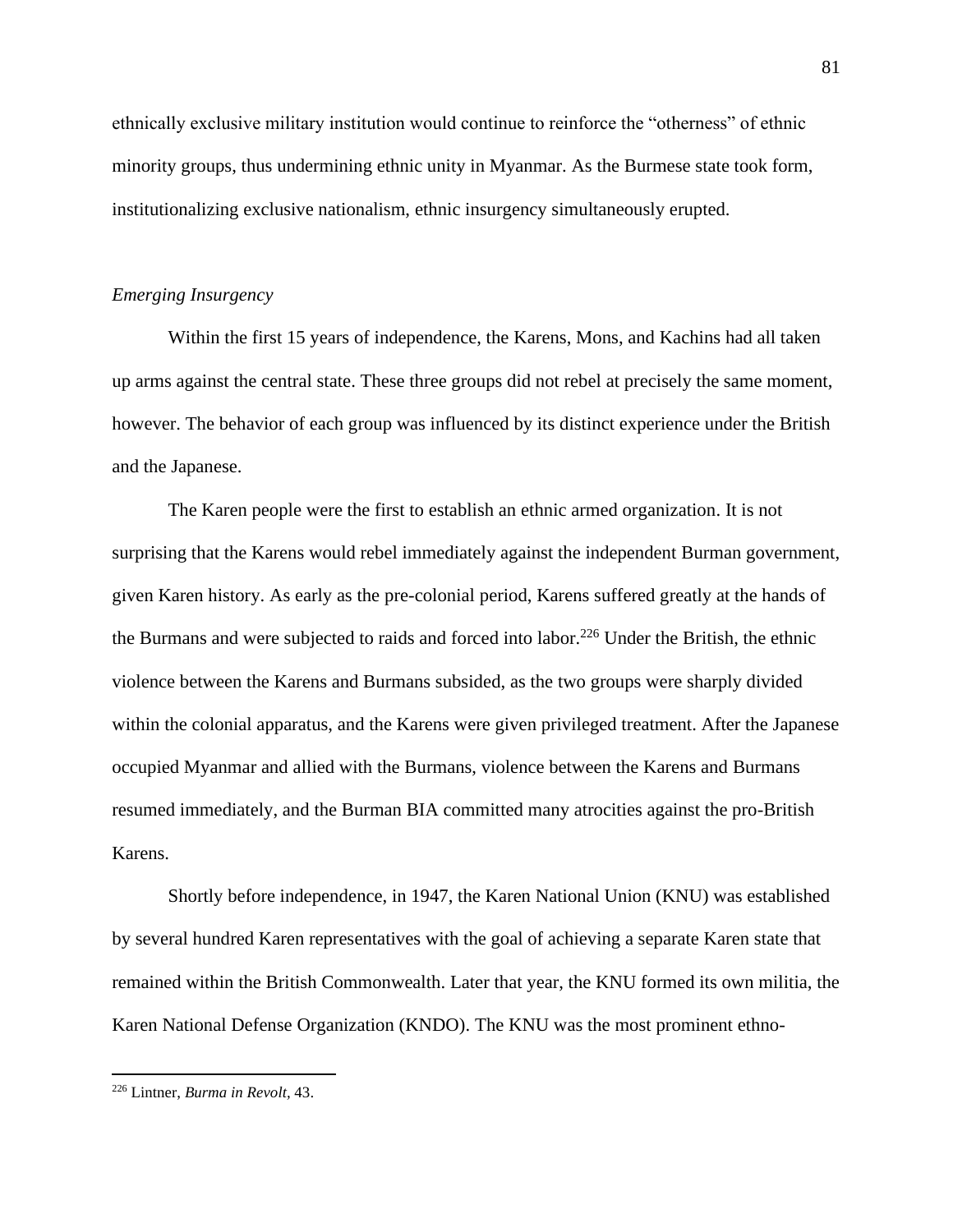separatist movement during this period.<sup>227</sup> The KNU and KNDO were both headquartered in Sanchaung, a Rangoon suburb, and publicly carried out drills, in uniform, in front of their office.<sup>228</sup> These activities are notedly similar to those conducted by the tats (or political pocket armies) that existed in the colonial state, as described in Chapter Two. The emergence of colonial *tats*—which were fundamentally ethnically based, local militia—resulted directly from ethnically exclusive policies of the colonial government. Post-independence, the emergence of ethnically defined insurgent armies under Burman dominated government clearly parallels the dynamics under the colonial state.

The mutual mistrust and conflict between the Burmans and the Karens, so vastly amplified by the colonial and imperial experiences, exploded in the early independence period. During World War II, many Karens were armed by the British in order to fight against the Japanese. Following the war, thousands of Karens still held these weapons, with no intentions of giving them up. In June 1947, Karen leader Saw Marshall Shwin wrote: "with the painful memories of Myaungma and Papun atrocities and other Burmese persecutions first in mind [the Karens] are not going to give up any arms for any pretext whatsoever."<sup>229</sup> The Karens directly cited past Burman attacks as reason for remaining armed. The explosive violence between the Karens and the Tatmadaw only continued to escalate after independence. In December of 1948, members of the Burman military police went on a murderous rampage the Palaw area, near a Karen stronghold. On Christmas Eve, more than eighty Karens—men, women, and children—

<sup>227</sup> Staniland, Ordering Violence, 206.

<sup>228</sup> Lintner, *Burma in Revolt*, 9.

 $229$  Lintner, 9.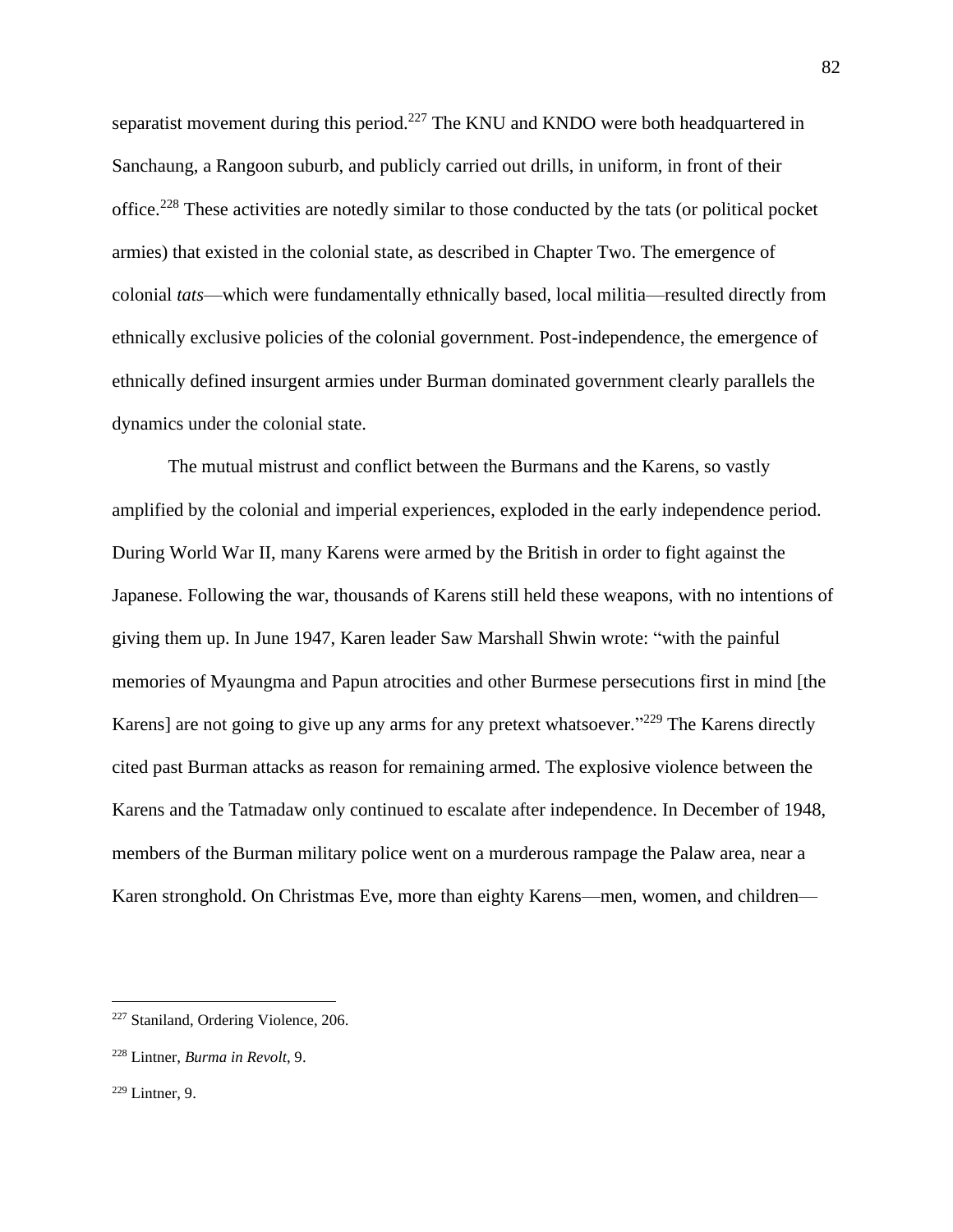were killed while attending church services.<sup>230</sup> With powerful grievances held against the Burman population, and aspirations of a separate state, the immediate Karen rebellion is highly consistent with their behavior and experiences. The Karens have been locked into conflict with the ethnically exclusive national army since its inception under the Japanese. The BIA was reformulated into the Tatmadaw, and the institutional continuity of the Burmese military sustained the conflict between the Burmans and the Karens, driving ethnic insurgency.

While the Karen rebellion might be logically anticipated, the sudden Mon rebellion appears quite unexpected and inconsistent with their past behavior. During the colonial period and the Japanese occupation, the Mons held a seemingly unpoliticized identity. Under British and Japanese institutions, which sharply distinguished between ethnic minorities and the majority group, the Mons were caught in the middle. As a small group dispersed among the Burman population, the Mon were in political limbo. In the colonial state, the British sometimes treated Mons as Burmans, but at other times distinguished the Mons from the Burmans. Under the British, the Mons received no political benefits from their minority status, unlike the Karens and Kachins. Thus, it is important to recognize that the Burman nationalist movement and the Japanese occupation appeared initially advantageous to the Mons. Since the Burmans considered the Mons to be part of the ethnic majority group, the elevation of Burman political status directly benefited the Mons. There were even Mons who took on major roles in the nationalist movement. However, once the independent state began to take form, this association with the ethnic majority was no longer advantageous. After decades of assimilation, the Mons still retained a separate culture and identity, but the Burmans refused to acknowledge this cultural distinctness. While the Mons wished to assert their ethnic identity, they were excluded from the

<sup>230</sup> Lintner, *Burma in Revolt*, 10.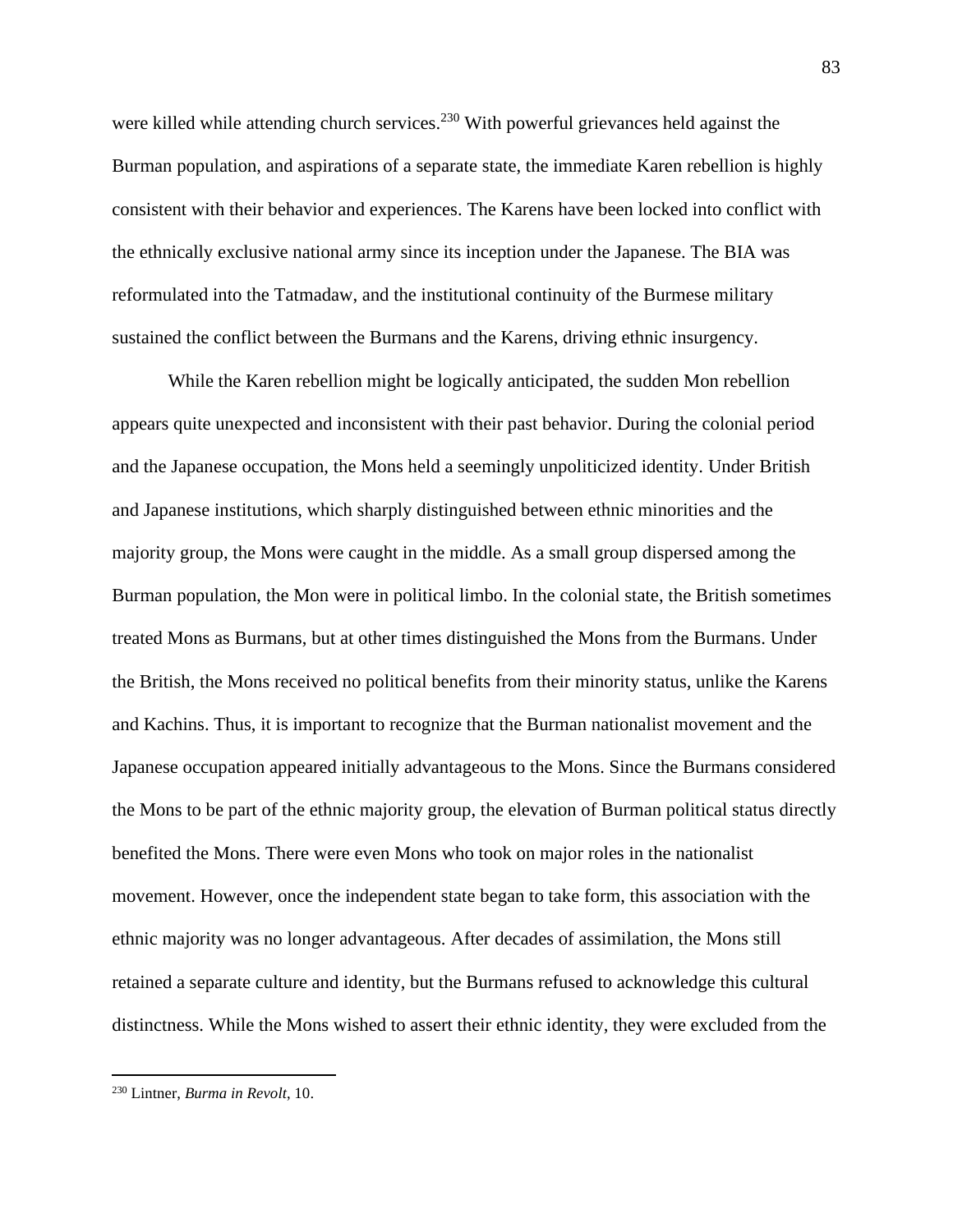Panglong Agreement. After decades caught in political limbo, the Mons were fed up; they entered into the early independence period entirely disillusioned with the emerging Burman government.

After decades of assimilation to the majority, scattered groups of Mon began to arm themselves almost immediately following independence, asserting a separatist claim to a Mon state. By 1953, scattered armed groups were gradually assimilated into one group, the Mon People's Front (MPF).<sup>231</sup> The MPF took up arms against the government and Tatmadaw and established 'liberated zones' in the eastern hills of the state, from where they hoped to achieve independence, or at least substantial autonomy.<sup>232</sup> The Mon rebelled against the very nationalist leaders that they had collaborated with. A statement issued by the New Mon State Party (a successful outgrowth of the MPF) in the 1980s lends clarity to the Mon rebellion.

Through several facts and figures and bitter experiences for years, Mons have learnt better lessons. [The realized] that they can not rely on any alien people and must have their own struggle programme. Therefore, to guide of their national movement, they … [must] have an association of their own. $^{233}$ ]

As the Burmese state took shape, it was being strong articulated in ethnic terms unfavorable to the Mon. The Burman government insinuated that the Mons and Burmans were "indistinguishable in racial identity and characteristics, and so separate minority rights should

<sup>&</sup>lt;sup>231</sup> Jake, Border. "The Movements of Mon National Liberation Army", in Soldier of Fortune. (1987). Bertil Lintner Collection of Burmese documents, University of Washington.

<sup>&</sup>lt;sup>232</sup> Sourabh Jyoti Sharma. "Ethnicity And Insurgency in Myanmar: Profiling of Non-State Insurgent Groups," *Affairs: The Journal of International Issues* 18, no. 3 (2014): 150–68. https://www.jstor.org/stable/48505114, 159.

<sup>&</sup>lt;sup>233</sup> "New Mon State Party 3<sup>rd</sup> ed." Bertil Lintner Collection of Burmese documents, University of Washington.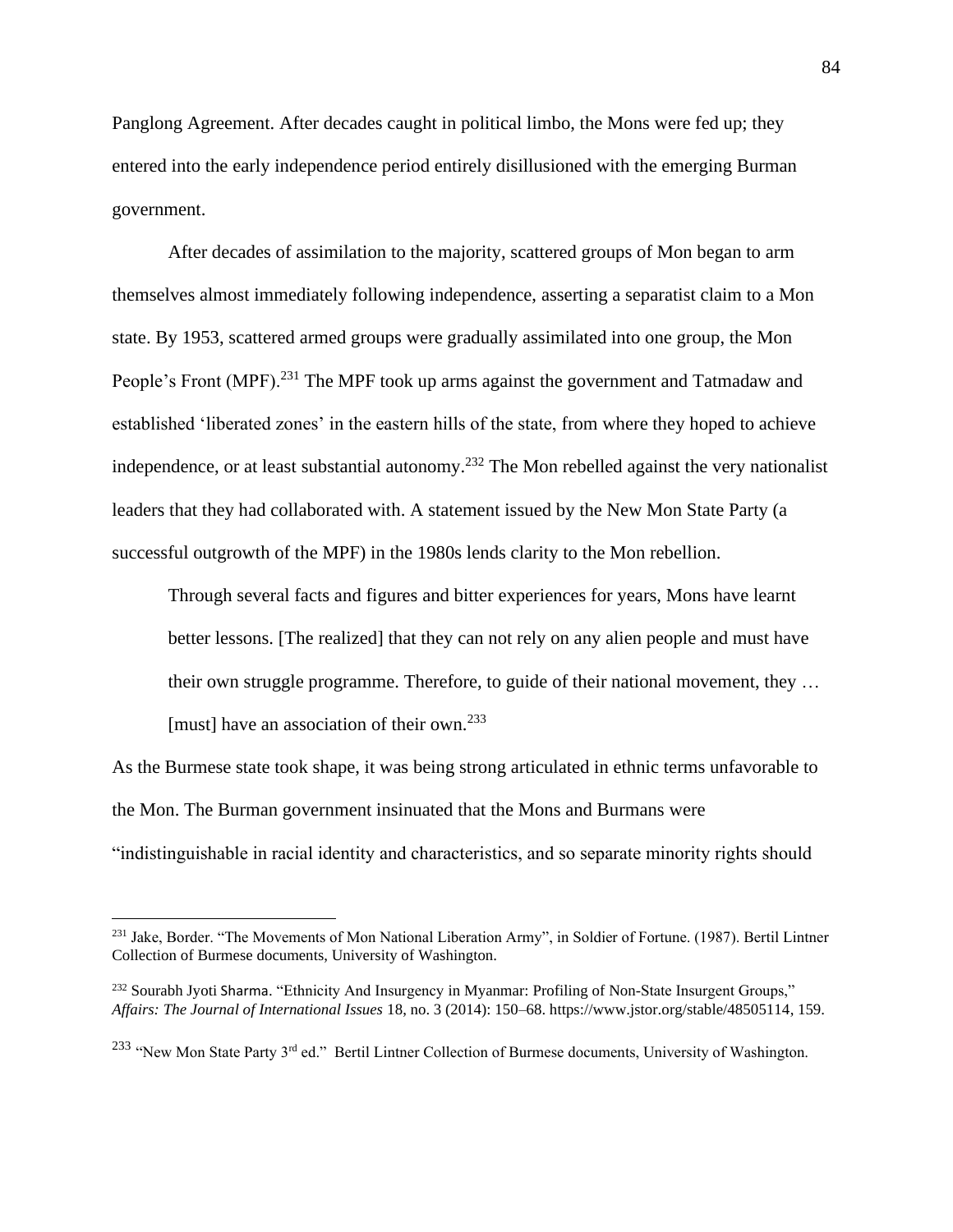not be contemplated"<sup>234</sup> The Mons had learned that they could not trust the Burmans and refused to continue collaborating with the government. This distrust precipitated decades of destructive ethnic violence and insurgency.

Unlike the Karen and Mon, the Kachin did not immediately rebel after Myanmar gained political independence. Two key factors delayed Kachin rebellion. Firstly, the borderland Kachin territories did not immediately feel the pressures of the central state, because the government was focused elsewhere. In the early years of independence, the Burmese government was struggling to establish a functioning state in Rangoon. Simultaneously, the security threat posed by the KMT diverted the government's attention. Rather than emphasizing the political incorporation of the Kachin territories, the state was focused on fighting the KMT in the neighboring Shan territories. By March 1953, it was estimated that 80% of the Burmese military was engaged in fighting the KMT.<sup>235</sup> Put simply, the government was preoccupied. Thus, it seems likely that the Kachins did not immediately feel the impacts of Burman rule.

The second factor that delayed rebellion was the relative trust that the Kachins appeared to have in the central state.<sup>236</sup> The Kachin were allotted significant political autonomy under British rule, and the Japanese were unable to conquer their borderland territory. Prior to independence, the Kachin, unlike the Karen, had never come directly into conflict with the Burman majority. While they fought on opposite sides of World War II, the Kachins fought against Japanese troops and not against the BIA. The institutional continuity of the Burmese military—the obvious transformation of the BIA into the Tatmadaw—severely undermined the

<sup>234</sup> Lintner, *Burma in Revolt,* 43.

<sup>235</sup> Han, *Asymmetrical Neighbors*, 117.

<sup>236</sup> Dukalskis, "Why Do Some Insurgent Groups Agree to Cease-Fires While Others Do Not?"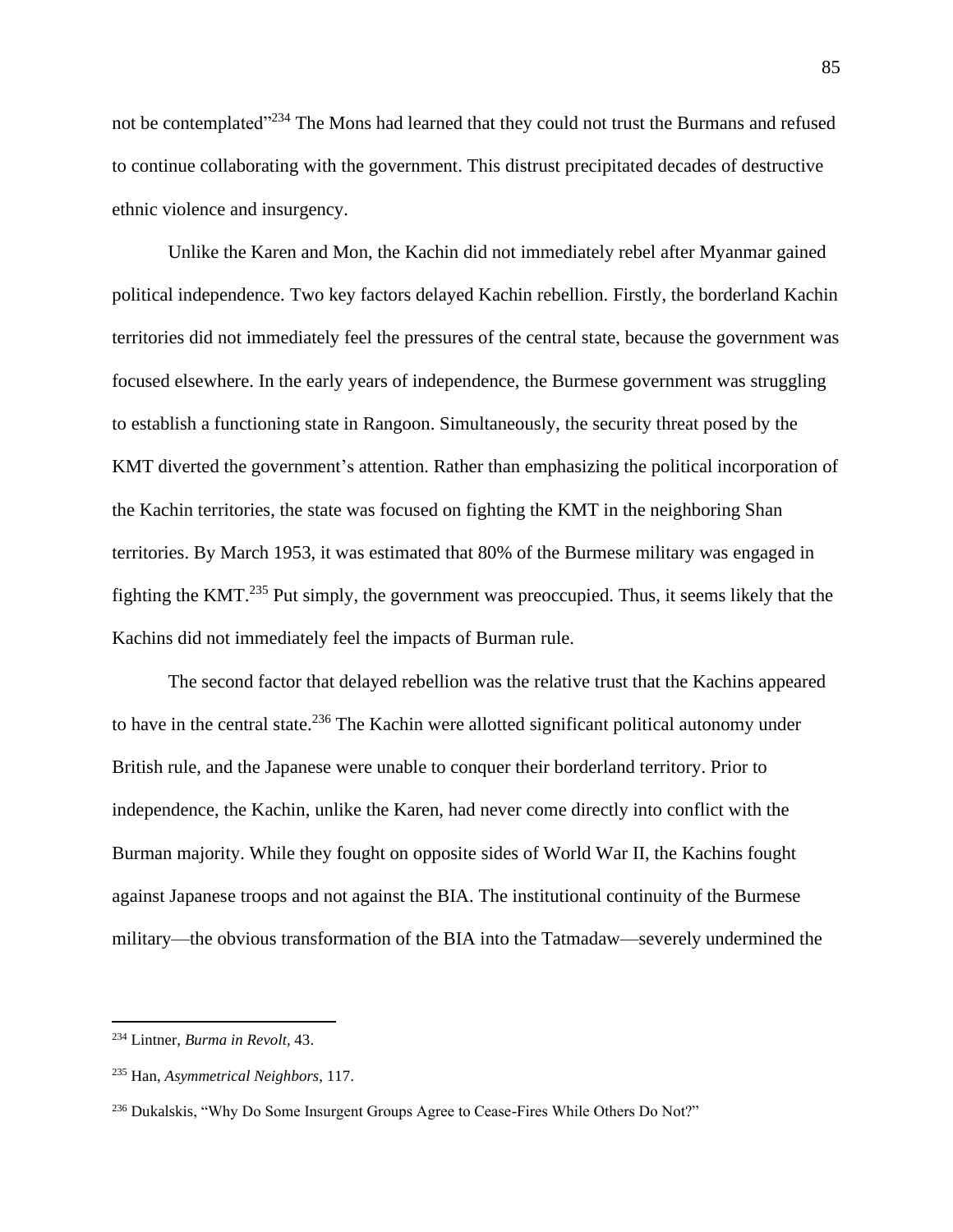possibility of Karen negotiations with the government. However, the Kachins did not share the same experience with Myanmar's military institution. This lack of direct conflict with the BIA (and thus, lack of ethnic violence between the Burmans and Kachins) seems to have made the Kachin more willing negotiators with the emerging state. Or perhaps, conversely, this made the state more willing to negotiate with the Kachin. Of the three groups studied in this paper, the Kachin were the only group to sign the Panglong Agreement, which promised them eventual freedom as an ethnic state.<sup>237</sup> The Panglong Agreement played a major role in delaying Kachin rebellion, for the Kachin leaders adhered to the agreement for over a decade, anticipating an autonomous ethnic state.

As the Burmese state continued to centralize and enact policy that was favorable to the majority, it became clear there were no intentions of honoring the Panglong Agreement. In 1960, U Nu made a public promise to make Buddhism the state religion, which angered the Kachin people, who were still majority Christian.<sup>238</sup> Around the same time, China and Myanmar also finalized border demarcation negotiations, which saw three Kachin villages given to China. This stoked rumors that the central government of Myanmar had given vast tracts of Kachin land to China.<sup>239</sup>Abandoning the Panglong Agreement at last, the Kachin took up arms and began the fight for freedom. In 1961, the Kachin founded the Kachin Independence Army (KIA), which would ultimately become one of the largest and best organized armed groups in Myanmar.<sup>240</sup>

<sup>&</sup>lt;sup>237</sup> Dukalskis, "Why Do Some Insurgent Groups Agree to Cease-Fires While Others Do Not?" 21.

<sup>238</sup> Dukalskis, 21.

<sup>239</sup> Dukalskis 21

<sup>240</sup> Sharma, "Ethnicity and Insurgency in Myanmar," 155.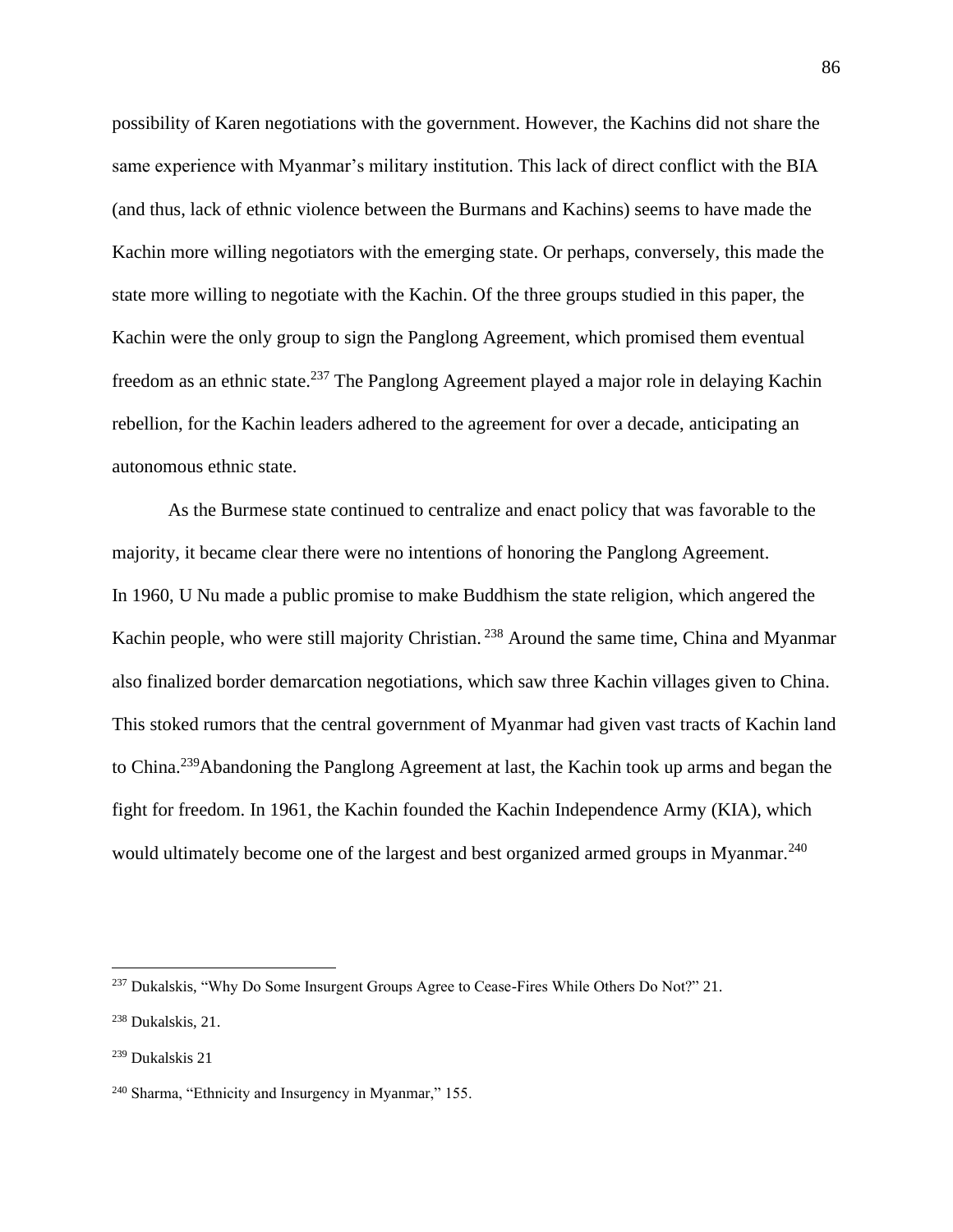The Karen, Mon, and Kachin insurgencies did not begin at the same moment. However, this variance at the outset of insurgency does not undermine my argument in chapters two and three; this variance is best explained by the distinct experiences of minority groups under the British and the Japanese. The conflict between the Karens and Burmans was amplified by the divisive institutions built by the British and Japanese, and reached a head in the early independence period. After decades caught in political limbo, the Mons refused to continue collaborating with an ethnic majority that denied their ethnic identity. Both the Karens and Mons entered into the independence period entirely disillusioned and distrusting of the Burman majority government. The Kachins, however, had always enjoyed a degree of separation from the central state. While British and Japanese era institutions made Kachin identity deeply political, the Kachins had no real history of ethnic conflict with the Burman majority. Thus, Kachins were able to negotiate with the Burman government in relatively good faith. Kachin insurgency did not erupt until a decade after independence, after the central state had clearly failed them. Ultimately, the emergence of Karen, Mon, and Kachin insurgencies reflect their experiences with British and Japanese era institutions.

#### **Ethnic Politics and Insurgency Over Time**

British and Japanese legacies precipitated ethnic insurgency and shaped the distinct behaviors of the Karen, Kachin, and Mon. Yet over 70 years have passed since Myanmar gained political independence; we should not assume that wartime and colonial era legacies of conflict will persist. Staniland argues that the goals of the postcolonial regime play a key role in defining and fueling insurgency and shaping the arc of conflict. In order to accurately analyze contemporary conflict dynamics, it is important to understand the ideology of the modern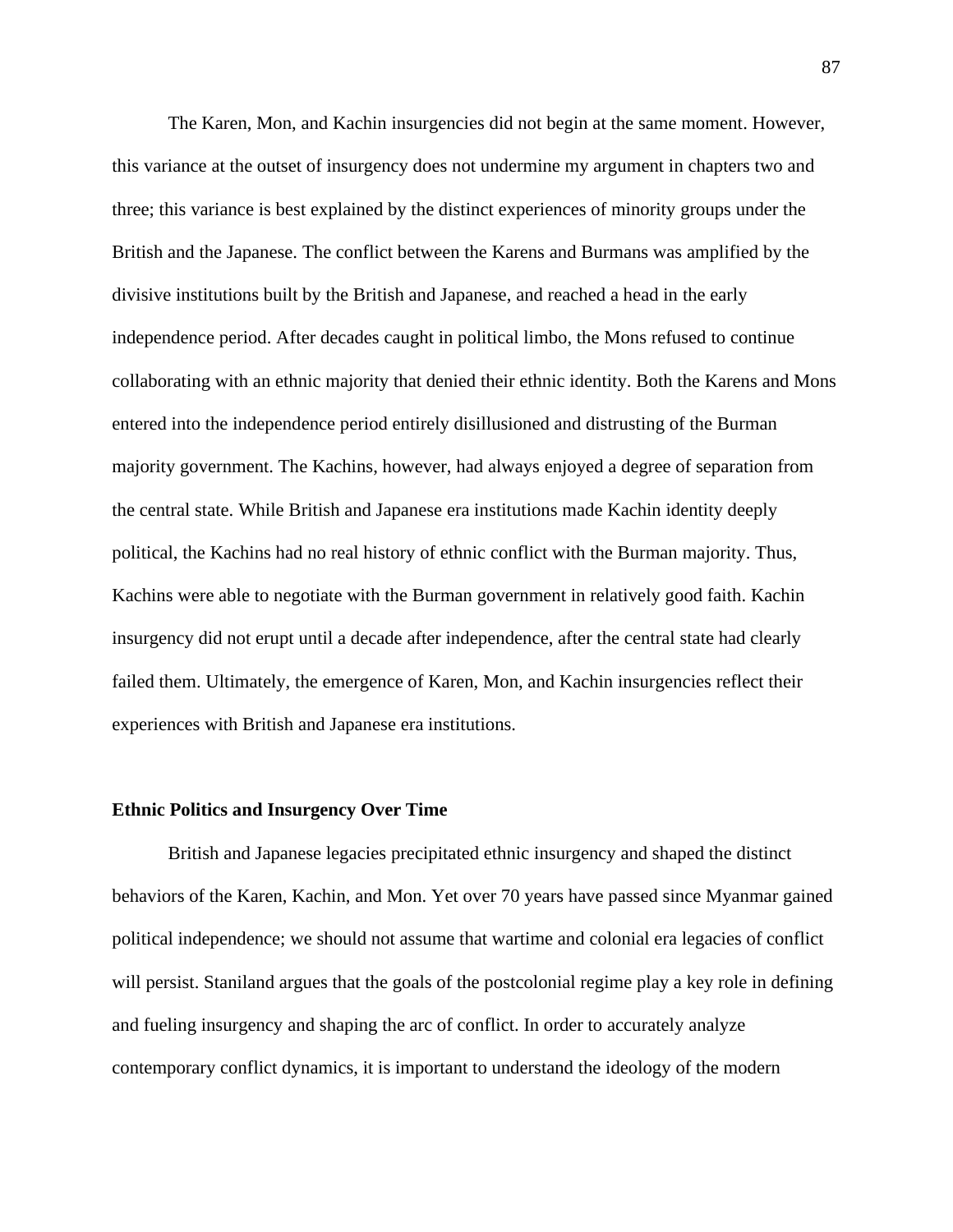Burmese state. What quickly becomes apparent, however, is that Myanmar's national ideology is deeply rooted in its colonial past. The institutional roots of the military—in the 1930s nationalist movement and 1940s BIA—instilled in the Burman government a deep distrust of ethnic minorities and a fear of losing power to these groups.<sup>241</sup> Since independence, the Burmese nationalist project, which first emerged under the British and was strengthened by the Japanese, has laid a foundation for ongoing political conflict.

After independence, ethnically exclusive nationalist ideology manifested in an expansive project of forced assimilation, or Burmanization. After Ne Win staged a coup d'état in 1962, regaining power, he quickly began implementing new reforms. Ne Win was first asked to serve as Prime Minister of Myanmar in 1968, after the former prime minister failed to suppress the ethnic insurgencies that were wreaking havoc on the state. Though Ne Win stepped down in 1960, he seized power just two years later. Ne Win quickly dissolved the legislature and established the Revolutionary Council of the Union of Burma, drawing members almost entirely from the military.<sup>242</sup> Ne Win rapidly began implementing new reforms to "safeguard" the united nation-state. This meant suppressing the ethno-cultural "other" and imposing one language: Burmese, one religion: Buddhism, one ethnicity: Burman.<sup>243</sup>

In 1962, Burmese was established as the national language, and the usage of other ethnic languages was banned in newspapers, books, and other mediums. Schools were also nationalized, and while the teaching of most minority languages was still allowed, Burmese was

<sup>&</sup>lt;sup>241</sup> Staniland, Ordering Violence, 221.

<sup>242</sup> Bigagli, Francesco. "School, Ethnicity and Nation-Building in Post-Colonial Myanmar." *Research in Educational Policy and Management* 1, no. 1 (December 16, 2019): 1–16. https://doi.org/10.46303/repam.01.01.1, 5.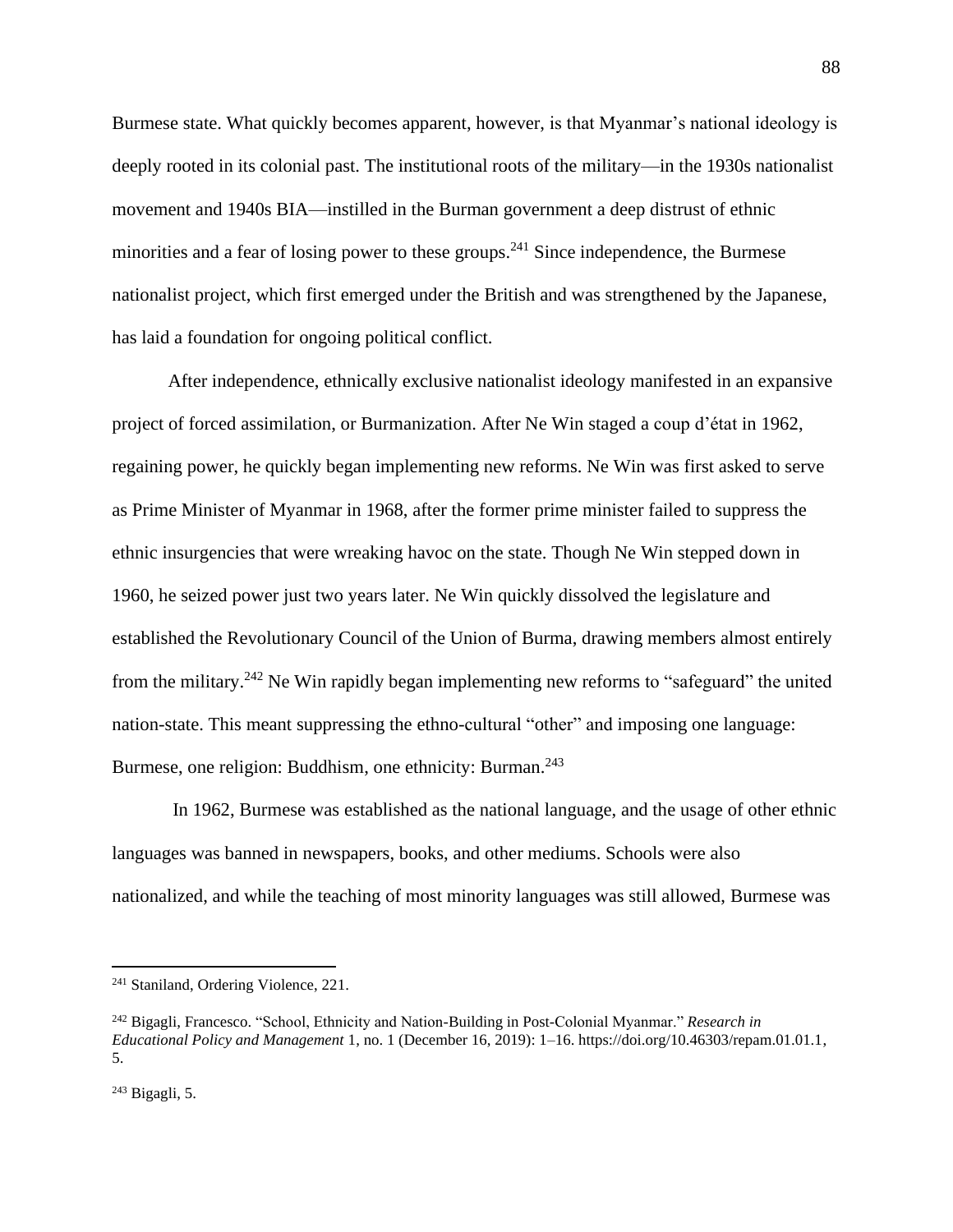promoted as the sole medium of instruction.<sup>244</sup> The growing influence of the central state and its Burmanizing agenda is particularly apparent in the case of the Kachin. The Kachin had long enjoyed a state of autonomy, or at the very least, a degree of removal from the politics in the central state. Yet they were increasingly subject to the power of the central government. The teaching of Kachin language was even banned in public schools.

General Ne Win also denied the need for a separate Mon culture and ethnicity, shortly after seizing power. According to Ne Win, "the Mon tradition had been fully incorporated into Burmese national culture, and thus required no distinct expression."<sup>245</sup> Just as Burmanization ultimately amplified ethnic divisions, the state's rejection of Mon identity only drew greater attention to the distinctness of Mon identity. The manner in which "ordinary" Mon people have responded to the nationalist agenda is often unclear, as the majority are poor rice farmers focused on their day-to-day survival (the same could be said of most ethnic minority groups in Myanmar). The government has insisted that a separate Mon identity is redundant, but its policies have continued to cultivate the notion of a distinct Mon identity. The harsh treatment of the Mon has led to an increased dependency on Mon militias for basic security, which has amplified support for ethnic armed organizations and reinforced public identification with Mon ethnicity.<sup>246</sup> Notably, Burmanization efforts have explicitly targeted the Kachins and Mons more frequently than the Karens—perhaps by the 1960s, the Karens were considered a lost cause, too deeply entrenched in centuries of conflict with the Burmans.

<sup>244</sup> Bigagli, "School, Ethnicity, and Nation-Building in Post-Colonial Myanmar" 6.

<sup>245</sup> South, *Mon Nationalism*, 160

<sup>246</sup> South, 161.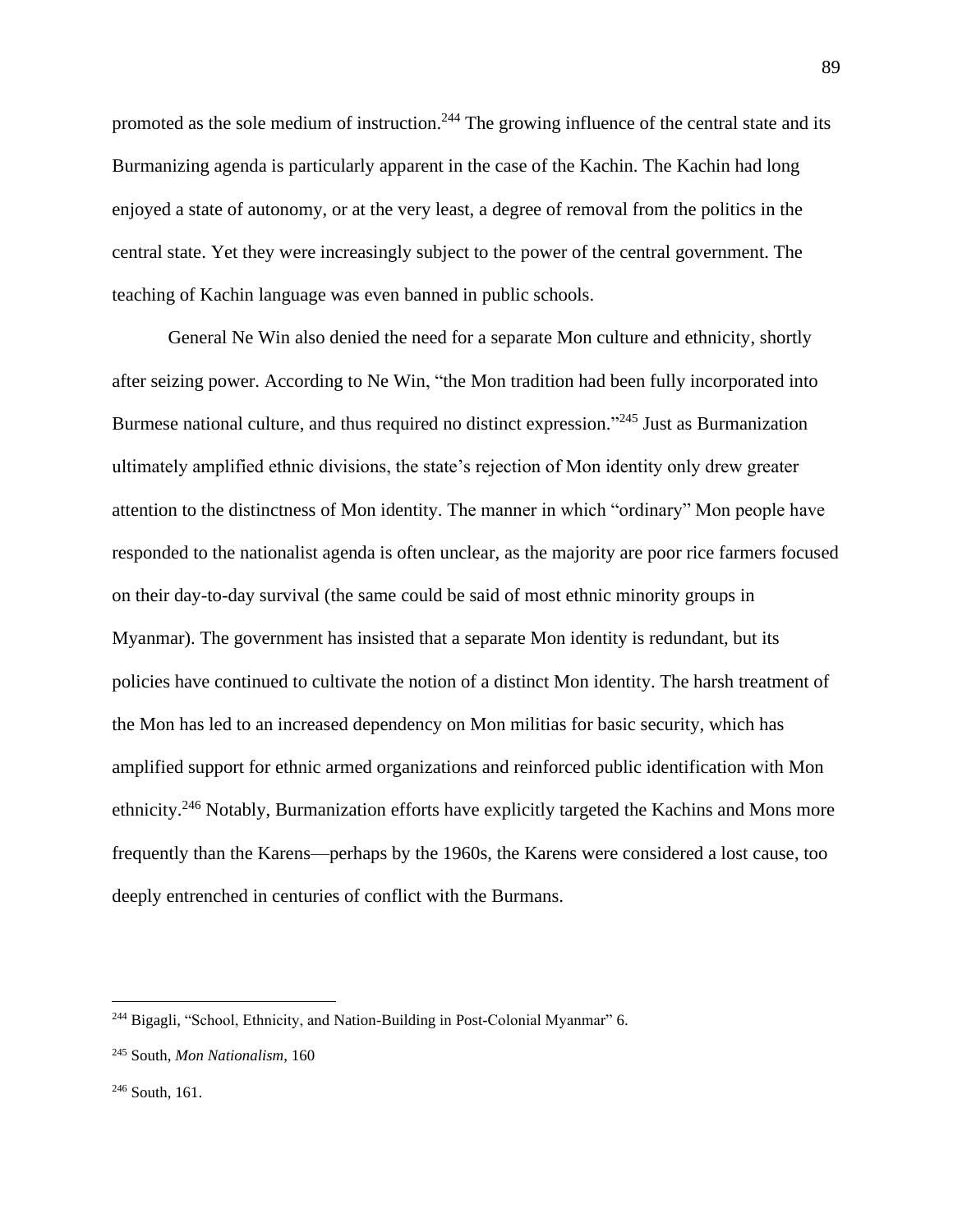The government in Rangoon continually strives to Burmanize its diverse population through the revival and propagation of a Burman national culture.<sup>247</sup> Since the early 1990s, museums have been built throughout Myanmar, intended to institutionalize and reproduce the "national culture."<sup>248</sup> While these policies were intended to promote national unity, they have continuously heightened ethno-cultural awareness among minority groups.<sup>249</sup> Burmanization policies have amplified ideas of an "us versus them," deepening and reinforcing the divisions between the Burmans and the ethnic minority groups. The attempt to eradicate diversity in Myanmar has had the unintentional effect of ensuring that minority identity has been largely defined in opposition to the ethnic majority.

The Burmese government has continued to sustain the ethnic conflict in Myanmar and reinforce divisions among its population. The ideological foundation of the postcolonial regime is deeply grounded in ethno-nationalism, making the state deeply suspicious of ethnic minority groups. After colonial and imperial ethnic divisions were transmitted into the early independence period, today, ethnically exclusive nationalist ideology continues to lay a foundation for conflict. In his study of Myanmar, Staniland does not explicitly focus on colonial legacies; instead, his argument emphasizes the goals and ideology of the postcolonial regime and the role these features play in shaping insurgency. Yet, this appears to be a superficial distinction. The goals of the modern Burmese state are fundamentally rooted in ethno-nationalism that was distinctly shaped by British and Japanese institutions. On a surface level, Staniland shifts attention away from the colonial period, yet his argument returns to colonial legacies, nonetheless. He writes

<sup>247</sup> Silverstein, *Burmese Politics*, 224.

<sup>248</sup> South, *Mon Nationalism*,160.

<sup>249</sup> Bigagli, "School, Ethnicity, and Nation-Building," 9.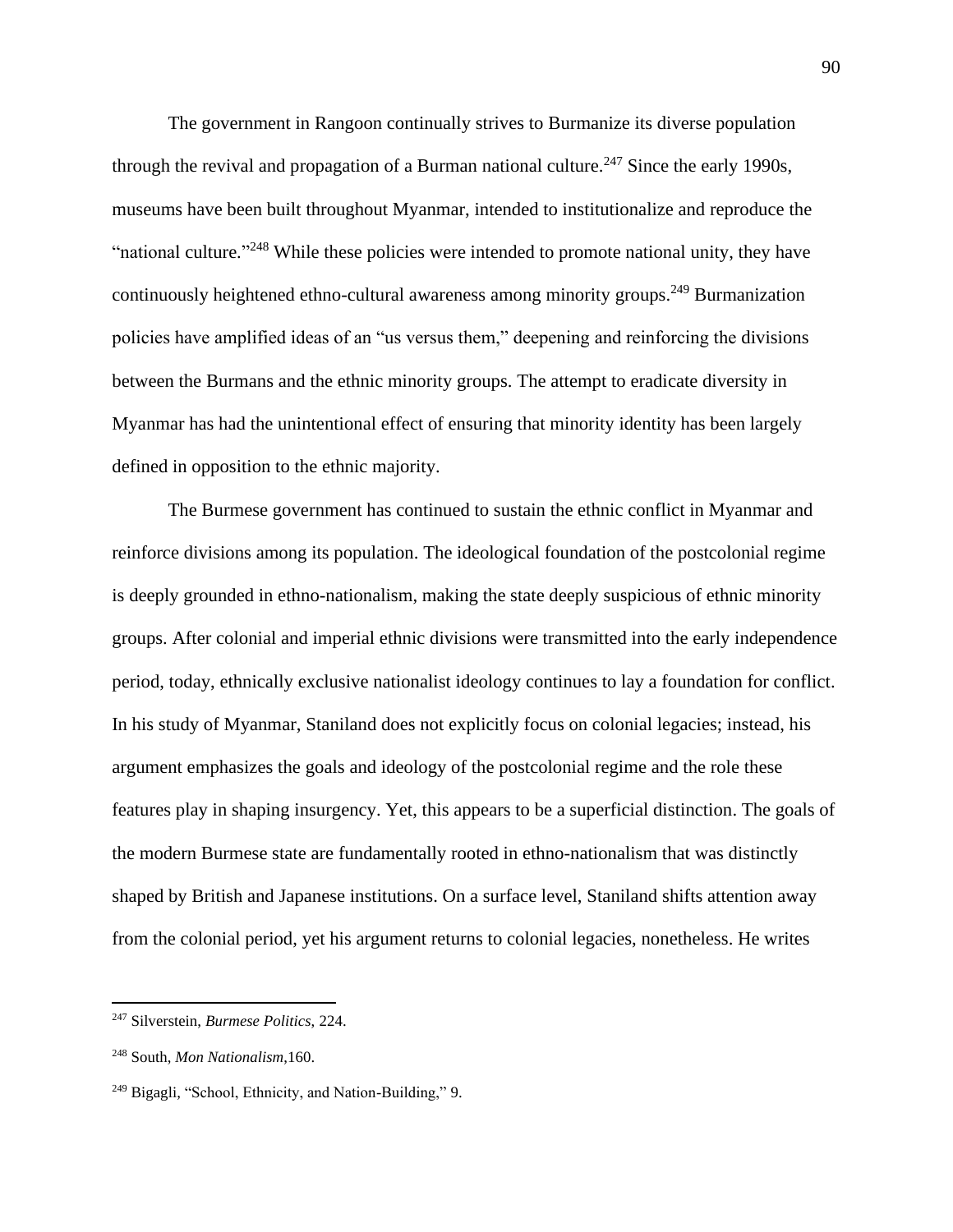that Burmese nationalism has had an "overriding focus on overcoming colonial humiliation and restoring the majority population to its rightful place."<sup>250</sup> While postcolonial regimes might reshape conflict dynamics in the pursuit of their own interests and ideological goals, the state in Myanmar has continued to sustain wartime and colonial era legacies of conflict. Guided by a fundamentally exclusive nationalist ideology, the modern state in Myanmar has been deeply unwilling to accommodate ethnic minorities, and the ideological project of Burmanization continues to generate revolt.<sup>251</sup>

## *Continued Insurgency, Ceasefire Politics, and Ethnic Defection*

If deeply rooted ethno-nationalism is the fundamental driver of Myanmar's ethnic conflict, how then should we interpret the recent shift to ceasefire politics, and the varying participation of ethnic minority groups in ceasefire agreements? In the following section, I analyze the conflict and negotiation patterns of the Karen, Kachin, and Mon, and show that this shift towards ceasefire politics is tactical, not fundamental. In each case, ethnic armed groups have signed ceasefire agreements when they faced significant resource constraints or tactical incentives. Overwhelmingly, war weariness and increased military pressures have forced ethnic insurgents to sign ceasefire agreements. There has been no fundamental rethinking of Burmese nationalism or willingness to recognize Myanmar's multicultural and multiracial identity. Ceasefire agreements do not represent any change to Myanmar's ethno-nationalism, or any shift in minority identity. Instead, ceasefire politics has been a superficial and short lived "solution" to ethnic conflict.

<sup>250</sup> Staniland, *Ordering Violence*, 228.

<sup>251</sup> Staniland, 220.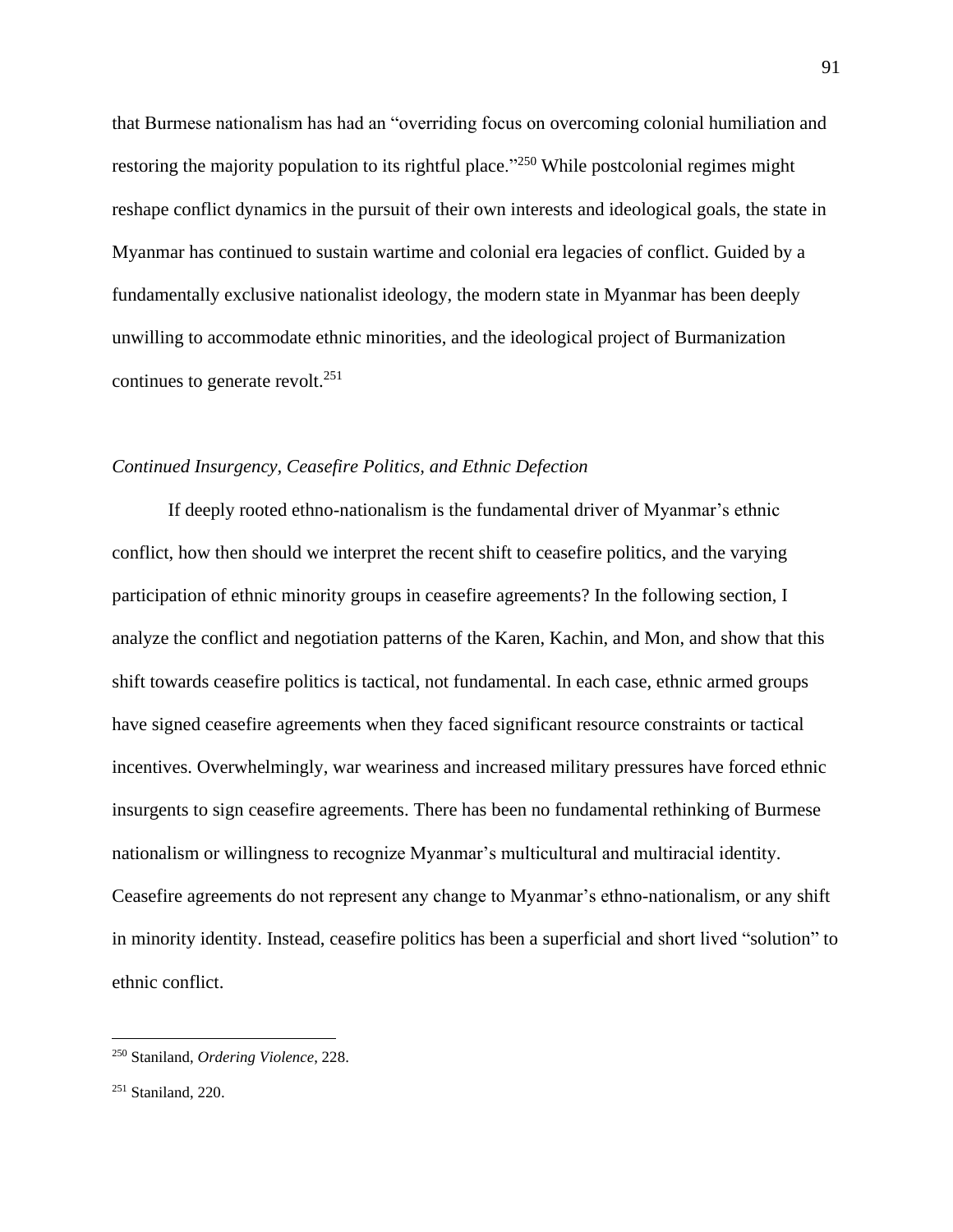The Kachin Independence Organization (KIO) and its armed wing, the Kachin Independence Army (KIA) effectively controlled the Kachin State from the 1960s until a 1994 ceasefire—it seems quite strange that such a robust insurgency would suddenly suspend its fight and stay largely dormant until 2011.<sup>252</sup> However, tactical incentives compelled the KIO to sign a ceasefire. After three decades of exhausting conflict, the KIO was increasingly outgunned by the central government. While the Kachin did have a powerful geographic stronghold, the distribution of their territory rendered it difficult to build a secure infrastructure without crossing government territory. The Kachin insurgency seemed to grow increasingly hopeless, and it was this war weariness that precipitated their ceasefire.<sup>253</sup>

Despite a nearly two-decade ceasefire, the KIA renewed its activities in 2011 and quickly regained momentum. It is clear that the previous ceasefire agreement was not representative of any fundamental shift in Kachin identity or politics; in fact, more and more Kachin youth are supporting the KIA and its means of seeking Kachin independence. This likely reflects the fact that many Kachin people felt increasingly marginalized throughout the early  $21<sup>st</sup>$  century, as economic changes in the name of development led to the exploitation of the natural resources found in Kachin territory.<sup>254</sup> While not the focus of this thesis, KIO violence also escalated following the 2021 military coup.

Similar to the Kachin, tactical incentives drove Mon insurgents to sign a ceasefire agreement in 1995. Unlike the Karen and Kachin insurgencies, the Mon have no borderland

<sup>252</sup> Sharma, "Ethnicity and Insurgency in Myanmar," 155.

<sup>&</sup>lt;sup>253</sup> Dukalskis, "Why Do Some Insurgent Groups Agree to Cease-Fires While Others Do Not?" 23.

<sup>254</sup> Han, *Asymmetrical Neighbors*, 221.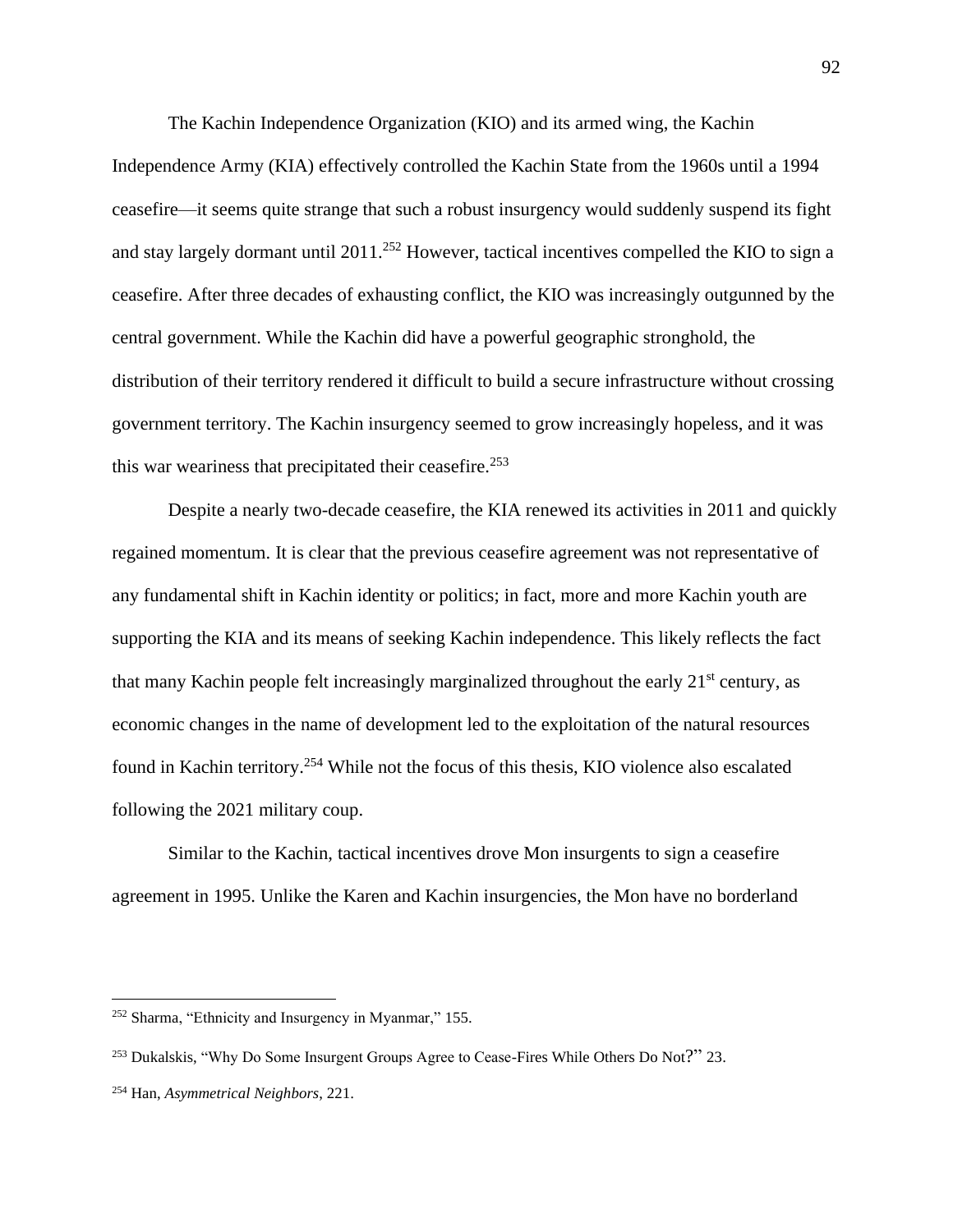territories to which they can retreat.<sup>255</sup> This geographic constraint, as well as the relatively small size of the Mon population, gradually weakened the New Mon State Party's military position over decades of fighting. Offensives by the Burmese army forced the NMSP to slowly retreat and ultimately sign a ceasefire agreement. From the perspective of the central state, the ceasefire agreement has been somewhat successful, in the sense that the NMSP's levels of violence have been low. However, this low level of insurgent activity is reflective of the very constraints that have long inhibited the collective action of the Mon people. Throughout Burmese history, the political experience of Mons has been defined by their unfortunate position as a small ethnic minority group distributed geographically across the majority population. It is logical that Mon insurgents have struggled the most in their fight against the central state. The lastingness of the Mon ceasefire is, once again, not representative of meaningful identity shift. The Mons continue pursue autonomy through the legal fold, though the state still refuses to acknowledge their ethnic identity.<sup>256</sup>

In Myanmar's civil conflict, the violence between the Karen and ethnic Burmans is the longest running. Unlike the Kachin and Mon insurgents, the Karen National Union (KNU) did not sign a ceasefire agreement until 2012. The KNU and its armed wing, the Karen National Liberation Army (KNLA), continues insurgent activities as the oldest armed insurgent group in Myanmar.<sup>257</sup> While it is difficult to calculate an official estimate—and the KNU has likely

<sup>&</sup>lt;sup>255</sup> Smith et al. "Reflections on the 1995 New Mon State Party Ceasefire," 14.

 $256$  Smith et al., 36.

<sup>257</sup> Buchanan, "Militia's in Myanmar," 29.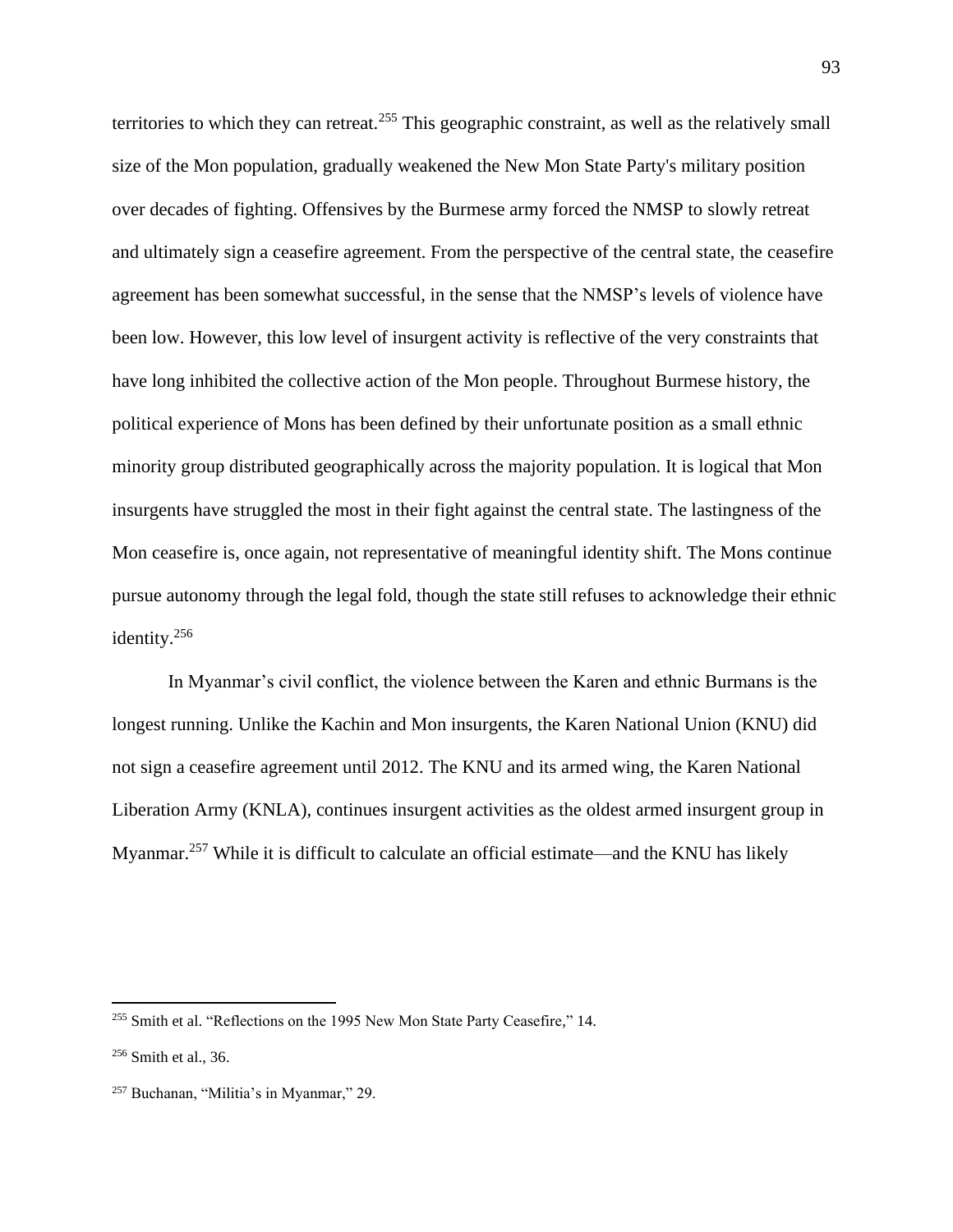shrunk in the past decade—it once boasted an army of 14,000 men. The KNU has also controlled a large amount of territory along Myanmar's eastern border.<sup>258</sup>

Two main factors deterred the KNU from signing a ceasefire agreement at an earlier date. Firstly, the KNU was well established after fighting for over 60 years. They provided basic administration in controlled areas, with established hospitals, clinics, high schools, and hundreds of village schools. This power made the KNU less inclined to sign a ceasefire, as they were not facing the same constraints as the Kachin and Mon.<sup>259</sup> Second, the Karen had a very welldeveloped political ideology that was founded in a deep mistrust of the central state.<sup>260</sup> The four guiding principles of the KNU had built-in barriers to a ceasefire:

Surrender is out of the question; the recognition of the Karen State must be completed;

the KNU shall retain its arms; the Karen shall decide their own political destiny.<sup>261</sup> The legacy of distrust between the KNU and the central government rendered a ceasefire very difficult. The BIA massacres in Karen villages were associated with the central government and the Tatmadaw. The institutional continuity of the military, and its powerful role in the government, sustained insurgency, keeping the Karens and Burmans locked in ethnic conflict.<sup>262</sup> However, even the powerful KNU was ultimately worn down, signing a ceasefire in 2012. Almost a decade later, this ceasefire was rendered meaningless by the February 2021 military coup.

<sup>258</sup> Sharma, "Ethnicity and Insurgency in Myanmar," 156.

<sup>259</sup> Dukalskis, "Why Do Some Groups Agree to Cease-Fires While Others Do Not?" 27.

<sup>260</sup> Dukalskis, 27.

<sup>261</sup> Dukalskis, 28.

<sup>262</sup> Dukalskis, 28.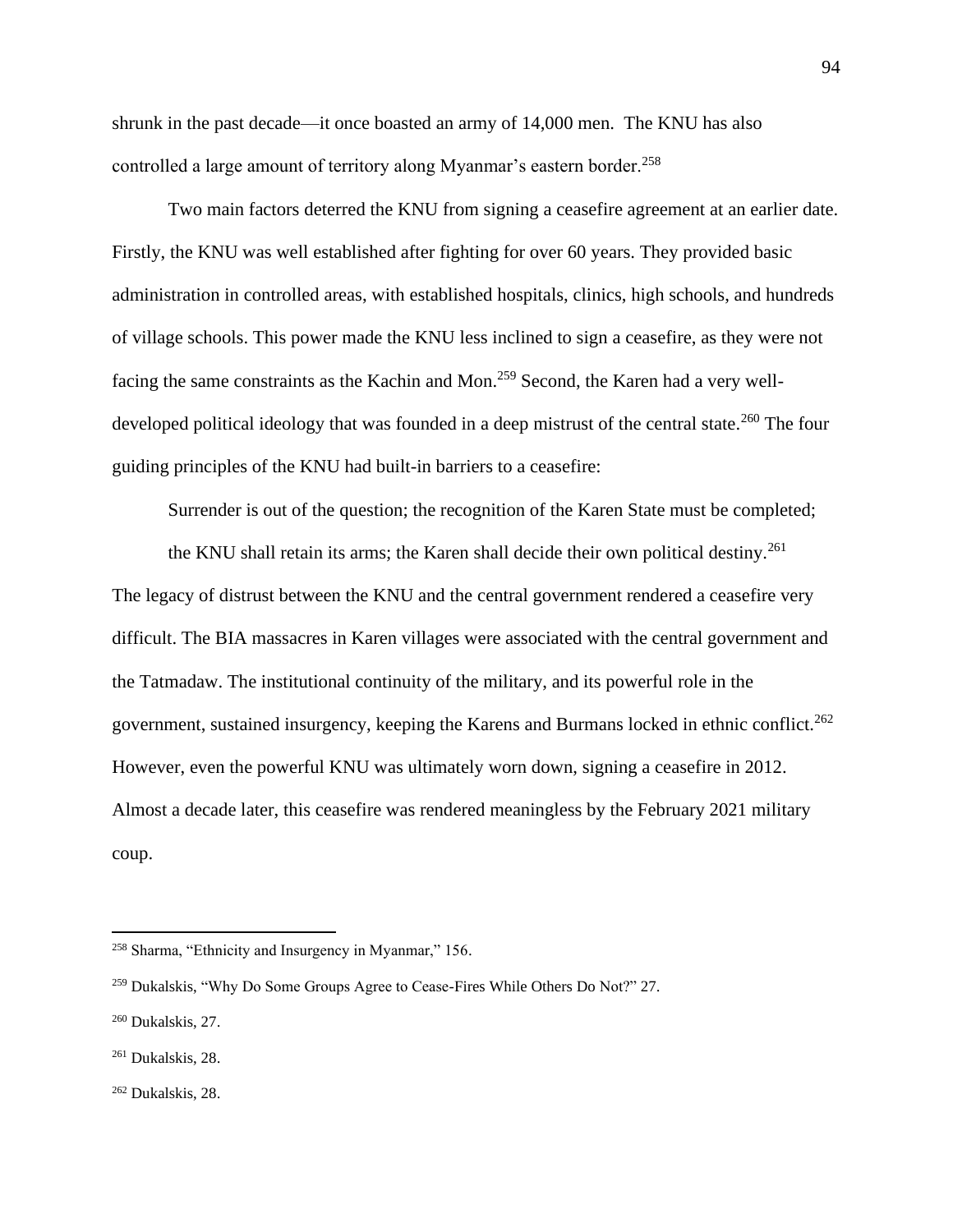In the past three decades, there have been notable shifts to ceasefire politics. However, this shift is ultimately reflective of war weariness and the different constraints limiting insurgent groups, rather than a fundamental change to the dynamics of ethnic conflict, or a fluid and evolving expression of ethnic identity. It is important to note, however, that there has been minimal ethnic defection in Myanmar. Kalyvas defines ethnic defection as "a process whereby individuals join organizations explicitly opposed to the national aspirations with which they identify and end up fighting against their coethnics."<sup>263</sup> In Myanmar, as in any civil conflict, there have been divisions within organizations: rifts over different ideological goals and competing strategies. Some of these divisions have resulted in the fragmentation of insurgent groups, and some of these splinter groups have been repurposed by the Tatmadaw as pro-state militias, supplying local information and manpower.

In 2009, Myanmar implemented the Border Guard Force (BGF) scheme to incorporate former ethnic insurgents into the Tatmadaw structure.<sup>264</sup> The BGF has faced significant difficulty: not all ceasefire signatories accepted the program, and many perceived it as an effort to dismantle their forces.<sup>265</sup> However, some small splinter groups have been successfully incorporated through the BGF. Kalyvas finds that territorial control is a major predictor of ethnic defection—the higher the level of territorial control exercised by the "enemy" in a given locality, the more ethnic defection is observed.<sup>266</sup> In Myanmar, this theory wrongly predicts that the Mons would be most likely to experience ethnic defection, as they have no geographic stronghold and

<sup>263</sup> Kalyvas, "Ethnic Defection in Civil War," 1045.

<sup>264</sup> Adhi Priamariziki, "Ka Kwe Ke to Border Guard Force: Proxy of Violence in Myanmar." Ritsumeikan University: Institute of International Relations and Area Studies, 2020, 43.

<sup>265</sup> Priamariziki, 55.

<sup>266</sup> Kalyvas, 1061.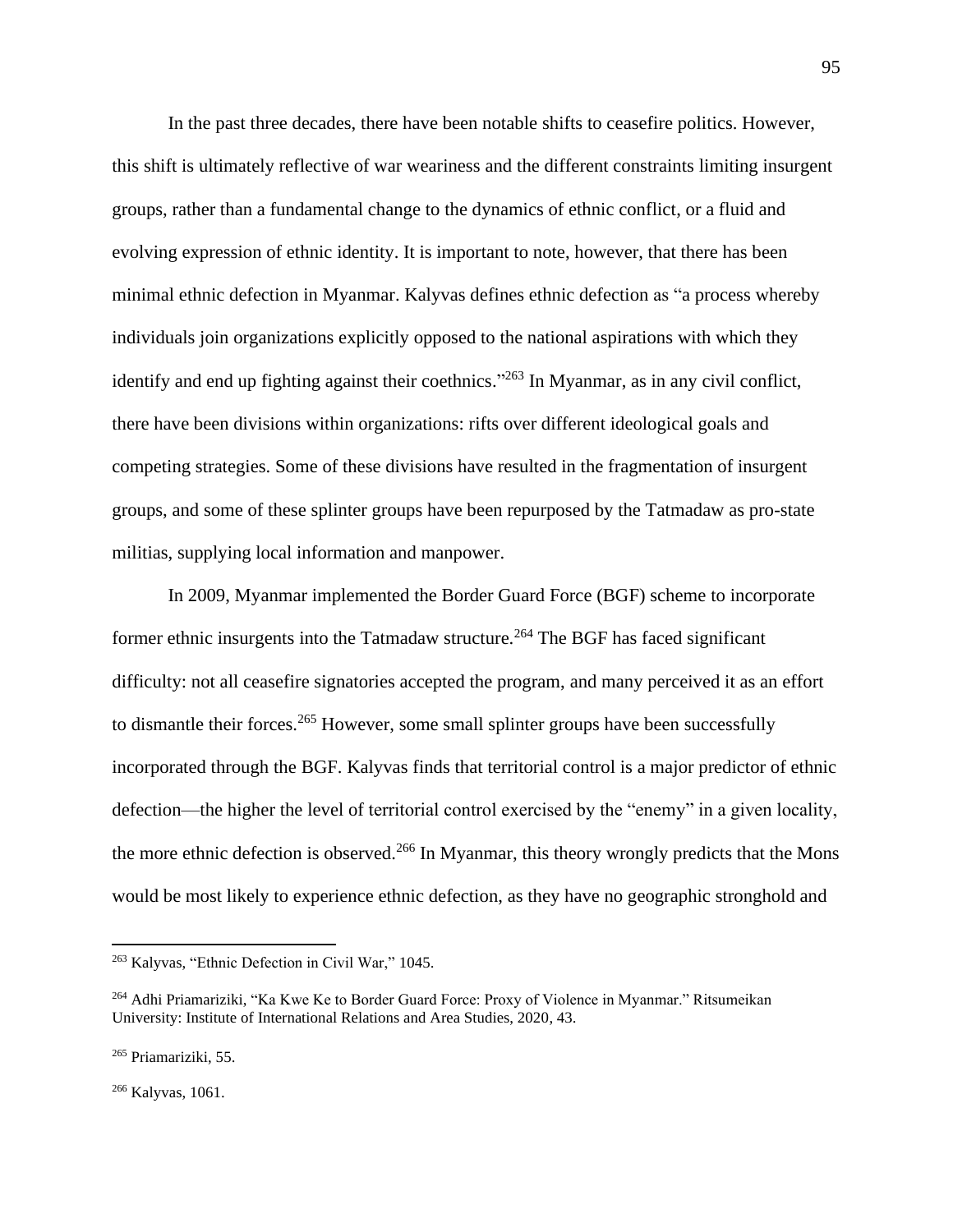live within territory controlled by Burmans. Yet when the NMSP signed a ceasefire, it refused to relinquish control over its forces and integrate into the BGF. Instead, Karen and Kachin splinter groups have been incorporated into the BGF, despite having more territorial control than the Mons. Kalyvas' findings fail to explain ethnic defection in Myanmar, revealing that territorial control is not entirely predictive of ethnic defection. More importantly, however, I argue that limited ethnic defection is not representative of any meaningful change in Myanmar's ethnic conflict. Kalyvas remarks that the recruitment of ethnic defectors is "a testament to the fluidity of ethnic boundaries."<sup>267</sup> Yet Myanmar's ethnic boundaries have not really shifted or changed.

Despite limited ethnic defection, Kachin and Karen groups remain firmly locked in conflict with the central state. Kalyvas stresses that the process of ethnic defection is "extremely consequential even when the numbers of defectors remain relatively small" because ethnic identity ceases to be a reliable indicator of rebel behavior.<sup>268</sup> In Myanmar, ethnic identity has been a powerful indicator of political and violent behavior since independence in 1948—this is far from changing. The BGF program was implemented in 2009. Aside from the incorporation of small splinter groups, this program has not driven any meaningful shift in ethnic politics, and ethnic identity remains a reliable indicator of rebel behavior. Kachin, Karen, and Mon organizations continually assert their desires for ethnic autonomy, with widespread support from their respective groups. Burmese ethno-nationalism sustains this insurgency: Burmanization policies amplify "otherness," the military pushes for a unitary, nonfederal state, and commits extremely high levels of violence in ongoing conflicts.<sup>269</sup> Ultimately, we observe little of the

<sup>267</sup> Kalyvas, "Ethnic Defection in Civil War," 1061.

<sup>268</sup> Kalyvas, 1055.

<sup>269</sup> Staniland, *Ordering Violence*, 227.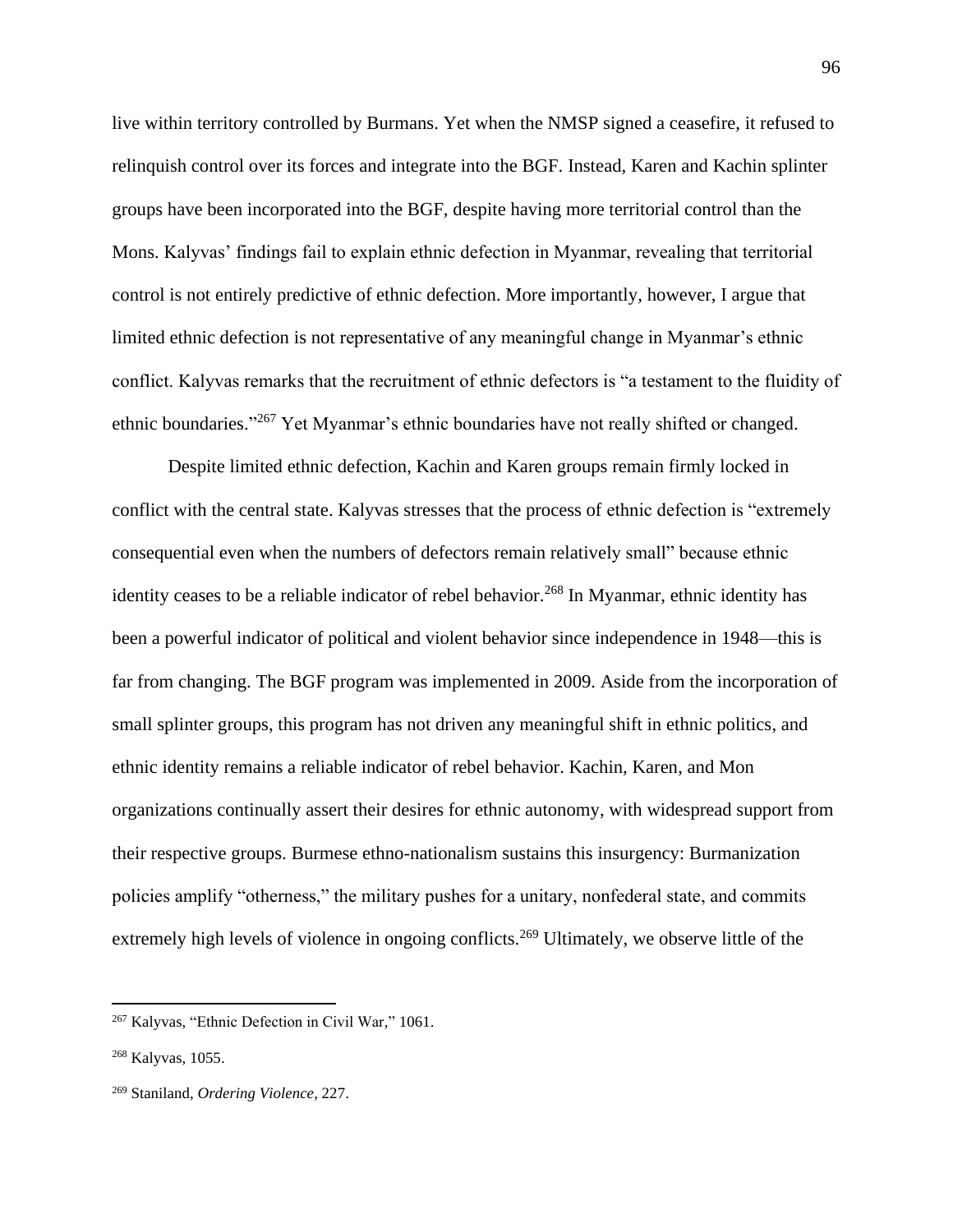<sup>270</sup> Staniland, *Ordering Violence*, 223.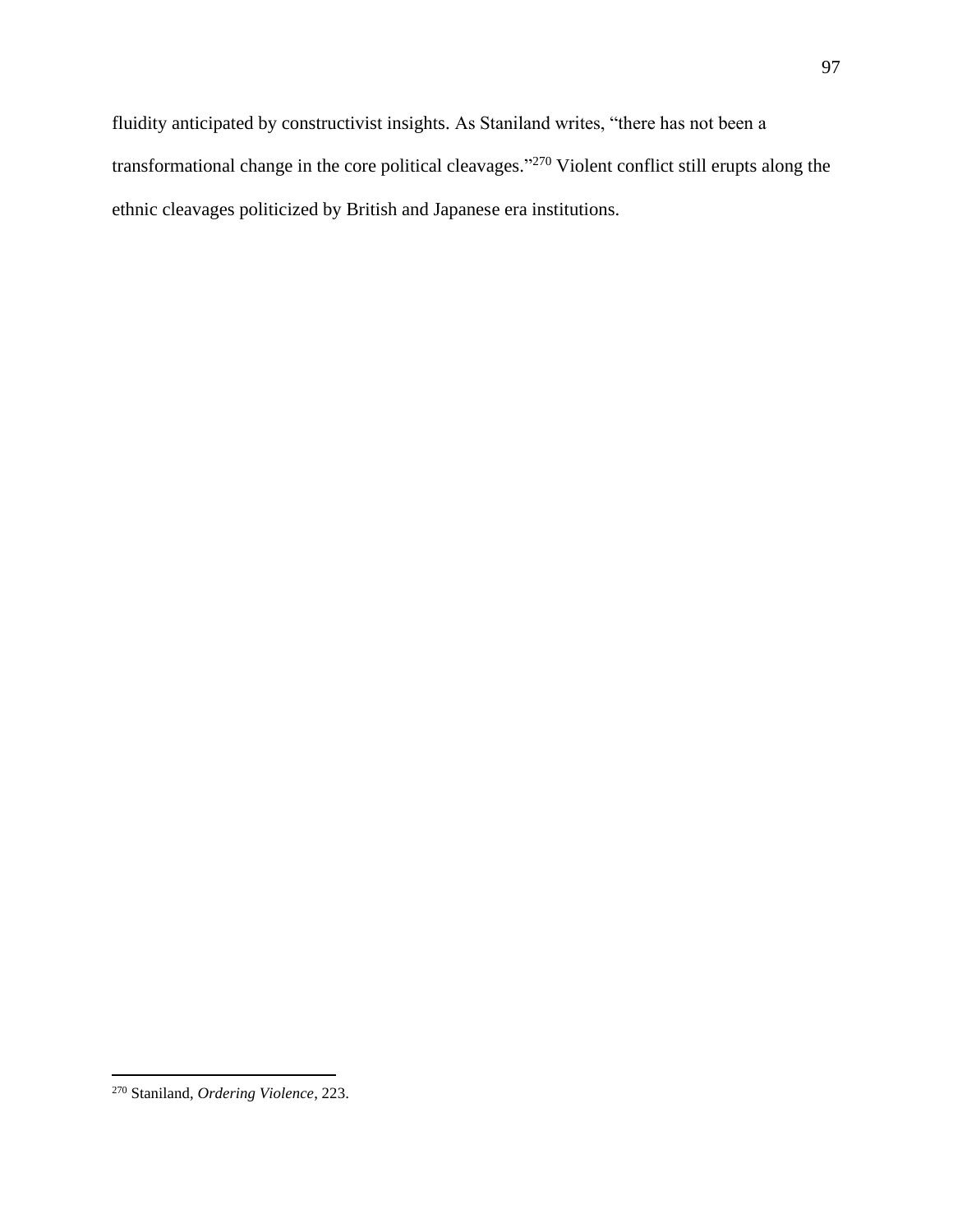### Chapter Five: Striking Continuity and Enduring Ethnic Conflict

# **Introduction**

British and Japanese era institutions created lasting fault lines of conflict, dividing Myanmar's diverse society, and reproducing patterns of ethnic violence between the military and minority groups. Prior to colonization, ethnicity was highly textured and elastic, defined in regional and linguistic terms. Ethnic identity was not made highly political until the British colonial state stratified the Burmese population along ethnic lines. By selectively incorporating Karens and Kachins into the colonial military, and bestowing political privileges upon them, the British elevated the status of ethnic minority groups. The Burman majority was simultaneously excluded from the military and underrepresented politically, spurring an ethno-nationalist movement that drew a sharp line between "collaborators" and Burman nationalists. Under the colonial state, the primacy of coercive force, rising ethnic tensions, and anti-British nationalist sentiment primed society for Japanese militarism. The Japanese captured the momentum of the Burman nationalists to overthrow the British and establish Myanmar's first national army. In founding the Burman Independence Army, the Japanese unknowingly created an institution that would quickly emerge as the nucleus of the post-independence government. The BIA evolved almost directly into the Tatmadaw: this institutional continuity preserved ethnonationalist ideology and ethnic fault lines of conflict between the Burmans and ethnic minority groups. While British institutions made ethnicity fundamentally political, Japanese military institutions ensured that colonial era ethnic cleavages were transmitted into the postcolonial independent state.

Since independence, the Karens, Kachins and Mons have continued to assert violent separatist claims against the central state. Though we observe a distinct shift to ceasefire politics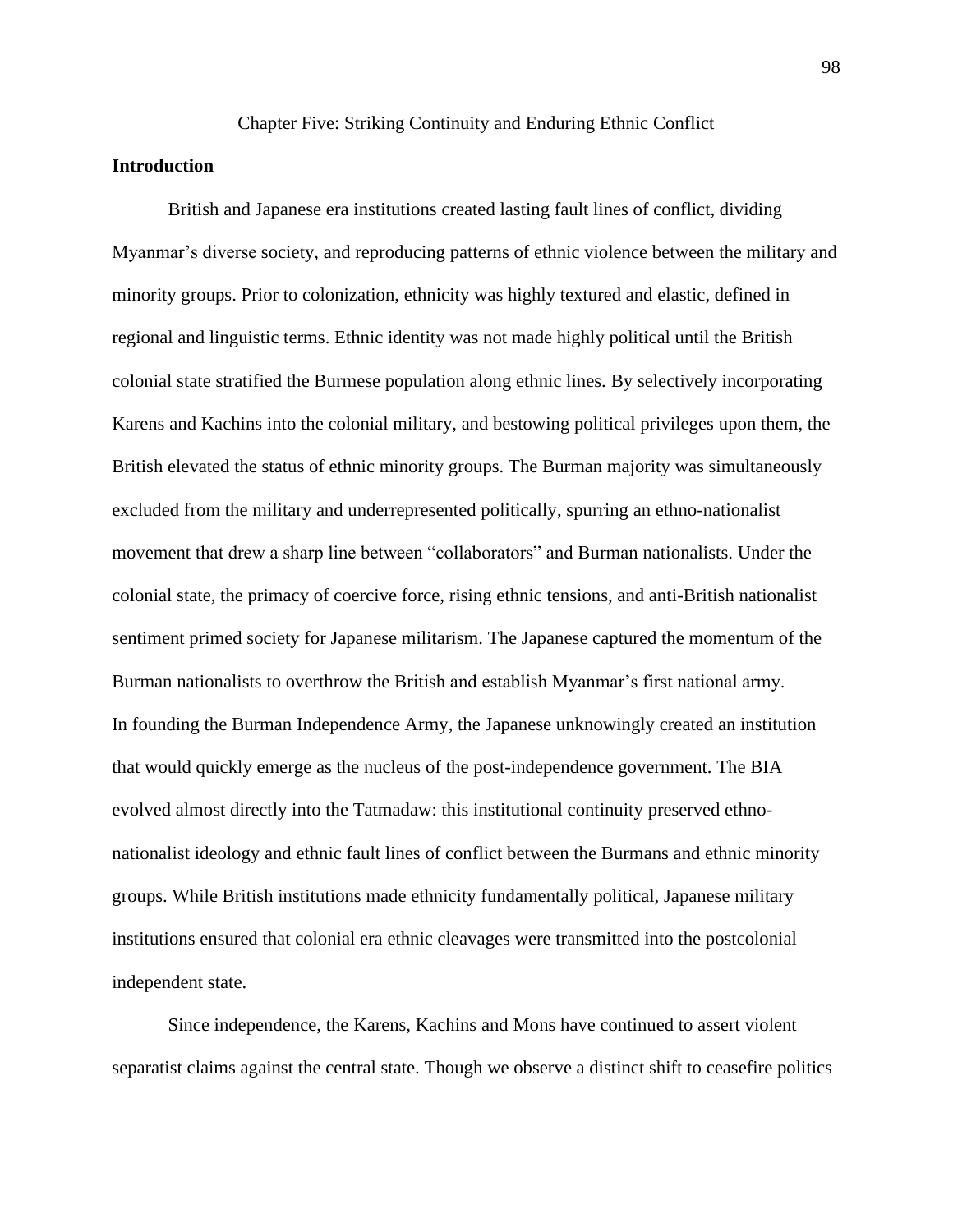in the 1990s, this was not precipitated by changing dynamics of ethnic conflict. Closer analysis reveals that tactical difficulties and war weariness were the primary factors contributing to the signature of ceasefire agreements. Weakened insurgent groups cooperated with the central state out of desperation and this cooperation did not last, as both the Karen and Kachin resumed hostilities despite their ceasefire agreements. The political and ethnic cleavages that drive modern ethnic conflict trace clearly to British and Japanese era institutions. The Burmese state is gripped by ethno-nationalism that sustains a self-reproductive cycle of violence.

This thesis tested three different hypotheses. First, I considered hypothesis 1: *British colonialism established "fault lines" of conflict, determining the course of ethnic conflict in Myanmar.* My findings support this hypothesis—the colonial period was institutionally transformative, establishing ethnic identity as the foundation of political and military mobilization. However, these fault lines of conflict would not have been so durable without the reinforcement of Japanese institutions. My analysis shows that the Japanese occupation during World War II did not overwrite the British colonial legacy. Thus, I reject my second hypothesis: *massive wartime disruption replaced colonial institutions, casting new legacies which better explain Myanmar's ethnic conflict.* The British and Japanese legacies coincided almost perfectly; the Japanese harnessed an ethno-nationalist movement to serve their own wartime imperatives, while the British took advantage of insecure and hopeful minority groups. Wartime institution building reinforced the ethnic demarcation between nationalists and colonial collaborators, amplifying mistrust and resentment in Myanmar's divided population.<sup>271</sup> It is impossible to entirely disentangle the legacies of the British and the Japanese, as the Japanese occupation preserved colonial era dynamics and deepened ethnic cleavages. As noted in Chapter Two, this

<sup>&</sup>lt;sup>271</sup> Selth, "Race and Resistance," 507.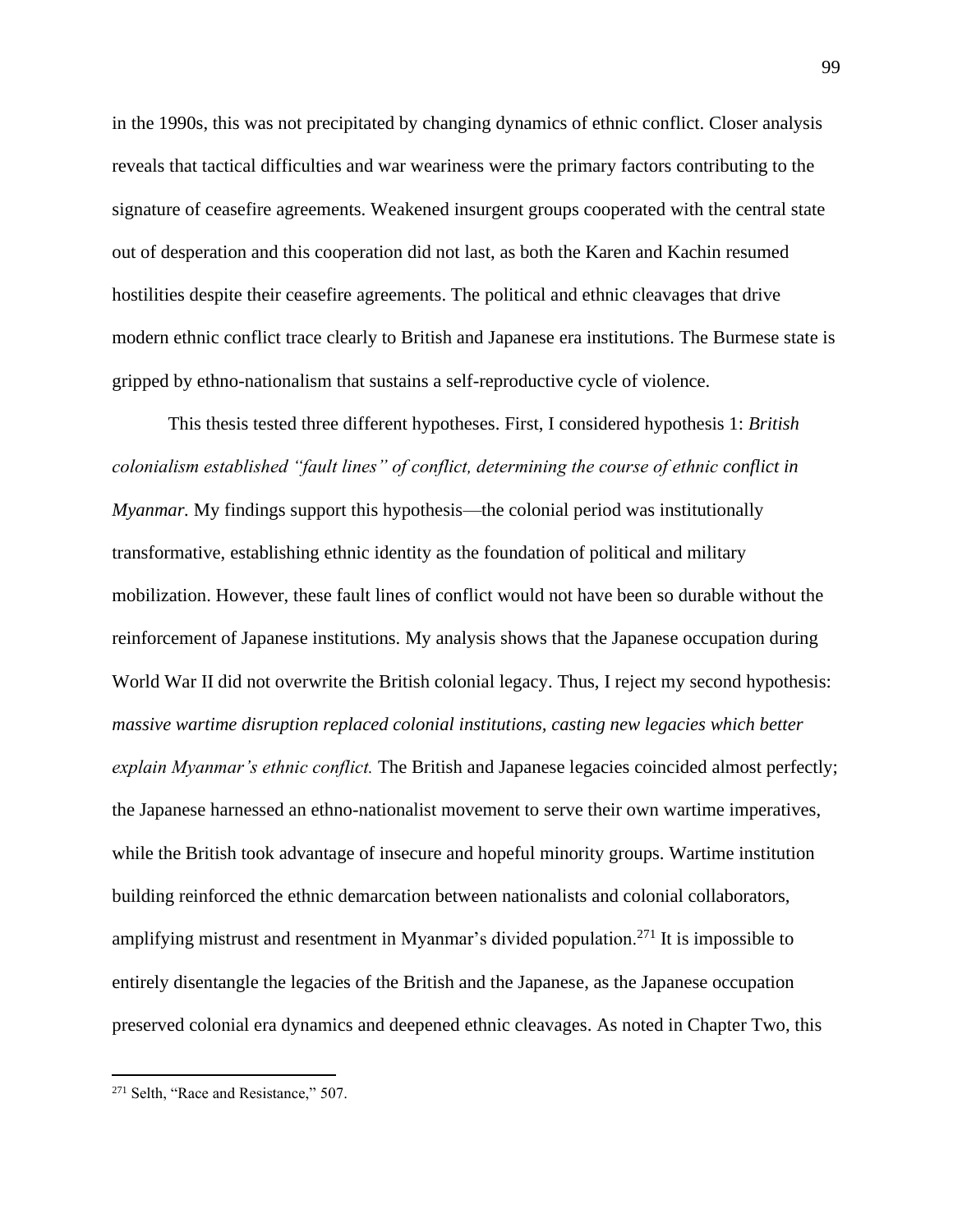finding should be investigated in further research. Under what conditions does war scramble ethnic identities, and when does it reproduce them? Is Myanmar unique in this regard, or does this reflect a general trend?

My findings also contradict hypothesis 3: *ethnic conflict in Myanmar has not been determined by institutional legacies; political and social factors have shaped the behaviors of conflict actors, driving the evolution of ethnic conflict.* While non-institutional factors have certainly influenced the behaviors of conflict actors, the modern Burmese state is still defined by British and Japanese era institutions—most importantly, the military. The ethnically exclusive Tatmadaw is a shockingly powerful institution that controls the state, dictates an ethnonationalist agenda, and fuels conflict. The militarization of Myanmar can clearly be traced to the legacies of the British and Japanese, which coincided to elevate the role of the military above all other institutions of governance.

Each of these three hypotheses failed to entirely predict the institutional determinants of Myanmar's ethnic conflict, and its remarkable continuity. Though my first hypothesis most closely resembles my findings in this project, it still fails to capture and incorporate the significance of the Japanese occupation during World War II. Together, the British and Japanese periods established an institutional trajectory that has produced disastrous long-term consequences.

#### **Continuity in Conflict**

The central finding of this project is that Myanmar's ethnic conflict has major elements of continuity. From the colonial era to World War II, to modern day, conflict has been reproduced along the same ethnic divides. Each iteration of the Burmese military—the colonial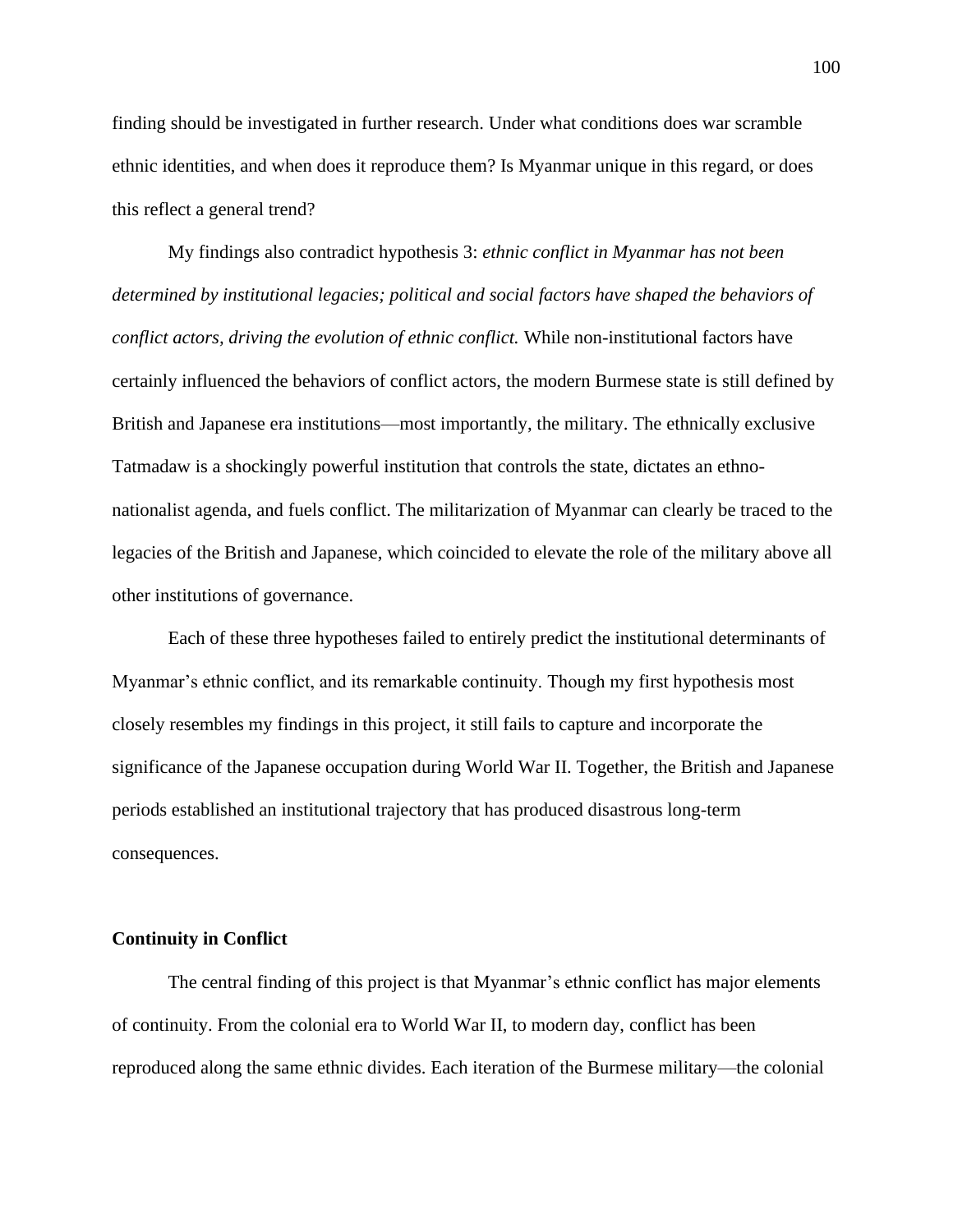military, the BIA, and the Tatmadaw—has been an ethnically exclusive institution with elevated oversight and striking supremacy. Ethnic identity has continued to serve as a yardstick for political power, and the basis for competition over influence, leadership, and autonomy.<sup>272</sup> As a result, Burman, Kachin, Karen and Mon identities remain extremely politically salient.

"Change is synonymous with war," Kalyvas writes.<sup>273</sup> Yet this pithy observation does not ring true in the case of Myanmar. My findings raise a significant question: why has Myanmar had so much continuity in its ethnic conflict? Why do I observe so little fluidity, despite Kalyvas' theoretical and empirical predictions? First, it is important to recognize the limits of Kalyvas' findings: the bulk of his analysis is focused on one province in a single country— Argolid, in southern Greece—and therefore his theory of ethnic defection must be treated as suggestive.<sup>274</sup> While territorial control was highly predictive of ethnic defection in Argolid, it does not accurately predict ethnic defection in Myanmar. Further research could examine why territorial control is not a significant determinant of ethnic defection in Myanmar. Based on my overall findings, I anticipate that ideology and institutional legacies play a key role in determining ethnic conflict, in addition to resource constraints. While many ethnic groups, including the New Mon State Party, signed ceasefire agreements, only certain splinter groups are willing to cooperate with such a deeply exclusionary ethnocratic state. Should this prove true, Kalyvas' theory of ethnic defection might be adapted.

My analysis of Myanmar also suggests that varying expressions of ethnic identity, as in ethnic defection, do not necessarily represent a fundamental change in an ongoing ethnic

<sup>272</sup> Lieberman and Singh, "Census Enumeration and Group Conflict," 8.

<sup>273</sup> Kalyvas, "Ethnic Defection in Civil War," 1063.

<sup>274</sup> Kalyvas, 1060.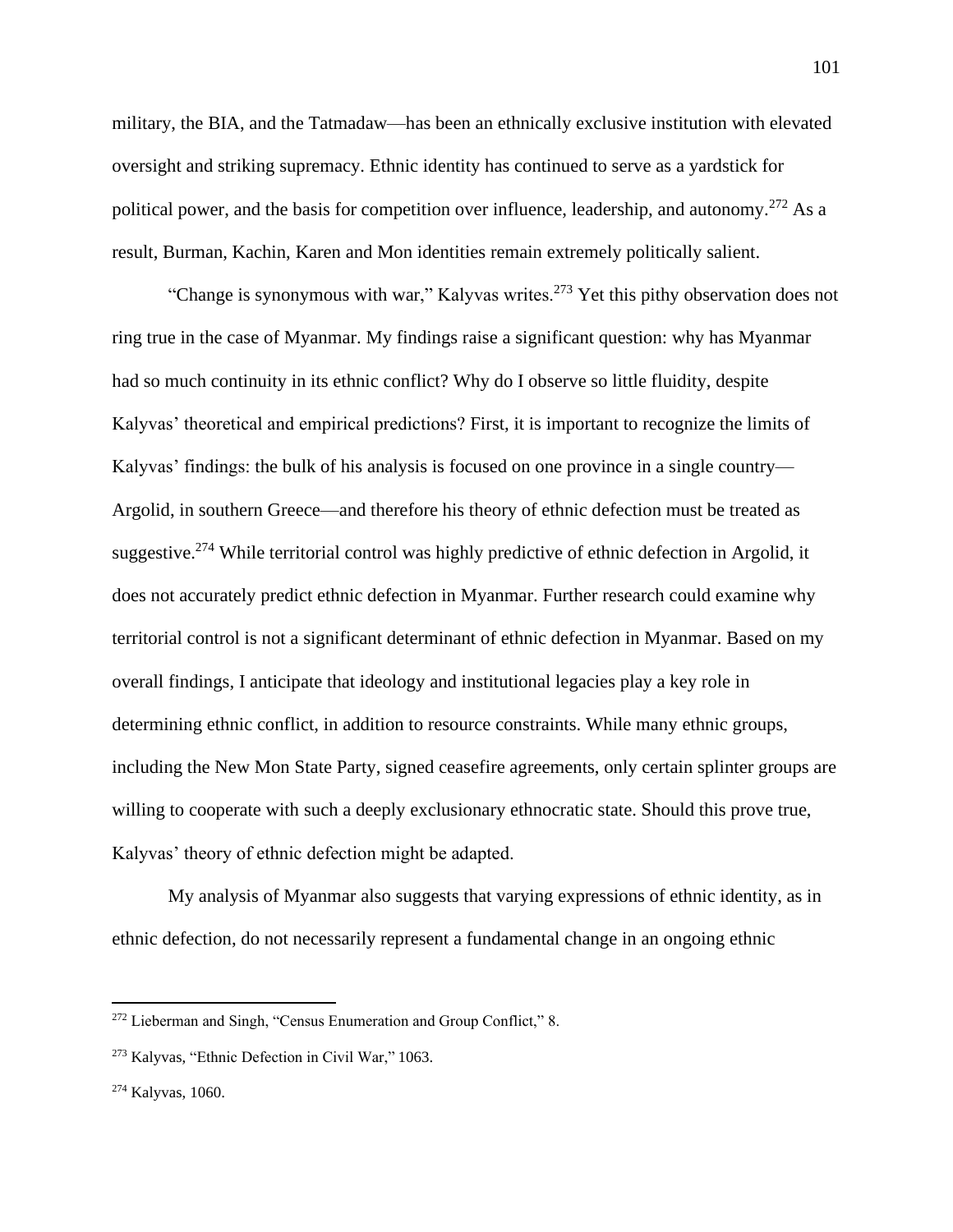conflict. Despite the ethnic defection of splinter groups, Myanmar's ethnic minorities remain locked in conflict with the central state. As seen in Myanmar, when institutions reinforce conflict over many decades, patterns of violence become highly durable.<sup>275</sup> Limited instances of ethnic defection are less meaningful, and less predictive of ethnic behaviors. Essentially, the significance of ethnic defection is entirely overwhelmed by more powerful institutions that reinforce ethnic identity and preserve fault lines of conflict. My findings suggest that when ethnic defection occurs late in an already durable ethnic conflict, this variance in the behavioral expression of ethnic identity does not necessarily undermine the significance of institutional legacies or fundamentally alter conflict dynamics. This is an expansive area for further research, with major implications for the prediction of ethnic conflict. When does ethnic defection precipitate greater fluidity in the behavioral expression of ethnic identity? Is there something distinct about Myanmar's ethnic conflict, or might this finding be generalizable in similar cases? Myanmar represents a case of extremely durable ethnic conflict that traces directly back to colonial legacies—a valuable case study for comparison with other postcolonial regimes.

#### **Looking to the Future**

The weight of history constricts Myanmar's political future; recent developments only reaffirm this finding. The brutal ethnic cleansing of the Rohingya, beginning in August 2017, serves as a grim example of the state's unwillingness to recognize the political status of minority groups. The central state refuses to accept the multi-ethnic and multi-racial identities of its populace and perpetuates "otherness" through policies of forced assimilation and horrific, discriminate violence. The ethno-nationalist government and Tatmadaw continue to reinforce

<sup>275</sup> Verghese, *The Colonial Origins of Ethnic Violence,* 211.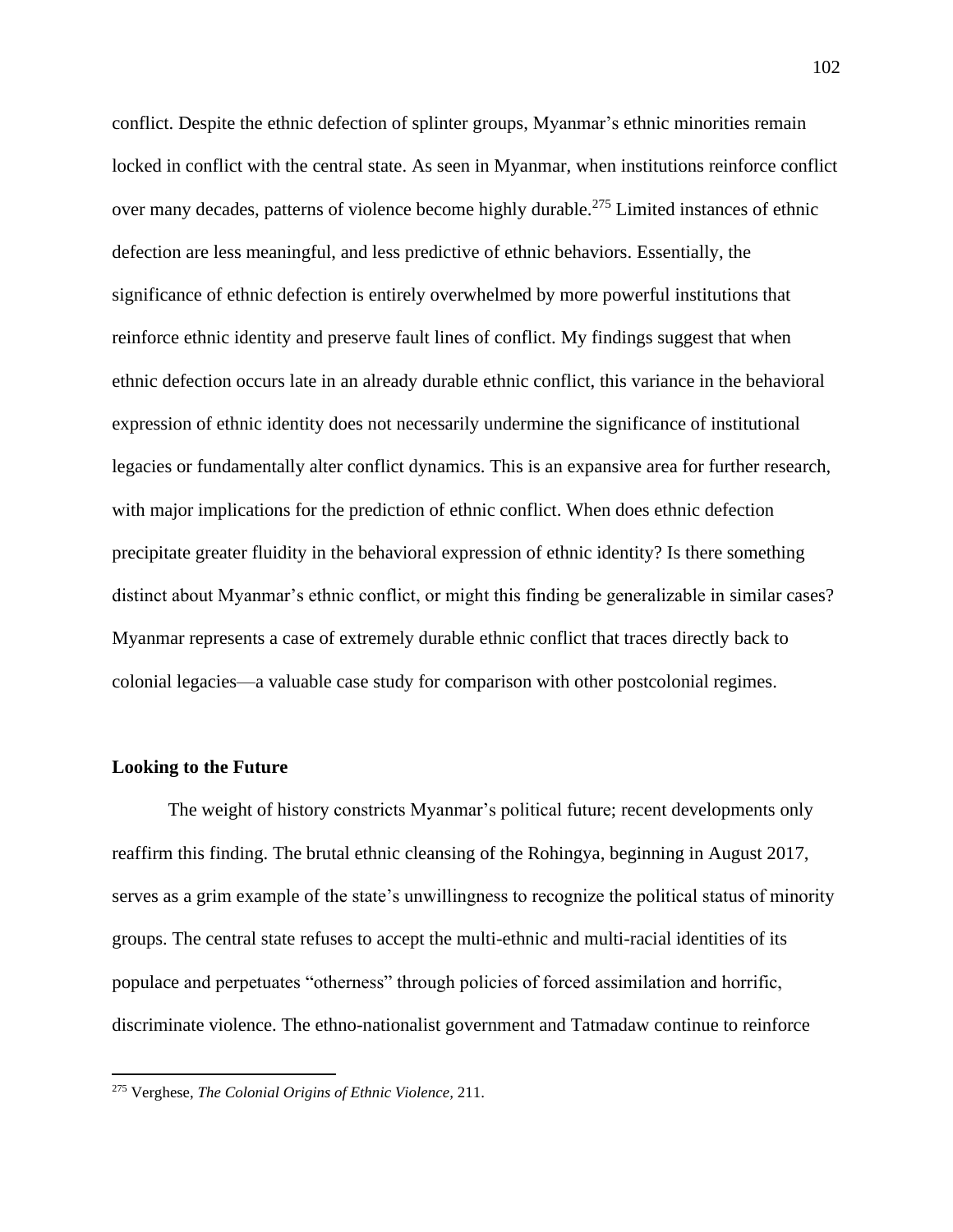ethnic divisions in Myanmar, reinforcing patterns of conflict along colonial and imperial fault lines. The ideological goals of the postcolonial regime help us to understand why the breakthrough into cease-fire politics has not been followed by the widespread incorporation of insurgent groups, and why the Karen National Union and Kachin Independence Army have continued to fight against the state despite previous ceasefire agreements.<sup>276</sup>

The striking continuity of Myanmar's ethnic conflict is further illustrated in the 2021 military coup and its aftermath. Last February, the Burman majority Tatmadaw demonstrated its ultimate supremacy, seizing power in the dead of night and putting a firm end to Myanmar's recent period of quasi-democracy. Following the coup, violent crackdowns increased armed resistance, particularly among the Karens and Kachins. In response, the military has brutally targeted civilian populations through airstrikes, mass killings, and arrests.<sup>277</sup> This state violence only escalates insurgent violence, and every revolt deepens colonial fault lines of conflict. British and Japanese era legacies created an insidious and enduring military institution that locks the state in ethnic violence. The potential for ongoing conflict will remain ever present unless there is a fundamental rethinking of Myanmar's national identity. 278

Myanmar's historical institutions created a path-dependent, self-perpetuating ethnic conflict. The parallels between the colonial period, the Japanese occupation, and the  $21<sup>st</sup>$  century are unmistakable—the state is ruled by coercive force, the population is divided along ethnic lines, and political power is defined in ethnic terms. Conflict in Myanmar is far from fluid: the

<sup>276</sup> Staniland, *Ordering Violence*, 229.

<sup>&</sup>lt;sup>277</sup> "Mvanmar's Coup: A Year under Military Rule in Numbers." The Guardian. Guardian News and Media, February 1, 2022. https://www.theguardian.com/global-development/2022/feb/01/myanmar-coup-a-year-undermilitary-rule-in-numbers.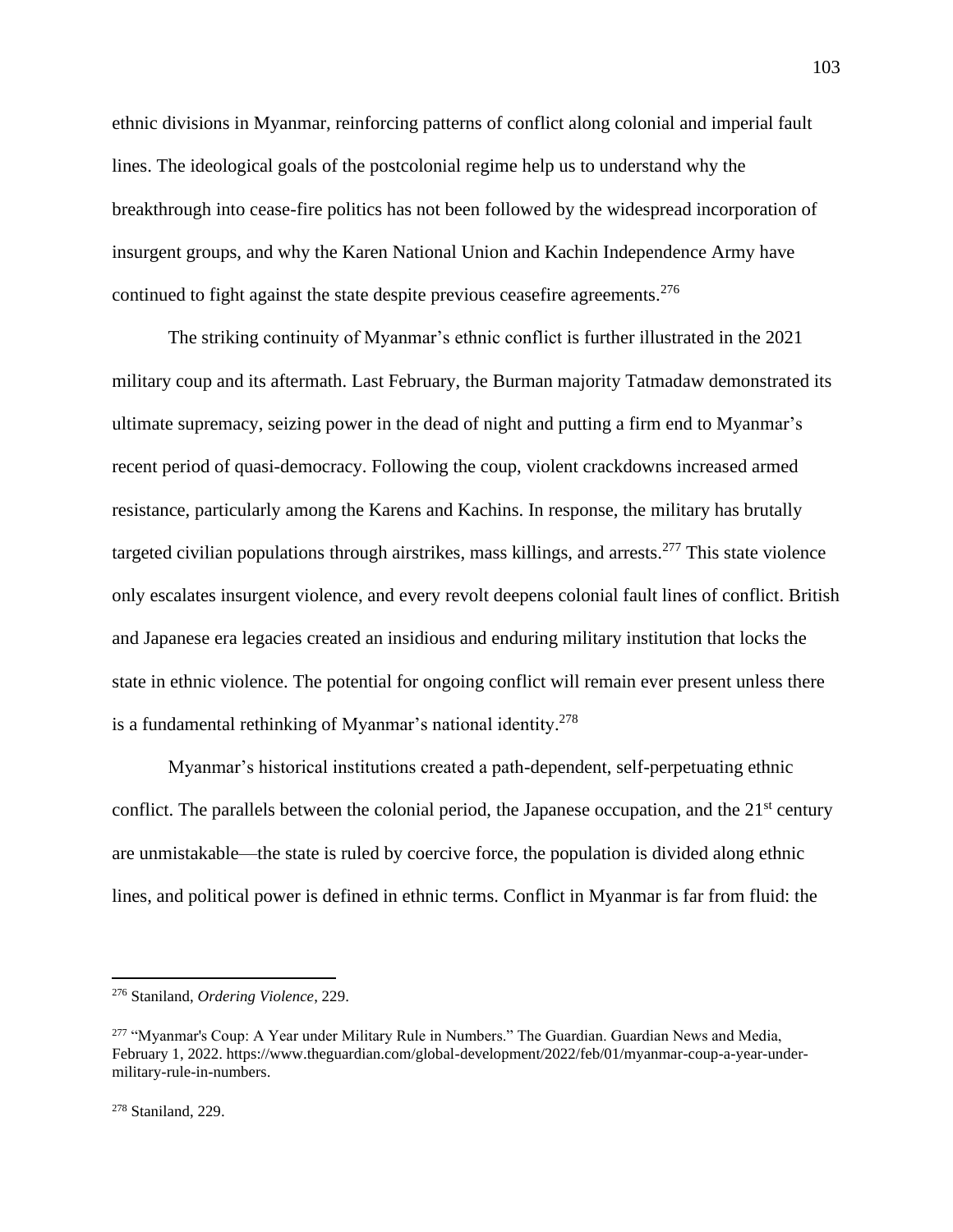state continues along a disastrous institutional trajectory that reinforces ethnic conflict, without an end in sight.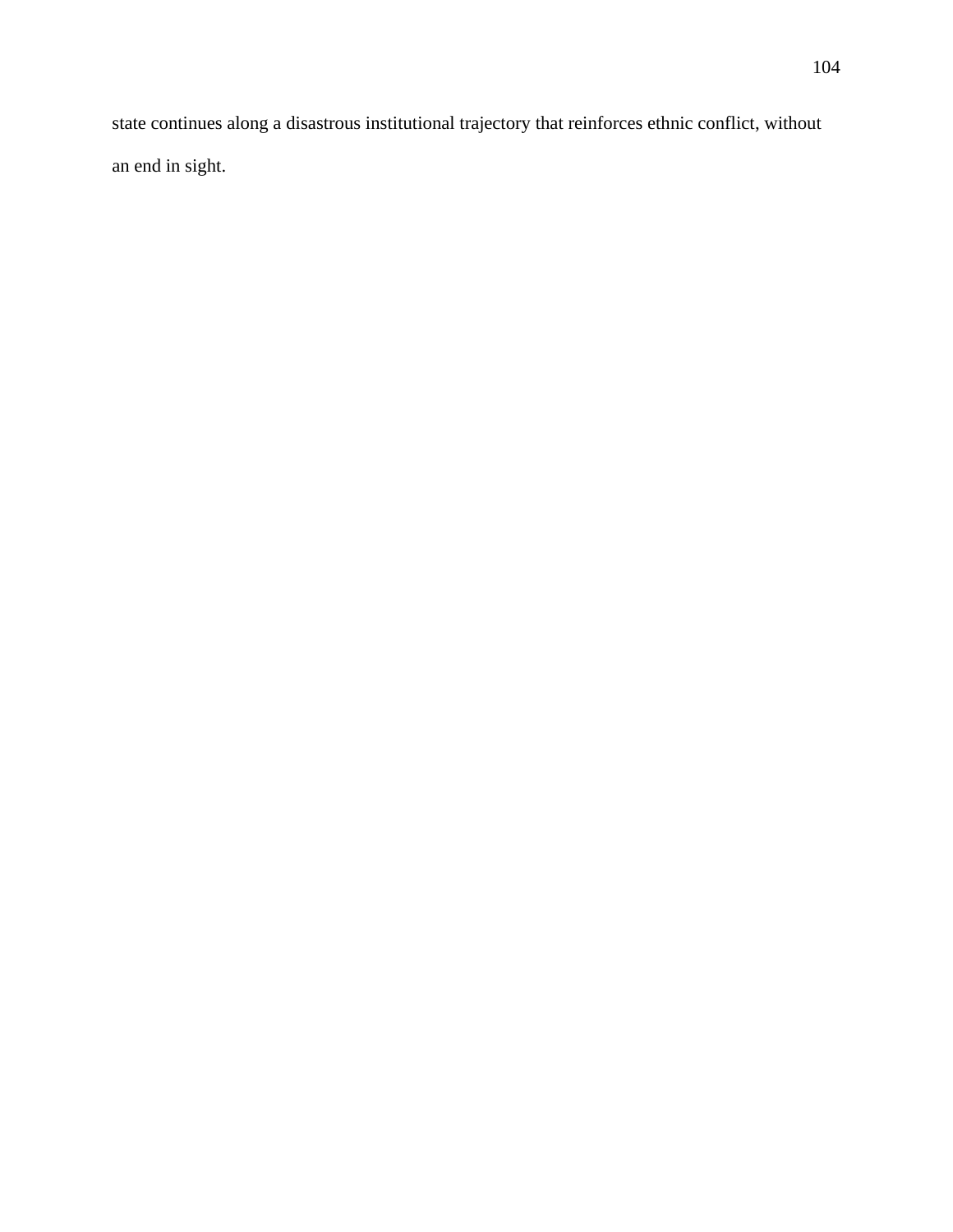### Bibliography

- Allen, Louis. "Review of Japanese Military Rule in Burma, by Tsunezo Ota." *Modern Asian Studies* 3, no. 2 (1969): 177-81, http://www.jstor.org/stable/311859, 30.
- Arthur, Brian. *Increasing Returns and path Dependence in the Economy* Ann Arbor: University of Michigan Press, 1994.
- Aung-Thwin, Michael. Colonial Officials and Scholars: The Institutionalization of the Mon Paradigm. In *The Mists of Ramanna: The Legend That Was Lower Burma* (pp. 281–298). 2005. University of Hawai'i Press. http://www.jstor.org/stable/j.ctt1wn0qs1.15
- Border, Jake. "The Movements of Mon National Liberation Army", in Soldier of Fortune. (1987). Bertil Lintner Collection of Burmese documents, University of Washington.
- Bigagli, Francesco. "School, Ethnicity and Nation-Building in Post-Colonial Myanmar." *Research in Educational Policy and Management* 1, no. 1 (December 16, 2019): 1–16. https://doi.org/10.46303/repam.01.01.1.
- Buchanan, John. *Militias in Myanmar.* Yangon: The Asia Foundation, 2016.
- Cady, John F. *A History of Modern Burma*. Ithaca, NY: Cornell University Press, 1978.
- Callahan, Mary. *Making Enemies: War and State Building in Burma*. Ithaca: Cornell Univ. Press, 2002.
- Centeno, Miguel Blood and Debt: War and the Nation-State in Latin America. University Park, PA: Pennsylvania State University Press, 2003.
- Cheesman, Nick. "School, State and Sangha in Burma." *Comparative Education* 39, no 1 (2003): 45-63.
- Dukalskis, Alexander. "Why Do Some Insurgent Groups Agree to Cease-Fires While Others Do Not? A Within-Case Anlysis of Burma/Myanmar, 1948-2011." *Studies in Conflict and Terrorism* 38, no. 10. (2015): 21.
- Furnivall, J.S. *Colonial Policy and Practice: A Comparative Study of Burma and Netherlands India.* New York: New York University Press, 1956.
- Gravers, Mikael. Exploring Ethnic Diversity in Burma. Copenhagen: NIAS, 2010.
- Han, Enze. *Asymmetrical Neighbors*: *Borderland State Building between China and Southeast Asia*. Oxford University Press, 2019.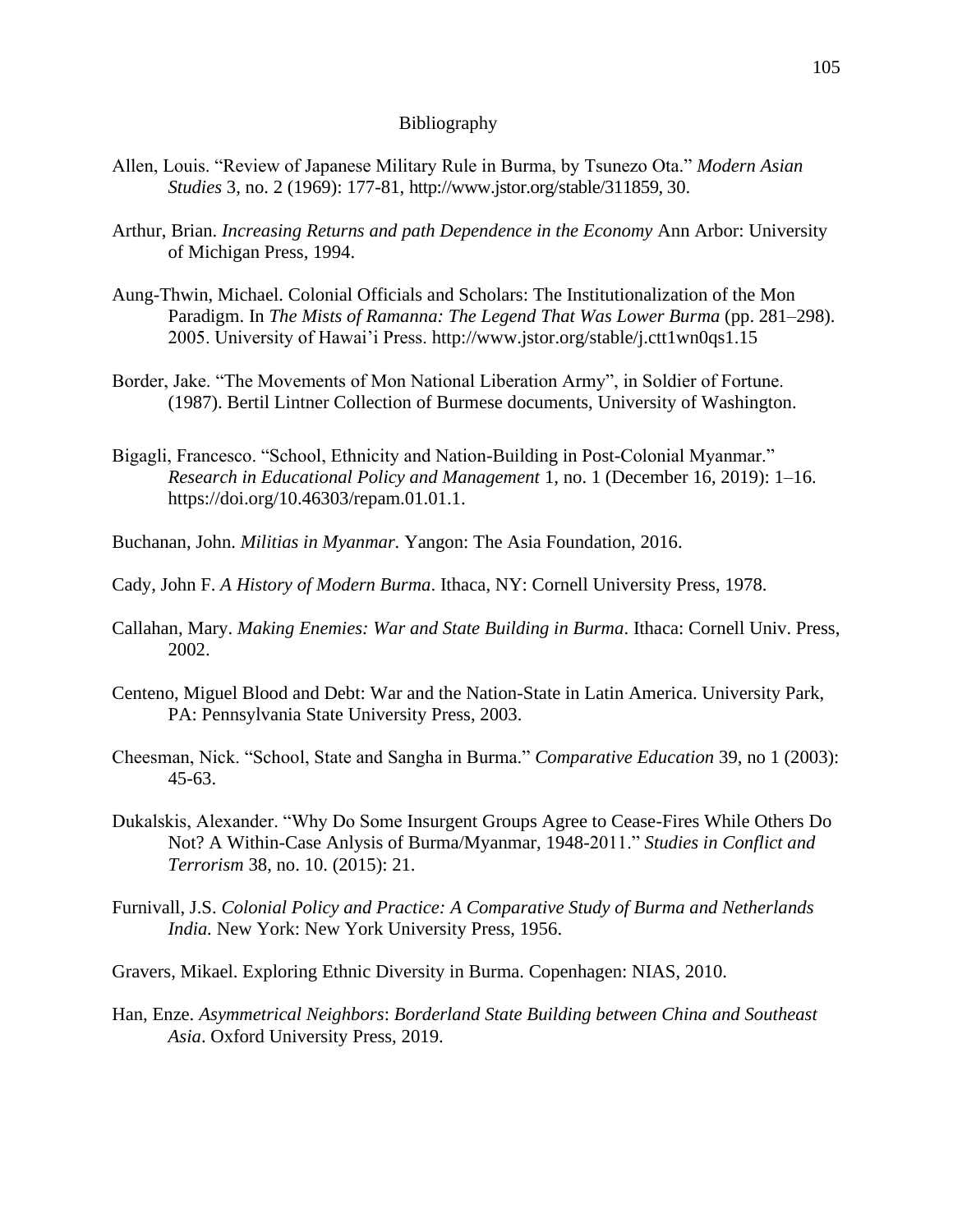- Helmke, Gretchen and Steven Levitsky. "Informal Institutions and Comparative Politics: A Research Agenda." Perspectives on Politics 2, no. 04 (2004): 725-40. https://doi.org/10.1017/s1537592704040472.
- Herbst, Jeffrey. *States and Power in Africa: Comparative Lessons in Authority and Control*. Princeton: Princeton University Press, 2000.
- Jansen, Jan C. and Jurgen Osterhammel. *Decolonization: A Short History*. Princeton: Princeton University Press, 2017.
- Schneider, Leander. "Colonial Legacies and Postcolonial Authoritarianism in Tanzania: Connects and Disconnects." African Studies Review 49, no 1 (2006): 93-118.
- Keck, Stephen L. *British Burma in the New Century, 1895-1918*. London: Palgrave Macmillan UK, 2015.
- Kohli, Atul. "Chapter Four. Where Do High-Growth Political Economies Come From? The Japanese Lineage of Korea's 'Developmental State.'" *The Developmental* State, 2019.
- Kim, Diana. *Empires of Vice: The Rise of Opium Prohibition across Southeast Asia*. Princeton University Press, 2020. https://doi.org/10.2307/j.ctvp7d4p6.
- Lange, Matthew. *Lineages of Despotism and Development: British Colonialism and State Power*. Chicago: University of Chicago Press, 2009.
- Lebra, Joyce. *Japanese-Trained Armies in Southeast Asia: Independence and Volunteer Forces in World War II.* New York: Columbia University Press, 1977.
- Leonard, Karen. "Reassessing Indirect Rule in Hyderabad: Rule, Ruler, or Sons-in-Law of the State?" 2003.
- Lieberman, Evan S., and Prerna Singh. "Census Enumeration and Group Conflict: A Global Analysis of the Consequences of Counting." World Politics 69, no. 1 (2017): 1–53. doi:10.1017/S0043887116000198.
- Lieberman, Victor B. "Ethnic Politics in Eighteenth-Century Burma." *Modern Asian Studies* 12, no. 3 (1978): 455-82.
- Lieberman, Victor. Review of *Excising the "Mon Paradigm" from Burmese Historiography*, by Michael A. Aung-Thwin. *Journal of Southeast Asian Studies* 38, no. 2 (2007): 377–83. http://www.jstor.org/stable/20071838.

Lintner, Bertil. *Burma in Revolt: Opium and Insurgency since 8*, Boulder: Westview Press, 1994.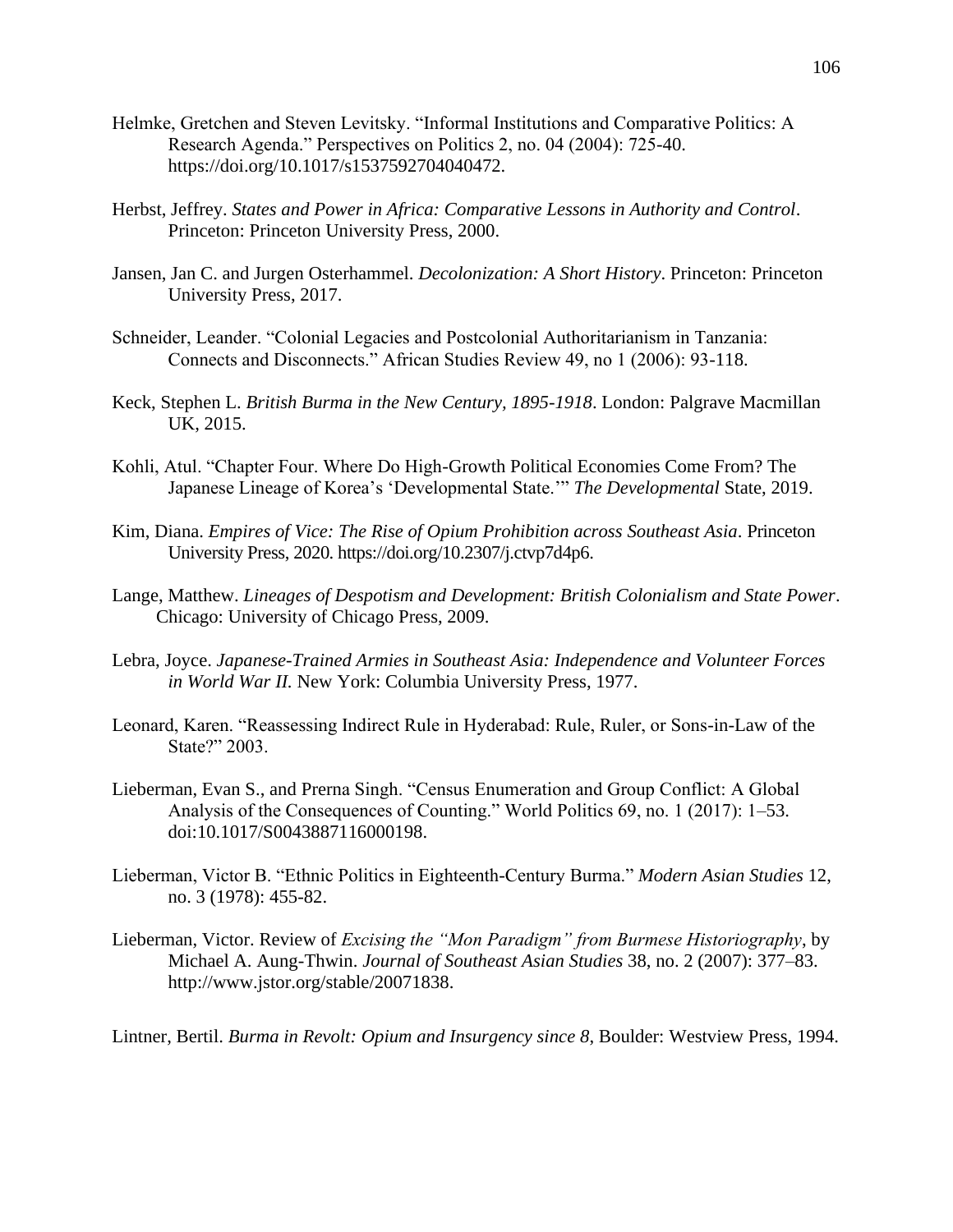- Mamdani, Mahmood. *Citizen and Subject: Contemporary Africa and the Legacy of Late Colonialism*. Princeton: University Press, 1996.
- Mathieson, David. "Bridging the 'Burma Gap' in Conflict Studies." Tea Circle, May 22, 2018. https://teacircleoxford.com/2018/05/07/bridging-the-burma-gap-in-conflict-studies/.
- Moscotti, Albert D. *British Policy and the Nationalist Movement in Burma*, 1931-1937. Hawaii: University of Hawaii Press, 1974.
- "Myanmar's Coup: A Year under Military Rule in Numbers." The Guardian. Guardian News and Media, February 1, 2022. https://www.theguardian.com/globaldevelopment/2022/feb/01/myanmar-coup-a-year-under-military-rule-in-numbers.
- "New Mon State Party 3<sup>rd</sup> ed." Bertil Lintner Collection of Burmese documents, University of Washington.
- Priamarizki, Adhi. "Ka Kwe Ke to Border Guard Force: Proxy of Violence in Myanmar." Ritsumeikan University: Institute of International Relations and Area Studies, 2020.
- Robinson, James. "States and Power in Africa by Jeffrey I. Herbst: A Review Essay." *Journal of Economic Literature* 40, no. 2 (2002): 510–19. https://doi.org/10.1257/002205102320161357.
- Schwartz, Rachel. "Civil War, Institutional Change, and the Criminalization of the State: Evidence from Guatemala's Conflict Archives." *Journal of Peace Research 55* no. 2 (2020): 222-235.
- Sharma, Sourabh Jyoti. "Ethnicity And Insurgency in Myanmar: Profiling of Non-State Insurgent Groups," *Affairs: The Journal of International Issues* 18, no. 3 (2014): 150–68. https://www.jstor.org/stable/48505114.
- Selth, Andrew "Race and Resistance in Burma, 1942-1945." *Modern Asian Studies*, *20*(3), 483– 507. http://www.jstor.org/stable/312534.
- Scott, James George. "Gazetteer of Upper Burma and the Shan States." Rangoon: Government Printing, 1990.
- Silverstein, Josef. *Burma: Military Rule and the Politics of Stagnation*. Ithaca: Cornell University Press, 1977.
- Smith, Martin. *Burma: Insurgency and the Politics of Ethnicity.* Dhaka: The University Press, 1991.